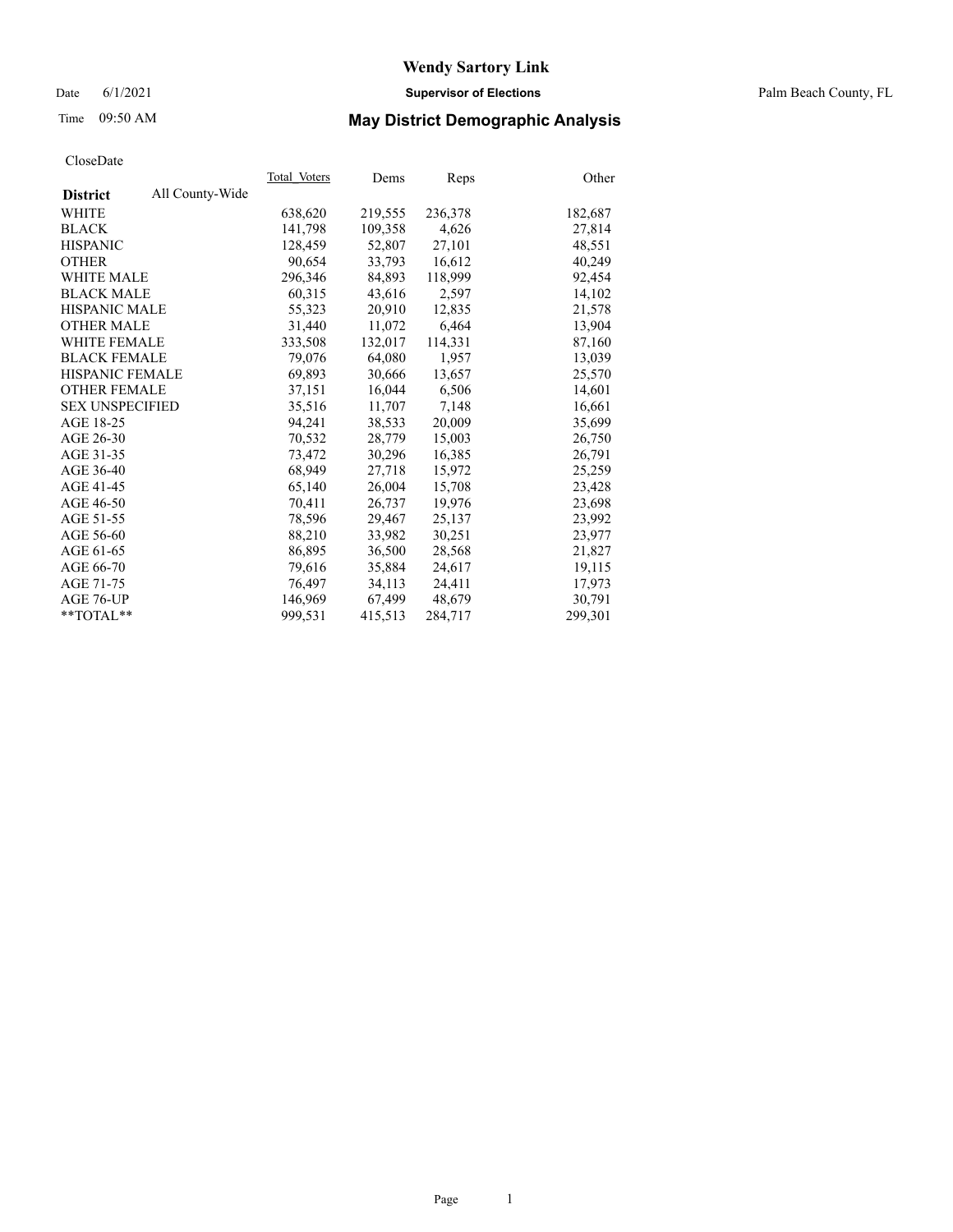Date 6/1/2021 **Supervisor of Elections** Palm Beach County, FL

# Time 09:50 AM **May District Demographic Analysis**

|                                             | Total Voters | Dems   | <b>Reps</b> | Other  |
|---------------------------------------------|--------------|--------|-------------|--------|
| County Commission Dist 1<br><b>District</b> |              |        |             |        |
| WHITE                                       | 135,686      | 37,008 | 60,835      | 37,843 |
| <b>BLACK</b>                                | 5,571        | 4,033  | 287         | 1,251  |
| <b>HISPANIC</b>                             | 9,518        | 3,504  | 2,492       | 3,522  |
| <b>OTHER</b>                                | 11,893       | 3,726  | 3,078       | 5,089  |
| <b>WHITE MALE</b>                           | 63,668       | 14,117 | 30,429      | 19,122 |
| <b>BLACK MALE</b>                           | 2,520        | 1,720  | 153         | 647    |
| <b>HISPANIC MALE</b>                        | 3,990        | 1,349  | 1,102       | 1,539  |
| <b>OTHER MALE</b>                           | 4,000        | 1,147  | 1,109       | 1,744  |
| <b>WHITE FEMALE</b>                         | 70,421       | 22,487 | 29,740      | 18,194 |
| <b>BLACK FEMALE</b>                         | 2,974        | 2,257  | 129         | 588    |
| HISPANIC FEMALE                             | 5,304        | 2,064  | 1,338       | 1,902  |
| <b>OTHER FEMALE</b>                         | 4,855        | 1,784  | 1,216       | 1,855  |
| <b>SEX UNSPECIFIED</b>                      | 4.747        | 1,254  | 1,412       | 2,081  |
| AGE 18-25                                   | 12,626       | 3,834  | 4,313       | 4,479  |
| AGE 26-30                                   | 9,843        | 3,054  | 3,219       | 3,570  |
| AGE 31-35                                   | 10,425       | 3,174  | 3,453       | 3,798  |
| AGE 36-40                                   | 10,839       | 3,154  | 3,633       | 4,052  |
| AGE 41-45                                   | 10,215       | 2,950  | 3,479       | 3,786  |
| AGE 46-50                                   | 11,177       | 2,940  | 4,479       | 3,758  |
| AGE 51-55                                   | 13,084       | 3,342  | 5,836       | 3,906  |
| AGE 56-60                                   | 15,655       | 4,203  | 7,290       | 4,162  |
| AGE 61-65                                   | 15,915       | 4,840  | 7,172       | 3,903  |
| AGE 66-70                                   | 14,345       | 4,789  | 5,992       | 3,564  |
| AGE 71-75                                   | 13,437       | 4,280  | 5,901       | 3,256  |
| AGE 76-UP                                   | 25,106       | 7,711  | 11,925      | 5,470  |
| $*$ TOTAL $*$                               | 162,668      | 48,271 | 66,692      | 47,705 |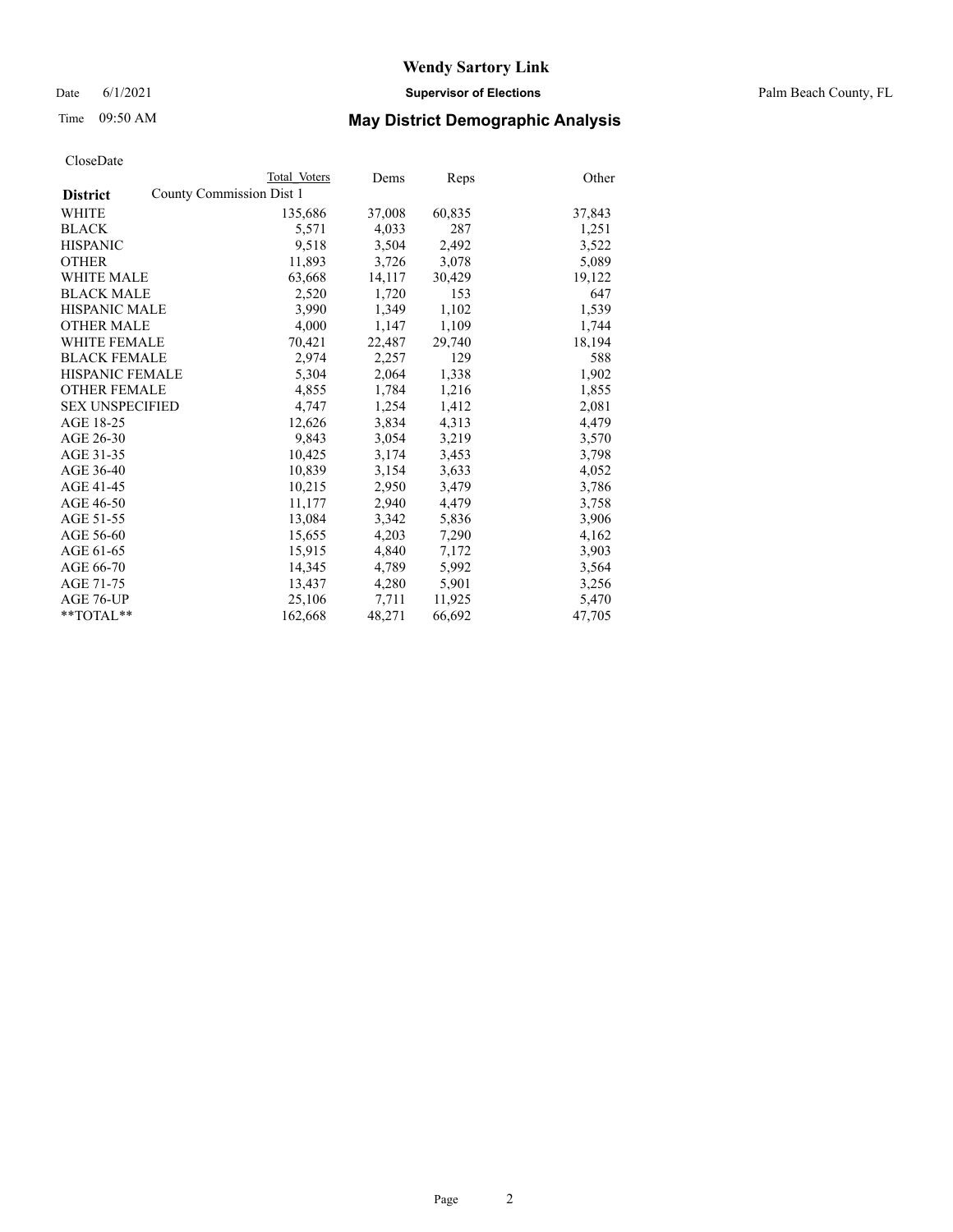Date 6/1/2021 **Supervisor of Elections** Palm Beach County, FL

# Time 09:50 AM **May District Demographic Analysis**

|                        | Total Voters             | Dems   | <b>Reps</b> | Other  |
|------------------------|--------------------------|--------|-------------|--------|
| <b>District</b>        | County Commission Dist 2 |        |             |        |
| WHITE                  | 54,092                   | 20,393 | 18,498      | 15,201 |
| <b>BLACK</b>           | 20.952                   | 15,669 | 694         | 4,589  |
| <b>HISPANIC</b>        | 31,534                   | 13,723 | 6,128       | 11,683 |
| <b>OTHER</b>           | 11,889                   | 4,664  | 1,752       | 5,473  |
| <b>WHITE MALE</b>      | 24,277                   | 7,877  | 8,854       | 7,546  |
| <b>BLACK MALE</b>      | 8,577                    | 5,925  | 397         | 2,255  |
| <b>HISPANIC MALE</b>   | 13,636                   | 5,442  | 2,940       | 5,254  |
| <b>OTHER MALE</b>      | 4,008                    | 1,543  | 662         | 1,803  |
| <b>WHITE FEMALE</b>    | 29,077                   | 12,293 | 9,410       | 7,374  |
| <b>BLACK FEMALE</b>    | 12,001                   | 9,488  | 286         | 2,227  |
| <b>HISPANIC FEMALE</b> | 17,014                   | 7,916  | 3,020       | 6,078  |
| <b>OTHER FEMALE</b>    | 4,793                    | 2,165  | 706         | 1,922  |
| <b>SEX UNSPECIFIED</b> | 4,998                    | 1,752  | 783         | 2,463  |
| AGE 18-25              | 12,670                   | 5,799  | 1,692       | 5,179  |
| AGE 26-30              | 9,133                    | 3,923  | 1,370       | 3,840  |
| AGE 31-35              | 9,145                    | 4,097  | 1,543       | 3,505  |
| AGE 36-40              | 8,544                    | 3,860  | 1,441       | 3,243  |
| AGE 41-45              | 8,033                    | 3,681  | 1,482       | 2,870  |
| AGE 46-50              | 8,426                    | 3,801  | 1,873       | 2,752  |
| AGE 51-55              | 8,961                    | 3,957  | 2,221       | 2,783  |
| AGE 56-60              | 10,158                   | 4,515  | 2,780       | 2,863  |
| AGE 61-65              | 10,215                   | 4,825  | 2,770       | 2,620  |
| AGE 66-70              | 9,121                    | 4,450  | 2,447       | 2,224  |
| AGE 71-75              | 8,414                    | 3,978  | 2,494       | 1,942  |
| AGE 76-UP              | 15,647                   | 7,563  | 4,959       | 3,125  |
| **TOTAL**              | 118,467                  | 54,449 | 27,072      | 36,946 |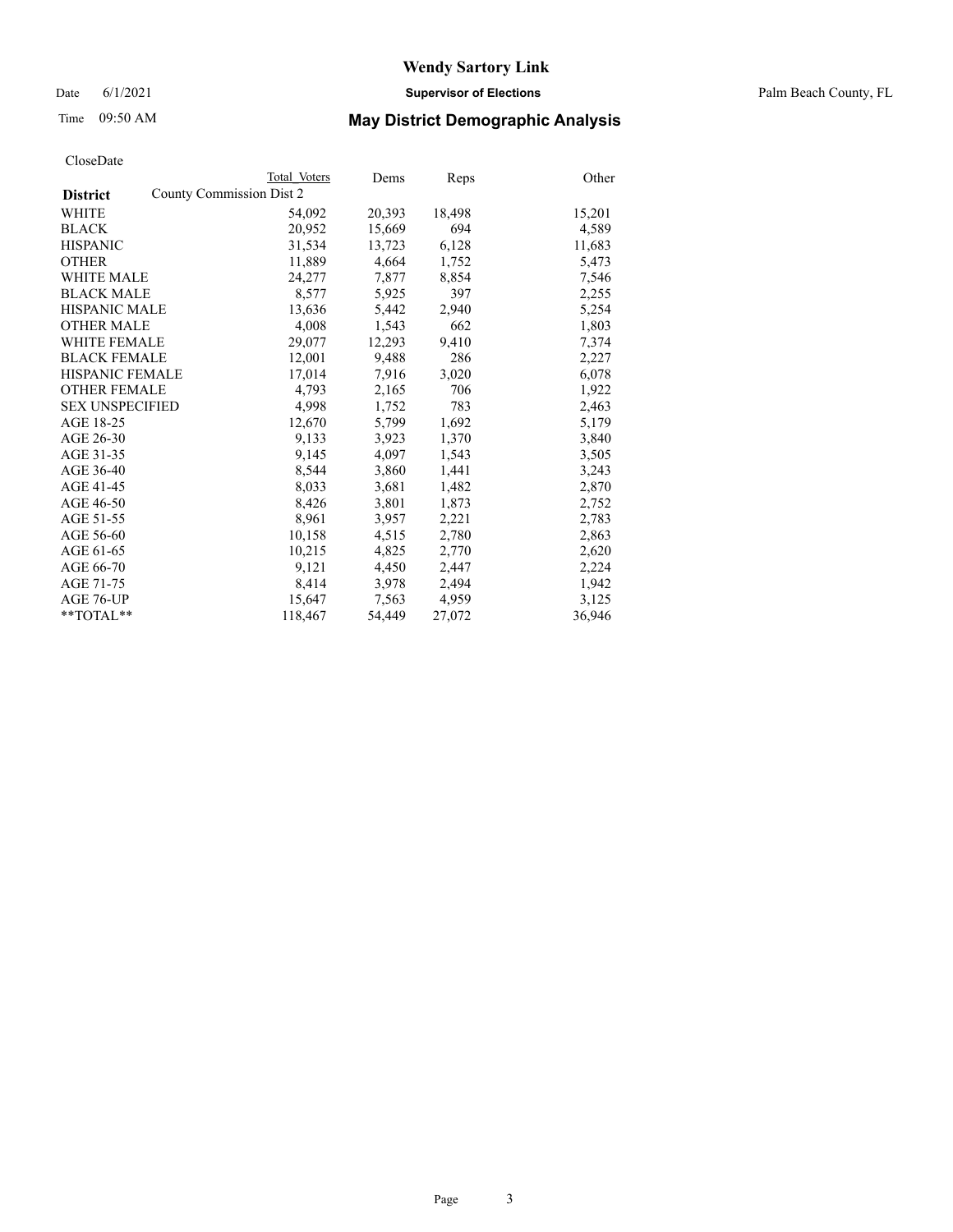Date 6/1/2021 **Supervisor of Elections** Palm Beach County, FL

# Time 09:50 AM **May District Demographic Analysis**

|                                             | Total Voters | Dems   | <b>Reps</b> | Other  |
|---------------------------------------------|--------------|--------|-------------|--------|
| County Commission Dist 3<br><b>District</b> |              |        |             |        |
| WHITE                                       | 77,647       | 29,492 | 25,604      | 22,551 |
| <b>BLACK</b>                                | 16,894       | 12,342 | 559         | 3,993  |
| <b>HISPANIC</b>                             | 22,914       | 9,721  | 4,459       | 8,734  |
| <b>OTHER</b>                                | 12,347       | 4,706  | 1,974       | 5,667  |
| <b>WHITE MALE</b>                           | 36,298       | 11,709 | 13,149      | 11,440 |
| <b>BLACK MALE</b>                           | 7,348        | 4,998  | 320         | 2,030  |
| <b>HISPANIC MALE</b>                        | 10,077       | 3,954  | 2,196       | 3,927  |
| <b>OTHER MALE</b>                           | 4,318        | 1,634  | 775         | 1,909  |
| <b>WHITE FEMALE</b>                         | 40,260       | 17,413 | 12,136      | 10,711 |
| <b>BLACK FEMALE</b>                         | 9,249        | 7,140  | 226         | 1,883  |
| HISPANIC FEMALE                             | 12,258       | 5,561  | 2,154       | 4,543  |
| <b>OTHER FEMALE</b>                         | 5,038        | 2,188  | 773         | 2,077  |
| <b>SEX UNSPECIFIED</b>                      | 4,826        | 1,583  | 845         | 2,398  |
| AGE 18-25                                   | 13,338       | 5,523  | 2,234       | 5,581  |
| AGE 26-30                                   | 9,984        | 4,149  | 1,822       | 4,013  |
| AGE 31-35                                   | 10,718       | 4,506  | 2,078       | 4,134  |
| AGE 36-40                                   | 9,704        | 4,168  | 1,916       | 3,620  |
| AGE 41-45                                   | 9.379        | 3,978  | 1,959       | 3,442  |
| AGE 46-50                                   | 10,053       | 4,051  | 2,514       | 3,488  |
| AGE 51-55                                   | 10,889       | 4,345  | 3,115       | 3,429  |
| AGE 56-60                                   | 11,474       | 4,706  | 3,658       | 3,110  |
| AGE 61-65                                   | 10,422       | 4,636  | 3,145       | 2,641  |
| AGE 66-70                                   | 8,970        | 4,255  | 2,519       | 2,196  |
| AGE 71-75                                   | 8,607        | 4,035  | 2,585       | 1,987  |
| AGE 76-UP                                   | 16,264       | 7,909  | 5,051       | 3,304  |
| $*$ TOTAL $*$                               | 129,802      | 56,261 | 32,596      | 40,945 |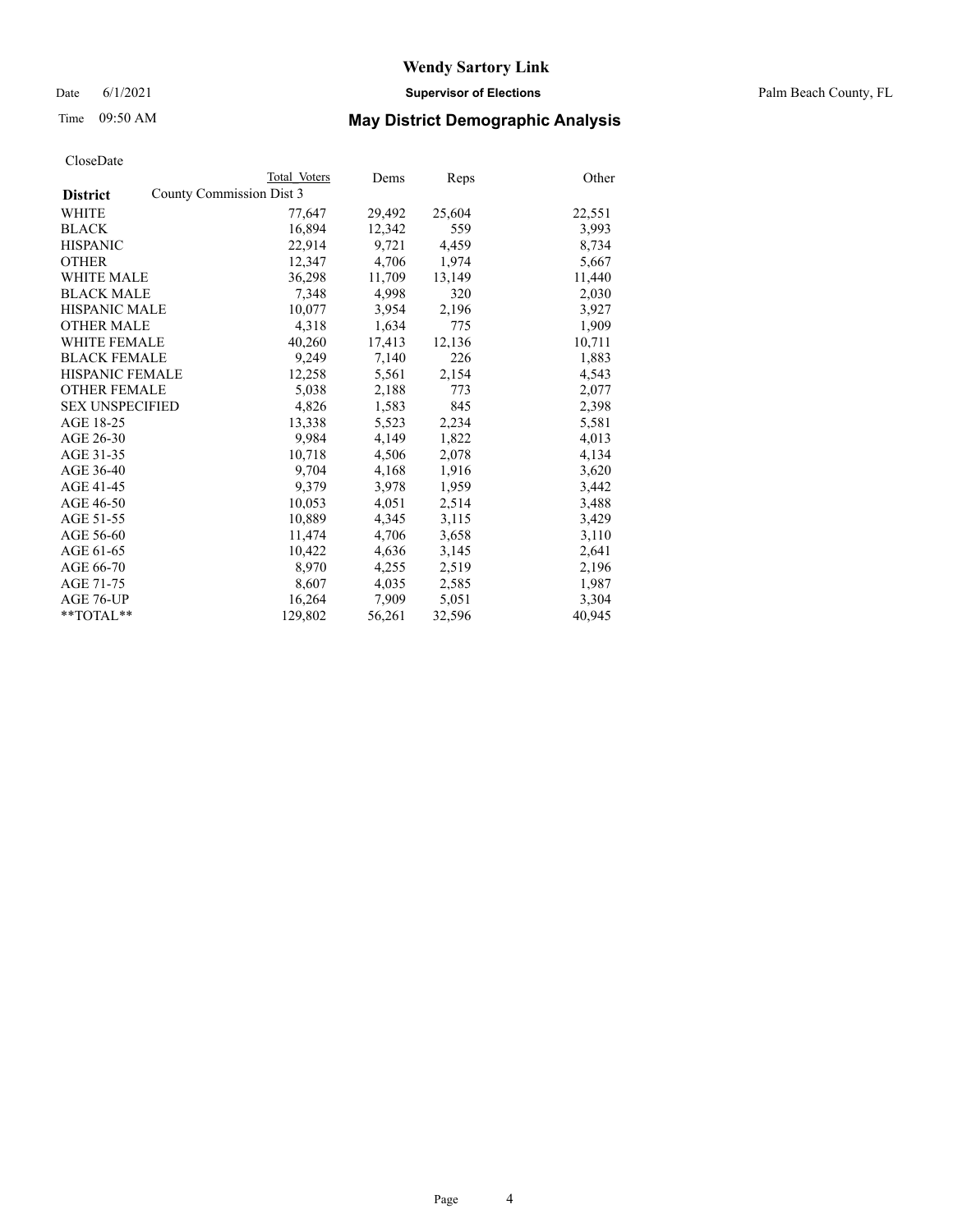Date 6/1/2021 **Supervisor of Elections** Palm Beach County, FL

## Time 09:50 AM **May District Demographic Analysis**

| Total Voters                                                                                                                                                                                          | Dems                            | Reps   | Other  |
|-------------------------------------------------------------------------------------------------------------------------------------------------------------------------------------------------------|---------------------------------|--------|--------|
|                                                                                                                                                                                                       |                                 |        |        |
| 124,089                                                                                                                                                                                               | 40,611                          | 46,910 | 36,568 |
| 7,260                                                                                                                                                                                                 | 5,231                           | 340    | 1,689  |
| 13,027                                                                                                                                                                                                | 4.961                           | 3,035  | 5,031  |
| 13,576                                                                                                                                                                                                | 4,575                           | 2,911  | 6,090  |
| 57,936                                                                                                                                                                                                | 15,629                          | 23,536 | 18,771 |
| 3,180                                                                                                                                                                                                 | 2,110                           | 194    | 876    |
| 5,268                                                                                                                                                                                                 | 1,806                           | 1,289  | 2,173  |
| 4,602                                                                                                                                                                                                 | 1,408                           | 1,092  | 2,102  |
| 64,357                                                                                                                                                                                                | 24,452                          | 22,710 | 17,195 |
| 3,933                                                                                                                                                                                                 | 3.022                           | 141    | 770    |
| 7,437                                                                                                                                                                                                 | 3,044                           | 1,680  | 2,713  |
| 5,536                                                                                                                                                                                                 | 2,195                           | 1,147  | 2,194  |
| 5,520                                                                                                                                                                                                 | 1,622                           | 1.359  | 2,539  |
| 14,441                                                                                                                                                                                                | 5,100                           | 4,060  | 5,281  |
| 10,279                                                                                                                                                                                                | 3,526                           | 2,792  | 3,961  |
| 10,300                                                                                                                                                                                                | 3,591                           | 2,726  | 3,983  |
| 9,352                                                                                                                                                                                                 | 3,174                           | 2,590  | 3,588  |
| 8,801                                                                                                                                                                                                 | 2,934                           | 2,480  | 3,387  |
| 10,231                                                                                                                                                                                                | 3,139                           | 3,339  | 3,753  |
| 12.432                                                                                                                                                                                                | 3,661                           | 4,590  | 4,181  |
| 14,274                                                                                                                                                                                                | 4,542                           | 5,468  | 4,264  |
| 14,414                                                                                                                                                                                                | 5,038                           | 5,363  | 4,013  |
| 13,504                                                                                                                                                                                                | 5,236                           | 4,689  | 3,579  |
| 13,053                                                                                                                                                                                                | 5,086                           | 4,641  | 3,326  |
| 26,870                                                                                                                                                                                                | 10,350                          | 10,458 | 6,062  |
| 157,952                                                                                                                                                                                               | 55,378                          | 53,196 | 49,378 |
| <b>WHITE MALE</b><br><b>BLACK MALE</b><br><b>HISPANIC MALE</b><br><b>OTHER MALE</b><br><b>WHITE FEMALE</b><br><b>BLACK FEMALE</b><br>HISPANIC FEMALE<br><b>OTHER FEMALE</b><br><b>SEX UNSPECIFIED</b> | <b>County Commission Dist 4</b> |        |        |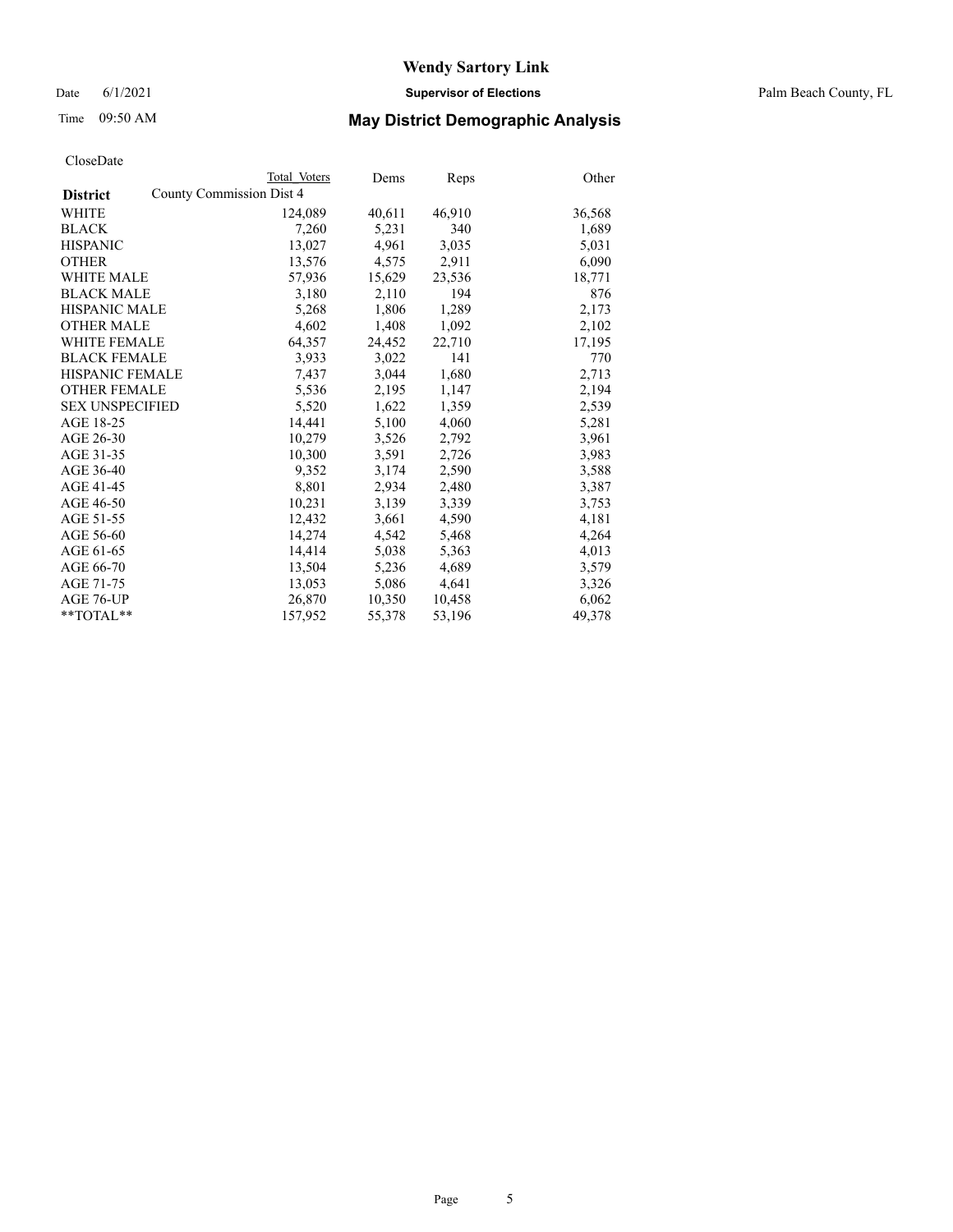Date 6/1/2021 **Supervisor of Elections** Palm Beach County, FL

# Time 09:50 AM **May District Demographic Analysis**

|                        | Total Voters             | Dems   | Reps   | Other  |
|------------------------|--------------------------|--------|--------|--------|
| <b>District</b>        | County Commission Dist 5 |        |        |        |
| WHITE                  | 122,301                  | 53,627 | 35,596 | 33,078 |
| <b>BLACK</b>           | 8,497                    | 6,154  | 371    | 1,972  |
| <b>HISPANIC</b>        | 16,456                   | 6,799  | 3,352  | 6,305  |
| <b>OTHER</b>           | 14,886                   | 5,631  | 2,798  | 6,457  |
| <b>WHITE MALE</b>      | 54,171                   | 19,857 | 17,865 | 16,449 |
| <b>BLACK MALE</b>      | 3,679                    | 2,448  | 212    | 1,019  |
| <b>HISPANIC MALE</b>   | 6,747                    | 2,580  | 1,525  | 2,642  |
| <b>OTHER MALE</b>      | 5,155                    | 1,755  | 1,133  | 2,267  |
| <b>WHITE FEMALE</b>    | 66,315                   | 33,087 | 17,204 | 16,024 |
| <b>BLACK FEMALE</b>    | 4,660                    | 3,615  | 149    | 896    |
| <b>HISPANIC FEMALE</b> | 9,310                    | 4,080  | 1,763  | 3,467  |
| <b>OTHER FEMALE</b>    | 6,314                    | 2,749  | 1,072  | 2,493  |
| <b>SEX UNSPECIFIED</b> | 5,611                    | 1,940  | 1,164  | 2,507  |
| AGE 18-25              | 10,622                   | 4,131  | 2,330  | 4,161  |
| AGE 26-30              | 7,187                    | 2,765  | 1,583  | 2,839  |
| AGE 31-35              | 7,884                    | 3,129  | 1,835  | 2,920  |
| AGE 36-40              | 8,320                    | 3,169  | 1,978  | 3,173  |
| AGE 41-45              | 8,665                    | 3,205  | 2,165  | 3,295  |
| AGE 46-50              | 9,248                    | 3,149  | 2,645  | 3,454  |
| AGE 51-55              | 10,336                   | 3,754  | 3,084  | 3,498  |
| AGE 56-60              | 11,975                   | 4,406  | 3,861  | 3,708  |
| AGE 61-65              | 13,683                   | 5,897  | 4,011  | 3,775  |
| AGE 66-70              | 15,664                   | 7,541  | 4,195  | 3,928  |
| AGE 71-75              | 18,216                   | 8,955  | 4,783  | 4,478  |
| AGE 76-UP              | 40,340                   | 22,110 | 9,647  | 8,583  |
| **TOTAL**              | 162,140                  | 72,211 | 42,117 | 47,812 |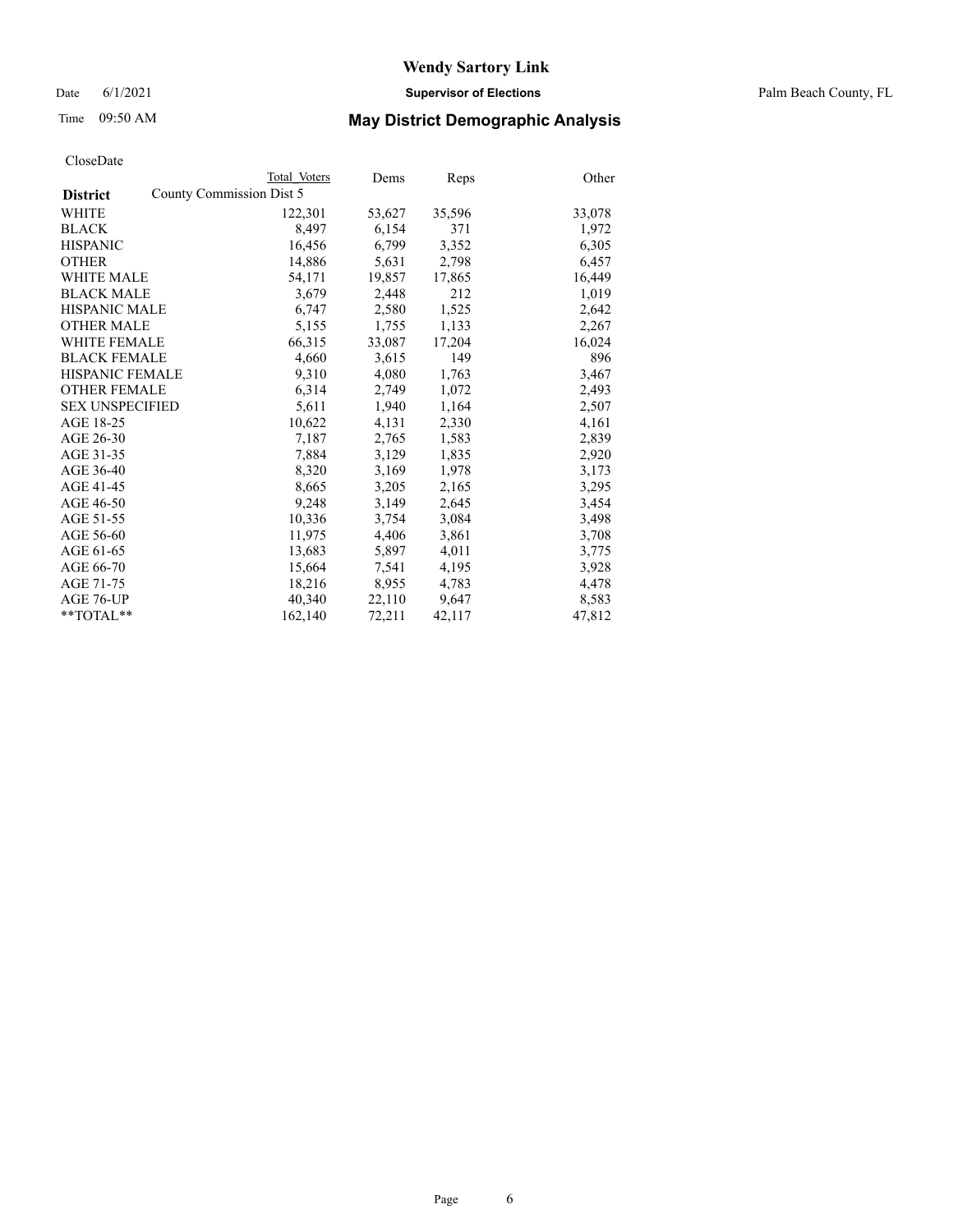Date 6/1/2021 **Supervisor of Elections** Palm Beach County, FL

# Time 09:50 AM **May District Demographic Analysis**

|                                             | Total Voters | Dems   | <b>Reps</b> | Other  |
|---------------------------------------------|--------------|--------|-------------|--------|
| County Commission Dist 6<br><b>District</b> |              |        |             |        |
| WHITE                                       | 79,561       | 22,333 | 34,133      | 23,095 |
| <b>BLACK</b>                                | 25,306       | 19,794 | 871         | 4,641  |
| <b>HISPANIC</b>                             | 22,293       | 8,291  | 5,640       | 8,362  |
| <b>OTHER</b>                                | 14,170       | 5,313  | 2,779       | 6,078  |
| <b>WHITE MALE</b>                           | 37.943       | 9,056  | 17,402      | 11,485 |
| <b>BLACK MALE</b>                           | 10,915       | 8,045  | 493         | 2,377  |
| <b>HISPANIC MALE</b>                        | 10,011       | 3,384  | 2,792       | 3,835  |
| <b>OTHER MALE</b>                           | 5,274        | 1,856  | 1,148       | 2,270  |
| <b>WHITE FEMALE</b>                         | 40,551       | 13,030 | 16,299      | 11,222 |
| <b>BLACK FEMALE</b>                         | 14,006       | 11,481 | 369         | 2,156  |
| <b>HISPANIC FEMALE</b>                      | 11,747       | 4,725  | 2,738       | 4,284  |
| <b>OTHER FEMALE</b>                         | 5,917        | 2,570  | 1,094       | 2,253  |
| <b>SEX UNSPECIFIED</b>                      | 4,844        | 1,523  | 1,055       | 2,266  |
| AGE 18-25                                   | 16,543       | 6,390  | 3,987       | 6,166  |
| AGE 26-30                                   | 10,758       | 4,306  | 2,571       | 3,881  |
| AGE 31-35                                   | 11,371       | 4,308  | 3,054       | 4,009  |
| AGE 36-40                                   | 11,300       | 4,107  | 3,112       | 4,081  |
| AGE 41-45                                   | 10.967       | 4,020  | 3,047       | 3,900  |
| AGE 46-50                                   | 12,224       | 4,381  | 3,853       | 3,990  |
| AGE 51-55                                   | 13,256       | 4,714  | 4,681       | 3,861  |
| AGE 56-60                                   | 13,951       | 5,264  | 5,220       | 3,467  |
| AGE 61-65                                   | 12,047       | 4,992  | 4,228       | 2,827  |
| AGE 66-70                                   | 9,719        | 4,406  | 3,233       | 2,080  |
| AGE 71-75                                   | 7,894        | 3,636  | 2,625       | 1,633  |
| AGE 76-UP                                   | 11,300       | 5,207  | 3,812       | 2,281  |
| $*$ TOTAL $*$                               | 141,330      | 55,731 | 43,423      | 42,176 |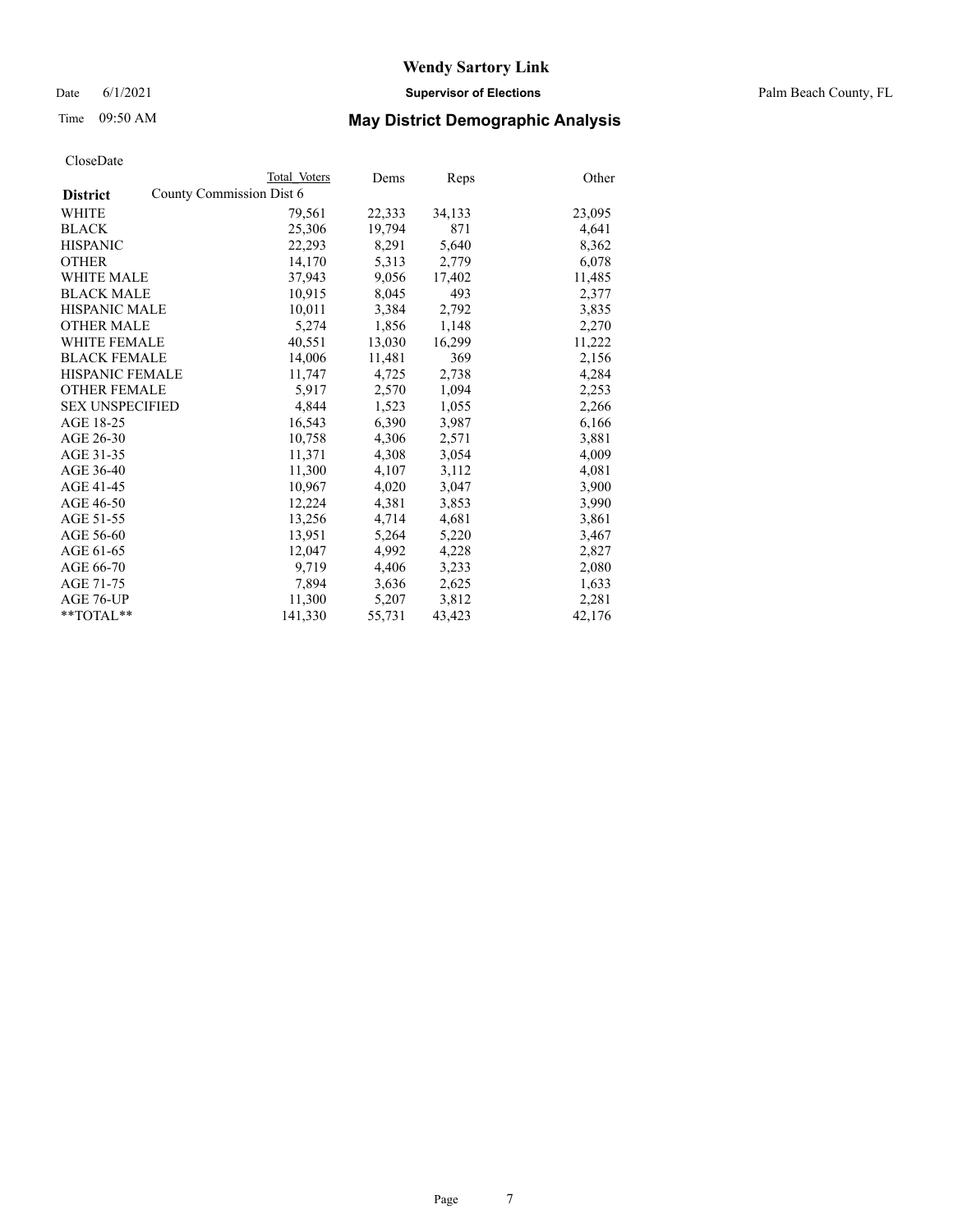Date 6/1/2021 **Supervisor of Elections** Palm Beach County, FL

## Time 09:50 AM **May District Demographic Analysis**

|                        | Total Voters             | Dems   | Reps   | Other  |
|------------------------|--------------------------|--------|--------|--------|
| <b>District</b>        | County Commission Dist 7 |        |        |        |
| WHITE                  | 45,244                   | 16,091 | 14,802 | 14,351 |
| <b>BLACK</b>           | 57,318                   | 46,135 | 1,504  | 9,679  |
| <b>HISPANIC</b>        | 12,717                   | 5.808  | 1,995  | 4,914  |
| <b>OTHER</b>           | 11,893                   | 5,178  | 1,320  | 5,395  |
| <b>WHITE MALE</b>      | 22,053                   | 6,648  | 7,764  | 7,641  |
| <b>BLACK MALE</b>      | 24,096                   | 18,370 | 828    | 4,898  |
| <b>HISPANIC MALE</b>   | 5,594                    | 2,395  | 991    | 2,208  |
| <b>OTHER MALE</b>      | 4,083                    | 1,729  | 545    | 1,809  |
| <b>WHITE FEMALE</b>    | 22,527                   | 9,255  | 6,832  | 6,440  |
| <b>BLACK FEMALE</b>    | 32,253                   | 27,077 | 657    | 4,519  |
| <b>HISPANIC FEMALE</b> | 6,823                    | 3,276  | 964    | 2,583  |
| <b>OTHER FEMALE</b>    | 4,698                    | 2,393  | 498    | 1,807  |
| <b>SEX UNSPECIFIED</b> | 4,970                    | 2,033  | 530    | 2,407  |
| AGE 18-25              | 14,001                   | 7,756  | 1,393  | 4,852  |
| AGE 26-30              | 13,348                   | 7,056  | 1,646  | 4,646  |
| AGE 31-35              | 13,629                   | 7,491  | 1,696  | 4,442  |
| AGE 36-40              | 10,890                   | 6,086  | 1,302  | 3,502  |
| AGE 41-45              | 9,080                    | 5,236  | 1,096  | 2,748  |
| AGE 46-50              | 9,052                    | 5,276  | 1,273  | 2,503  |
| AGE 51-55              | 9,638                    | 5,694  | 1,610  | 2,334  |
| AGE 56-60              | 10,723                   | 6,346  | 1,974  | 2,403  |
| AGE 61-65              | 10,199                   | 6,272  | 1,879  | 2,048  |
| AGE 66-70              | 8,293                    | 5,207  | 1,542  | 1,544  |
| AGE 71-75              | 6,876                    | 4,143  | 1,382  | 1,351  |
| AGE 76-UP              | 11,442                   | 6,649  | 2,827  | 1,966  |
| **TOTAL**              | 127,172                  | 73,212 | 19,621 | 34,339 |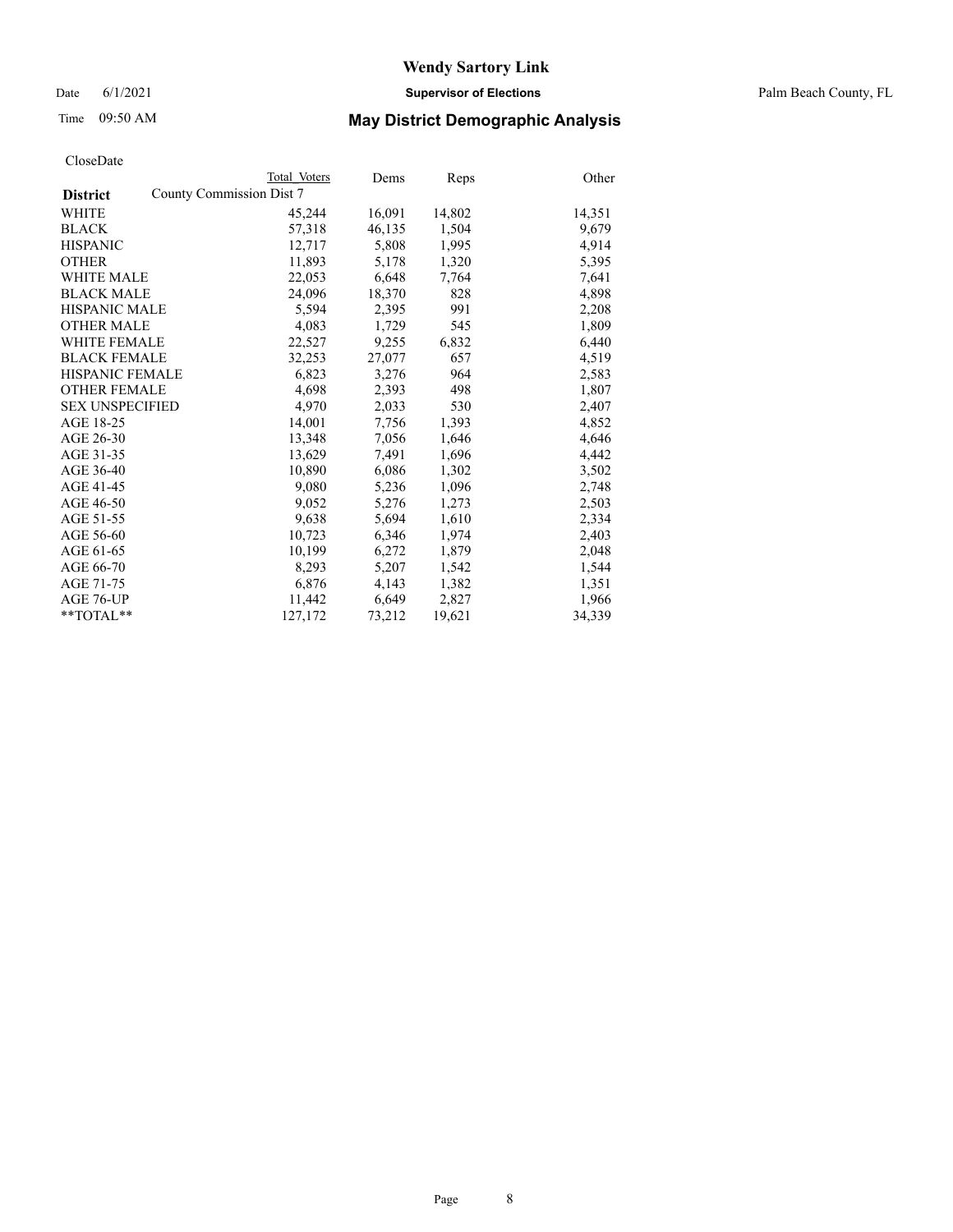Date 6/1/2021 **Supervisor of Elections** Palm Beach County, FL

# Time 09:50 AM **May District Demographic Analysis**

|                                          | Total Voters | Dems   | <b>Reps</b> | Other  |
|------------------------------------------|--------------|--------|-------------|--------|
| Congressional Dist 18<br><b>District</b> |              |        |             |        |
| WHITE                                    | 171,916      | 48,628 | 74,981      | 48,307 |
| <b>BLACK</b>                             | 17,898       | 13,283 | 731         | 3,884  |
| <b>HISPANIC</b>                          | 20.695       | 7,813  | 5,248       | 7,634  |
| <b>OTHER</b>                             | 18,702       | 6,435  | 4,262       | 8,005  |
| <b>WHITE MALE</b>                        | 80,780       | 18,748 | 37,712      | 24,320 |
| <b>BLACK MALE</b>                        | 7,671        | 5,314  | 398         | 1,959  |
| <b>HISPANIC MALE</b>                     | 8,888        | 3,064  | 2,448       | 3,376  |
| <b>OTHER MALE</b>                        | 6,517        | 2,098  | 1,608       | 2,811  |
| <b>WHITE FEMALE</b>                      | 89,011       | 29,348 | 36,407      | 23,256 |
| <b>BLACK FEMALE</b>                      | 9.956        | 7,785  | 323         | 1,848  |
| HISPANIC FEMALE                          | 11,322       | 4,561  | 2,700       | 4,061  |
| <b>OTHER FEMALE</b>                      | 7,757        | 3,111  | 1,696       | 2,950  |
| <b>SEX UNSPECIFIED</b>                   | 7,076        | 2,013  | 1,859       | 3,204  |
| AGE 18-25                                | 19,561       | 6,435  | 5,973       | 7,153  |
| AGE 26-30                                | 15,320       | 5,130  | 4,485       | 5,705  |
| AGE 31-35                                | 16,148       | 5,308  | 4,980       | 5,860  |
| AGE 36-40                                | 16,161       | 5,012  | 5,101       | 6,048  |
| AGE 41-45                                | 14,889       | 4,724  | 4,707       | 5,458  |
| AGE 46-50                                | 16,329       | 4,807  | 6,080       | 5,442  |
| AGE 51-55                                | 18,778       | 5,493  | 7,726       | 5,559  |
| AGE 56-60                                | 22,199       | 6,841  | 9,494       | 5,864  |
| AGE 61-65                                | 21,632       | 7,480  | 8,939       | 5,213  |
| AGE 66-70                                | 18,950       | 7,071  | 7,270       | 4,609  |
| AGE 71-75                                | 17,551       | 6,403  | 7,009       | 4,139  |
| AGE 76-UP                                | 31,692       | 11,455 | 13,458      | 6,779  |
| $*$ $TOTAL**$                            | 229,211      | 76,159 | 85,222      | 67,830 |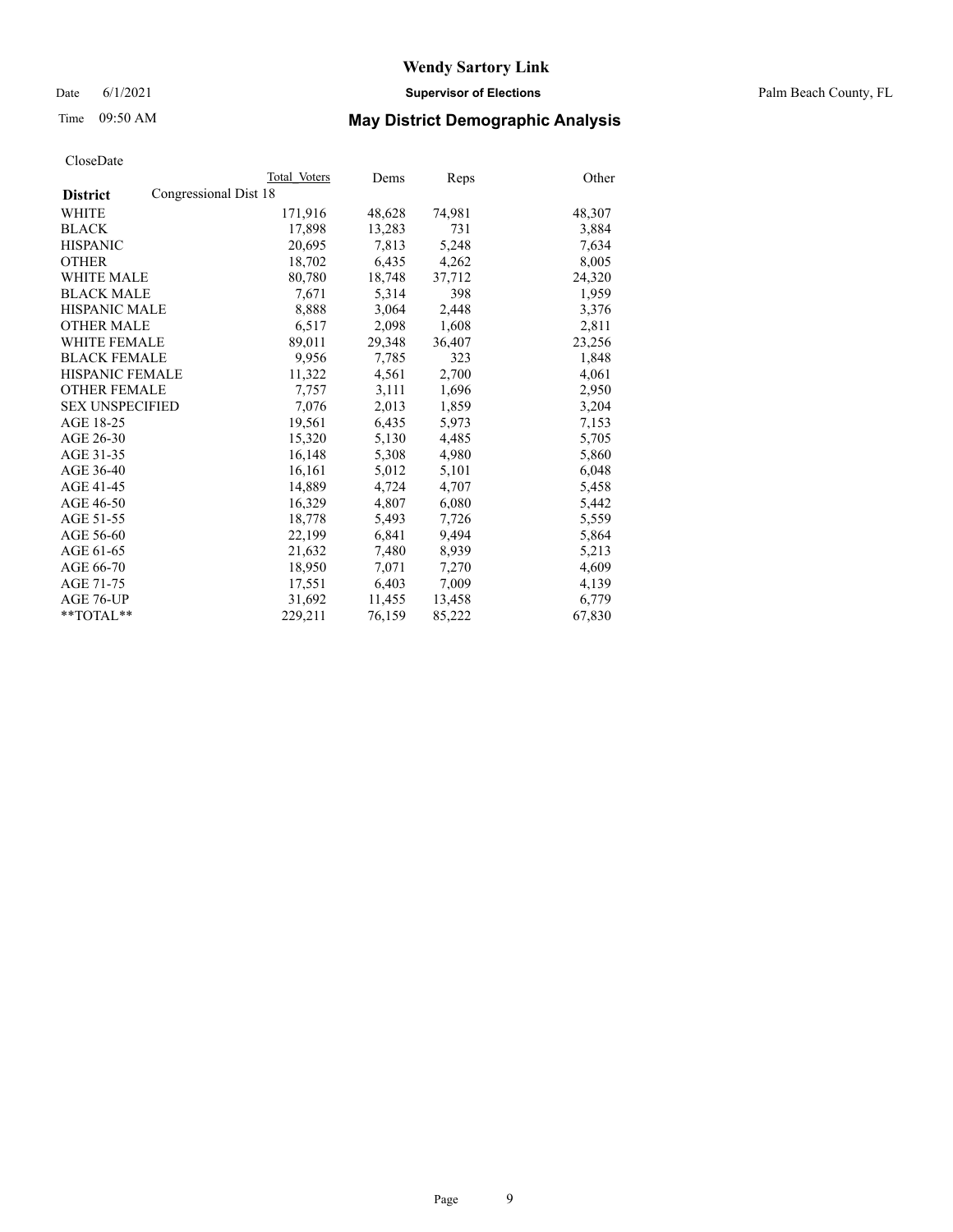Date 6/1/2021 **Supervisor of Elections** Palm Beach County, FL

# Time 09:50 AM **May District Demographic Analysis**

|                                          | Total Voters | Dems   | <b>Reps</b> | Other  |
|------------------------------------------|--------------|--------|-------------|--------|
| Congressional Dist 20<br><b>District</b> |              |        |             |        |
| WHITE                                    | 43,402       | 14,075 | 16,325      | 13,002 |
| <b>BLACK</b>                             | 57,762       | 46,476 | 1,597       | 9,689  |
| <b>HISPANIC</b>                          | 24,821       | 10,610 | 4,779       | 9,432  |
| <b>OTHER</b>                             | 13.748       | 5,712  | 1,725       | 6,311  |
| <b>WHITE MALE</b>                        | 20,689       | 5,644  | 8,352       | 6,693  |
| <b>BLACK MALE</b>                        | 23,754       | 18,058 | 862         | 4,834  |
| <b>HISPANIC MALE</b>                     | 11,049       | 4,350  | 2,426       | 4,273  |
| <b>OTHER MALE</b>                        | 4,766        | 1,919  | 681         | 2,166  |
| <b>WHITE FEMALE</b>                      | 22,130       | 8,272  | 7,778       | 6,080  |
| <b>BLACK FEMALE</b>                      | 33,045       | 27,723 | 717         | 4,605  |
| <b>HISPANIC FEMALE</b>                   | 13,074       | 5,976  | 2,243       | 4,855  |
| <b>OTHER FEMALE</b>                      | 5,472        | 2,663  | 663         | 2,146  |
| <b>SEX UNSPECIFIED</b>                   | 5,675        | 2,231  | 684         | 2,760  |
| AGE 18-25                                | 16,899       | 8,899  | 1,890       | 6,110  |
| AGE 26-30                                | 13,631       | 7,216  | 1,696       | 4,719  |
| AGE 31-35                                | 13,730       | 7,522  | 1,759       | 4,449  |
| AGE 36-40                                | 11,936       | 6,407  | 1,638       | 3,891  |
| AGE 41-45                                | 10,733       | 5,810  | 1,583       | 3,340  |
| AGE 46-50                                | 11,046       | 6,010  | 1,948       | 3,088  |
| AGE 51-55                                | 11,386       | 6,255  | 2,264       | 2,867  |
| AGE 56-60                                | 12,252       | 6,662  | 2,748       | 2,842  |
| AGE 61-65                                | 11,056       | 6,377  | 2,391       | 2,288  |
| AGE 66-70                                | 9,131        | 5,390  | 1,982       | 1,759  |
| AGE 71-75                                | 7,064        | 4,095  | 1,641       | 1,328  |
| AGE 76-UP                                | 10,869       | 6,230  | 2,886       | 1,753  |
| $*$ $TOTAL**$                            | 139,733      | 76,873 | 24,426      | 38,434 |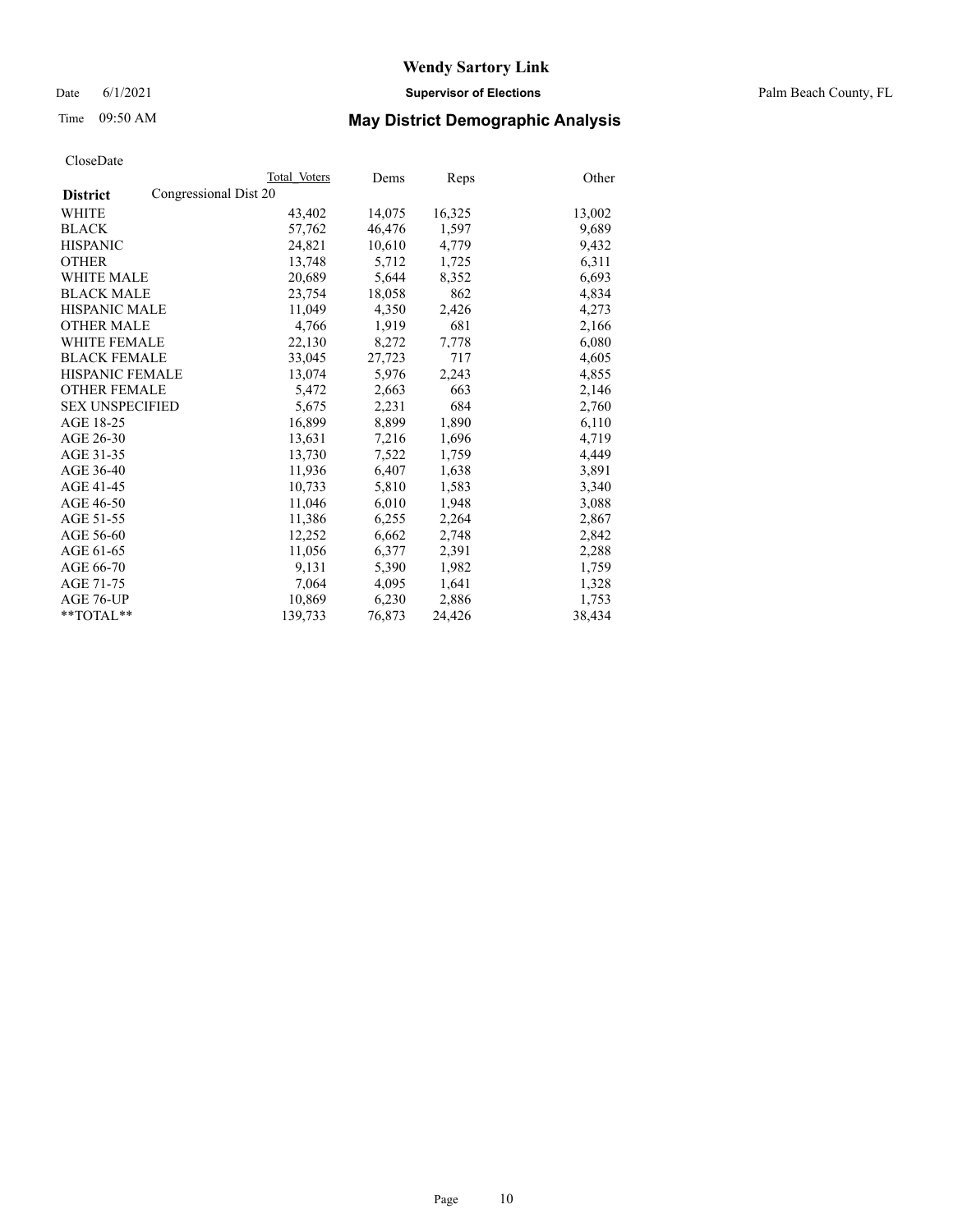Date 6/1/2021 **Supervisor of Elections** Palm Beach County, FL

# Time 09:50 AM **May District Demographic Analysis**

|                                          | Total Voters | Dems    | Reps    | Other   |
|------------------------------------------|--------------|---------|---------|---------|
| Congressional Dist 21<br><b>District</b> |              |         |         |         |
| WHITE                                    | 342,811      | 130,158 | 114,996 | 97,657  |
| <b>BLACK</b>                             | 62,949       | 47,440  | 2,115   | 13,394  |
| <b>HISPANIC</b>                          | 73.908       | 31.135  | 14,886  | 27,887  |
| <b>OTHER</b>                             | 48,892       | 18,603  | 8,649   | 21,640  |
| <b>WHITE MALE</b>                        | 157,258      | 50,261  | 57,726  | 49,271  |
| <b>BLACK MALE</b>                        | 27,461       | 19,362  | 1,226   | 6,873   |
| <b>HISPANIC MALE</b>                     | 31,754       | 12,338  | 7,031   | 12,385  |
| <b>OTHER MALE</b>                        | 16.991       | 6,133   | 3,417   | 7,441   |
| <b>WHITE FEMALE</b>                      | 180,693      | 78,281  | 55,735  | 46,677  |
| <b>BLACK FEMALE</b>                      | 34,381       | 27,338  | 847     | 6,196   |
| <b>HISPANIC FEMALE</b>                   | 40,324       | 18,114  | 7,508   | 14,702  |
| <b>OTHER FEMALE</b>                      | 20,172       | 8,808   | 3,392   | 7,972   |
| <b>SEX UNSPECIFIED</b>                   | 19,005       | 6,409   | 3,666   | 8,930   |
| AGE 18-25                                | 47,085       | 19,542  | 8,998   | 18,545  |
| AGE 26-30                                | 34,950       | 14.177  | 6.974   | 13,799  |
| AGE 31-35                                | 37,197       | 15,322  | 7,871   | 14,004  |
| AGE 36-40                                | 34,829       | 14,321  | 7,547   | 12,961  |
| AGE 41-45                                | 33,528       | 13,560  | 7,691   | 12,277  |
| AGE 46-50                                | 36,222       | 13,941  | 9,684   | 12,597  |
| AGE 51-55                                | 40.190       | 15,376  | 12,054  | 12,760  |
| AGE 56-60                                | 44,802       | 17,693  | 14,573  | 12,536  |
| AGE 61-65                                | 45,655       | 19,694  | 14,061  | 11,900  |
| AGE 66-70                                | 43,719       | 20,456  | 12,644  | 10,619  |
| AGE 71-75                                | 43,857       | 20,527  | 12,898  | 10,432  |
| AGE 76-UP                                | 86,525       | 42,727  | 25,650  | 18,148  |
| $*$ $TOTAL**$                            | 528,560      | 227,336 | 140,646 | 160,578 |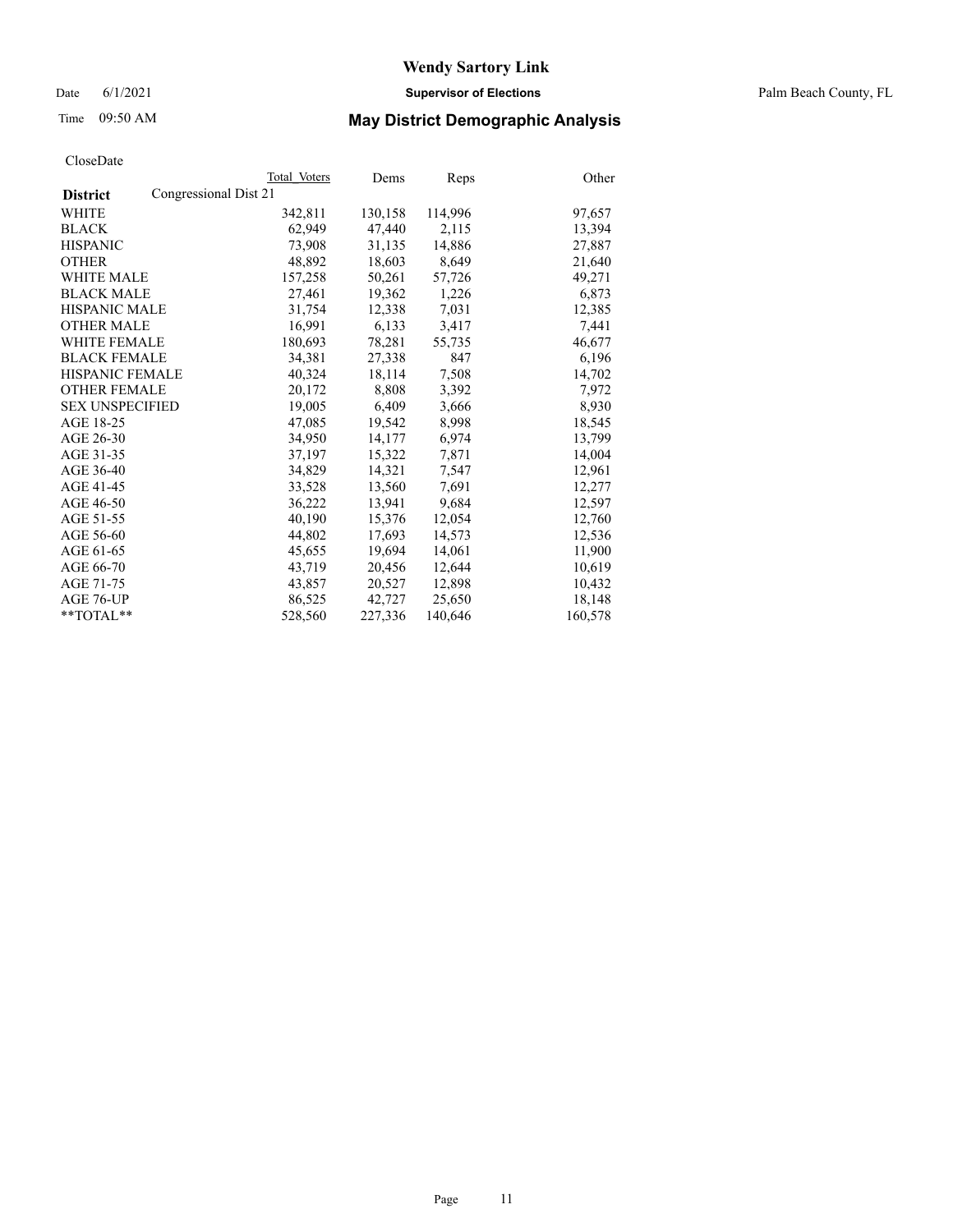Date 6/1/2021 **Supervisor of Elections** Palm Beach County, FL

# Time 09:50 AM **May District Demographic Analysis**

|                                          | Total Voters | Dems   | <b>Reps</b> | Other  |
|------------------------------------------|--------------|--------|-------------|--------|
| Congressional Dist 22<br><b>District</b> |              |        |             |        |
| WHITE                                    | 80,491       | 26,694 | 30,076      | 23,721 |
| <b>BLACK</b>                             | 3,189        | 2,159  | 183         | 847    |
| <b>HISPANIC</b>                          | 9,035        | 3,249  | 2,188       | 3,598  |
| <b>OTHER</b>                             | 9,312        | 3,043  | 1,976       | 4,293  |
| <b>WHITE MALE</b>                        | 37,619       | 10,240 | 15,209      | 12,170 |
| <b>BLACK MALE</b>                        | 1,429        | 882    | 111         | 436    |
| <b>HISPANIC MALE</b>                     | 3,632        | 1,158  | 930         | 1,544  |
| <b>OTHER MALE</b>                        | 3,166        | 922    | 758         | 1,486  |
| <b>WHITE FEMALE</b>                      | 41,674       | 16,116 | 14,411      | 11,147 |
| <b>BLACK FEMALE</b>                      | 1,694        | 1,234  | 70          | 390    |
| <b>HISPANIC FEMALE</b>                   | 5,173        | 2,015  | 1,206       | 1,952  |
| <b>OTHER FEMALE</b>                      | 3,750        | 1,462  | 755         | 1,533  |
| <b>SEX UNSPECIFIED</b>                   | 3,760        | 1,054  | 939         | 1,767  |
| AGE 18-25                                | 10,696       | 3,657  | 3,148       | 3,891  |
| AGE 26-30                                | 6,631        | 2,256  | 1,848       | 2,527  |
| AGE 31-35                                | 6,397        | 2,144  | 1,775       | 2,478  |
| AGE 36-40                                | 6,023        | 1,978  | 1,686       | 2,359  |
| AGE 41-45                                | 5,990        | 1,910  | 1,727       | 2,353  |
| AGE 46-50                                | 6,814        | 1,979  | 2,264       | 2,571  |
| AGE 51-55                                | 8,242        | 2,343  | 3,093       | 2,806  |
| AGE 56-60                                | 8,957        | 2,786  | 3,436       | 2,735  |
| AGE 61-65                                | 8,552        | 2,949  | 3,177       | 2,426  |
| AGE 66-70                                | 7,816        | 2,967  | 2,721       | 2,128  |
| AGE 71-75                                | 8,025        | 3,088  | 2,863       | 2,074  |
| AGE 76-UP                                | 17,883       | 7,087  | 6,685       | 4,111  |
| $*$ TOTAL $*$                            | 102,027      | 35,145 | 34,423      | 32,459 |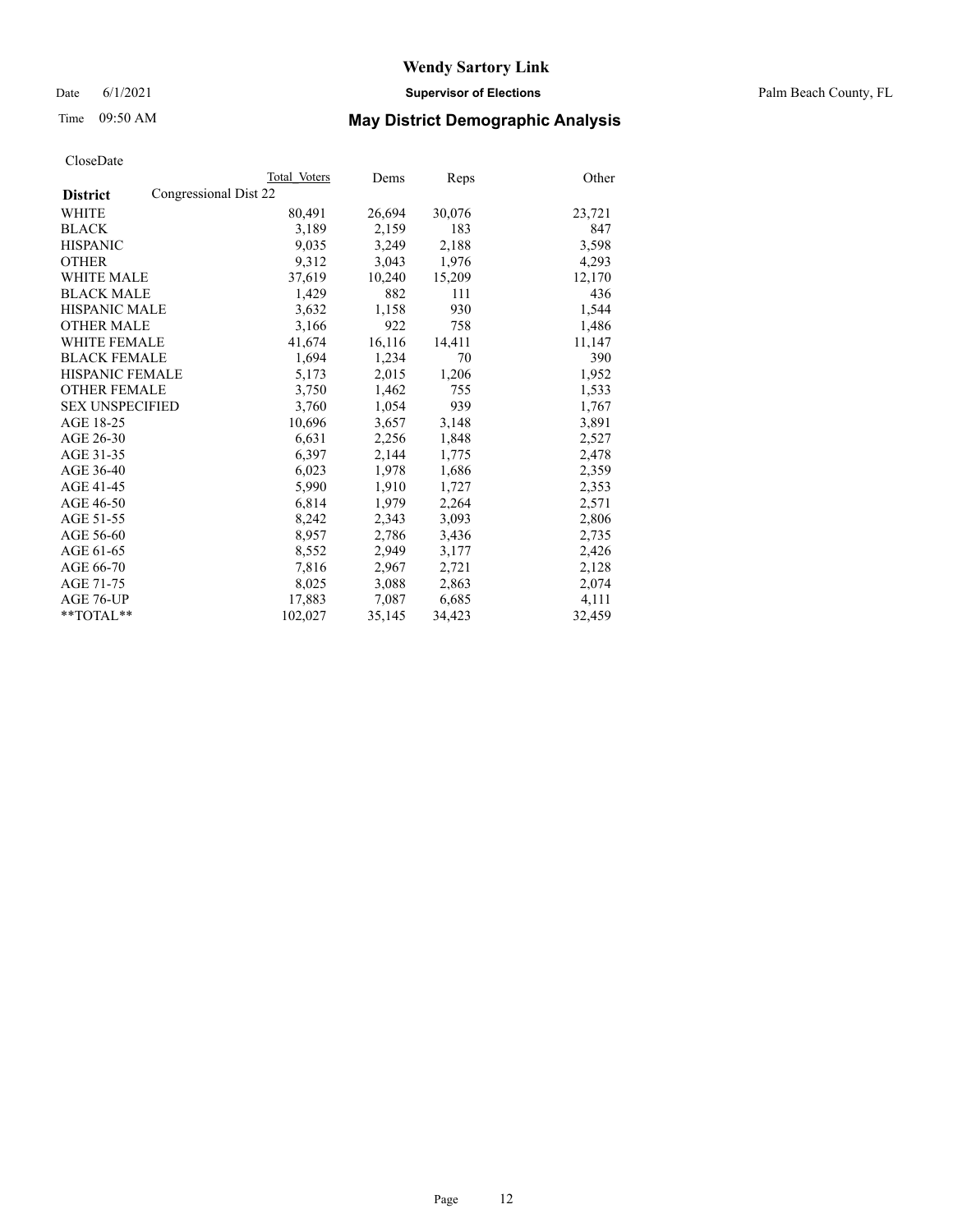## Date 6/1/2021 **Supervisor of Elections** Palm Beach County, FL

# Time 09:50 AM **May District Demographic Analysis**

|                                   | Total Voters | Dems    | <b>Reps</b> | Other   |
|-----------------------------------|--------------|---------|-------------|---------|
| Unincorporated<br><b>District</b> |              |         |             |         |
| WHITE                             | 287,322      | 108,732 | 98,930      | 79,660  |
| <b>BLACK</b>                      | 45,919       | 34,148  | 1,664       | 10,107  |
| <b>HISPANIC</b>                   | 62,877       | 25,874  | 13,174      | 23,829  |
| <b>OTHER</b>                      | 40,323       | 15,080  | 7,460       | 17,783  |
| <b>WHITE MALE</b>                 | 131,243      | 41,310  | 49,904      | 40,029  |
| <b>BLACK MALE</b>                 | 19,718       | 13,617  | 934         | 5,167   |
| <b>HISPANIC MALE</b>              | 27,024       | 10,176  | 6,292       | 10,556  |
| <b>OTHER MALE</b>                 | 13,916       | 4,902   | 2,943       | 6,071   |
| <b>WHITE FEMALE</b>               | 152,035      | 66,130  | 47,670      | 38,235  |
| <b>BLACK FEMALE</b>               | 25,360       | 19,988  | 698         | 4,674   |
| <b>HISPANIC FEMALE</b>            | 34,254       | 15,092  | 6,603       | 12,559  |
| <b>OTHER FEMALE</b>               | 16,675       | 7,238   | 2,880       | 6,557   |
| <b>SEX UNSPECIFIED</b>            | 15,775       | 5,141   | 3,207       | 7,427   |
| AGE 18-25                         | 39,223       | 15,305  | 8,374       | 15,544  |
| AGE 26-30                         | 26,697       | 10.361  | 5,722       | 10,614  |
| AGE 31-35                         | 28,079       | 11,111  | 6,581       | 10,387  |
| AGE 36-40                         | 27,879       | 10,675  | 6,744       | 10,460  |
| AGE 41-45                         | 27,522       | 10.552  | 6,836       | 10,134  |
| AGE 46-50                         | 29,715       | 10,777  | 8,646       | 10,292  |
| AGE 51-55                         | 32.925       | 12.083  | 10,444      | 10,398  |
| AGE 56-60                         | 37,231       | 14,066  | 12,716      | 10,449  |
| AGE 61-65                         | 37,441       | 15,759  | 12,060      | 9,622   |
| AGE 66-70                         | 36,066       | 16,630  | 10,671      | 8,765   |
| AGE 71-75                         | 37,220       | 17,486  | 10,955      | 8,779   |
| AGE 76-UP                         | 76.443       | 39,029  | 21,479      | 15,935  |
| $*$ TOTAL $*$                     | 436,441      | 183,834 | 121,228     | 131,379 |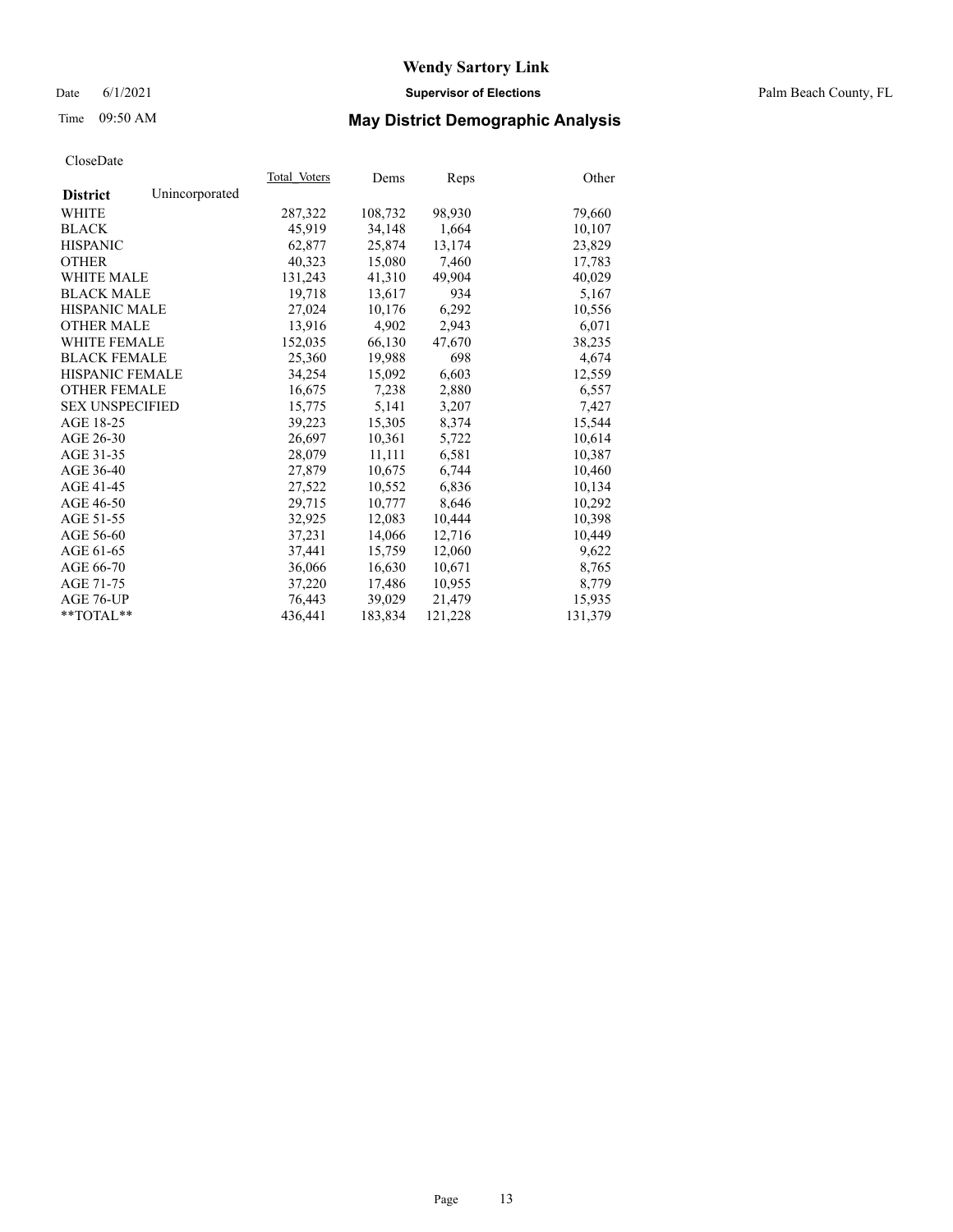### Date 6/1/2021 **Supervisor of Elections** Palm Beach County, FL

# Time 09:50 AM **May District Demographic Analysis**

| Total Voters | Dems                               | Reps         | Other          |
|--------------|------------------------------------|--------------|----------------|
|              |                                    |              |                |
| 1,627        | 400                                | 829          | 398            |
| 41           | 28                                 | 1            | 12             |
| 88           | 21                                 | 45           | 22             |
| 126          | 36                                 | 35           | 55             |
| 769          | 172                                | 393          | 204            |
| 21           | 16                                 | 1            | $\overline{4}$ |
| 32           | 6                                  | 17           | 9              |
| 45           | 10                                 | 16           | 19             |
| 845          | 224                                | 430          | 191            |
| 20           | 12                                 | $\mathbf{0}$ | 8              |
| 54           | 15                                 | 27           | 12             |
| 52           | 20                                 | 12           | 20             |
| 43           | 9                                  | 14           | 20             |
| 97           | 23                                 | 43           | 31             |
| 79           | 20                                 | 28           | 31             |
| 62           | 15                                 | 29           | 18             |
| 69           | 15                                 | 31           | 23             |
| 107          | 25                                 | 48           | 34             |
| 117          | 26                                 | 54           | 37             |
| 124          | 24                                 | 64           | 36             |
| 157          | 37                                 | 82           | 38             |
| 163          | 50                                 | 72           | 41             |
| 212          | 64                                 | 96           | 52             |
| 203          | 56                                 | 93           | 54             |
| 492          | 130                                | 270          | 92             |
| 1,882        | 485                                | 910          | 487            |
|              | Atlantis<br><b>HISPANIC FEMALE</b> |              |                |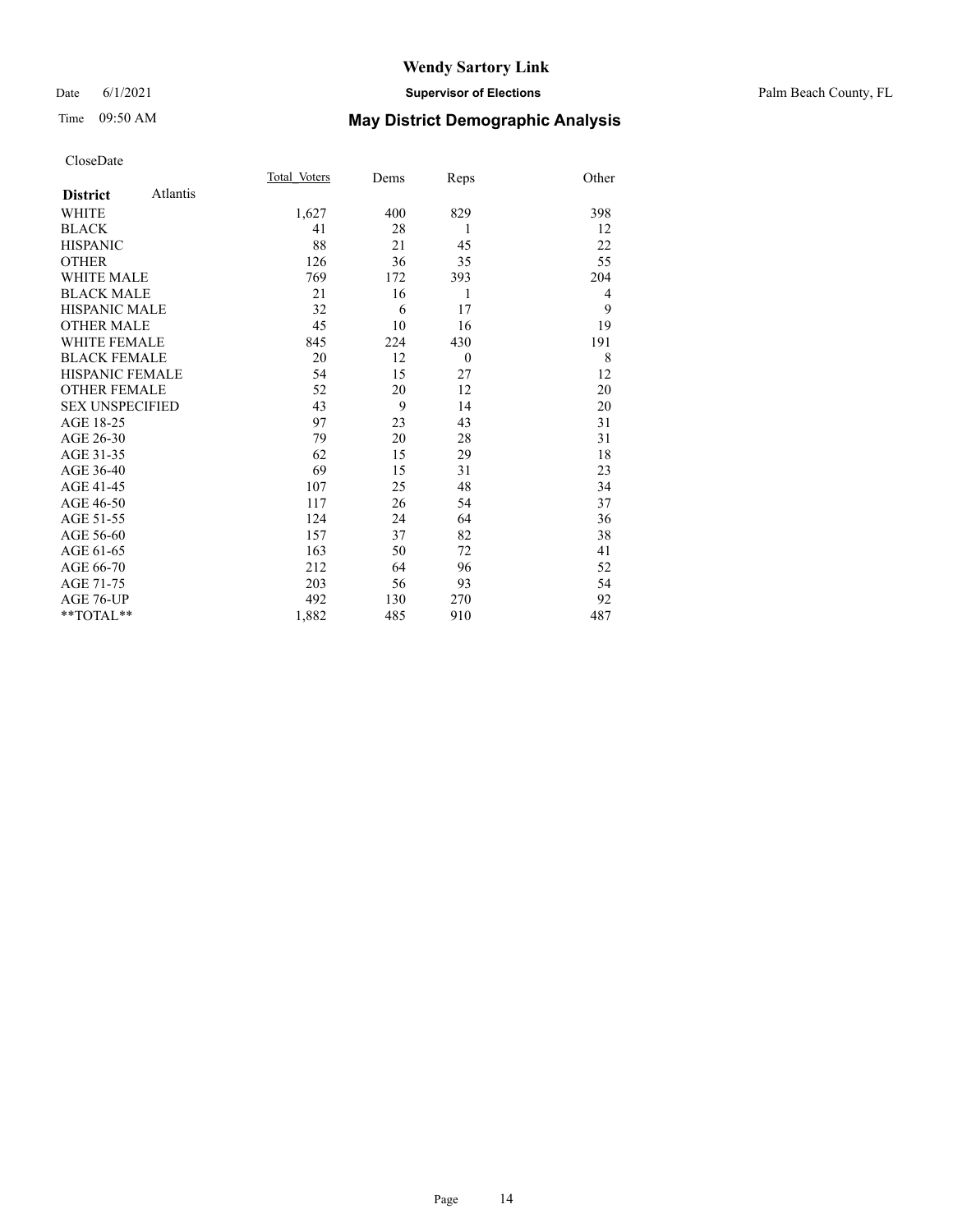## Date 6/1/2021 **Supervisor of Elections** Palm Beach County, FL

# Time 09:50 AM **May District Demographic Analysis**

|                        |                      | Total Voters | Dems   | <b>Reps</b> | Other  |
|------------------------|----------------------|--------------|--------|-------------|--------|
| <b>District</b>        | <b>Boynton Beach</b> |              |        |             |        |
| WHITE                  |                      | 29,761       | 10,576 | 10,033      | 9,152  |
| <b>BLACK</b>           |                      | 12,699       | 9,956  | 334         | 2,409  |
| <b>HISPANIC</b>        |                      | 5,375        | 2,372  | 915         | 2,088  |
| <b>OTHER</b>           |                      | 4,703        | 1,916  | 707         | 2,080  |
| <b>WHITE MALE</b>      |                      | 13,811       | 4,143  | 5,061       | 4,607  |
| <b>BLACK MALE</b>      |                      | 5,450        | 4,038  | 191         | 1,221  |
| <b>HISPANIC MALE</b>   |                      | 2,314        | 929    | 431         | 954    |
| <b>OTHER MALE</b>      |                      | 1.607        | 629    | 282         | 696    |
| <b>WHITE FEMALE</b>    |                      | 15,521       | 6,294  | 4,843       | 4,384  |
| <b>BLACK FEMALE</b>    |                      | 7,034        | 5,762  | 137         | 1,135  |
| <b>HISPANIC FEMALE</b> |                      | 2,957        | 1,402  | 471         | 1,084  |
| <b>OTHER FEMALE</b>    |                      | 1,910        | 897    | 265         | 748    |
| <b>SEX UNSPECIFIED</b> |                      | 1,885        | 703    | 297         | 885    |
| AGE 18-25              |                      | 4,781        | 2,343  | 687         | 1,751  |
| AGE 26-30              |                      | 4.775        | 2,190  | 843         | 1,742  |
| AGE 31-35              |                      | 5,038        | 2,283  | 911         | 1,844  |
| AGE 36-40              |                      | 4,205        | 1,987  | 704         | 1,514  |
| AGE 41-45              |                      | 3,432        | 1,681  | 647         | 1,104  |
| AGE 46-50              |                      | 3,649        | 1,739  | 750         | 1,160  |
| AGE 51-55              |                      | 4,056        | 1,825  | 985         | 1,246  |
| AGE 56-60              |                      | 4,395        | 2,024  | 1,252       | 1,119  |
| AGE 61-65              |                      | 4,462        | 2,160  | 1,247       | 1,055  |
| AGE 66-70              |                      | 3,828        | 1,913  | 993         | 922    |
| AGE 71-75              |                      | 3,329        | 1,585  | 931         | 813    |
| AGE 76-UP              |                      | 6,588        | 3,090  | 2,039       | 1,459  |
| $*$ TOTAL $*$          |                      | 52,538       | 24,820 | 11,989      | 15,729 |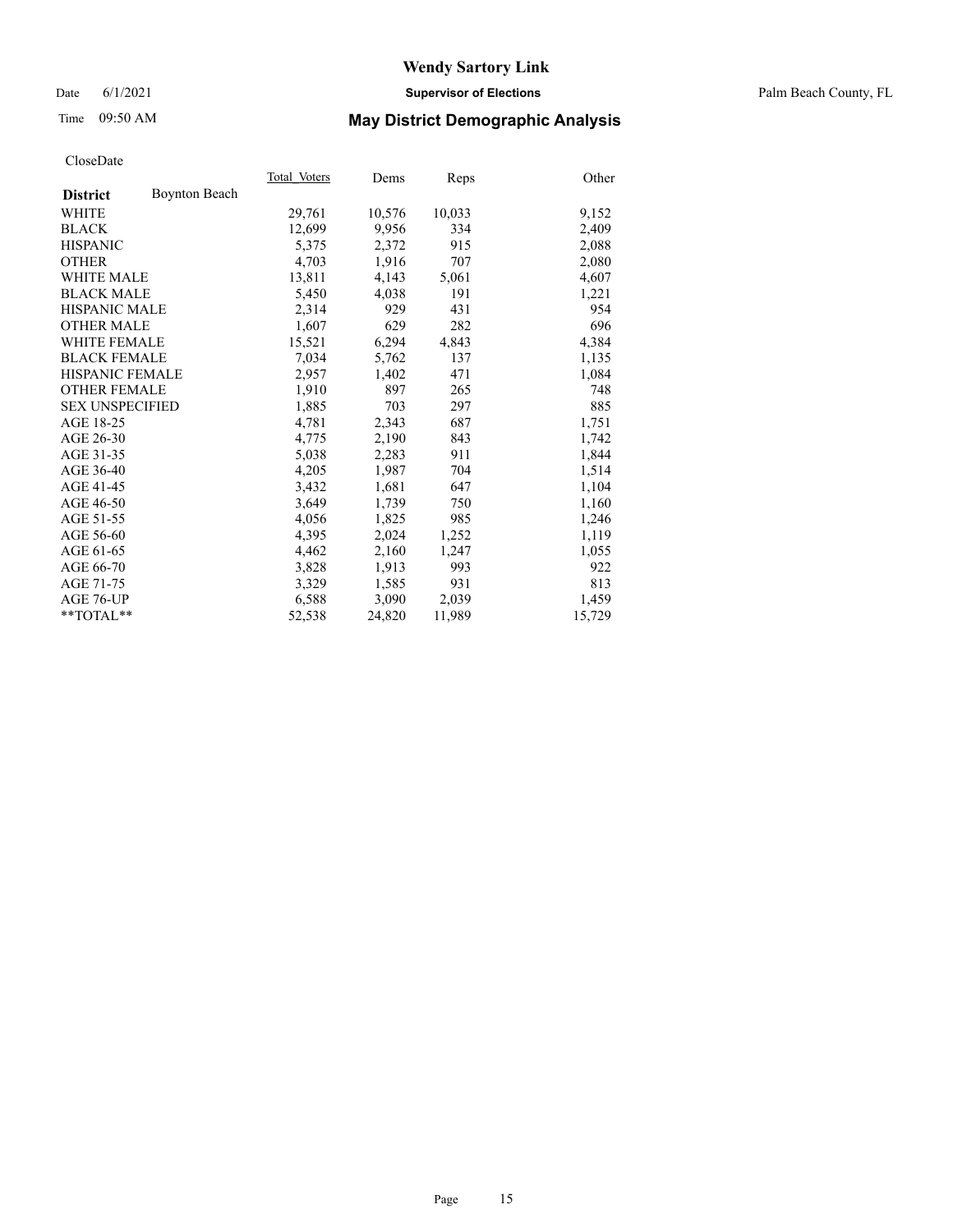# Time 09:50 AM **May District Demographic Analysis**

|                        |                    | Total Voters | Dems  | Reps  | Other |
|------------------------|--------------------|--------------|-------|-------|-------|
| <b>District</b>        | <b>Belle Glade</b> |              |       |       |       |
| WHITE                  |                    | 1,016        | 261   | 582   | 173   |
| <b>BLACK</b>           |                    | 4,334        | 3,753 | 113   | 468   |
| <b>HISPANIC</b>        |                    | 1,811        | 838   | 384   | 589   |
| <b>OTHER</b>           |                    | 475          | 248   | 41    | 186   |
| <b>WHITE MALE</b>      |                    | 471          | 117   | 273   | 81    |
| <b>BLACK MALE</b>      |                    | 1,764        | 1,472 | 68    | 224   |
| <b>HISPANIC MALE</b>   |                    | 853          | 368   | 203   | 282   |
| <b>OTHER MALE</b>      |                    | 179          | 95    | 16    | 68    |
| <b>WHITE FEMALE</b>    |                    | 533          | 141   | 306   | 86    |
| <b>BLACK FEMALE</b>    |                    | 2,501        | 2,226 | 45    | 230   |
| <b>HISPANIC FEMALE</b> |                    | 916          | 455   | 176   | 285   |
| <b>OTHER FEMALE</b>    |                    | 151          | 95    | 14    | 42    |
| <b>SEX UNSPECIFIED</b> |                    | 268          | 131   | 19    | 118   |
| AGE 18-25              |                    | 1,010        | 622   | 87    | 301   |
| AGE 26-30              |                    | 793          | 504   | 85    | 204   |
| AGE 31-35              |                    | 730          | 507   | 60    | 163   |
| AGE 36-40              |                    | 571          | 386   | 52    | 133   |
| AGE 41-45              |                    | 472          | 318   | 62    | 92    |
| AGE 46-50              |                    | 501          | 316   | 94    | 91    |
| AGE 51-55              |                    | 578          | 379   | 90    | 109   |
| AGE 56-60              |                    | 624          | 429   | 121   | 74    |
| AGE 61-65              |                    | 607          | 408   | 121   | 78    |
| AGE 66-70              |                    | 587          | 412   | 109   | 66    |
| AGE 71-75              |                    | 444          | 315   | 83    | 46    |
| AGE 76-UP              |                    | 719          | 504   | 156   | 59    |
| $*$ $TOTAL**$          |                    | 7,636        | 5,100 | 1,120 | 1,416 |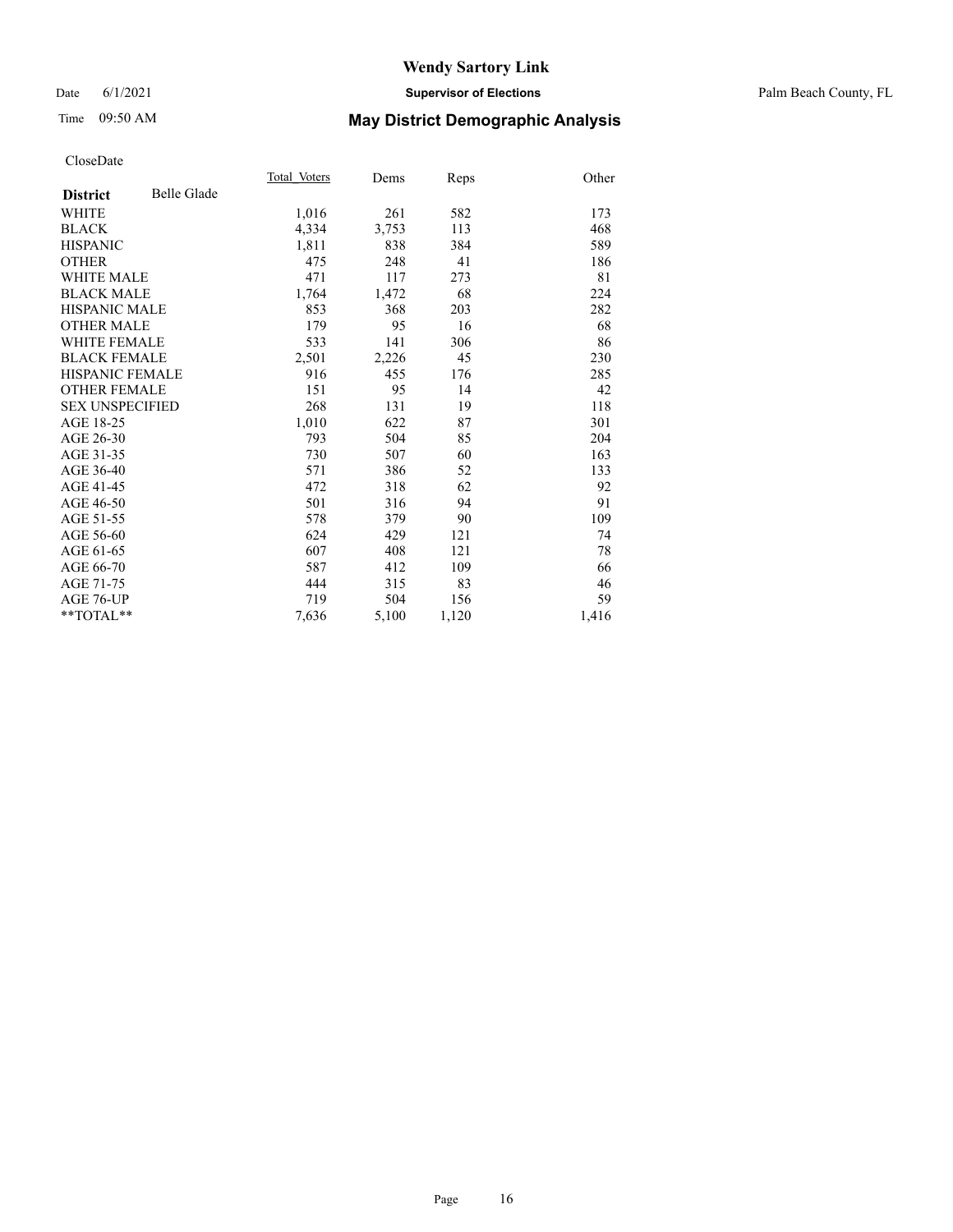Date 6/1/2021 **Supervisor of Elections** Palm Beach County, FL

## Time 09:50 AM **May District Demographic Analysis**

|                        |            | Total Voters | Dems   | <b>Reps</b> | Other  |
|------------------------|------------|--------------|--------|-------------|--------|
| <b>District</b>        | Boca Raton |              |        |             |        |
| WHITE                  |            | 54,874       | 17,054 | 21,366      | 16,454 |
| <b>BLACK</b>           |            | 2,485        | 1,695  | 141         | 649    |
| <b>HISPANIC</b>        |            | 6,250        | 2,223  | 1,549       | 2,478  |
| <b>OTHER</b>           |            | 6,527        | 2,103  | 1,367       | 3,057  |
| <b>WHITE MALE</b>      |            | 26,333       | 6,760  | 10,954      | 8,619  |
| <b>BLACK MALE</b>      |            | 1,102        | 687    | 81          | 334    |
| <b>HISPANIC MALE</b>   |            | 2,523        | 806    | 656         | 1,061  |
| <b>OTHER MALE</b>      |            | 2,224        | 641    | 526         | 1,057  |
| <b>WHITE FEMALE</b>    |            | 27,694       | 10,057 | 10,076      | 7,561  |
| <b>BLACK FEMALE</b>    |            | 1,329        | 975    | 58          | 296    |
| <b>HISPANIC FEMALE</b> |            | 3,568        | 1,365  | 851         | 1,352  |
| <b>OTHER FEMALE</b>    |            | 2,614        | 1,008  | 525         | 1,081  |
| <b>SEX UNSPECIFIED</b> |            | 2,656        | 734    | 672         | 1,250  |
| AGE 18-25              |            | 8,197        | 2,831  | 2,420       | 2,946  |
| AGE 26-30              |            | 5,051        | 1,700  | 1,405       | 1,946  |
| AGE 31-35              |            | 4,754        | 1,575  | 1,323       | 1,856  |
| AGE 36-40              |            | 4,523        | 1,466  | 1,286       | 1,771  |
| AGE 41-45              |            | 4,419        | 1,410  | 1,269       | 1,740  |
| AGE 46-50              |            | 5,009        | 1,440  | 1,708       | 1,861  |
| AGE 51-55              |            | 6,136        | 1,728  | 2,352       | 2,056  |
| AGE 56-60              |            | 6,538        | 1,957  | 2,611       | 1,970  |
| AGE 61-65              |            | 6,060        | 2,049  | 2,296       | 1,715  |
| AGE 66-70              |            | 5,376        | 1,979  | 1,941       | 1,456  |
| AGE 71-75              |            | 4,910        | 1,817  | 1,829       | 1,264  |
| AGE 76-UP              |            | 9,162        | 3,122  | 3,983       | 2,057  |
| $*$ $TOTAL**$          |            | 70,136       | 23,075 | 24,423      | 22,638 |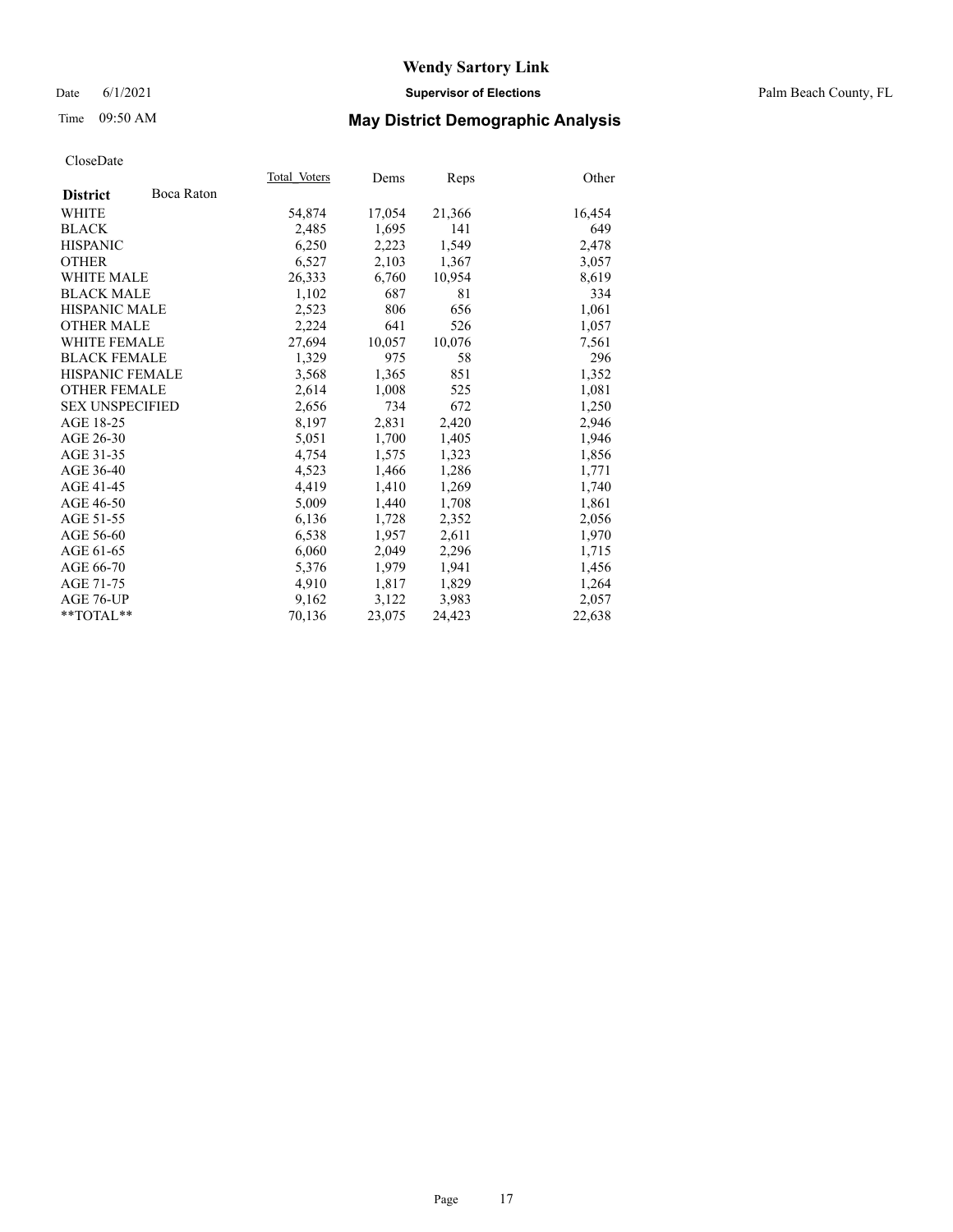# Time 09:50 AM **May District Demographic Analysis**

|                        |                      | Total Voters     | Dems           | Reps           | Other          |
|------------------------|----------------------|------------------|----------------|----------------|----------------|
| <b>District</b>        | <b>Briny Breezes</b> |                  |                |                |                |
| <b>WHITE</b>           |                      | 311              | 87             | 139            | 85             |
| <b>BLACK</b>           |                      | $\theta$         | $\theta$       | $\overline{0}$ | $\theta$       |
| <b>HISPANIC</b>        |                      | 10               | 3              | 2              | 5              |
| <b>OTHER</b>           |                      | 16               | 5              | 5              | 6              |
| <b>WHITE MALE</b>      |                      | 132              | 30             | 56             | 46             |
| <b>BLACK MALE</b>      |                      | $\boldsymbol{0}$ | $\theta$       | $\overline{0}$ | $\Omega$       |
| <b>HISPANIC MALE</b>   |                      | 3                | $\overline{c}$ | $\overline{0}$ |                |
| <b>OTHER MALE</b>      |                      | 6                | 3              | $\overline{2}$ |                |
| <b>WHITE FEMALE</b>    |                      | 177              | 57             | 81             | 39             |
| <b>BLACK FEMALE</b>    |                      | $\mathbf{0}$     | $\theta$       | $\theta$       | $\theta$       |
| HISPANIC FEMALE        |                      | 5                | 1              | 1              | 3              |
| <b>OTHER FEMALE</b>    |                      | 4                | $\overline{2}$ | $\theta$       | 2              |
| <b>SEX UNSPECIFIED</b> |                      | 10               | $\overline{0}$ | 6              | 4              |
| AGE 18-25              |                      | 8                | $\overline{c}$ | 3              | 3              |
| AGE 26-30              |                      | 4                | 1              |                | $\overline{c}$ |
| AGE 31-35              |                      | 3                |                |                |                |
| AGE 36-40              |                      | 4                | $\overline{c}$ |                |                |
| AGE 41-45              |                      | 6                | 1              | 1              | 4              |
| AGE 46-50              |                      | 6                | $\overline{c}$ | $\Omega$       | 4              |
| AGE 51-55              |                      | 16               | $\overline{4}$ | 6              | 6              |
| AGE 56-60              |                      | 20               | 6              | 9              | 5              |
| AGE 61-65              |                      | 36               | 16             | 11             | 9              |
| AGE 66-70              |                      | 34               | 8              | 13             | 13             |
| AGE 71-75              |                      | 37               | 12             | 17             | 8              |
| AGE 76-UP              |                      | 163              | 40             | 83             | 40             |
| **TOTAL**              |                      | 337              | 95             | 146            | 96             |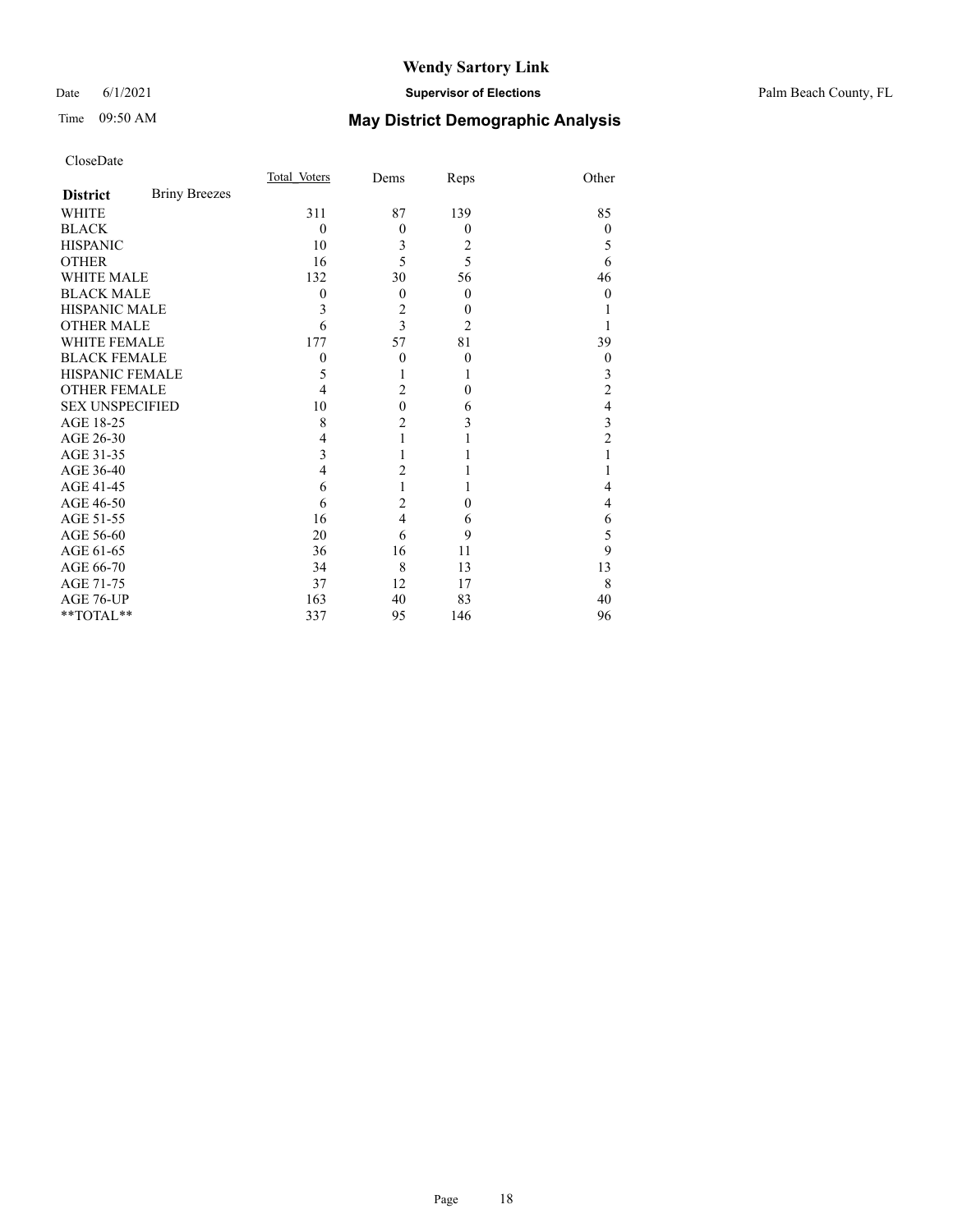## Date 6/1/2021 **Supervisor of Elections** Palm Beach County, FL

# Time 09:50 AM **May District Demographic Analysis**

|                        |            | Total Voters | Dems                    | Reps           | Other                   |
|------------------------|------------|--------------|-------------------------|----------------|-------------------------|
| <b>District</b>        | Cloud Lake |              |                         |                |                         |
| <b>WHITE</b>           |            | 59           | 19                      | 20             | 20                      |
| <b>BLACK</b>           |            | 2            | 1                       | $\theta$       |                         |
| <b>HISPANIC</b>        |            | 24           | 7                       | 6              | 11                      |
| <b>OTHER</b>           |            | 6            | $\overline{2}$          | $\theta$       | 4                       |
| <b>WHITE MALE</b>      |            | 27           | 8                       | 11             | 8                       |
| <b>BLACK MALE</b>      |            | 2            |                         | $\theta$       |                         |
| <b>HISPANIC MALE</b>   |            | 9            | 1                       | 5              | 3                       |
| <b>OTHER MALE</b>      |            | $\Omega$     | $\theta$                | $\Omega$       | $\Omega$                |
| <b>WHITE FEMALE</b>    |            | 30           | 11                      | 9              | 10                      |
| <b>BLACK FEMALE</b>    |            | $\Omega$     | $\mathbf{0}$            | 0              | $\overline{0}$          |
| <b>HISPANIC FEMALE</b> |            | 15           | 6                       |                | $\,$ $\,$               |
| <b>OTHER FEMALE</b>    |            | 4            |                         | $\theta$       | 3                       |
| <b>SEX UNSPECIFIED</b> |            | 4            |                         | 0              | $\overline{\mathbf{3}}$ |
| AGE 18-25              |            | 10           | 5                       | 3              | $\overline{c}$          |
| AGE 26-30              |            | 7            | $\overline{c}$          | 2              | $\frac{3}{3}$           |
| AGE 31-35              |            | 7            | $\overline{\mathbf{3}}$ |                |                         |
| AGE 36-40              |            | 9            | $\overline{2}$          | $\theta$       | 7                       |
| AGE 41-45              |            | 5            | $\mathbf{1}$            | 2              | $\overline{c}$          |
| AGE 46-50              |            | 6            |                         | $\overline{c}$ | $\overline{\mathbf{3}}$ |
| AGE 51-55              |            | 5            |                         | 3              |                         |
| AGE 56-60              |            | 10           | $\overline{2}$          | 3              | 5                       |
| AGE 61-65              |            | 8            | 3                       |                | 4                       |
| AGE 66-70              |            | 7            | 3                       | 2              | $\mathfrak{2}$          |
| AGE 71-75              |            | 6            | 3                       |                | $\overline{c}$          |
| AGE 76-UP              |            | 11           | 3                       | 6              | $\overline{2}$          |
| **TOTAL**              |            | 91           | 29                      | 26             | 36                      |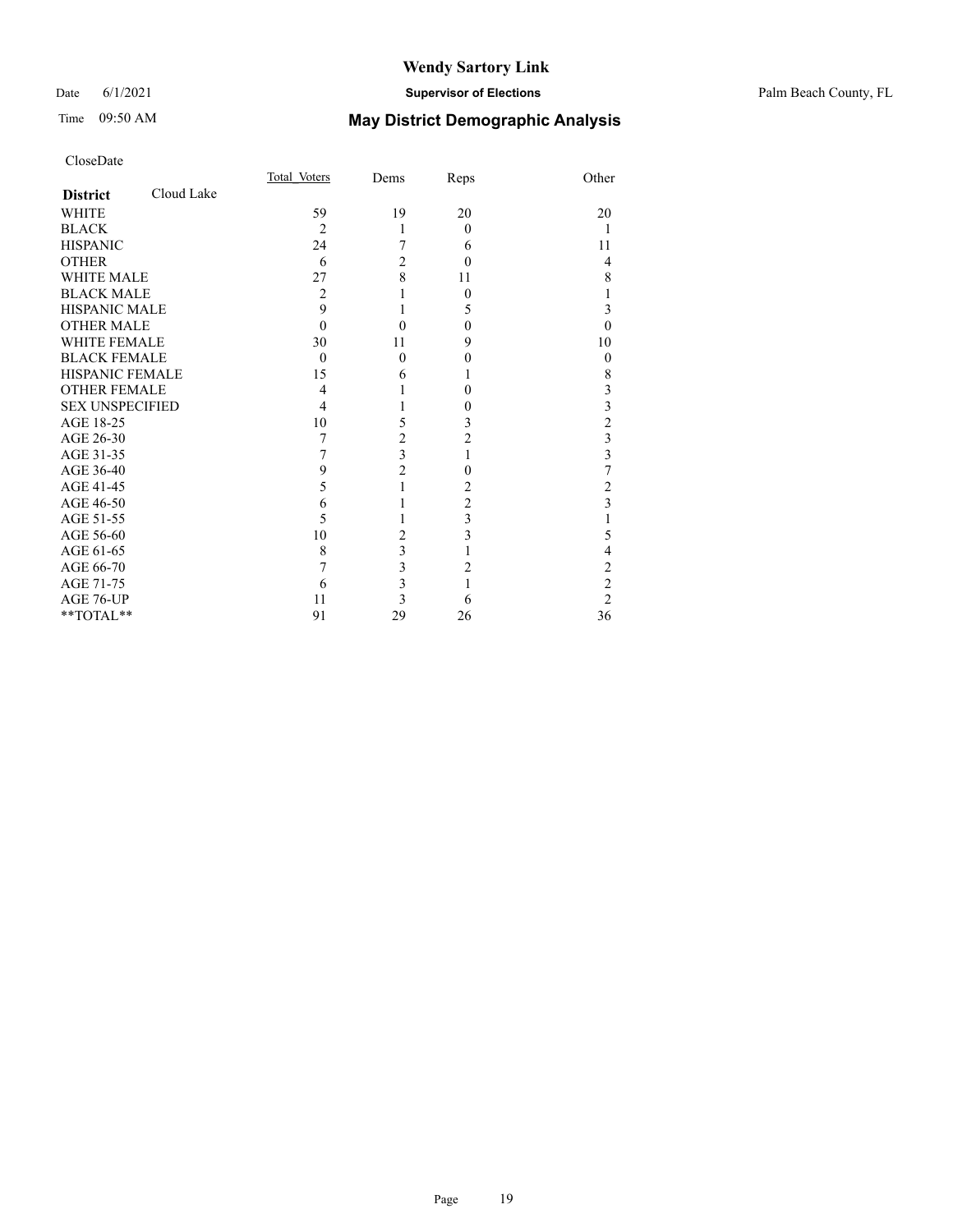## Date 6/1/2021 **Supervisor of Elections** Palm Beach County, FL

## Time 09:50 AM **May District Demographic Analysis**

|                        |              | Total Voters | Dems   | <b>Reps</b> | Other  |
|------------------------|--------------|--------------|--------|-------------|--------|
| <b>District</b>        | Delray Beach |              |        |             |        |
| WHITE                  |              | 32,059       | 11,147 | 11,006      | 9,906  |
| <b>BLACK</b>           |              | 9.707        | 7,802  | 271         | 1,634  |
| <b>HISPANIC</b>        |              | 3.404        | 1,550  | 630         | 1,224  |
| <b>OTHER</b>           |              | 3,939        | 1,596  | 693         | 1,650  |
| <b>WHITE MALE</b>      |              | 15,037       | 4,296  | 5,576       | 5,165  |
| <b>BLACK MALE</b>      |              | 4,357        | 3,336  | 154         | 867    |
| <b>HISPANIC MALE</b>   |              | 1,444        | 616    | 267         | 561    |
| <b>OTHER MALE</b>      |              | 1,347        | 526    | 273         | 548    |
| <b>WHITE FEMALE</b>    |              | 16,544       | 6,692  | 5,283       | 4,569  |
| <b>BLACK FEMALE</b>    |              | 5,198        | 4,348  | 114         | 736    |
| <b>HISPANIC FEMALE</b> |              | 1,881        | 905    | 347         | 629    |
| <b>OTHER FEMALE</b>    |              | 1,574        | 725    | 260         | 589    |
| <b>SEX UNSPECIFIED</b> |              | 1,684        | 628    | 316         | 740    |
| AGE 18-25              |              | 4,120        | 1,936  | 732         | 1,452  |
| AGE 26-30              |              | 4.062        | 1,721  | 826         | 1,515  |
| AGE 31-35              |              | 4,248        | 1,872  | 840         | 1,536  |
| AGE 36-40              |              | 3,336        | 1,445  | 730         | 1,161  |
| AGE 41-45              |              | 2,764        | 1,192  | 567         | 1,005  |
| AGE 46-50              |              | 3,100        | 1,319  | 761         | 1,020  |
| AGE 51-55              |              | 3,558        | 1,452  | 1,049       | 1,057  |
| AGE 56-60              |              | 4,450        | 1,886  | 1,335       | 1,229  |
| AGE 61-65              |              | 4,658        | 2,097  | 1,374       | 1,187  |
| AGE 66-70              |              | 4,292        | 2,127  | 1,159       | 1,006  |
| AGE 71-75              |              | 3,765        | 1,866  | 1,004       | 895    |
| AGE 76-UP              |              | 6,755        | 3,182  | 2,222       | 1,351  |
| $*$ $TOTAL**$          |              | 49,109       | 22,095 | 12,600      | 14,414 |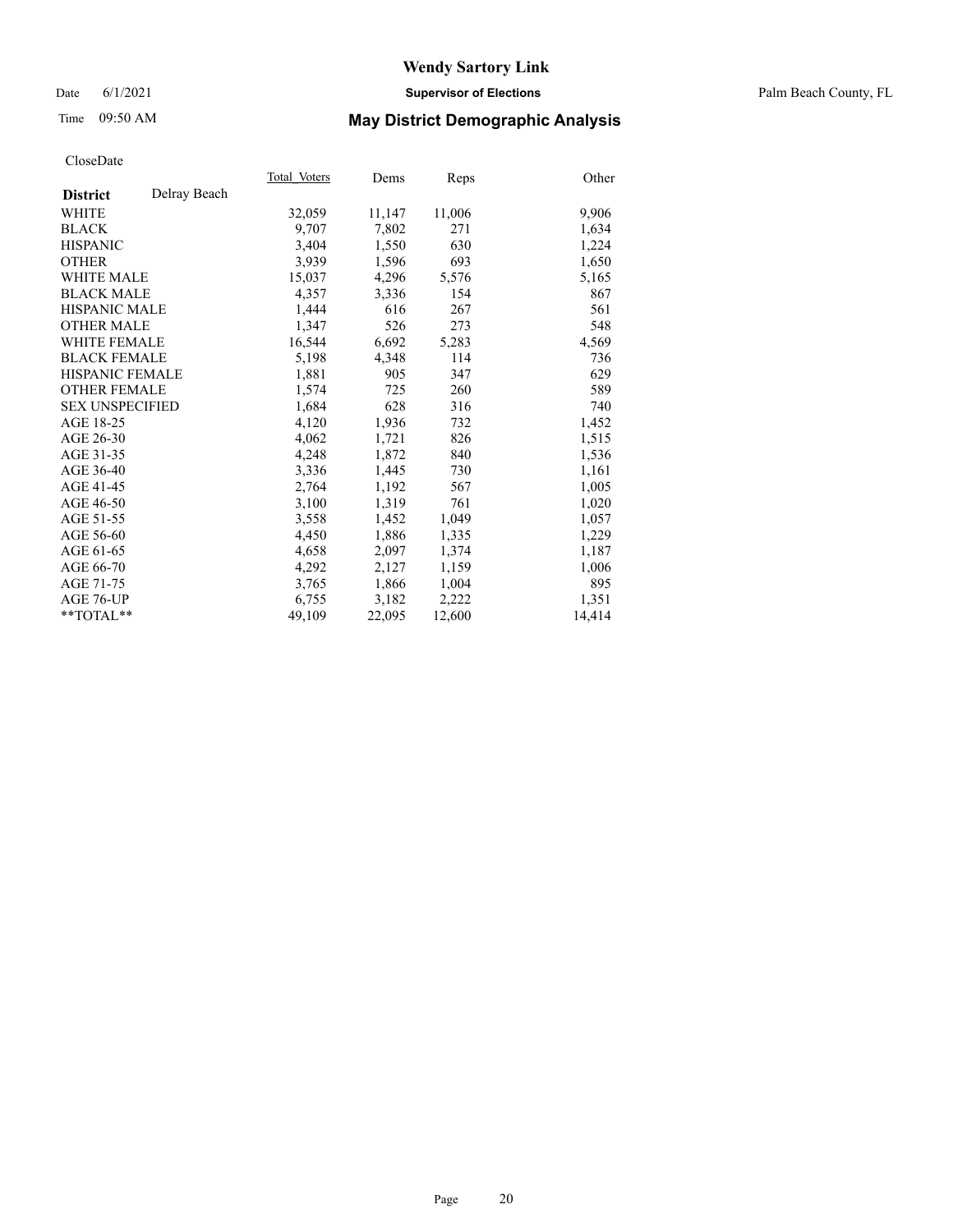## Date 6/1/2021 **Supervisor of Elections** Palm Beach County, FL

# Time 09:50 AM **May District Demographic Analysis**

|                        |            | Total Voters | Dems   | <b>Reps</b> | Other |
|------------------------|------------|--------------|--------|-------------|-------|
| <b>District</b>        | Greenacres |              |        |             |       |
| WHITE                  |            | 9,116        | 3,374  | 2,997       | 2,745 |
| <b>BLACK</b>           |            | 4,808        | 3,542  | 153         | 1,113 |
| <b>HISPANIC</b>        |            | 6,956        | 3,154  | 1,137       | 2,665 |
| <b>OTHER</b>           |            | 2,772        | 1,123  | 367         | 1,282 |
| <b>WHITE MALE</b>      |            | 4,006        | 1,282  | 1,401       | 1,323 |
| <b>BLACK MALE</b>      |            | 1,926        | 1,318  | 95          | 513   |
| <b>HISPANIC MALE</b>   |            | 2,968        | 1,224  | 529         | 1,215 |
| <b>OTHER MALE</b>      |            | 973          | 402    | 141         | 430   |
| <b>WHITE FEMALE</b>    |            | 4,967        | 2,047  | 1,561       | 1,359 |
| <b>BLACK FEMALE</b>    |            | 2,795        | 2,158  | 56          | 581   |
| <b>HISPANIC FEMALE</b> |            | 3,798        | 1,843  | 578         | 1,377 |
| <b>OTHER FEMALE</b>    |            | 1,117        | 515    | 144         | 458   |
| <b>SEX UNSPECIFIED</b> |            | 1,081        | 391    | 147         | 543   |
| AGE 18-25              |            | 2,879        | 1,312  | 302         | 1,265 |
| AGE 26-30              |            | 1.930        | 877    | 225         | 828   |
| AGE 31-35              |            | 1,996        | 926    | 299         | 771   |
| AGE 36-40              |            | 1,880        | 883    | 262         | 735   |
| AGE 41-45              |            | 1,800        | 860    | 300         | 640   |
| AGE 46-50              |            | 1,897        | 918    | 359         | 620   |
| AGE 51-55              |            | 1,942        | 933    | 387         | 622   |
| AGE 56-60              |            | 1,982        | 971    | 472         | 539   |
| AGE 61-65              |            | 1,901        | 896    | 485         | 520   |
| AGE 66-70              |            | 1,553        | 783    | 371         | 399   |
| AGE 71-75              |            | 1,361        | 633    | 390         | 338   |
| AGE 76-UP              |            | 2,531        | 1,201  | 802         | 528   |
| $*$ TOTAL $*$          |            | 23,652       | 11,193 | 4,654       | 7,805 |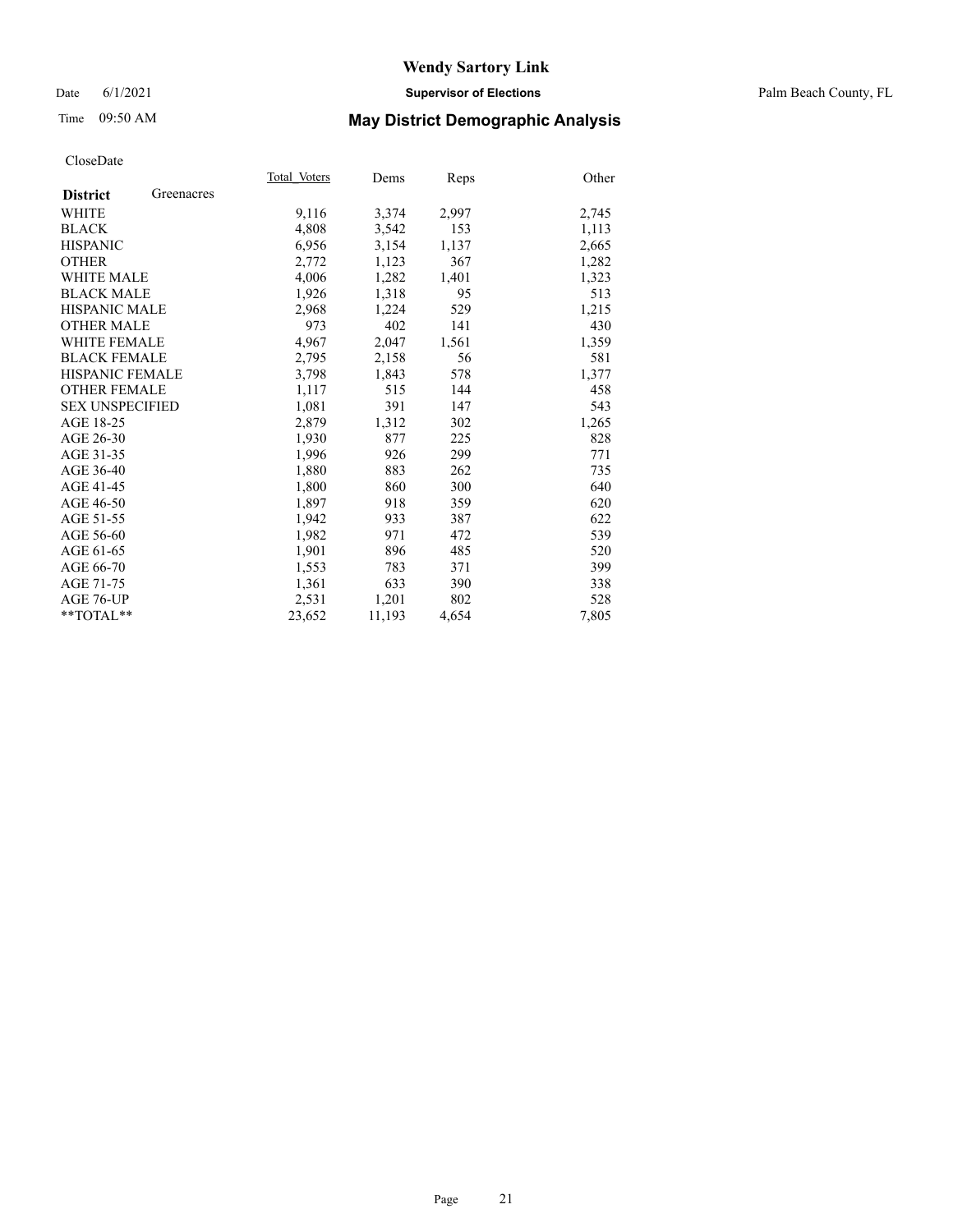## Date 6/1/2021 **Supervisor of Elections** Palm Beach County, FL

# Time 09:50 AM **May District Demographic Analysis**

|                        |            | Total Voters   | Dems           | Reps           | Other          |
|------------------------|------------|----------------|----------------|----------------|----------------|
| <b>District</b>        | Glen Ridge |                |                |                |                |
| <b>WHITE</b>           |            | 128            | 37             | 51             | 40             |
| <b>BLACK</b>           |            | 1              | $\overline{0}$ | $\theta$       | 1              |
| <b>HISPANIC</b>        |            | 33             | 8              | 10             | 15             |
| <b>OTHER</b>           |            | 13             | $\theta$       | 1              | 12             |
| <b>WHITE MALE</b>      |            | 66             | 17             | 29             | 20             |
| <b>BLACK MALE</b>      |            | 1              | $\theta$       | $\overline{0}$ | 1              |
| <b>HISPANIC MALE</b>   |            | 16             | 6              | 4              | 6              |
| <b>OTHER MALE</b>      |            | 5              | $\Omega$       |                | 4              |
| <b>WHITE FEMALE</b>    |            | 60             | 20             | 22             | 18             |
| <b>BLACK FEMALE</b>    |            | $\Omega$       | $\theta$       | $\overline{0}$ | $\overline{0}$ |
| HISPANIC FEMALE        |            | 16             | $\overline{c}$ | 5              | 9              |
| <b>OTHER FEMALE</b>    |            | 5              | $\mathbf{0}$   | $\theta$       | 5              |
| <b>SEX UNSPECIFIED</b> |            | 6              | $\mathbf{0}$   | 1              | 5              |
| AGE 18-25              |            | 19             | 4              | 6              | 9              |
| AGE 26-30              |            | 19             | 5              | 5              | 9              |
| AGE 31-35              |            | 11             | $\overline{c}$ | 4              | 5              |
| AGE 36-40              |            | $\overline{7}$ | $\overline{2}$ | $\overline{c}$ | 3              |
| AGE 41-45              |            | 12             | $\overline{3}$ | 6              | 3              |
| AGE 46-50              |            | 14             | 1              | 5              | 8              |
| AGE 51-55              |            | 16             | 4              | 5              | 7              |
| AGE 56-60              |            | 28             | 8              | 11             | 9              |
| AGE 61-65              |            | 12             | 3              | 5              | 4              |
| AGE 66-70              |            | 17             | 6              | 5              | 6              |
| AGE 71-75              |            | 9              | 3              | $\overline{c}$ | 4              |
| AGE 76-UP              |            | 11             | 4              | 6              |                |
| **TOTAL**              |            | 175            | 45             | 62             | 68             |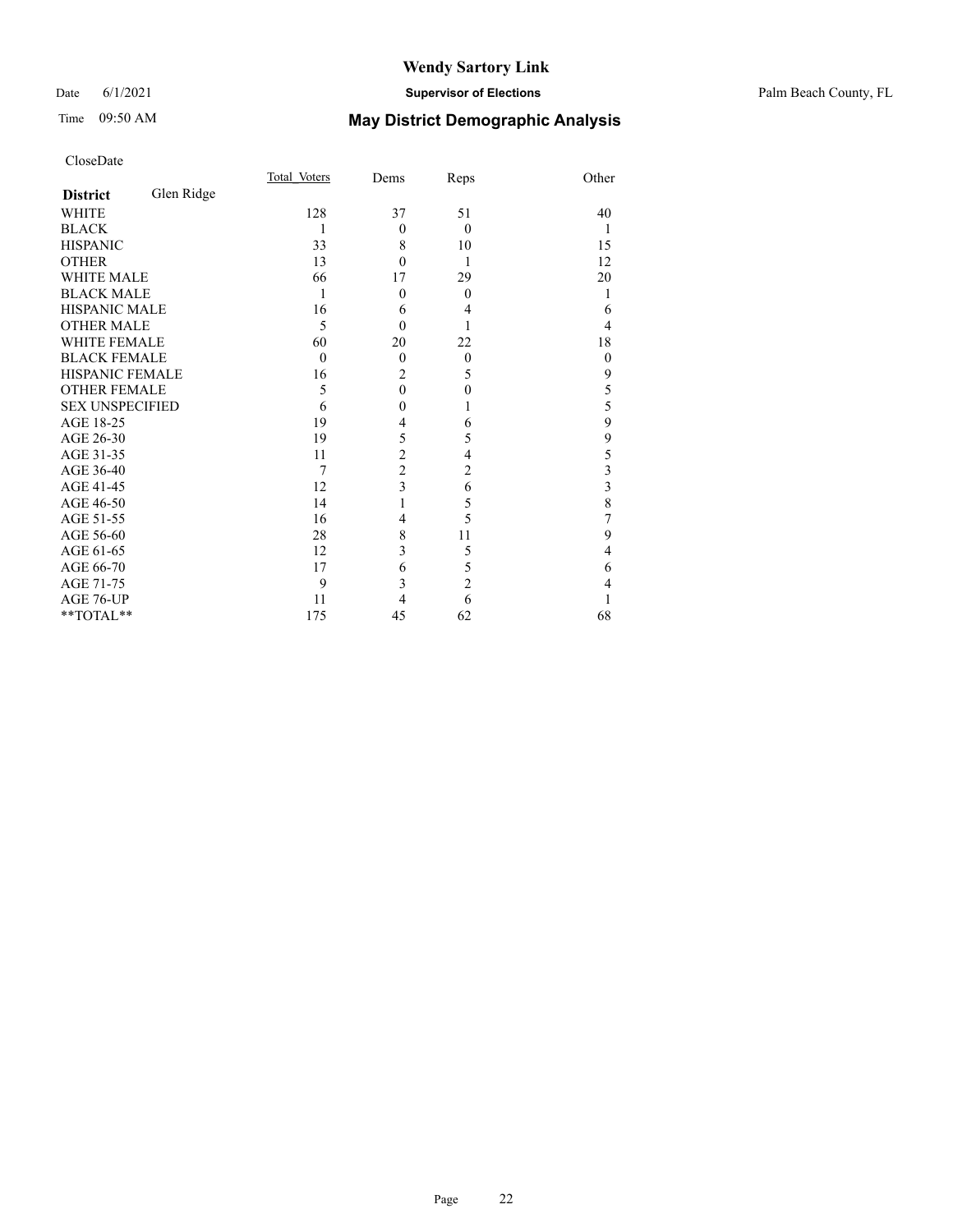# Time 09:50 AM **May District Demographic Analysis**

|                        |            | Total Voters   | Dems             | Reps           | Other            |
|------------------------|------------|----------------|------------------|----------------|------------------|
| <b>District</b>        | Gulfstream |                |                  |                |                  |
| <b>WHITE</b>           |            | 822            | 172              | 447            | 203              |
| <b>BLACK</b>           |            | 4              | 3                | 1              | $\theta$         |
| <b>HISPANIC</b>        |            | 19             | $\overline{4}$   | 8              | 7                |
| <b>OTHER</b>           |            | 36             | 6                | 9              | 21               |
| <b>WHITE MALE</b>      |            | 399            | 69               | 223            | 107              |
| <b>BLACK MALE</b>      |            | $\overline{2}$ | 1                | 1              | $\theta$         |
| <b>HISPANIC MALE</b>   |            | 6              | $\boldsymbol{0}$ | $\overline{2}$ | $\overline{4}$   |
| <b>OTHER MALE</b>      |            | 19             | $\overline{2}$   | 6              | 11               |
| <b>WHITE FEMALE</b>    |            | 411            | 101              | 215            | 95               |
| <b>BLACK FEMALE</b>    |            | $\overline{2}$ | $\overline{2}$   | $\overline{0}$ | $\boldsymbol{0}$ |
| <b>HISPANIC FEMALE</b> |            | 13             | $\overline{4}$   | 6              | 3                |
| <b>OTHER FEMALE</b>    |            | 10             | $\overline{c}$   | $\overline{2}$ | 6                |
| <b>SEX UNSPECIFIED</b> |            | 18             | $\overline{4}$   | 9              | 5                |
| AGE 18-25              |            | 58             | 9                | 19             | 30               |
| AGE 26-30              |            | 28             | 5                | 10             | 13               |
| AGE 31-35              |            | 34             | 13               | 11             | 10               |
| AGE 36-40              |            | 40             | 7                | 17             | 16               |
| AGE 41-45              |            | 29             | 3                | 14             | 12               |
| AGE 46-50              |            | 53             | 8                | 28             | 17               |
| AGE 51-55              |            | 47             | 7                | 24             | 16               |
| AGE 56-60              |            | 78             | 10               | 44             | 24               |
| AGE 61-65              |            | 108            | 24               | 65             | 19               |
| AGE 66-70              |            | 102            | 26               | 55             | 21               |
| AGE 71-75              |            | 103            | 27               | 57             | 19               |
| AGE 76-UP              |            | 201            | 46               | 121            | 34               |
| **TOTAL**              |            | 881            | 185              | 465            | 231              |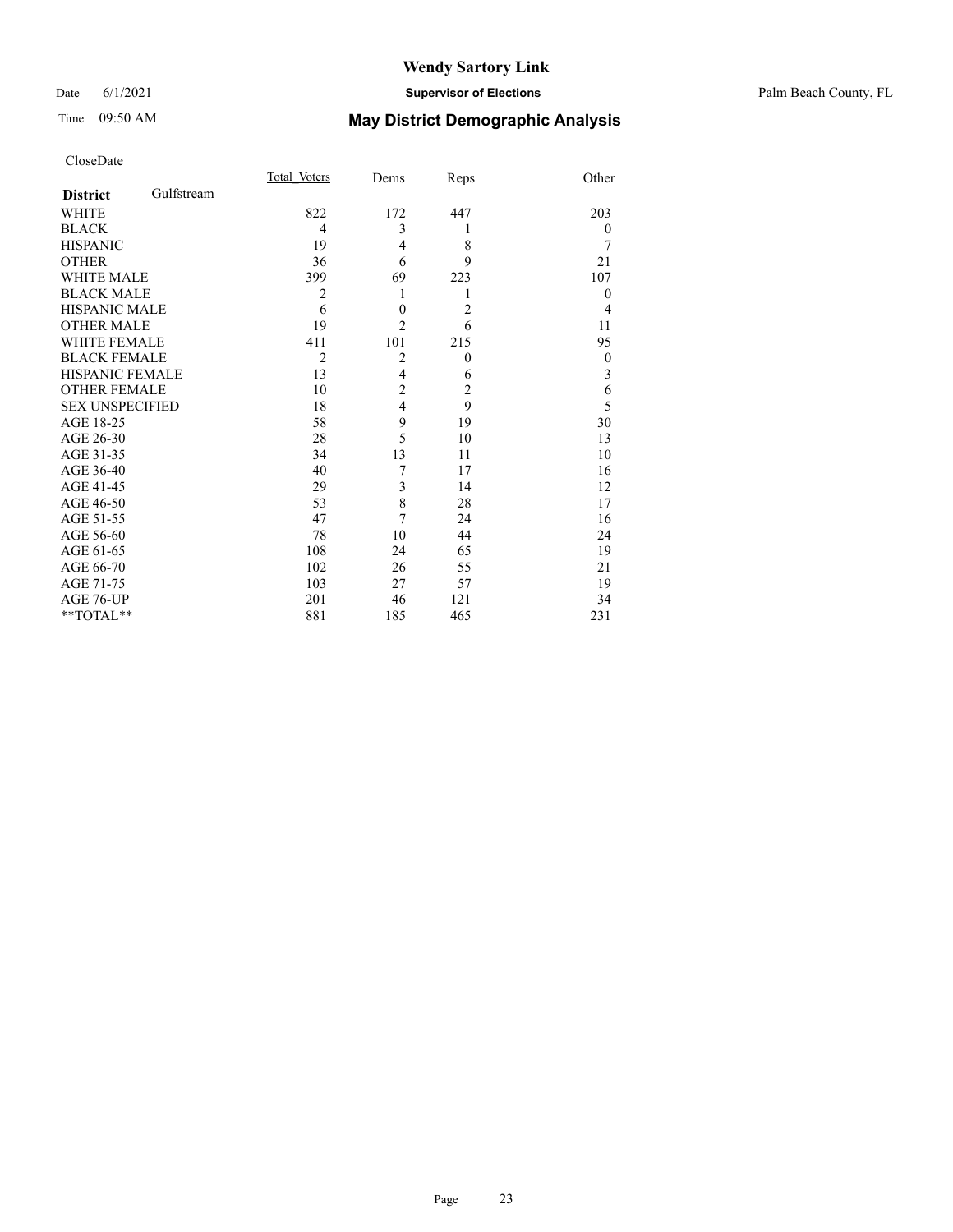## Date 6/1/2021 **Supervisor of Elections** Palm Beach County, FL

# Time 09:50 AM **May District Demographic Analysis**

|                        |                | Total Voters | Dems  | Reps           | Other          |
|------------------------|----------------|--------------|-------|----------------|----------------|
| <b>District</b>        | Highland Beach |              |       |                |                |
| WHITE                  |                | 3,474        | 1,037 | 1,445          | 992            |
| <b>BLACK</b>           |                | 20           | 15    | 2              | 3              |
| <b>HISPANIC</b>        |                | 143          | 46    | 41             | 56             |
| <b>OTHER</b>           |                | 282          | 102   | 72             | 108            |
| <b>WHITE MALE</b>      |                | 1,638        | 425   | 719            | 494            |
| <b>BLACK MALE</b>      |                | 10           | 7     | $\overline{2}$ | 1              |
| <b>HISPANIC MALE</b>   |                | 45           | 14    | 14             | 17             |
| <b>OTHER MALE</b>      |                | 87           | 25    | 21             | 41             |
| <b>WHITE FEMALE</b>    |                | 1,792        | 607   | 700            | 485            |
| <b>BLACK FEMALE</b>    |                | 10           | 8     | $\theta$       | $\overline{2}$ |
| <b>HISPANIC FEMALE</b> |                | 94           | 31    | 27             | 36             |
| <b>OTHER FEMALE</b>    |                | 120          | 51    | 32             | 37             |
| <b>SEX UNSPECIFIED</b> |                | 119          | 29    | 44             | 46             |
| AGE 18-25              |                | 168          | 44    | 55             | 69             |
| AGE 26-30              |                | 99           | 37    | 24             | 38             |
| AGE 31-35              |                | 100          | 28    | 32             | 40             |
| AGE 36-40              |                | 79           | 21    | 25             | 33             |
| AGE 41-45              |                | 76           | 19    | 21             | 36             |
| AGE 46-50              |                | 116          | 19    | 46             | 51             |
| AGE 51-55              |                | 208          | 42    | 96             | 70             |
| AGE 56-60              |                | 382          | 108   | 157            | 117            |
| AGE 61-65              |                | 433          | 150   | 155            | 128            |
| AGE 66-70              |                | 439          | 142   | 169            | 128            |
| AGE 71-75              |                | 623          | 209   | 241            | 173            |
| AGE 76-UP              |                | 1,196        | 381   | 539            | 276            |
| $*$ $TOTAL**$          |                | 3,919        | 1,200 | 1,560          | 1,159          |
|                        |                |              |       |                |                |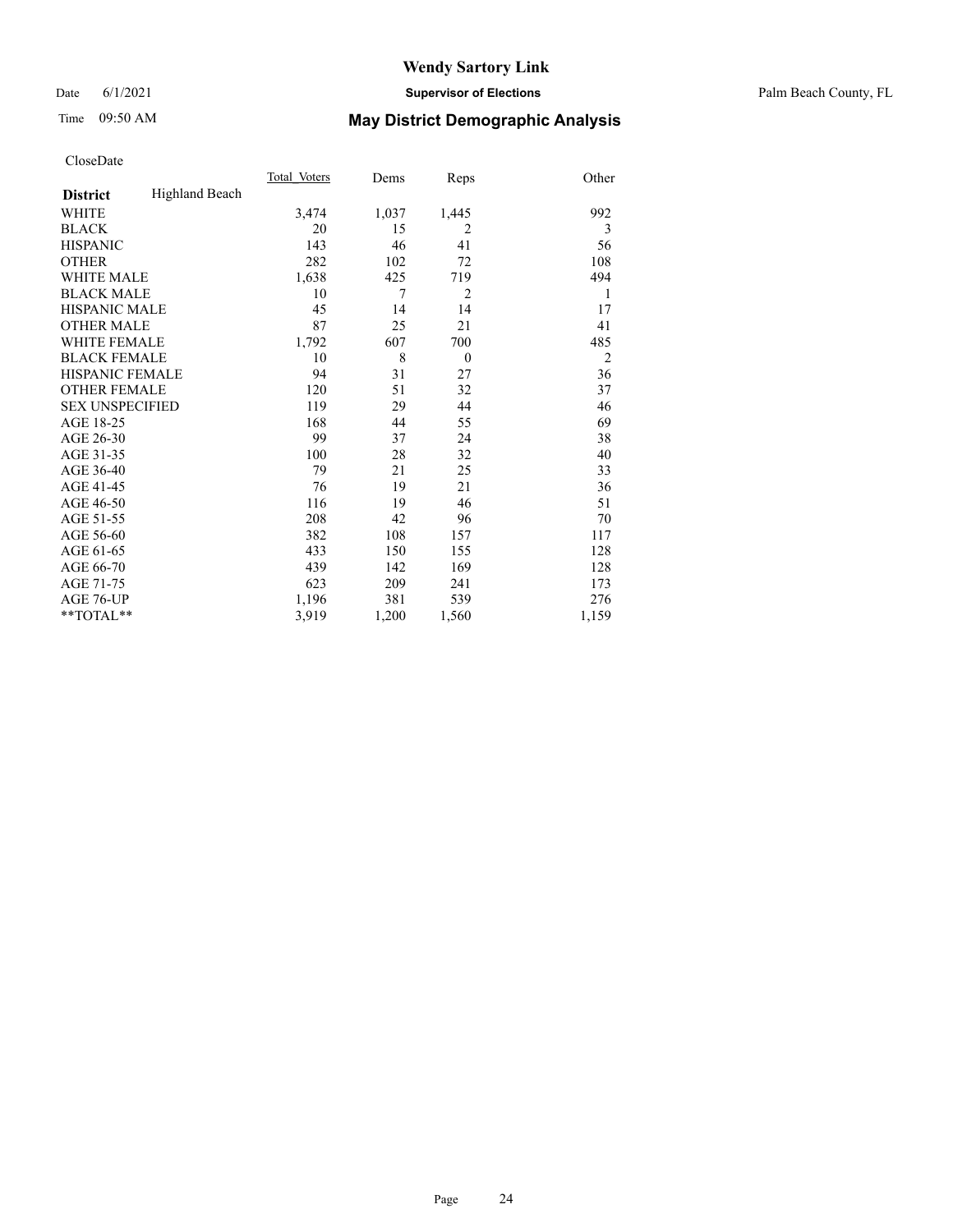## Date 6/1/2021 **Supervisor of Elections** Palm Beach County, FL

## Time 09:50 AM **May District Demographic Analysis**

|                        |           | Total Voters | Dems | Reps | Other |
|------------------------|-----------|--------------|------|------|-------|
| <b>District</b>        | Haverhill |              |      |      |       |
| <b>WHITE</b>           |           | 496          | 153  | 209  | 134   |
| <b>BLACK</b>           |           | 397          | 303  | 20   | 74    |
| <b>HISPANIC</b>        |           | 309          | 127  | 72   | 110   |
| <b>OTHER</b>           |           | 139          | 44   | 28   | 67    |
| <b>WHITE MALE</b>      |           | 240          | 63   | 101  | 76    |
| <b>BLACK MALE</b>      |           | 178          | 119  | 13   | 46    |
| <b>HISPANIC MALE</b>   |           | 144          | 47   | 38   | 59    |
| <b>OTHER MALE</b>      |           | 40           | 13   | 6    | 21    |
| <b>WHITE FEMALE</b>    |           | 249          | 89   | 104  | 56    |
| <b>BLACK FEMALE</b>    |           | 215          | 181  | 7    | 27    |
| <b>HISPANIC FEMALE</b> |           | 155          | 75   | 31   | 49    |
| <b>OTHER FEMALE</b>    |           | 56           | 21   | 9    | 26    |
| <b>SEX UNSPECIFIED</b> |           | 64           | 19   | 20   | 25    |
| AGE 18-25              |           | 160          | 75   | 31   | 54    |
| AGE 26-30              |           | 131          | 62   | 24   | 45    |
| AGE 31-35              |           | 116          | 48   | 21   | 47    |
| AGE 36-40              |           | 113          | 59   | 17   | 37    |
| AGE 41-45              |           | 107          | 58   | 25   | 24    |
| AGE 46-50              |           | 107          | 51   | 23   | 33    |
| AGE 51-55              |           | 134          | 59   | 42   | 33    |
| AGE 56-60              |           | 132          | 57   | 34   | 41    |
| AGE 61-65              |           | 121          | 54   | 36   | 31    |
| AGE 66-70              |           | 85           | 40   | 26   | 19    |
| AGE 71-75              |           | 50           | 25   | 15   | 10    |
| AGE 76-UP              |           | 85           | 39   | 35   | 11    |
| $*$ $TOTAL**$          |           | 1,341        | 627  | 329  | 385   |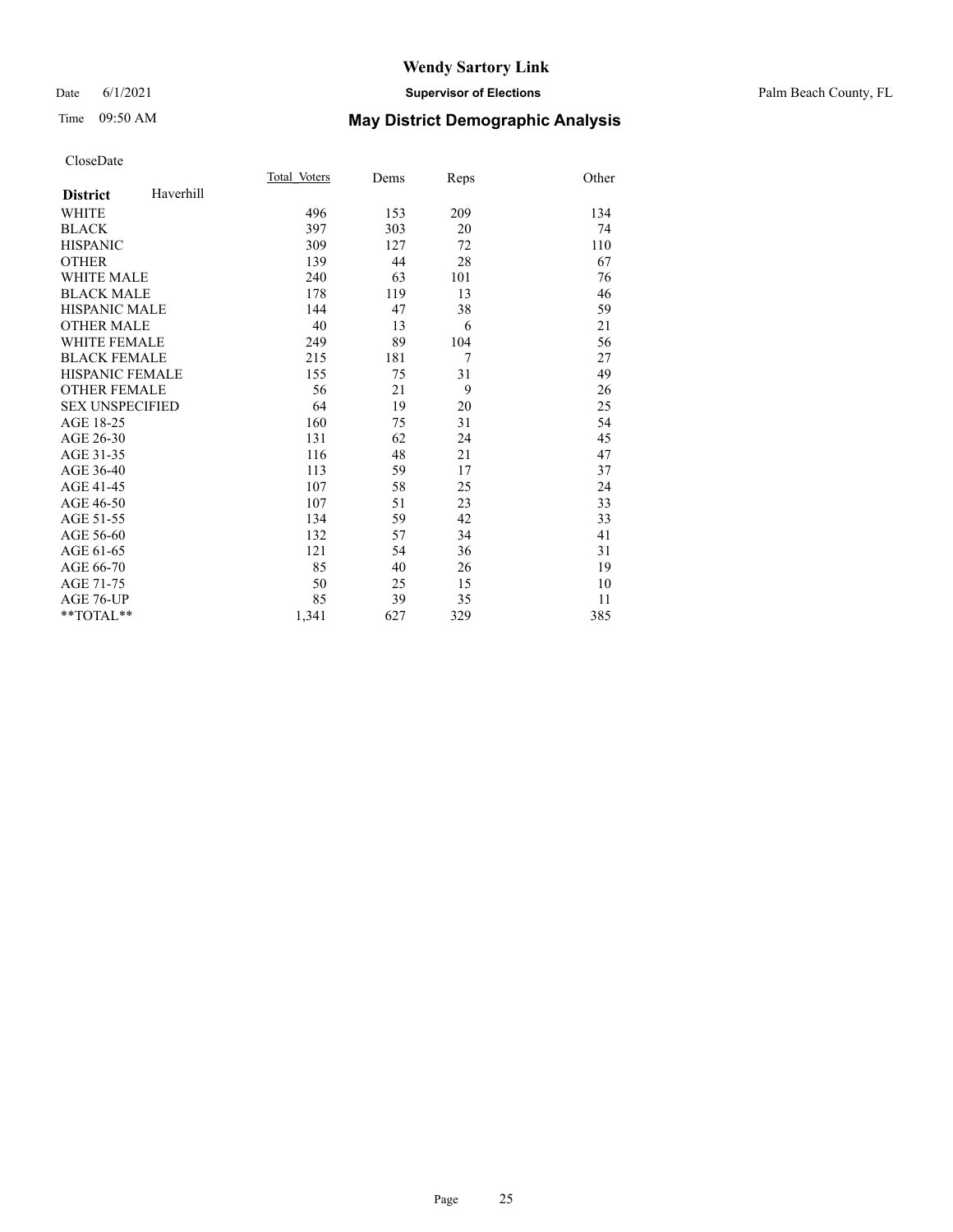### Date 6/1/2021 **Supervisor of Elections** Palm Beach County, FL

# Time 09:50 AM **May District Demographic Analysis**

|                        |          | Total Voters | Dems | Reps | Other |
|------------------------|----------|--------------|------|------|-------|
| <b>District</b>        | Hypoluxo |              |      |      |       |
| WHITE                  |          | 1,680        | 517  | 625  | 538   |
| <b>BLACK</b>           |          | 124          | 92   | 7    | 25    |
| <b>HISPANIC</b>        |          | 172          | 70   | 30   | 72    |
| <b>OTHER</b>           |          | 171          | 51   | 44   | 76    |
| <b>WHITE MALE</b>      |          | 792          | 199  | 323  | 270   |
| <b>BLACK MALE</b>      |          | 46           | 29   | 3    | 14    |
| <b>HISPANIC MALE</b>   |          | 78           | 35   | 13   | 30    |
| <b>OTHER MALE</b>      |          | 56           | 15   | 16   | 25    |
| <b>WHITE FEMALE</b>    |          | 870          | 314  | 295  | 261   |
| <b>BLACK FEMALE</b>    |          | 76           | 63   | 3    | 10    |
| HISPANIC FEMALE        |          | 86           | 33   | 15   | 38    |
| <b>OTHER FEMALE</b>    |          | 79           | 25   | 18   | 36    |
| <b>SEX UNSPECIFIED</b> |          | 64           | 17   | 20   | 27    |
| AGE 18-25              |          | 129          | 45   | 28   | 56    |
| AGE 26-30              |          | 150          | 50   | 37   | 63    |
| AGE 31-35              |          | 154          | 51   | 43   | 60    |
| AGE 36-40              |          | 129          | 41   | 39   | 49    |
| AGE 41-45              |          | 146          | 54   | 34   | 58    |
| AGE 46-50              |          | 170          | 56   | 52   | 62    |
| AGE 51-55              |          | 189          | 63   | 63   | 63    |
| AGE 56-60              |          | 216          | 60   | 89   | 67    |
| AGE 61-65              |          | 243          | 97   | 86   | 60    |
| AGE 66-70              |          | 204          | 74   | 65   | 65    |
| AGE 71-75              |          | 156          | 55   | 60   | 41    |
| AGE 76-UP              |          | 261          | 84   | 110  | 67    |
| **TOTAL**              |          | 2,147        | 730  | 706  | 711   |
|                        |          |              |      |      |       |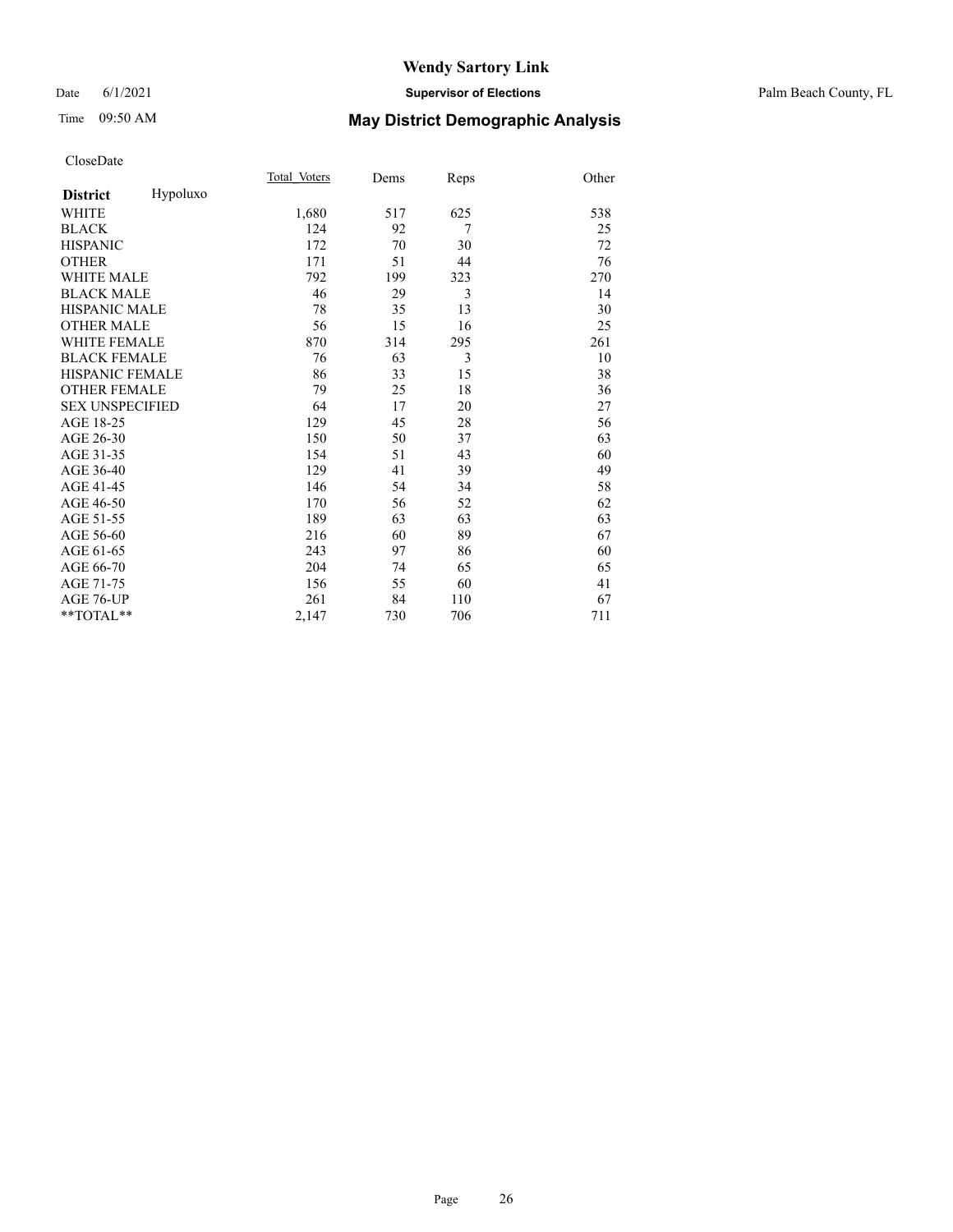## Date 6/1/2021 **Supervisor of Elections** Palm Beach County, FL

# Time 09:50 AM **May District Demographic Analysis**

|                        |            | Total Voters | Dems | Reps  | Other |
|------------------------|------------|--------------|------|-------|-------|
| <b>District</b>        | Juno Beach |              |      |       |       |
| <b>WHITE</b>           |            | 2,978        | 764  | 1,407 | 807   |
| <b>BLACK</b>           |            | 18           | 7    | 3     | 8     |
| <b>HISPANIC</b>        |            | 81           | 19   | 35    | 27    |
| <b>OTHER</b>           |            | 175          | 48   | 55    | 72    |
| <b>WHITE MALE</b>      |            | 1,355        | 281  | 667   | 407   |
| <b>BLACK MALE</b>      |            | 10           | 3    | 2     | 5     |
| <b>HISPANIC MALE</b>   |            | 35           | 9    | 17    | 9     |
| <b>OTHER MALE</b>      |            | 51           | 9    | 19    | 23    |
| <b>WHITE FEMALE</b>    |            | 1,589        | 477  | 725   | 387   |
| <b>BLACK FEMALE</b>    |            | 8            | 4    | 1     | 3     |
| <b>HISPANIC FEMALE</b> |            | 45           | 10   | 18    | 17    |
| <b>OTHER FEMALE</b>    |            | 76           | 25   | 27    | 24    |
| <b>SEX UNSPECIFIED</b> |            | 78           | 15   | 24    | 39    |
| AGE 18-25              |            | 134          | 36   | 50    | 48    |
| AGE 26-30              |            | 72           | 16   | 33    | 23    |
| AGE 31-35              |            | 99           | 24   | 37    | 38    |
| AGE 36-40              |            | 105          | 20   | 41    | 44    |
| AGE 41-45              |            | 99           | 19   | 38    | 42    |
| AGE 46-50              |            | 119          | 25   | 47    | 47    |
| AGE 51-55              |            | 209          | 34   | 106   | 69    |
| AGE 56-60              |            | 325          | 80   | 155   | 90    |
| AGE 61-65              |            | 378          | 107  | 175   | 96    |
| AGE 66-70              |            | 401          | 115  | 171   | 115   |
| AGE 71-75              |            | 385          | 101  | 180   | 104   |
| AGE 76-UP              |            | 926          | 261  | 467   | 198   |
| **TOTAL**              |            | 3,252        | 838  | 1,500 | 914   |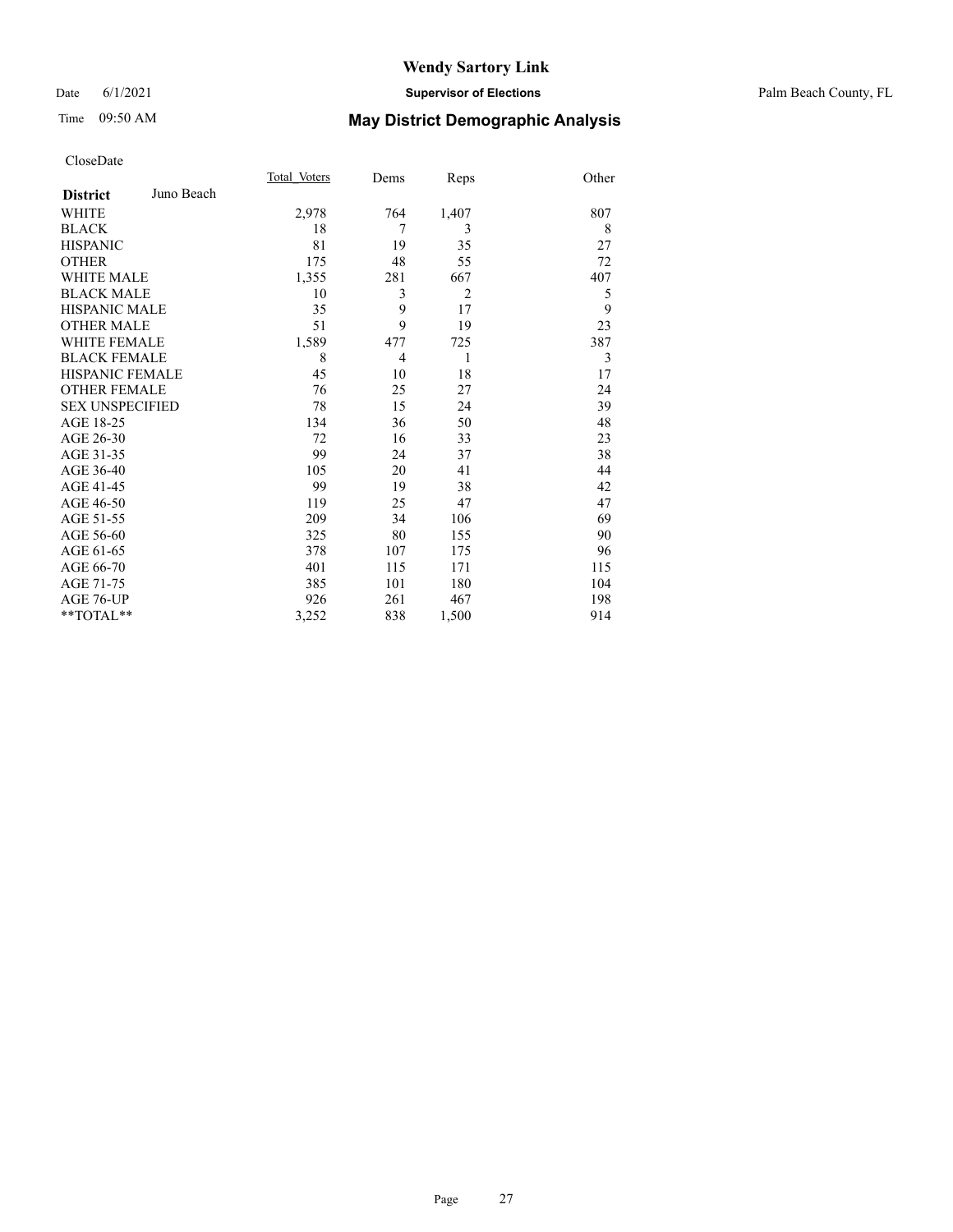## Date 6/1/2021 **Supervisor of Elections** Palm Beach County, FL

# Time 09:50 AM **May District Demographic Analysis**

|                        |                      | Total Voters | Dems           | Reps           | Other            |
|------------------------|----------------------|--------------|----------------|----------------|------------------|
| <b>District</b>        | Jupiter Inlet Colony |              |                |                |                  |
| <b>WHITE</b>           |                      | 367          | 62             | 212            | 93               |
| <b>BLACK</b>           |                      | $\theta$     | $\theta$       | $\mathbf{0}$   | $\theta$         |
| <b>HISPANIC</b>        |                      | 5            | $\theta$       | 4              |                  |
| <b>OTHER</b>           |                      | 27           | 9              | 9              | 9                |
| WHITE MALE             |                      | 176          | 16             | 114            | 46               |
| <b>BLACK MALE</b>      |                      | $\theta$     | $\theta$       | $\mathbf{0}$   | $\mathbf{0}$     |
| <b>HISPANIC MALE</b>   |                      | $\theta$     | $\mathbf{0}$   | $\theta$       | 0                |
| <b>OTHER MALE</b>      |                      | 4            | $\overline{2}$ | $\overline{2}$ | $\theta$         |
| WHITE FEMALE           |                      | 189          | 46             | 96             | 47               |
| <b>BLACK FEMALE</b>    |                      | $\theta$     | $\theta$       | $\mathbf{0}$   | $\boldsymbol{0}$ |
| <b>HISPANIC FEMALE</b> |                      | 5            | $\mathbf{0}$   | 4              |                  |
| <b>OTHER FEMALE</b>    |                      | 16           | 6              | 4              | 6                |
| <b>SEX UNSPECIFIED</b> |                      | 9            | 1              | 5              | 3                |
| AGE 18-25              |                      | 44           | 6              | 22             | 16               |
| AGE 26-30              |                      | 17           | $\mathfrak{Z}$ | 10             | 4                |
| AGE 31-35              |                      | 11           | $\overline{c}$ | 4              | 5                |
| AGE 36-40              |                      | 6            | $\overline{c}$ | 4              | $\theta$         |
| AGE 41-45              |                      | 13           | $\overline{4}$ | 7              | $\overline{c}$   |
| AGE 46-50              |                      | 16           | $\overline{c}$ | 9              | 5                |
| AGE 51-55              |                      | 44           | $\overline{4}$ | 27             | 13               |
| AGE 56-60              |                      | 47           | 5              | 27             | 15               |
| AGE 61-65              |                      | 49           | 13             | 24             | 12               |
| AGE 66-70              |                      | 32           | 6              | 17             | 9                |
| AGE 71-75              |                      | 42           | 5              | 25             | 12               |
| AGE 76-UP              |                      | 78           | 19             | 49             | 10               |
| **TOTAL**              |                      | 399          | 71             | 225            | 103              |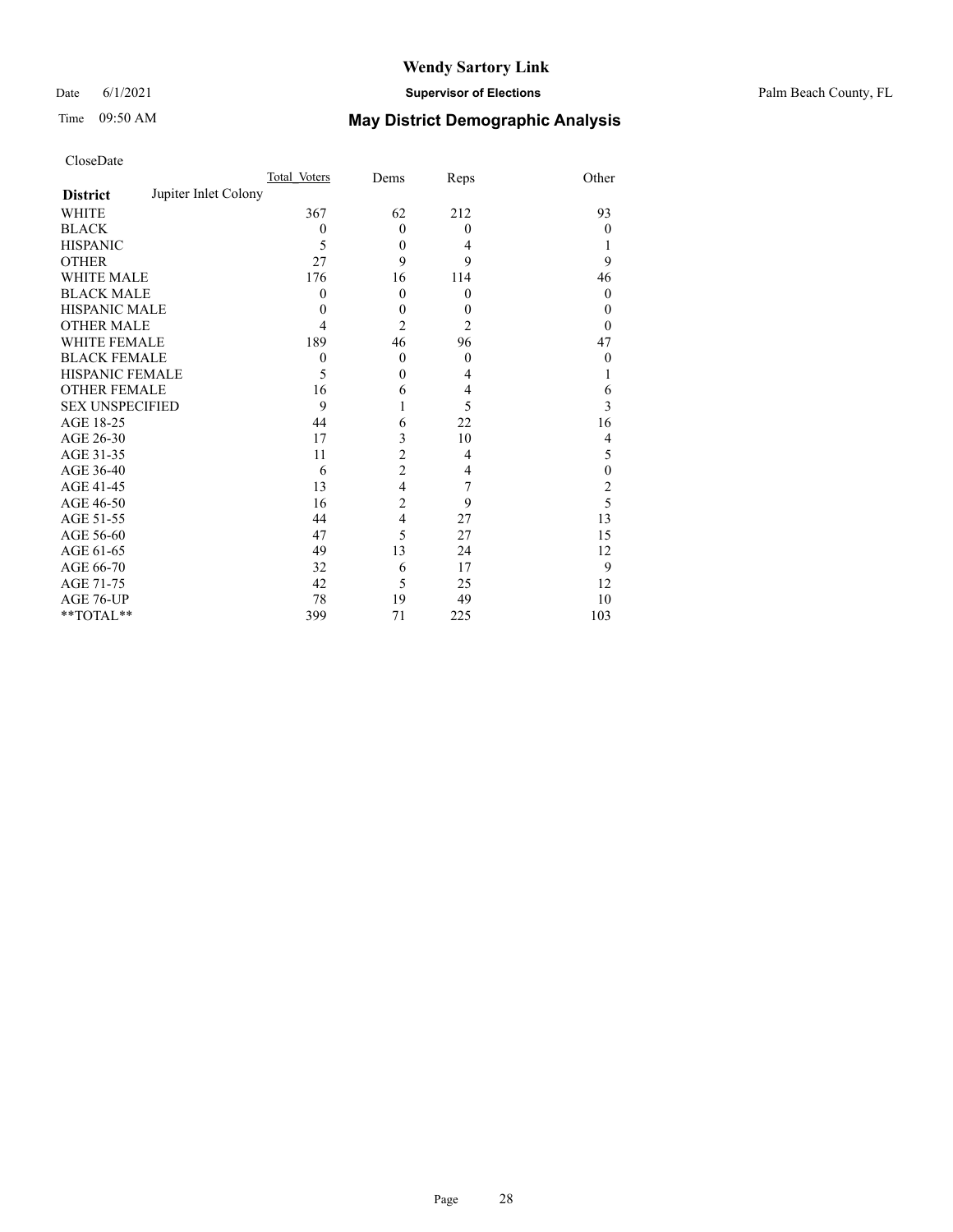## Date 6/1/2021 **Supervisor of Elections** Palm Beach County, FL

## Time 09:50 AM **May District Demographic Analysis**

|                        |         | Total Voters | Dems   | <b>Reps</b> | Other  |
|------------------------|---------|--------------|--------|-------------|--------|
| <b>District</b>        | Jupiter |              |        |             |        |
| WHITE                  |         | 38,774       | 10,406 | 17,030      | 11,338 |
| <b>BLACK</b>           |         | 632          | 407    | 46          | 179    |
| <b>HISPANIC</b>        |         | 2,642        | 1,015  | 682         | 945    |
| <b>OTHER</b>           |         | 3,331        | 1,064  | 820         | 1,447  |
| <b>WHITE MALE</b>      |         | 18,211       | 3,933  | 8,538       | 5,740  |
| <b>BLACK MALE</b>      |         | 316          | 190    | 24          | 102    |
| <b>HISPANIC MALE</b>   |         | 1,083        | 388    | 293         | 402    |
| <b>OTHER MALE</b>      |         | 1,147        | 345    | 295         | 507    |
| <b>WHITE FEMALE</b>    |         | 20,126       | 6,345  | 8,317       | 5,464  |
| <b>BLACK FEMALE</b>    |         | 308          | 212    | 20          | 76     |
| <b>HISPANIC FEMALE</b> |         | 1,496        | 603    | 369         | 524    |
| <b>OTHER FEMALE</b>    |         | 1,310        | 505    | 308         | 497    |
| <b>SEX UNSPECIFIED</b> |         | 1,330        | 349    | 393         | 588    |
| AGE 18-25              |         | 4,029        | 1,219  | 1,344       | 1,466  |
| AGE 26-30              |         | 2,886        | 876    | 963         | 1,047  |
| AGE 31-35              |         | 2,949        | 846    | 994         | 1,109  |
| AGE 36-40              |         | 3,182        | 893    | 1,088       | 1,201  |
| AGE 41-45              |         | 3,200        | 872    | 1,121       | 1,207  |
| AGE 46-50              |         | 3,583        | 882    | 1,456       | 1,245  |
| AGE 51-55              |         | 4,030        | 1,027  | 1,793       | 1,210  |
| AGE 56-60              |         | 4,415        | 1,131  | 2,060       | 1,224  |
| AGE 61-65              |         | 4,313        | 1,255  | 1,961       | 1,097  |
| AGE 66-70              |         | 3,685        | 1,186  | 1,527       | 972    |
| AGE 71-75              |         | 3,331        | 1,027  | 1,480       | 824    |
| AGE 76-UP              |         | 5,776        | 1,678  | 2,791       | 1,307  |
| $*$ TOTAL $*$          |         | 45,379       | 12,892 | 18,578      | 13,909 |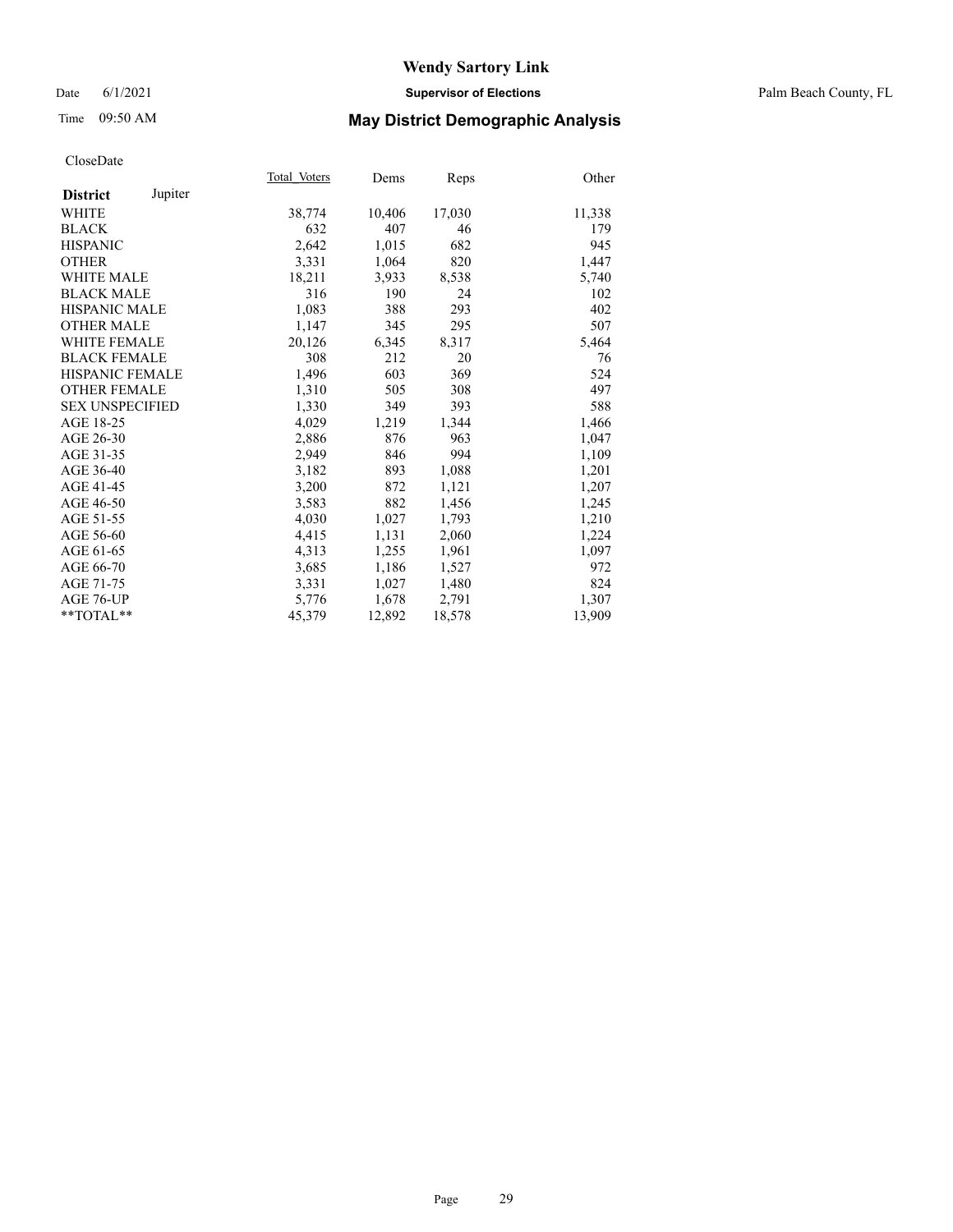### Date 6/1/2021 **Supervisor of Elections** Palm Beach County, FL

## Time 09:50 AM **May District Demographic Analysis**

|                            | Total Voters | Dems  | Reps  | Other |
|----------------------------|--------------|-------|-------|-------|
| Lantana<br><b>District</b> |              |       |       |       |
| WHITE                      | 4,400        | 1,529 | 1,508 | 1,363 |
| <b>BLACK</b>               | 1,239        | 923   | 35    | 281   |
| <b>HISPANIC</b>            | 959          | 420   | 145   | 394   |
| <b>OTHER</b>               | 609          | 247   | 93    | 269   |
| <b>WHITE MALE</b>          | 2,161        | 632   | 800   | 729   |
| <b>BLACK MALE</b>          | 574          | 413   | 25    | 136   |
| <b>HISPANIC MALE</b>       | 413          | 165   | 79    | 169   |
| <b>OTHER MALE</b>          | 210          | 86    | 34    | 90    |
| <b>WHITE FEMALE</b>        | 2,175        | 880   | 689   | 606   |
| <b>BLACK FEMALE</b>        | 640          | 497   | 9     | 134   |
| <b>HISPANIC FEMALE</b>     | 521          | 243   | 64    | 214   |
| <b>OTHER FEMALE</b>        | 240          | 122   | 36    | 82    |
| <b>SEX UNSPECIFIED</b>     | 270          | 80    | 44    | 146   |
| AGE 18-25                  | 740          | 312   | 120   | 308   |
| AGE 26-30                  | 680          | 264   | 129   | 287   |
| AGE 31-35                  | 650          | 286   | 108   | 256   |
| AGE 36-40                  | 550          | 232   | 103   | 215   |
| AGE 41-45                  | 504          | 242   | 93    | 169   |
| AGE 46-50                  | 532          | 206   | 136   | 190   |
| AGE 51-55                  | 598          | 245   | 181   | 172   |
| AGE 56-60                  | 782          | 325   | 235   | 222   |
| AGE 61-65                  | 677          | 299   | 198   | 180   |
| AGE 66-70                  | 506          | 252   | 152   | 102   |
| AGE 71-75                  | 347          | 167   | 109   | 71    |
| AGE 76-UP                  | 641          | 289   | 217   | 135   |
| $*$ $TOTAL**$              | 7,207        | 3,119 | 1,781 | 2,307 |
|                            |              |       |       |       |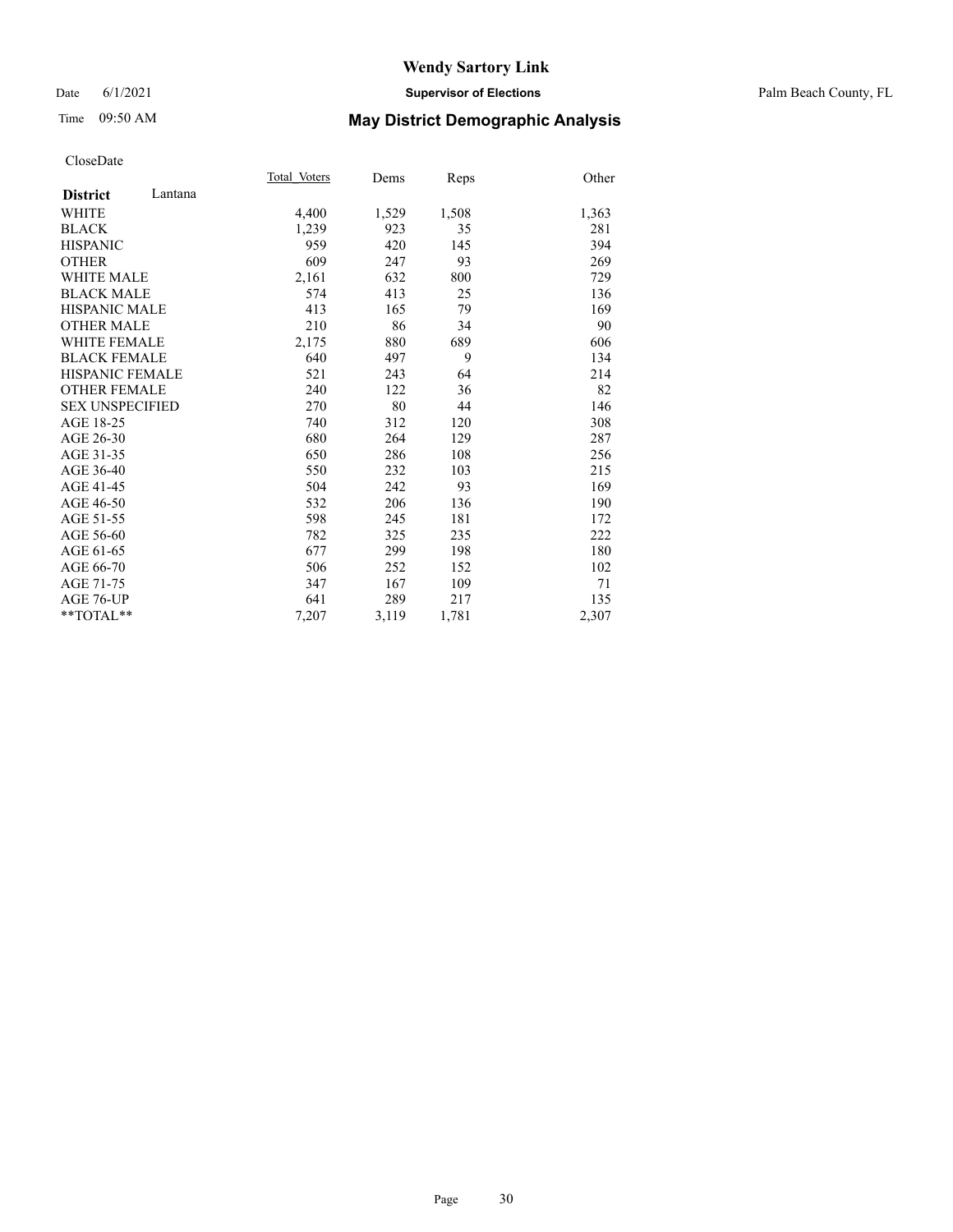### Date 6/1/2021 **Supervisor of Elections** Palm Beach County, FL

# Time 09:50 AM **May District Demographic Analysis**

|                                       | Total Voters | Dems  | Reps         | Other |
|---------------------------------------|--------------|-------|--------------|-------|
| Lake Clarke Shores<br><b>District</b> |              |       |              |       |
| <b>WHITE</b>                          | 2,085        | 764   | 865          | 456   |
| <b>BLACK</b>                          | 82           | 59    | 1            | 22    |
| <b>HISPANIC</b>                       | 499          | 167   | 198          | 134   |
| <b>OTHER</b>                          | 174          | 54    | 42           | 78    |
| WHITE MALE                            | 977          | 299   | 440          | 238   |
| <b>BLACK MALE</b>                     | 38           | 23    | 1            | 14    |
| <b>HISPANIC MALE</b>                  | 215          | 68    | 86           | 61    |
| <b>OTHER MALE</b>                     | 56           | 19    | 14           | 23    |
| <b>WHITE FEMALE</b>                   | 1,086        | 460   | 419          | 207   |
| <b>BLACK FEMALE</b>                   | 44           | 36    | $\mathbf{0}$ | 8     |
| <b>HISPANIC FEMALE</b>                | 270          | 95    | 106          | 69    |
| <b>OTHER FEMALE</b>                   | 62           | 20    | 15           | 27    |
| <b>SEX UNSPECIFIED</b>                | 89           | 22    | 24           | 43    |
| AGE 18-25                             | 240          | 82    | 72           | 86    |
| AGE 26-30                             | 155          | 49    | 58           | 48    |
| AGE 31-35                             | 212          | 59    | 77           | 76    |
| AGE 36-40                             | 221          | 78    | 76           | 67    |
| AGE 41-45                             | 237          | 84    | 72           | 81    |
| AGE 46-50                             | 238          | 87    | 85           | 66    |
| AGE 51-55                             | 257          | 86    | 110          | 61    |
| AGE 56-60                             | 297          | 99    | 136          | 62    |
| AGE 61-65                             | 262          | 98    | 117          | 47    |
| AGE 66-70                             | 239          | 114   | 88           | 37    |
| AGE 71-75                             | 211          | 93    | 92           | 26    |
| AGE 76-UP                             | 271          | 115   | 123          | 33    |
| **TOTAL**                             | 2,840        | 1,044 | 1,106        | 690   |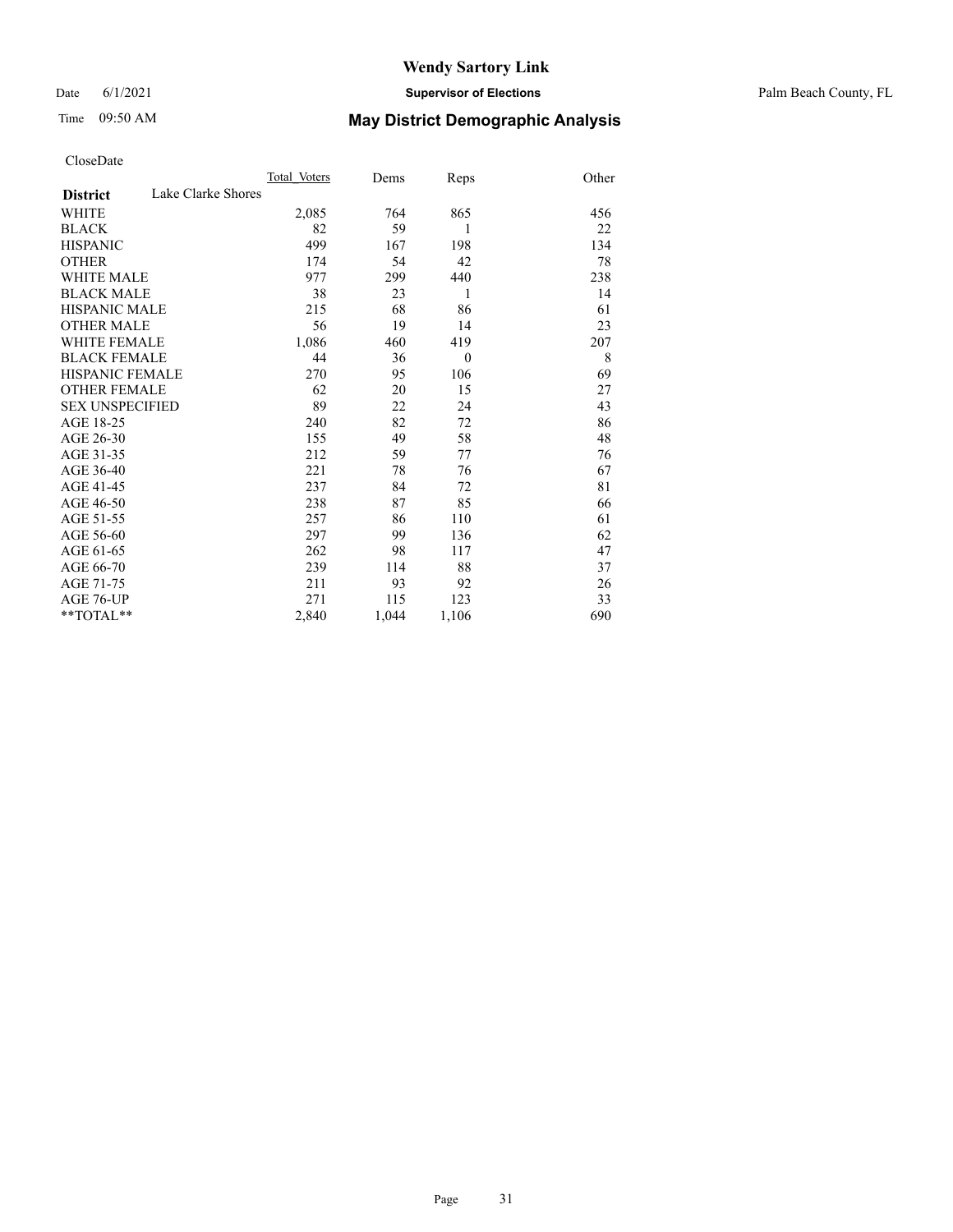### Date 6/1/2021 **Supervisor of Elections** Palm Beach County, FL

# Time 09:50 AM **May District Demographic Analysis**

|                                       | Total Voters | Dems | Reps | Other |
|---------------------------------------|--------------|------|------|-------|
| Loxahatchee Groves<br><b>District</b> |              |      |      |       |
| <b>WHITE</b>                          | 1,867        | 516  | 823  | 528   |
| <b>BLACK</b>                          | 79           | 53   | 10   | 16    |
| <b>HISPANIC</b>                       | 215          | 70   | 61   | 84    |
| <b>OTHER</b>                          | 180          | 48   | 52   | 80    |
| WHITE MALE                            | 900          | 219  | 424  | 257   |
| <b>BLACK MALE</b>                     | 41           | 24   | 7    | 10    |
| <b>HISPANIC MALE</b>                  | 107          | 30   | 28   | 49    |
| <b>OTHER MALE</b>                     | 73           | 19   | 20   | 34    |
| <b>WHITE FEMALE</b>                   | 941          | 291  | 387  | 263   |
| <b>BLACK FEMALE</b>                   | 38           | 29   | 3    | 6     |
| <b>HISPANIC FEMALE</b>                | 101          | 40   | 30   | 31    |
| <b>OTHER FEMALE</b>                   | 65           | 20   | 20   | 25    |
| <b>SEX UNSPECIFIED</b>                | 75           | 15   | 27   | 33    |
| AGE 18-25                             | 231          | 58   | 82   | 91    |
| AGE 26-30                             | 146          | 41   | 52   | 53    |
| AGE 31-35                             | 204          | 57   | 68   | 79    |
| AGE 36-40                             | 157          | 35   | 64   | 58    |
| AGE 41-45                             | 131          | 29   | 51   | 51    |
| AGE 46-50                             | 172          | 50   | 66   | 56    |
| AGE 51-55                             | 195          | 48   | 87   | 60    |
| AGE 56-60                             | 276          | 77   | 115  | 84    |
| AGE 61-65                             | 249          | 76   | 115  | 58    |
| AGE 66-70                             | 218          | 74   | 99   | 45    |
| AGE 71-75                             | 157          | 65   | 52   | 40    |
| AGE 76-UP                             | 205          | 77   | 95   | 33    |
| **TOTAL**                             | 2,341        | 687  | 946  | 708   |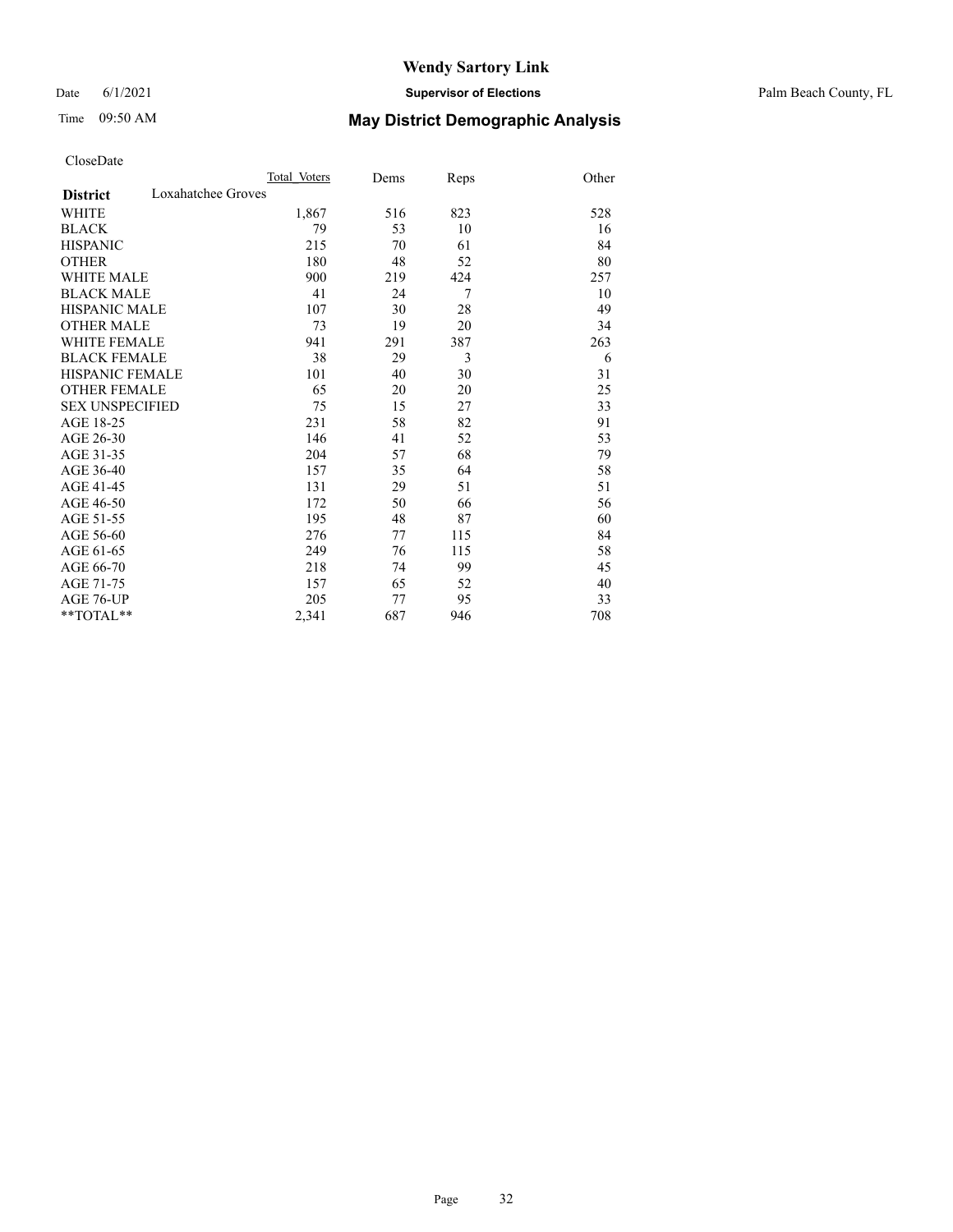### Date 6/1/2021 **Supervisor of Elections** Palm Beach County, FL

## Time 09:50 AM **May District Demographic Analysis**

|                        |           | Total Voters | Dems  | Reps | Other |
|------------------------|-----------|--------------|-------|------|-------|
| <b>District</b>        | Lake Park |              |       |      |       |
| WHITE                  |           | 2,154        | 697   | 792  | 665   |
| <b>BLACK</b>           |           | 2,252        | 1,735 | 75   | 442   |
| <b>HISPANIC</b>        |           | 281          | 127   | 47   | 107   |
| <b>OTHER</b>           |           | 504          | 217   | 80   | 207   |
| <b>WHITE MALE</b>      |           | 1,063        | 287   | 421  | 355   |
| <b>BLACK MALE</b>      |           | 974          | 713   | 37   | 224   |
| <b>HISPANIC MALE</b>   |           | 114          | 54    | 22   | 38    |
| <b>OTHER MALE</b>      |           | 167          | 69    | 33   | 65    |
| <b>WHITE FEMALE</b>    |           | 1,057        | 398   | 361  | 298   |
| <b>BLACK FEMALE</b>    |           | 1,238        | 994   | 37   | 207   |
| <b>HISPANIC FEMALE</b> |           | 160          | 68    | 24   | 68    |
| <b>OTHER FEMALE</b>    |           | 216          | 109   | 24   | 83    |
| <b>SEX UNSPECIFIED</b> |           | 195          | 80    | 33   | 82    |
| AGE 18-25              |           | 515          | 281   | 44   | 190   |
| AGE 26-30              |           | 540          | 295   | 64   | 181   |
| AGE 31-35              |           | 530          | 287   | 69   | 174   |
| AGE 36-40              |           | 432          | 237   | 68   | 127   |
| AGE 41-45              |           | 378          | 195   | 53   | 130   |
| AGE 46-50              |           | 376          | 195   | 79   | 102   |
| AGE 51-55              |           | 413          | 210   | 87   | 116   |
| AGE 56-60              |           | 476          | 250   | 119  | 107   |
| AGE 61-65              |           | 506          | 303   | 115  | 88    |
| AGE 66-70              |           | 385          | 196   | 104  | 85    |
| AGE 71-75              |           | 272          | 146   | 73   | 53    |
| AGE 76-UP              |           | 368          | 181   | 119  | 68    |
| **TOTAL**              |           | 5,191        | 2,776 | 994  | 1,421 |
|                        |           |              |       |      |       |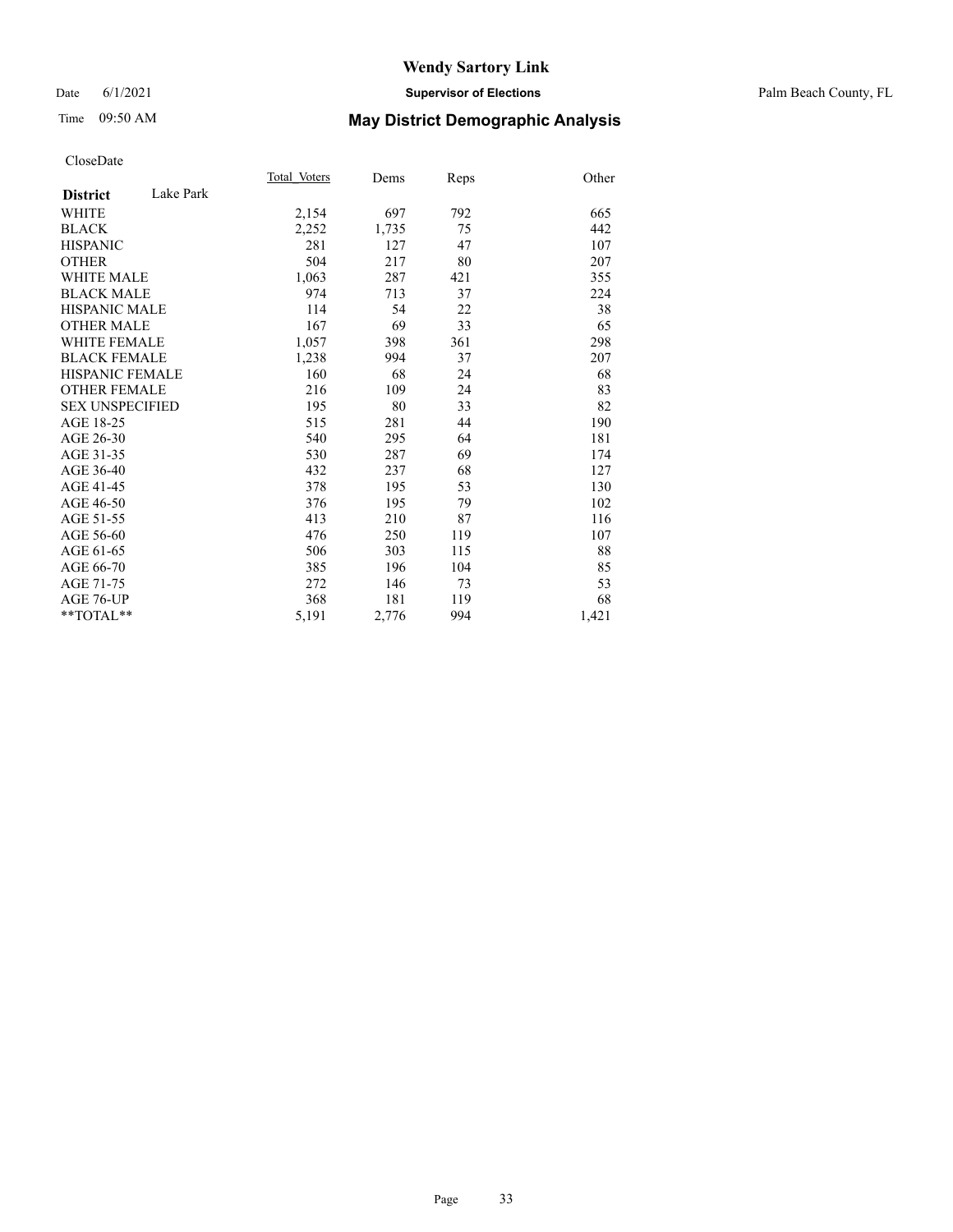Date 6/1/2021 **Supervisor of Elections** Palm Beach County, FL

# Time 09:50 AM **May District Demographic Analysis**

|                        |                  | Total Voters | Dems  | <b>Reps</b> | Other |
|------------------------|------------------|--------------|-------|-------------|-------|
| <b>District</b>        | Lake Worth Beach |              |       |             |       |
| WHITE                  |                  | 10,105       | 4,199 | 2,779       | 3,127 |
| <b>BLACK</b>           |                  | 3,307        | 2,471 | 114         | 722   |
| <b>HISPANIC</b>        |                  | 3,608        | 1,625 | 596         | 1,387 |
| <b>OTHER</b>           |                  | 1,633        | 701   | 170         | 762   |
| <b>WHITE MALE</b>      |                  | 4,909        | 1,779 | 1,484       | 1,646 |
| <b>BLACK MALE</b>      |                  | 1,499        | 1,076 | 70          | 353   |
| <b>HISPANIC MALE</b>   |                  | 1,666        | 714   | 310         | 642   |
| <b>OTHER MALE</b>      |                  | 601          | 259   | 63          | 279   |
| <b>WHITE FEMALE</b>    |                  | 5,044        | 2,367 | 1,256       | 1,421 |
| <b>BLACK FEMALE</b>    |                  | 1,734        | 1,344 | 40          | 350   |
| <b>HISPANIC FEMALE</b> |                  | 1,840        | 873   | 271         | 696   |
| <b>OTHER FEMALE</b>    |                  | 597          | 289   | 78          | 230   |
| <b>SEX UNSPECIFIED</b> |                  | 754          | 288   | 87          | 379   |
| AGE 18-25              |                  | 1,912        | 916   | 233         | 763   |
| AGE 26-30              |                  | 1,713        | 773   | 235         | 705   |
| AGE 31-35              |                  | 1,902        | 883   | 275         | 744   |
| AGE 36-40              |                  | 1,581        | 754   | 266         | 561   |
| AGE 41-45              |                  | 1,301        | 617   | 196         | 488   |
| AGE 46-50              |                  | 1,355        | 614   | 260         | 481   |
| AGE 51-55              |                  | 1,590        | 741   | 330         | 519   |
| AGE 56-60              |                  | 1,794        | 860   | 446         | 488   |
| AGE 61-65              |                  | 1,711        | 883   | 417         | 411   |
| AGE 66-70              |                  | 1,342        | 717   | 294         | 331   |
| AGE 71-75              |                  | 982          | 517   | 240         | 225   |
| AGE 76-UP              |                  | 1,470        | 721   | 467         | 282   |
| $*$ $TOTAL**$          |                  | 18,653       | 8,996 | 3,659       | 5,998 |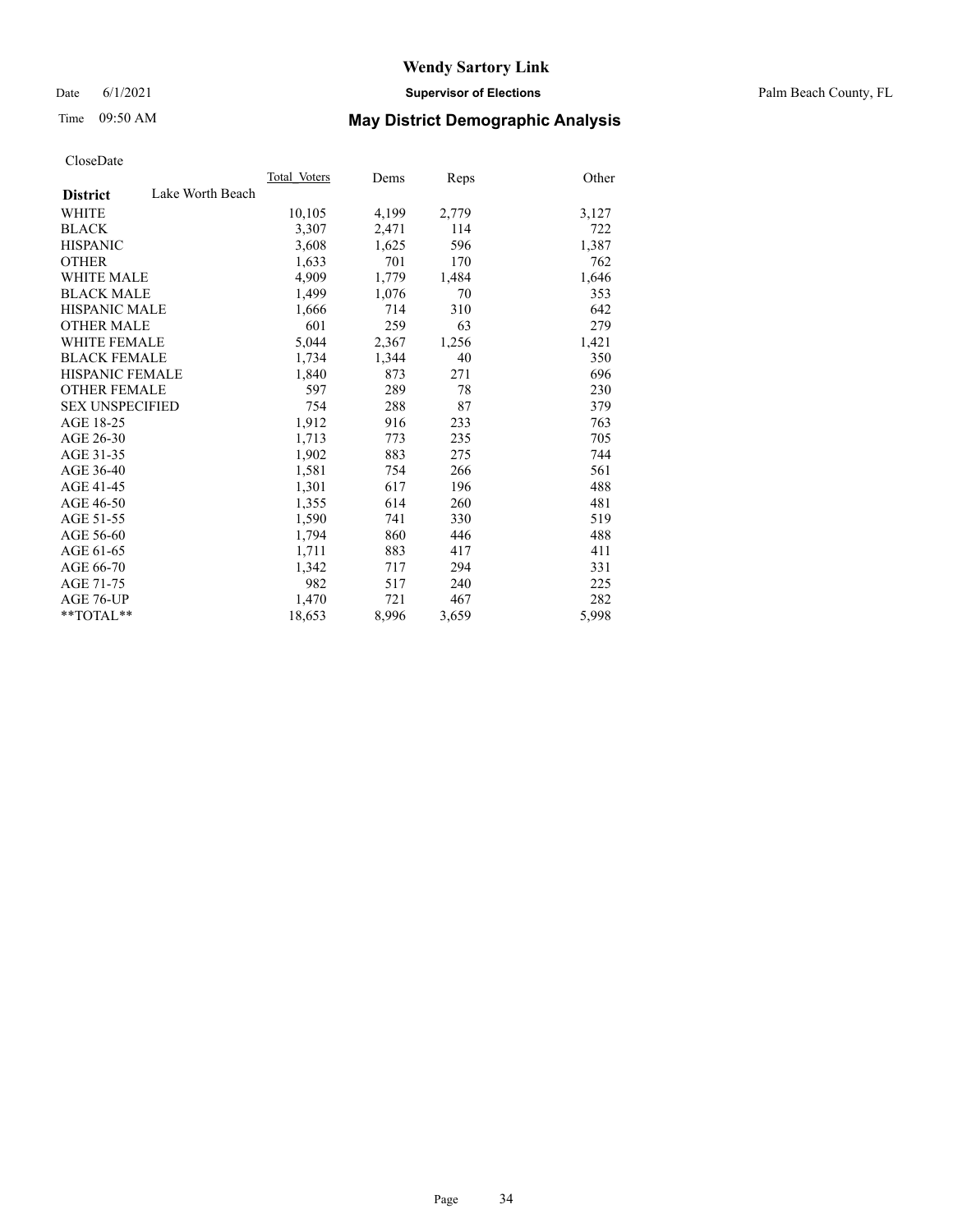## Date 6/1/2021 **Supervisor of Elections** Palm Beach County, FL

# Time 09:50 AM **May District Demographic Analysis**

|                        |           | Total Voters | Dems           | Reps           | Other          |
|------------------------|-----------|--------------|----------------|----------------|----------------|
| <b>District</b>        | Manalapan |              |                |                |                |
| WHITE                  |           | 354          | 67             | 200            | 87             |
| <b>BLACK</b>           |           | 6            | 3              |                | 2              |
| <b>HISPANIC</b>        |           | 6            | $\overline{c}$ | $\overline{2}$ | $\overline{2}$ |
| <b>OTHER</b>           |           | 21           | 5              | 6              | 10             |
| <b>WHITE MALE</b>      |           | 182          | 27             | 107            | 48             |
| <b>BLACK MALE</b>      |           | 3            | 1              |                | 1              |
| <b>HISPANIC MALE</b>   |           |              |                | $\theta$       | $\theta$       |
| <b>OTHER MALE</b>      |           | 8            |                | 2              | 5              |
| WHITE FEMALE           |           | 166          | 39             | 90             | 37             |
| <b>BLACK FEMALE</b>    |           | 3            | $\overline{2}$ | $\overline{0}$ | 1              |
| <b>HISPANIC FEMALE</b> |           | 5            | 1              | $\overline{c}$ | 2              |
| <b>OTHER FEMALE</b>    |           | 7            | 1              | 3              | 3              |
| <b>SEX UNSPECIFIED</b> |           | 10           | $\overline{2}$ | 4              | $\overline{4}$ |
| AGE 18-25              |           | 20           | 6              | 7              | 7              |
| AGE 26-30              |           | 6            | 1              | 5              | $\theta$       |
| AGE 31-35              |           | 7            | 1              | $\overline{c}$ | 4              |
| AGE 36-40              |           | 6            | 1              | 3              | $\overline{2}$ |
| AGE 41-45              |           | 13           | $\overline{4}$ | 9              | $\theta$       |
| AGE 46-50              |           | 25           | 4              | 10             | 11             |
| AGE 51-55              |           | 17           | 3              | 10             | 4              |
| AGE 56-60              |           | 41           | 5              | 29             | 7              |
| AGE 61-65              |           | 52           | 9              | 31             | 12             |
| AGE 66-70              |           | 51           | 11             | 20             | 20             |
| AGE 71-75              |           | 45           | 7              | 27             | 11             |
| AGE 76-UP              |           | 104          | 25             | 56             | 23             |
| $*$ TOTAL $**$         |           | 387          | 77             | 209            | 101            |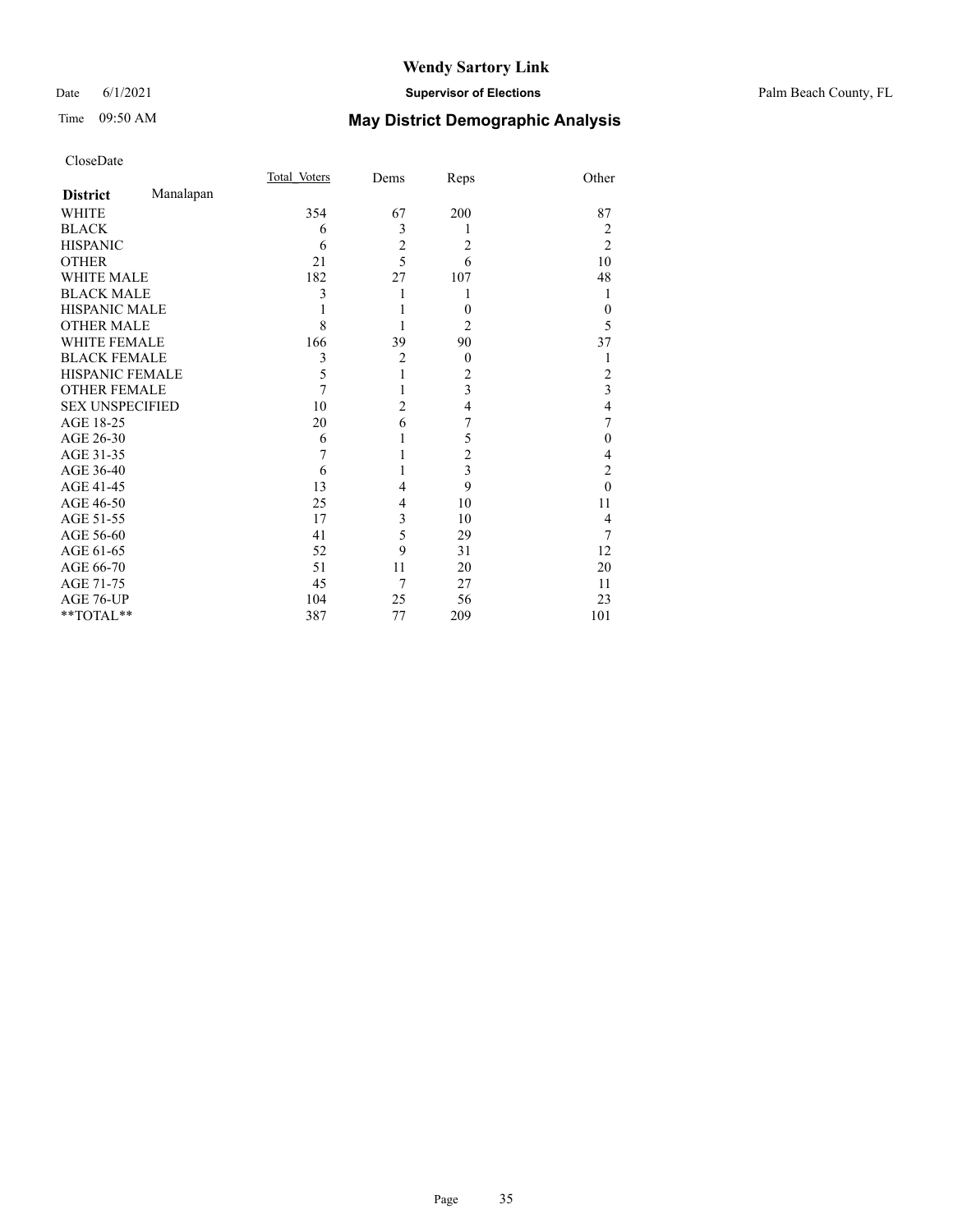### Date 6/1/2021 **Supervisor of Elections** Palm Beach County, FL

# Time 09:50 AM **May District Demographic Analysis**

|                        |               | Total Voters | Dems           | Reps           | Other          |
|------------------------|---------------|--------------|----------------|----------------|----------------|
| <b>District</b>        | Mangonia Park |              |                |                |                |
| <b>WHITE</b>           |               | 86           | 35             | 21             | 30             |
| <b>BLACK</b>           |               | 823          | 673            | 13             | 137            |
| <b>HISPANIC</b>        |               | 43           | 16             | 8              | 19             |
| <b>OTHER</b>           |               | 79           | 44             | 3              | 32             |
| <b>WHITE MALE</b>      |               | 44           | 13             | 14             | 17             |
| <b>BLACK MALE</b>      |               | 319          | 238            | 5              | 76             |
| <b>HISPANIC MALE</b>   |               | 15           | $\overline{2}$ | 5              | 8              |
| <b>OTHER MALE</b>      |               | 30           | 18             | $\mathbf{1}$   | 11             |
| <b>WHITE FEMALE</b>    |               | 40           | 20             | 7              | 13             |
| <b>BLACK FEMALE</b>    |               | 494          | 426            | 8              | 60             |
| <b>HISPANIC FEMALE</b> |               | 25           | 13             | 3              | 9              |
| <b>OTHER FEMALE</b>    |               | 33           | 18             | $\overline{2}$ | 13             |
| <b>SEX UNSPECIFIED</b> |               | 31           | 20             | $\mathbf{0}$   | 11             |
| AGE 18-25              |               | 140          | 83             | $\overline{4}$ | 53             |
| AGE 26-30              |               | 133          | 84             | 9              | 40             |
| AGE 31-35              |               | 154          | 108            | $\overline{c}$ | 44             |
| AGE 36-40              |               | 101          | 78             | 3              | 20             |
| AGE 41-45              |               | 67           | 51             | $\overline{c}$ | 14             |
| AGE 46-50              |               | 62           | 46             | 5              | 11             |
| AGE 51-55              |               | 82           | 73             | $\overline{c}$ | 7              |
| AGE 56-60              |               | 76           | 67             | 1              | 8              |
| AGE 61-65              |               | 67           | 53             | 4              | 10             |
| AGE 66-70              |               | 50           | 42             | 4              | 4              |
| AGE 71-75              |               | 46           | 38             | 3              | 5              |
| AGE 76-UP              |               | 53           | 45             | 6              | $\overline{2}$ |
| **TOTAL**              |               | 1,031        | 768            | 45             | 218            |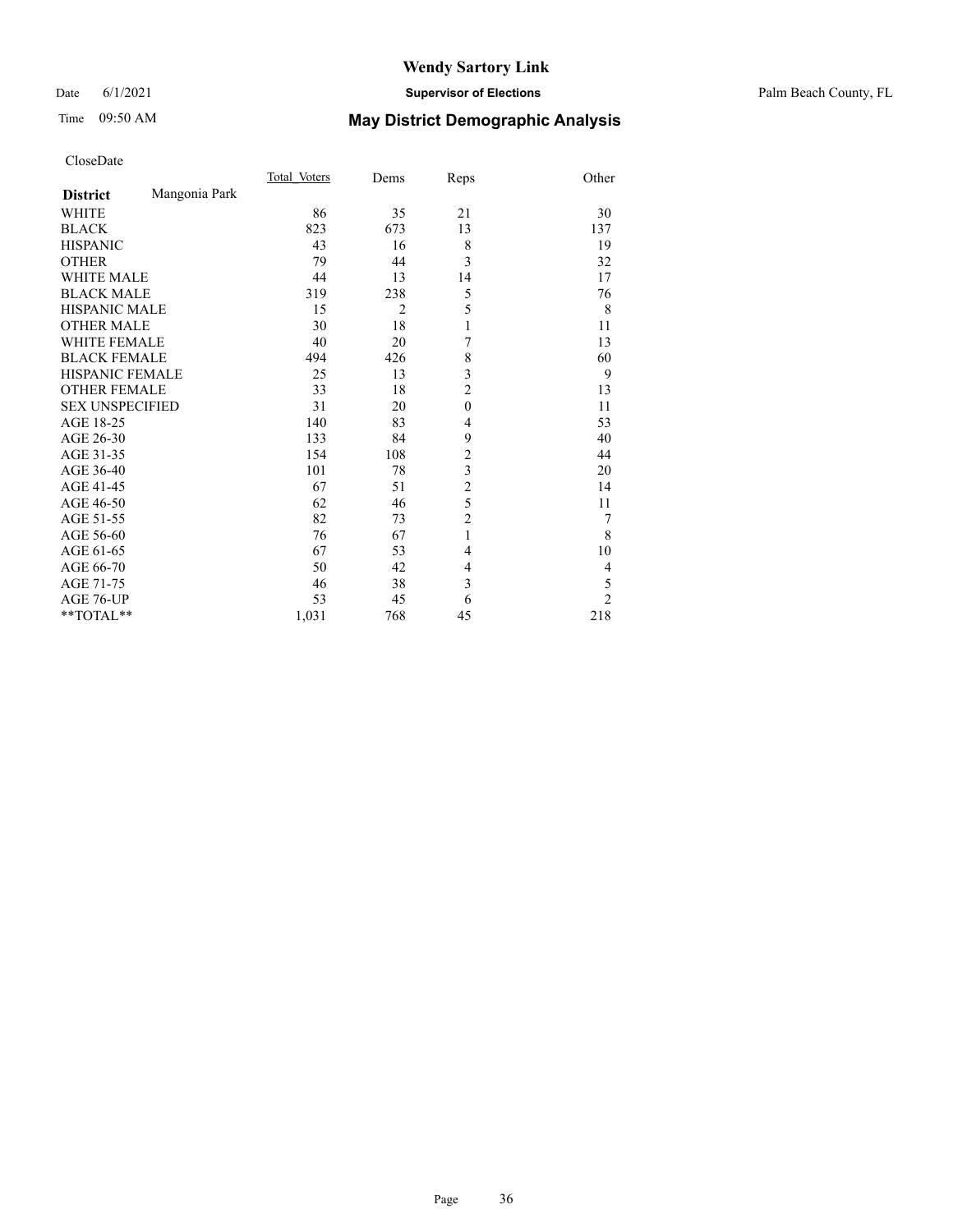Date 6/1/2021 **Supervisor of Elections** Palm Beach County, FL

# Time 09:50 AM **May District Demographic Analysis**

|                        |                  | Total Voters | Dems  | Reps  | Other |
|------------------------|------------------|--------------|-------|-------|-------|
| <b>District</b>        | North Palm Beach |              |       |       |       |
| <b>WHITE</b>           |                  | 9,462        | 2,602 | 4,342 | 2,518 |
| <b>BLACK</b>           |                  | 205          | 149   | 13    | 43    |
| <b>HISPANIC</b>        |                  | 526          | 193   | 147   | 186   |
| <b>OTHER</b>           |                  | 624          | 177   | 196   | 251   |
| WHITE MALE             |                  | 4,484        | 1,046 | 2,174 | 1,264 |
| <b>BLACK MALE</b>      |                  | 98           | 70    | 7     | 21    |
| <b>HISPANIC MALE</b>   |                  | 221          | 69    | 68    | 84    |
| <b>OTHER MALE</b>      |                  | 197          | 44    | 72    | 81    |
| <b>WHITE FEMALE</b>    |                  | 4,862        | 1,520 | 2,115 | 1,227 |
| <b>BLACK FEMALE</b>    |                  | 106          | 78    | 6     | 22    |
| <b>HISPANIC FEMALE</b> |                  | 292          | 120   | 76    | 96    |
| <b>OTHER FEMALE</b>    |                  | 257          | 87    | 83    | 87    |
| <b>SEX UNSPECIFIED</b> |                  | 296          | 86    | 95    | 115   |
| AGE 18-25              |                  | 752          | 224   | 273   | 255   |
| AGE 26-30              |                  | 605          | 165   | 224   | 216   |
| AGE 31-35              |                  | 674          | 190   | 252   | 232   |
| AGE 36-40              |                  | 643          | 164   | 232   | 247   |
| AGE 41-45              |                  | 567          | 177   | 205   | 185   |
| AGE 46-50              |                  | 676          | 167   | 288   | 221   |
| AGE 51-55              |                  | 816          | 187   | 386   | 243   |
| AGE 56-60              |                  | 1,091        | 303   | 530   | 258   |
| AGE 61-65              |                  | 1,121        | 355   | 524   | 242   |
| AGE 66-70              |                  | 1,062        | 352   | 447   | 263   |
| AGE 71-75              |                  | 916          | 296   | 395   | 225   |
| AGE 76-UP              |                  | 1.894        | 541   | 942   | 411   |
| $*$ $TOTAL**$          |                  | 10,817       | 3,121 | 4,698 | 2,998 |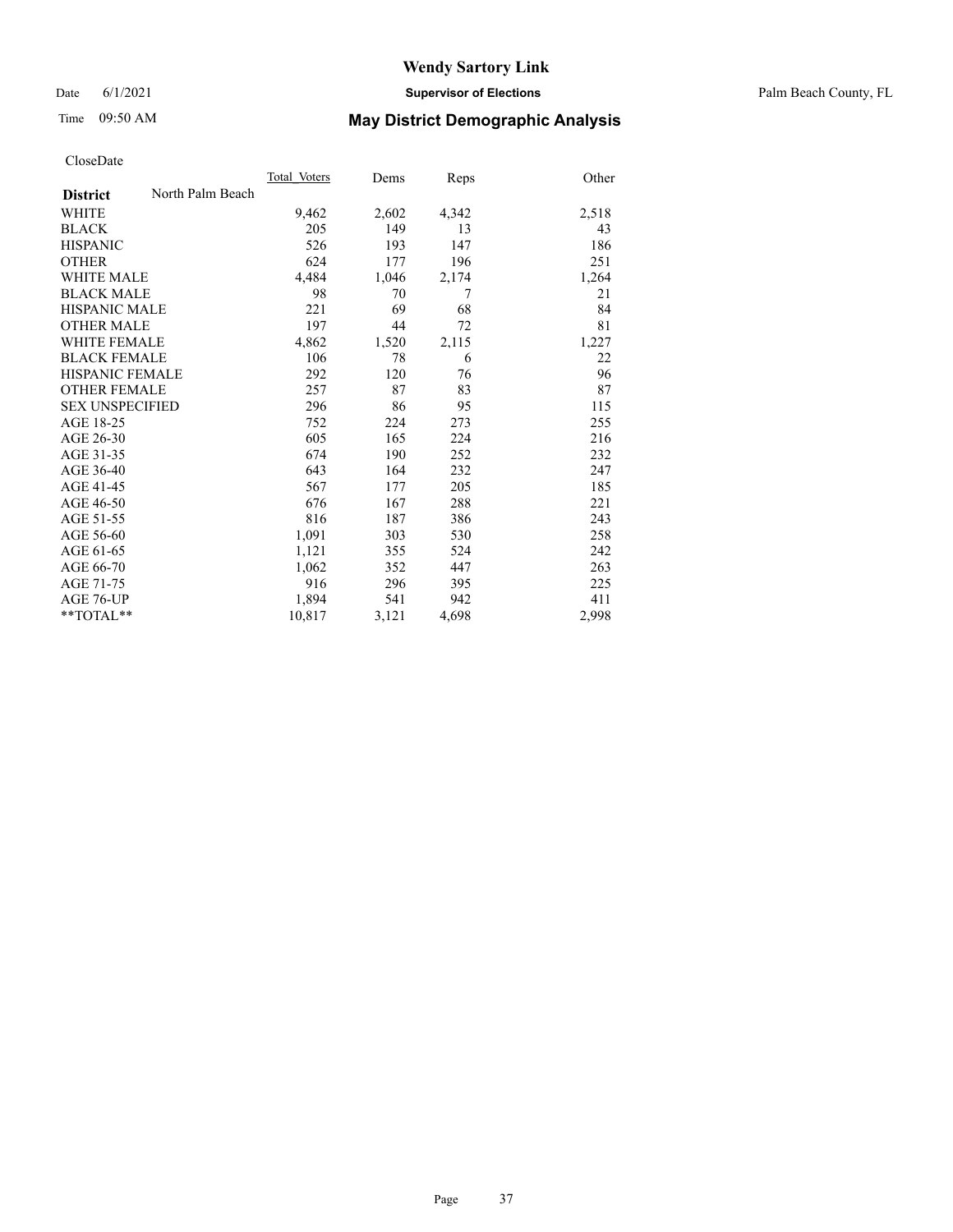# Time 09:50 AM **May District Demographic Analysis**

|                        |             | Total Voters   | Dems     | Reps           | Other          |
|------------------------|-------------|----------------|----------|----------------|----------------|
| <b>District</b>        | Ocean Ridge |                |          |                |                |
| <b>WHITE</b>           |             | 1,533          | 384      | 737            | 412            |
| <b>BLACK</b>           |             | 7              | 3        | 1              | 3              |
| <b>HISPANIC</b>        |             | 48             | 14       | 21             | 13             |
| <b>OTHER</b>           |             | 91             | 26       | 27             | 38             |
| <b>WHITE MALE</b>      |             | 753            | 155      | 386            | 212            |
| <b>BLACK MALE</b>      |             | $\overline{2}$ | $\theta$ | 1              | 1              |
| <b>HISPANIC MALE</b>   |             | 21             | 4        | 8              | 9              |
| <b>OTHER MALE</b>      |             | 27             | 6        | 8              | 13             |
| <b>WHITE FEMALE</b>    |             | 759            | 219      | 344            | 196            |
| <b>BLACK FEMALE</b>    |             | 5              | 3        | $\overline{0}$ | $\overline{2}$ |
| <b>HISPANIC FEMALE</b> |             | 27             | 10       | 13             | $\overline{4}$ |
| <b>OTHER FEMALE</b>    |             | 39             | 14       | 10             | 15             |
| <b>SEX UNSPECIFIED</b> |             | 46             | 16       | 16             | 14             |
| AGE 18-25              |             | 104            | 34       | 41             | 29             |
| AGE 26-30              |             | 79             | 22       | 26             | 31             |
| AGE 31-35              |             | 60             | 16       | 24             | 20             |
| AGE 36-40              |             | 59             | 14       | 15             | 30             |
| AGE 41-45              |             | 51             | 18       | 17             | 16             |
| AGE 46-50              |             | 89             | 22       | 33             | 34             |
| AGE 51-55              |             | 122            | 17       | 74             | 31             |
| AGE 56-60              |             | 196            | 49       | 91             | 56             |
| AGE 61-65              |             | 216            | 57       | 106            | 53             |
| AGE 66-70              |             | 191            | 57       | 83             | 51             |
| AGE 71-75              |             | 176            | 39       | 80             | 57             |
| AGE 76-UP              |             | 336            | 82       | 196            | 58             |
| $*$ $TOTAL**$          |             | 1,679          | 427      | 786            | 466            |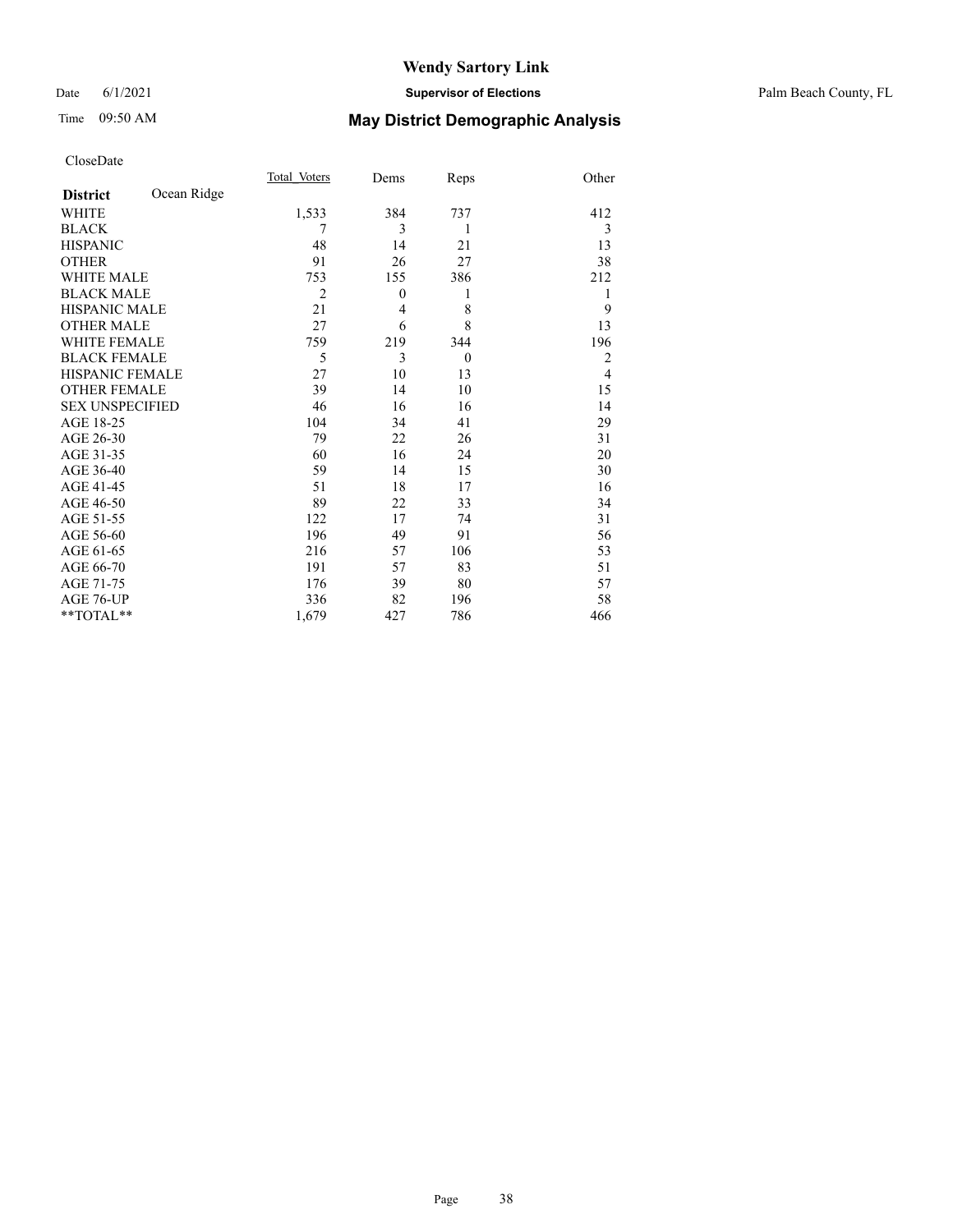#### Date 6/1/2021 **Supervisor of Elections** Palm Beach County, FL

# Time 09:50 AM **May District Demographic Analysis**

|                            | Total Voters | Dems  | Reps | Other |
|----------------------------|--------------|-------|------|-------|
| Pahokee<br><b>District</b> |              |       |      |       |
| WHITE                      | 332          | 91    | 182  | 59    |
| <b>BLACK</b>               | 1,827        | 1,581 | 40   | 206   |
| <b>HISPANIC</b>            | 622          | 291   | 112  | 219   |
| <b>OTHER</b>               | 195          | 97    | 27   | 71    |
| WHITE MALE                 | 146          | 35    | 73   | 38    |
| <b>BLACK MALE</b>          | 766          | 645   | 16   | 105   |
| <b>HISPANIC MALE</b>       | 301          | 142   | 67   | 92    |
| <b>OTHER MALE</b>          | 66           | 38    | 9    | 19    |
| <b>WHITE FEMALE</b>        | 179          | 53    | 106  | 20    |
| <b>BLACK FEMALE</b>        | 1,035        | 912   | 23   | 100   |
| <b>HISPANIC FEMALE</b>     | 298          | 141   | 42   | 115   |
| <b>OTHER FEMALE</b>        | 49           | 26    | 9    | 14    |
| <b>SEX UNSPECIFIED</b>     | 135          | 67    | 16   | 52    |
| AGE 18-25                  | 382          | 252   | 30   | 100   |
| AGE 26-30                  | 330          | 204   | 22   | 104   |
| AGE 31-35                  | 291          | 190   | 26   | 75    |
| AGE 36-40                  | 233          | 165   | 16   | 52    |
| AGE 41-45                  | 195          | 131   | 24   | 40    |
| AGE 46-50                  | 185          | 134   | 21   | 30    |
| AGE 51-55                  | 252          | 176   | 39   | 37    |
| AGE 56-60                  | 237          | 166   | 34   | 37    |
| AGE 61-65                  | 230          | 182   | 25   | 23    |
| AGE 66-70                  | 216          | 160   | 28   | 28    |
| AGE 71-75                  | 160          | 106   | 42   | 12    |
| AGE 76-UP                  | 265          | 194   | 54   | 17    |
| $*$ $TOTAL**$              | 2,976        | 2,060 | 361  | 555   |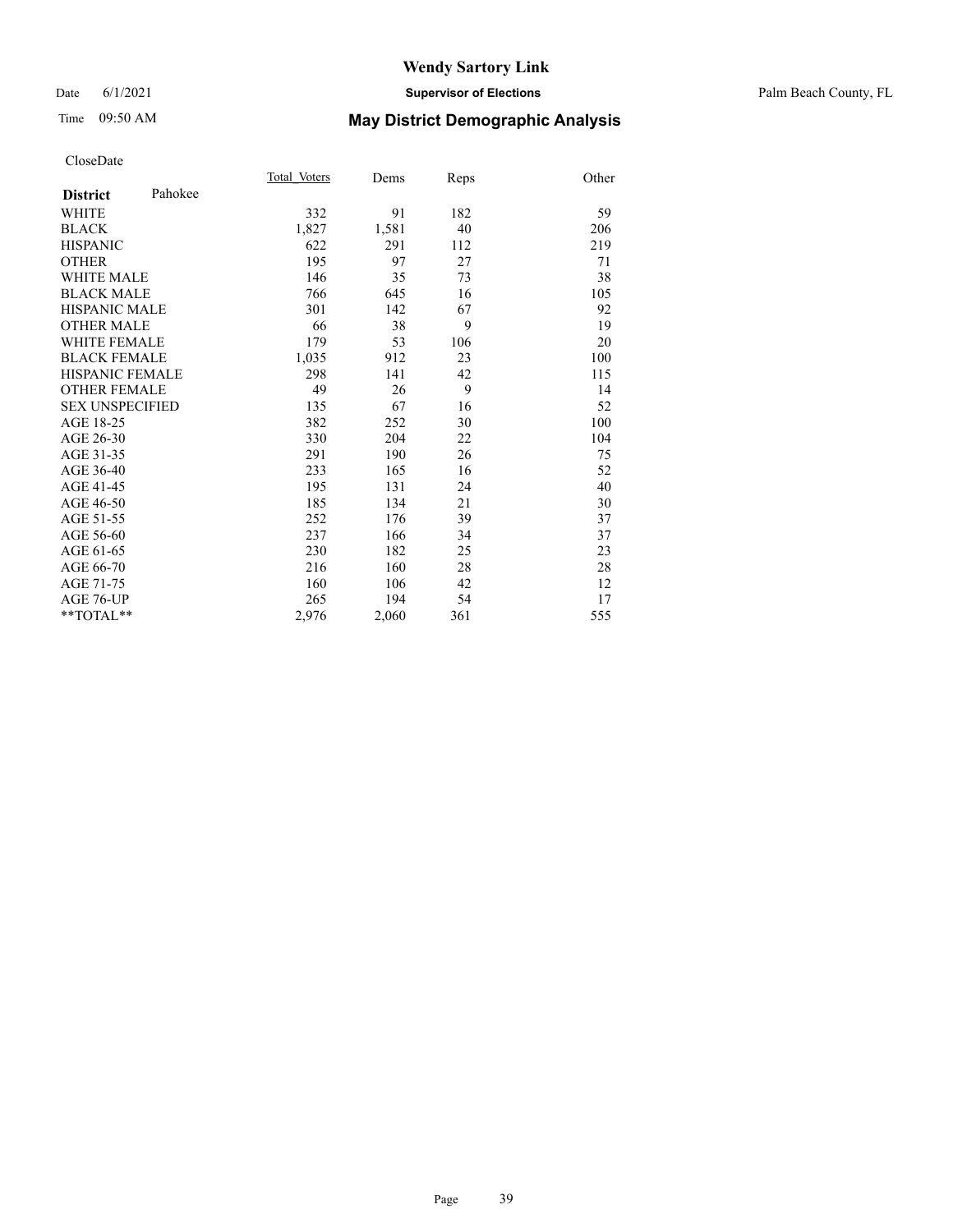#### Date 6/1/2021 **Supervisor of Elections** Palm Beach County, FL

# Time 09:50 AM **May District Demographic Analysis**

|                        |            | Total Voters | Dems  | Reps  | Other |
|------------------------|------------|--------------|-------|-------|-------|
| <b>District</b>        | Palm Beach |              |       |       |       |
| <b>WHITE</b>           |            | 7,745        | 1,985 | 3,601 | 2,159 |
| <b>BLACK</b>           |            | 51           | 34    | 8     | 9     |
| <b>HISPANIC</b>        |            | 201          | 53    | 77    | 71    |
| <b>OTHER</b>           |            | 582          | 143   | 183   | 256   |
| WHITE MALE             |            | 3,558        | 788   | 1,695 | 1,075 |
| <b>BLACK MALE</b>      |            | 23           | 12    | 5     | 6     |
| <b>HISPANIC MALE</b>   |            | 93           | 24    | 35    | 34    |
| <b>OTHER MALE</b>      |            | 179          | 42    | 54    | 83    |
| WHITE FEMALE           |            | 4,103        | 1,177 | 1,868 | 1,058 |
| <b>BLACK FEMALE</b>    |            | 28           | 22    | 3     | 3     |
| <b>HISPANIC FEMALE</b> |            | 105          | 29    | 41    | 35    |
| <b>OTHER FEMALE</b>    |            | 250          | 61    | 84    | 105   |
| <b>SEX UNSPECIFIED</b> |            | 230          | 54    | 80    | 96    |
| AGE 18-25              |            | 330          | 86    | 118   | 126   |
| AGE 26-30              |            | 251          | 63    | 99    | 89    |
| AGE 31-35              |            | 264          | 62    | 91    | 111   |
| AGE 36-40              |            | 252          | 53    | 91    | 108   |
| AGE 41-45              |            | 266          | 53    | 113   | 100   |
| AGE 46-50              |            | 325          | 72    | 138   | 115   |
| AGE 51-55              |            | 480          | 99    | 238   | 143   |
| AGE 56-60              |            | 685          | 141   | 325   | 219   |
| AGE 61-65              |            | 870          | 219   | 403   | 248   |
| AGE 66-70              |            | 939          | 272   | 426   | 241   |
| AGE 71-75              |            | 1,183        | 324   | 534   | 325   |
| AGE 76-UP              |            | 2,734        | 771   | 1,293 | 670   |
| $*$ $*$ TOTAL $*$ $*$  |            | 8,579        | 2,215 | 3,869 | 2,495 |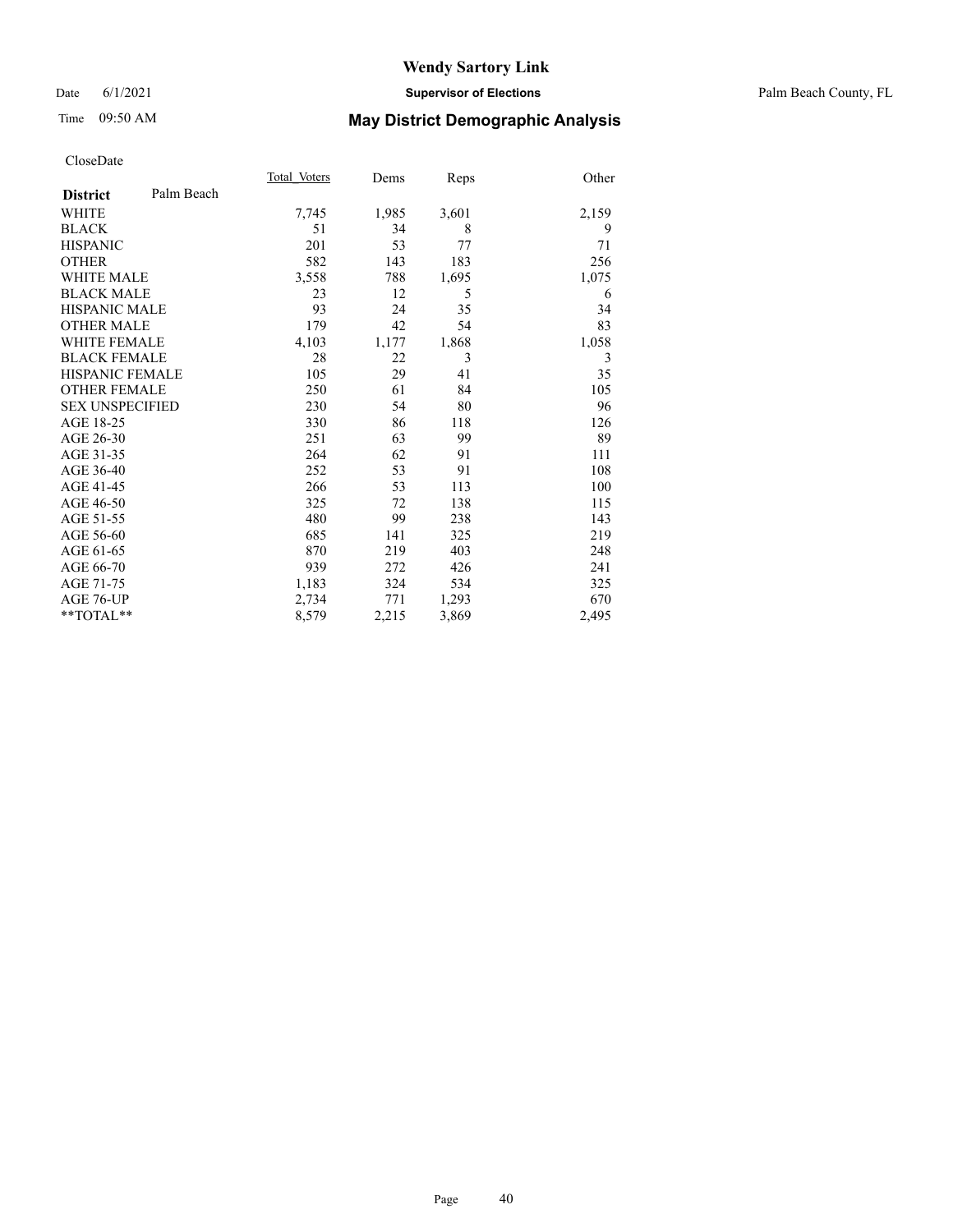Date 6/1/2021 **Supervisor of Elections** Palm Beach County, FL

# Time 09:50 AM **May District Demographic Analysis**

|                        | Total Voters       | Dems   | <b>Reps</b> | Other  |
|------------------------|--------------------|--------|-------------|--------|
| <b>District</b>        | Palm Beach Gardens |        |             |        |
| WHITE                  | 38,386             | 11,566 | 16,208      | 10,612 |
| <b>BLACK</b>           | 1,521              | 1,054  | 95          | 372    |
| <b>HISPANIC</b>        | 3,000              | 1,128  | 732         | 1,140  |
| <b>OTHER</b>           | 3,827              | 1,230  | 905         | 1,692  |
| <b>WHITE MALE</b>      | 17,471             | 4,248  | 8,021       | 5,202  |
| <b>BLACK MALE</b>      | 671                | 435    | 49          | 187    |
| <b>HISPANIC MALE</b>   | 1,240              | 424    | 317         | 499    |
| <b>OTHER MALE</b>      | 1,332              | 393    | 332         | 607    |
| <b>WHITE FEMALE</b>    | 20,445             | 7,193  | 8,005       | 5,247  |
| <b>BLACK FEMALE</b>    | 827                | 604    | 46          | 177    |
| <b>HISPANIC FEMALE</b> | 1,683              | 675    | 402         | 606    |
| <b>OTHER FEMALE</b>    | 1,633              | 586    | 391         | 656    |
| <b>SEX UNSPECIFIED</b> | 1,369              | 387    | 361         | 621    |
| AGE 18-25              | 3,243              | 1,037  | 1,045       | 1,161  |
| AGE 26-30              | 2,855              | 925    | 900         | 1,030  |
| AGE 31-35              | 2,989              | 941    | 935         | 1,113  |
| AGE 36-40              | 3,112              | 1,000  | 935         | 1,177  |
| AGE 41-45              | 2,836              | 821    | 940         | 1,075  |
| AGE 46-50              | 3,057              | 840    | 1,152       | 1,065  |
| AGE 51-55              | 3,483              | 951    | 1,491       | 1,041  |
| AGE 56-60              | 4,163              | 1,160  | 1,832       | 1,171  |
| AGE 61-65              | 4,157              | 1,358  | 1,756       | 1,043  |
| AGE 66-70              | 4,078              | 1,486  | 1,603       | 989    |
| AGE 71-75              | 4,299              | 1,492  | 1,796       | 1,011  |
| AGE 76-UP              | 8,461              | 2,967  | 3,555       | 1,939  |
| **TOTAL**              | 46,734             | 14,978 | 17,940      | 13,816 |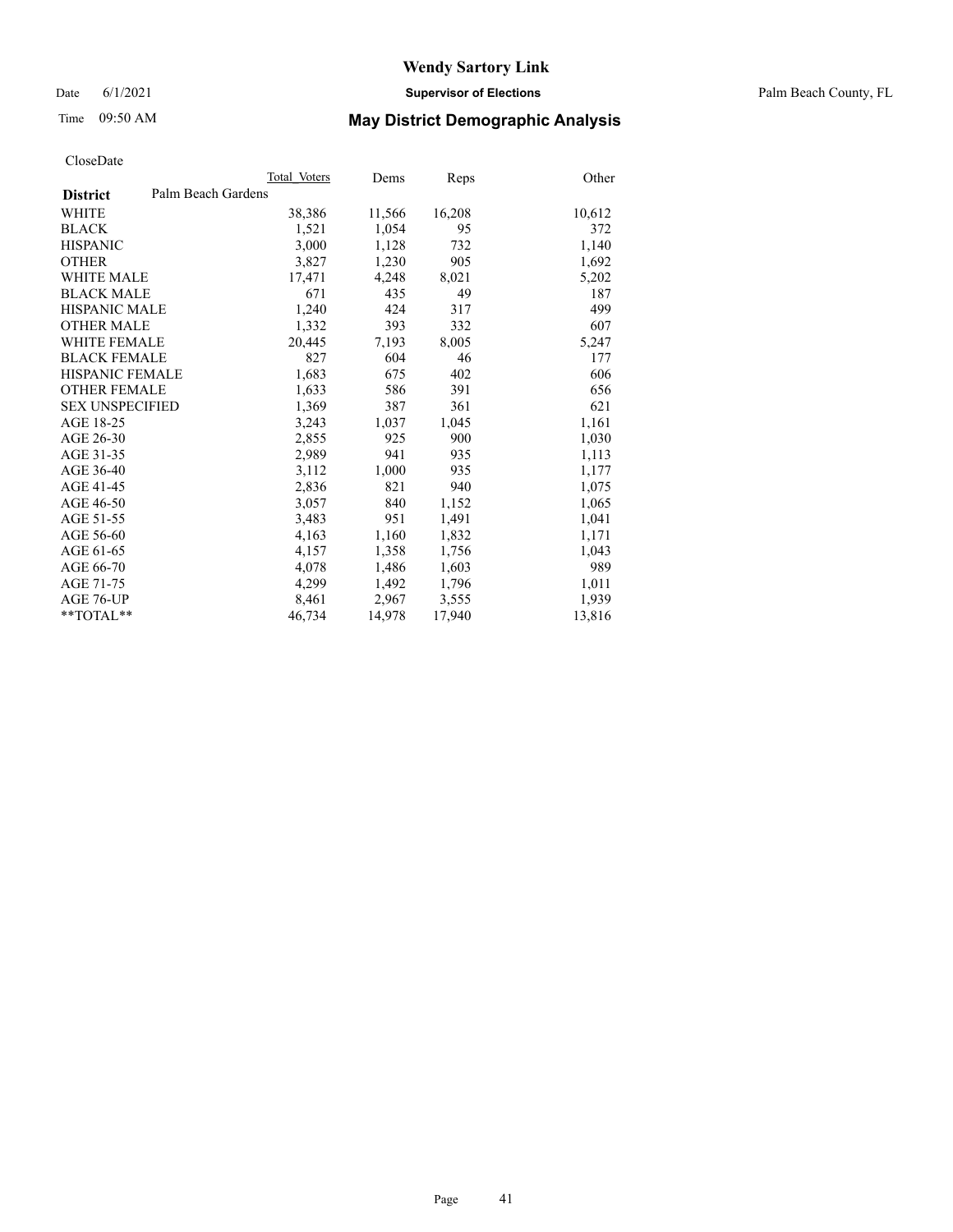#### Date 6/1/2021 **Supervisor of Elections** Palm Beach County, FL

# Time 09:50 AM **May District Demographic Analysis**

|                                      | Total Voters | Dems           | Reps           | Other    |
|--------------------------------------|--------------|----------------|----------------|----------|
| Palm Beach Shores<br><b>District</b> |              |                |                |          |
| <b>WHITE</b>                         | 996          | 267            | 427            | 302      |
| <b>BLACK</b>                         | 15           | 10             | 1              | 4        |
| <b>HISPANIC</b>                      | 23           | 6              | 8              | 9        |
| <b>OTHER</b>                         | 68           | 13             | 22             | 33       |
| <b>WHITE MALE</b>                    | 481          | 101            | 225            | 155      |
| <b>BLACK MALE</b>                    | 12           | 7              | 1              | 4        |
| <b>HISPANIC MALE</b>                 | 11           | $\overline{c}$ | $\overline{4}$ | 5        |
| <b>OTHER MALE</b>                    | 19           | 3              | 6              | 10       |
| <b>WHITE FEMALE</b>                  | 505          | 164            | 196            | 145      |
| <b>BLACK FEMALE</b>                  | 3            | 3              | $\overline{0}$ | $\theta$ |
| <b>HISPANIC FEMALE</b>               | 12           | $\overline{4}$ | $\overline{4}$ | 4        |
| <b>OTHER FEMALE</b>                  | 30           | 9              | 7              | 14       |
| <b>SEX UNSPECIFIED</b>               | 28           | $\overline{c}$ | 15             | 11       |
| AGE 18-25                            | 51           | 16             | 16             | 19       |
| AGE 26-30                            | 42           | 8              | 15             | 19       |
| AGE 31-35                            | 50           | 15             | 20             | 15       |
| AGE 36-40                            | 42           | 12             | 13             | 17       |
| AGE 41-45                            | 60           | 18             | 18             | 24       |
| AGE 46-50                            | 59           | 12             | 18             | 29       |
| AGE 51-55                            | 96           | 20             | 39             | 37       |
| AGE 56-60                            | 118          | 31             | 55             | 32       |
| AGE 61-65                            | 141          | 45             | 66             | 30       |
| AGE 66-70                            | 136          | 38             | 56             | 42       |
| AGE 71-75                            | 111          | 33             | 48             | 30       |
| AGE 76-UP                            | 196          | 48             | 94             | 54       |
| **TOTAL**                            | 1,102        | 296            | 458            | 348      |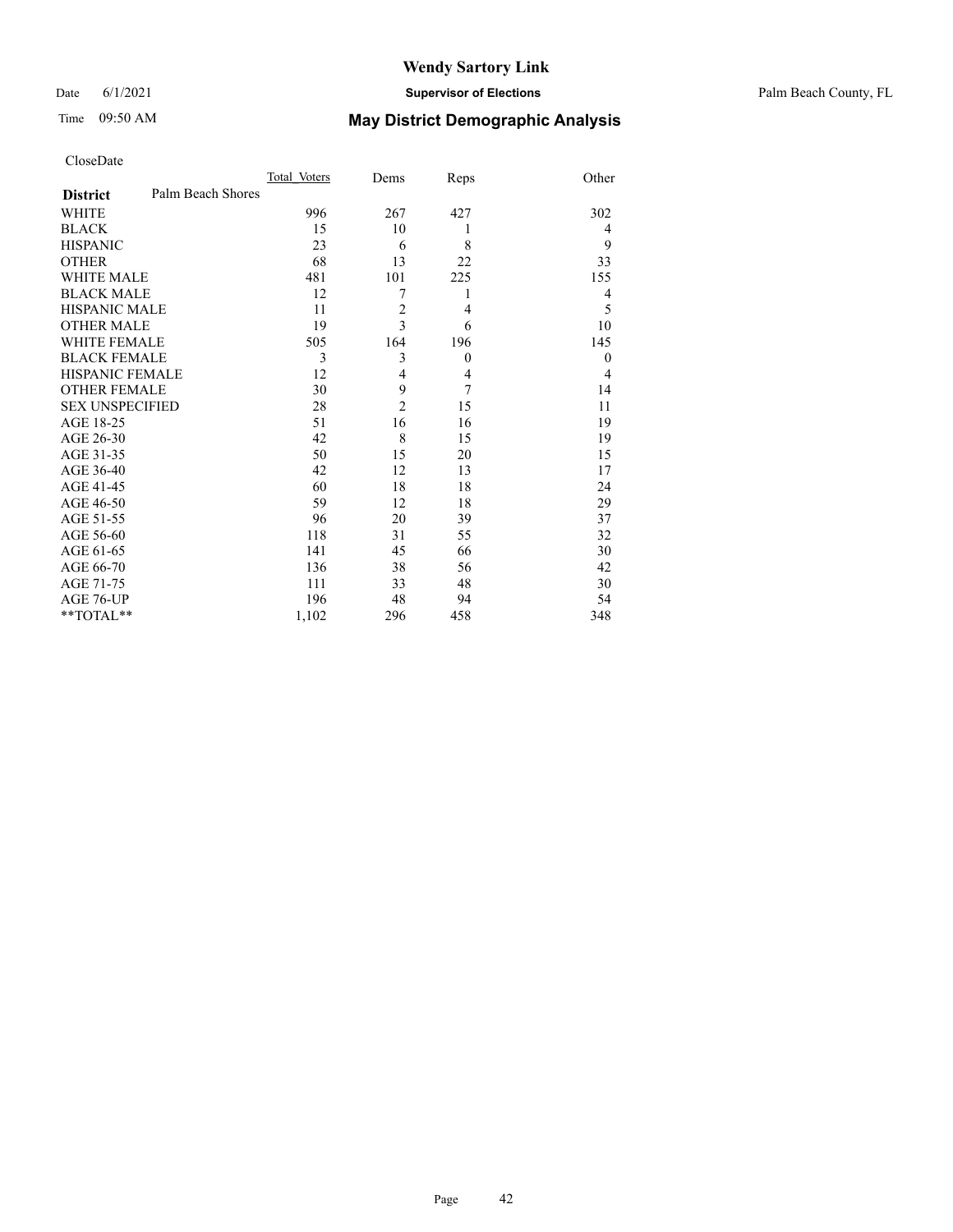#### Date 6/1/2021 **Supervisor of Elections** Palm Beach County, FL

## Time 09:50 AM **May District Demographic Analysis**

|                        |              | Total Voters | Dems  | Reps  | Other |
|------------------------|--------------|--------------|-------|-------|-------|
| <b>District</b>        | Palm Springs |              |       |       |       |
| <b>WHITE</b>           |              | 4,379        | 1,644 | 1,429 | 1,306 |
| <b>BLACK</b>           |              | 1,658        | 1,197 | 56    | 405   |
| <b>HISPANIC</b>        |              | 4,713        | 1,894 | 992   | 1,827 |
| <b>OTHER</b>           |              | 1,114        | 392   | 159   | 563   |
| WHITE MALE             |              | 2,023        | 646   | 730   | 647   |
| <b>BLACK MALE</b>      |              | 680          | 456   | 35    | 189   |
| <b>HISPANIC MALE</b>   |              | 2,039        | 776   | 497   | 766   |
| <b>OTHER MALE</b>      |              | 360          | 136   | 56    | 168   |
| <b>WHITE FEMALE</b>    |              | 2,285        | 977   | 679   | 629   |
| <b>BLACK FEMALE</b>    |              | 943          | 718   | 19    | 206   |
| <b>HISPANIC FEMALE</b> |              | 2,546        | 1,081 | 469   | 996   |
| <b>OTHER FEMALE</b>    |              | 428          | 180   | 58    | 190   |
| <b>SEX UNSPECIFIED</b> |              | 553          | 153   | 90    | 310   |
| AGE 18-25              |              | 1,444        | 613   | 195   | 636   |
| AGE 26-30              |              | 1,158        | 488   | 188   | 482   |
| AGE 31-35              |              | 1,172        | 497   | 180   | 495   |
| AGE 36-40              |              | 981          | 439   | 153   | 389   |
| AGE 41-45              |              | 933          | 412   | 152   | 369   |
| AGE 46-50              |              | 927          | 368   | 202   | 357   |
| AGE 51-55              |              | 996          | 385   | 270   | 341   |
| AGE 56-60              |              | 1,053        | 430   | 301   | 322   |
| AGE 61-65              |              | 881          | 408   | 238   | 235   |
| AGE 66-70              |              | 713          | 348   | 198   | 167   |
| AGE 71-75              |              | 603          | 287   | 190   | 126   |
| AGE 76-UP              |              | 1.003        | 452   | 369   | 182   |
| $*$ $TOTAL**$          |              | 11,864       | 5,127 | 2,636 | 4,101 |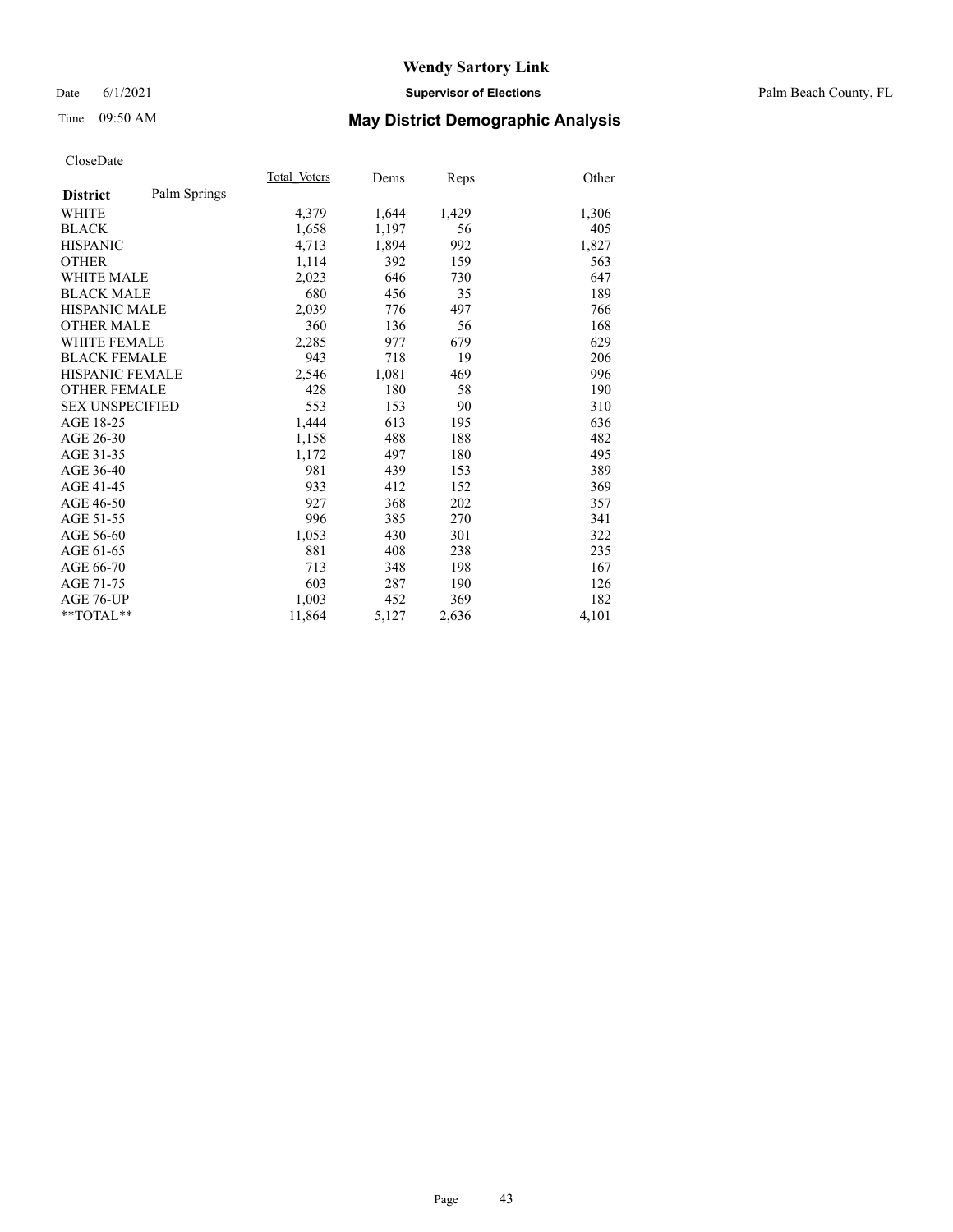#### Date 6/1/2021 **Supervisor of Elections** Palm Beach County, FL

# Time 09:50 AM **May District Demographic Analysis**

|                        |               | Total Voters | Dems   | Reps  | Other |
|------------------------|---------------|--------------|--------|-------|-------|
| <b>District</b>        | Riviera Beach |              |        |       |       |
| WHITE                  |               | 6,712        | 1,876  | 2,810 | 2,026 |
| <b>BLACK</b>           |               | 14,795       | 12,255 | 344   | 2,196 |
| <b>HISPANIC</b>        |               | 1,356        | 608    | 235   | 513   |
| <b>OTHER</b>           |               | 2,310        | 976    | 260   | 1,074 |
| WHITE MALE             |               | 3,294        | 768    | 1,453 | 1,073 |
| <b>BLACK MALE</b>      |               | 6,002        | 4,708  | 182   | 1,112 |
| <b>HISPANIC MALE</b>   |               | 572          | 226    | 120   | 226   |
| <b>OTHER MALE</b>      |               | 864          | 352    | 119   | 393   |
| <b>WHITE FEMALE</b>    |               | 3,332        | 1,086  | 1,325 | 921   |
| <b>BLACK FEMALE</b>    |               | 8,562        | 7,381  | 156   | 1,025 |
| <b>HISPANIC FEMALE</b> |               | 754          | 365    | 114   | 275   |
| <b>OTHER FEMALE</b>    |               | 924          | 458    | 97    | 369   |
| <b>SEX UNSPECIFIED</b> |               | 855          | 365    | 77    | 413   |
| AGE 18-25              |               | 2,745        | 1,727  | 178   | 840   |
| AGE 26-30              |               | 2,242        | 1,457  | 180   | 605   |
| AGE 31-35              |               | 2,373        | 1,527  | 181   | 665   |
| AGE 36-40              |               | 2,031        | 1,261  | 191   | 579   |
| AGE 41-45              |               | 1,871        | 1,215  | 202   | 454   |
| AGE 46-50              |               | 1,928        | 1,275  | 227   | 426   |
| AGE 51-55              |               | 1.937        | 1,254  | 280   | 403   |
| AGE 56-60              |               | 2,202        | 1,354  | 411   | 437   |
| AGE 61-65              |               | 2,156        | 1,311  | 430   | 415   |
| AGE 66-70              |               | 1,746        | 1,063  | 370   | 313   |
| AGE 71-75              |               | 1,473        | 875    | 330   | 268   |
| AGE 76-UP              |               | 2.469        | 1,396  | 669   | 404   |
| $*$ $TOTAL**$          |               | 25,173       | 15,715 | 3,649 | 5,809 |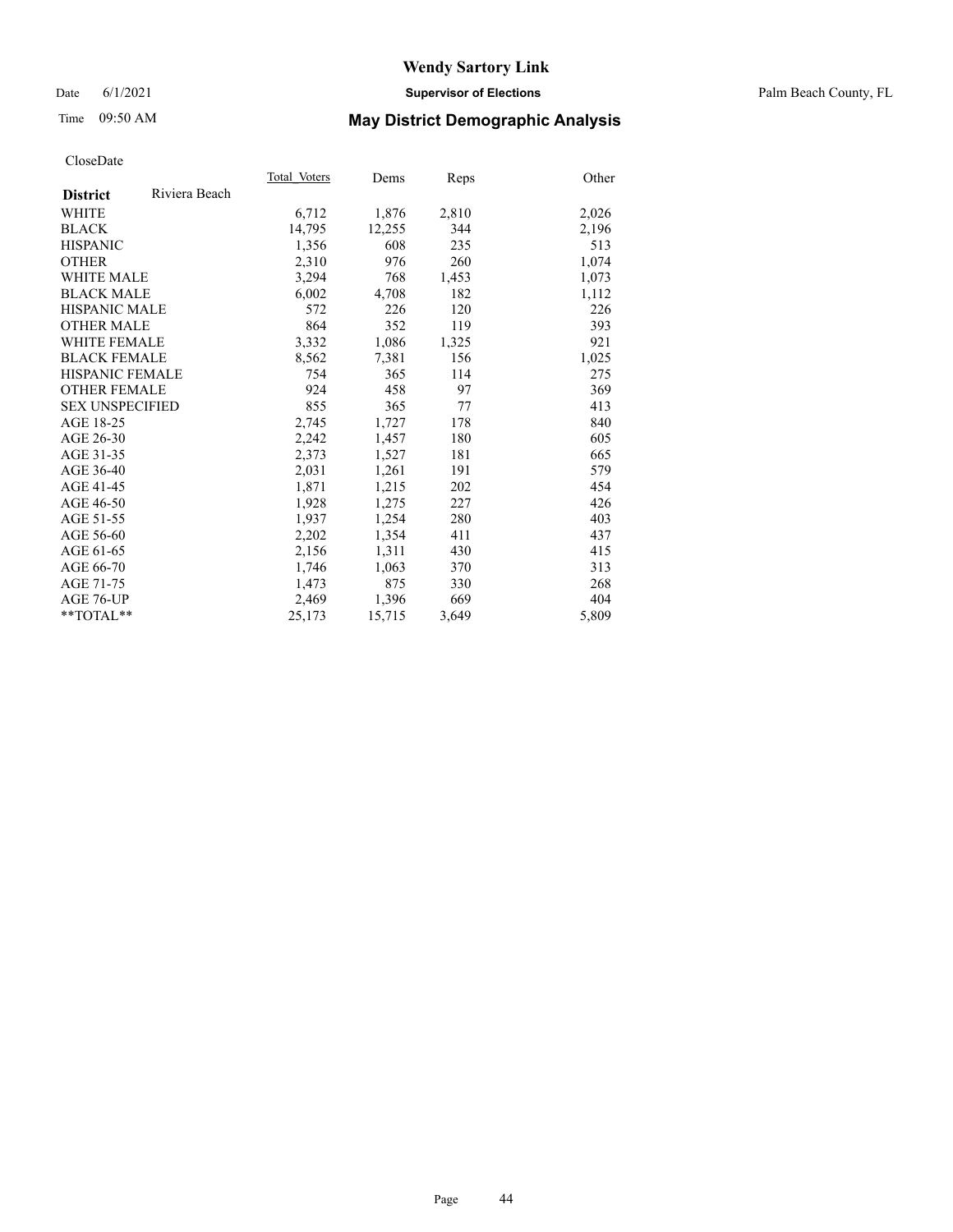Date 6/1/2021 **Supervisor of Elections** Palm Beach County, FL

# Time 09:50 AM **May District Demographic Analysis**

|                        |                  | Total Voters | Dems   | Reps  | Other |
|------------------------|------------------|--------------|--------|-------|-------|
| <b>District</b>        | Royal Palm Beach |              |        |       |       |
| WHITE                  |                  | 13,244       | 4,038  | 5,207 | 3,999 |
| <b>BLACK</b>           |                  | 6,158        | 4,692  | 202   | 1,264 |
| <b>HISPANIC</b>        |                  | 5,197        | 2,088  | 1,133 | 1,976 |
| <b>OTHER</b>           |                  | 3,215        | 1,302  | 516   | 1,397 |
| <b>WHITE MALE</b>      |                  | 6,157        | 1,594  | 2,636 | 1,927 |
| <b>BLACK MALE</b>      |                  | 2,677        | 1,909  | 113   | 655   |
| <b>HISPANIC MALE</b>   |                  | 2,257        | 802    | 579   | 876   |
| <b>OTHER MALE</b>      |                  | 1,213        | 458    | 217   | 538   |
| <b>WHITE FEMALE</b>    |                  | 6,930        | 2,400  | 2,515 | 2,015 |
| <b>BLACK FEMALE</b>    |                  | 3,395        | 2,730  | 85    | 580   |
| <b>HISPANIC FEMALE</b> |                  | 2,804        | 1,227  | 536   | 1,041 |
| <b>OTHER FEMALE</b>    |                  | 1,376        | 646    | 218   | 512   |
| <b>SEX UNSPECIFIED</b> |                  | 984          | 343    | 156   | 485   |
| AGE 18-25              |                  | 3,240        | 1,372  | 580   | 1,288 |
| AGE 26-30              |                  | 2,331        | 1,026  | 439   | 866   |
| AGE 31-35              |                  | 2,451        | 1,029  | 530   | 892   |
| AGE 36-40              |                  | 2,430        | 956    | 572   | 902   |
| AGE 41-45              |                  | 2,332        | 945    | 513   | 874   |
| AGE 46-50              |                  | 2,391        | 1,009  | 616   | 766   |
| AGE 51-55              |                  | 2,521        | 1,003  | 770   | 748   |
| AGE 56-60              |                  | 2,666        | 1,140  | 875   | 651   |
| AGE 61-65              |                  | 2,292        | 1,092  | 652   | 548   |
| AGE 66-70              |                  | 1,872        | 926    | 545   | 401   |
| AGE 71-75              |                  | 1,299        | 626    | 362   | 311   |
| AGE 76-UP              |                  | 1,989        | 996    | 604   | 389   |
| $*$ $TOTAL**$          |                  | 27,814       | 12,120 | 7,058 | 8,636 |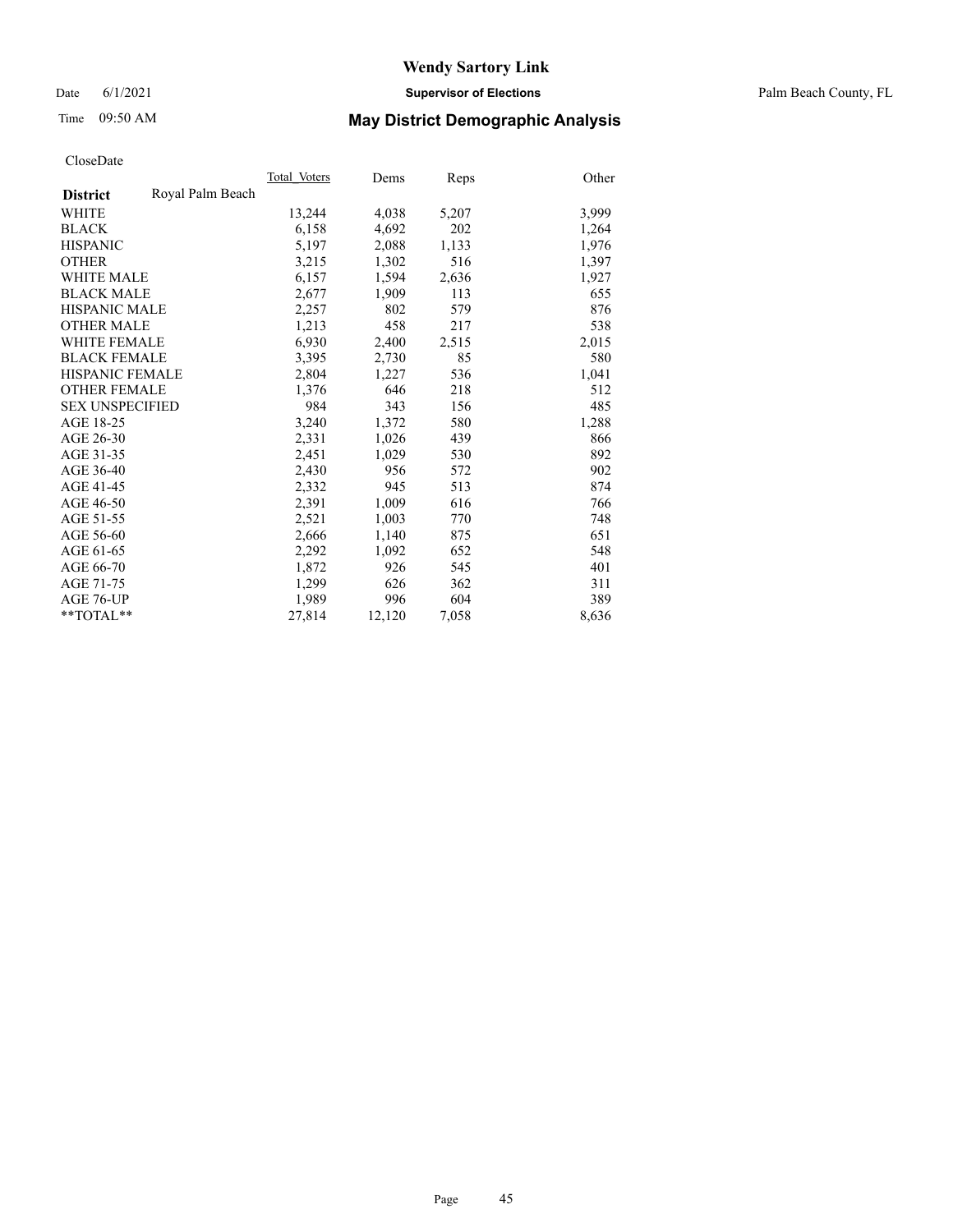#### Date 6/1/2021 **Supervisor of Elections** Palm Beach County, FL

# Time 09:50 AM **May District Demographic Analysis**

|                        |           | Total Voters | Dems  | Reps           | Other |
|------------------------|-----------|--------------|-------|----------------|-------|
| <b>District</b>        | South Bay |              |       |                |       |
| <b>WHITE</b>           |           | 63           | 23    | 28             | 12    |
| <b>BLACK</b>           |           | 1,208        | 1,058 | 25             | 125   |
| <b>HISPANIC</b>        |           | 215          | 106   | 32             | 77    |
| <b>OTHER</b>           |           | 82           | 48    | 3              | 31    |
| <b>WHITE MALE</b>      |           | 33           | 12    | 14             | 7     |
| <b>BLACK MALE</b>      |           | 487          | 421   | 8              | 58    |
| <b>HISPANIC MALE</b>   |           | 113          | 52    | 22             | 39    |
| <b>OTHER MALE</b>      |           | 19           | 9     | $\theta$       | 10    |
| <b>WHITE FEMALE</b>    |           | 30           | 11    | 14             | 5     |
| <b>BLACK FEMALE</b>    |           | 706          | 623   | 17             | 66    |
| <b>HISPANIC FEMALE</b> |           | 98           | 54    | 10             | 34    |
| <b>OTHER FEMALE</b>    |           | 42           | 28    | $\overline{2}$ | 12    |
| <b>SEX UNSPECIFIED</b> |           | 40           | 25    | 1              | 14    |
| AGE 18-25              |           | 190          | 138   | 7              | 45    |
| AGE 26-30              |           | 180          | 132   | 14             | 34    |
| AGE 31-35              |           | 173          | 127   | 10             | 36    |
| AGE 36-40              |           | 126          | 96    | 6              | 24    |
| AGE 41-45              |           | 115          | 82    | 5              | 28    |
| AGE 46-50              |           | 109          | 85    | 4              | 20    |
| AGE 51-55              |           | 123          | 104   | 5              | 14    |
| AGE 56-60              |           | 138          | 113   | 13             | 12    |
| AGE 61-65              |           | 109          | 89    | 8              | 12    |
| AGE 66-70              |           | 104          | 97    | 4              | 3     |
| AGE 71-75              |           | 70           | 57    | 7              | 6     |
| AGE 76-UP              |           | 131          | 115   | 5              | 11    |
| $*$ $TOTAL**$          |           | 1,568        | 1,235 | 88             | 245   |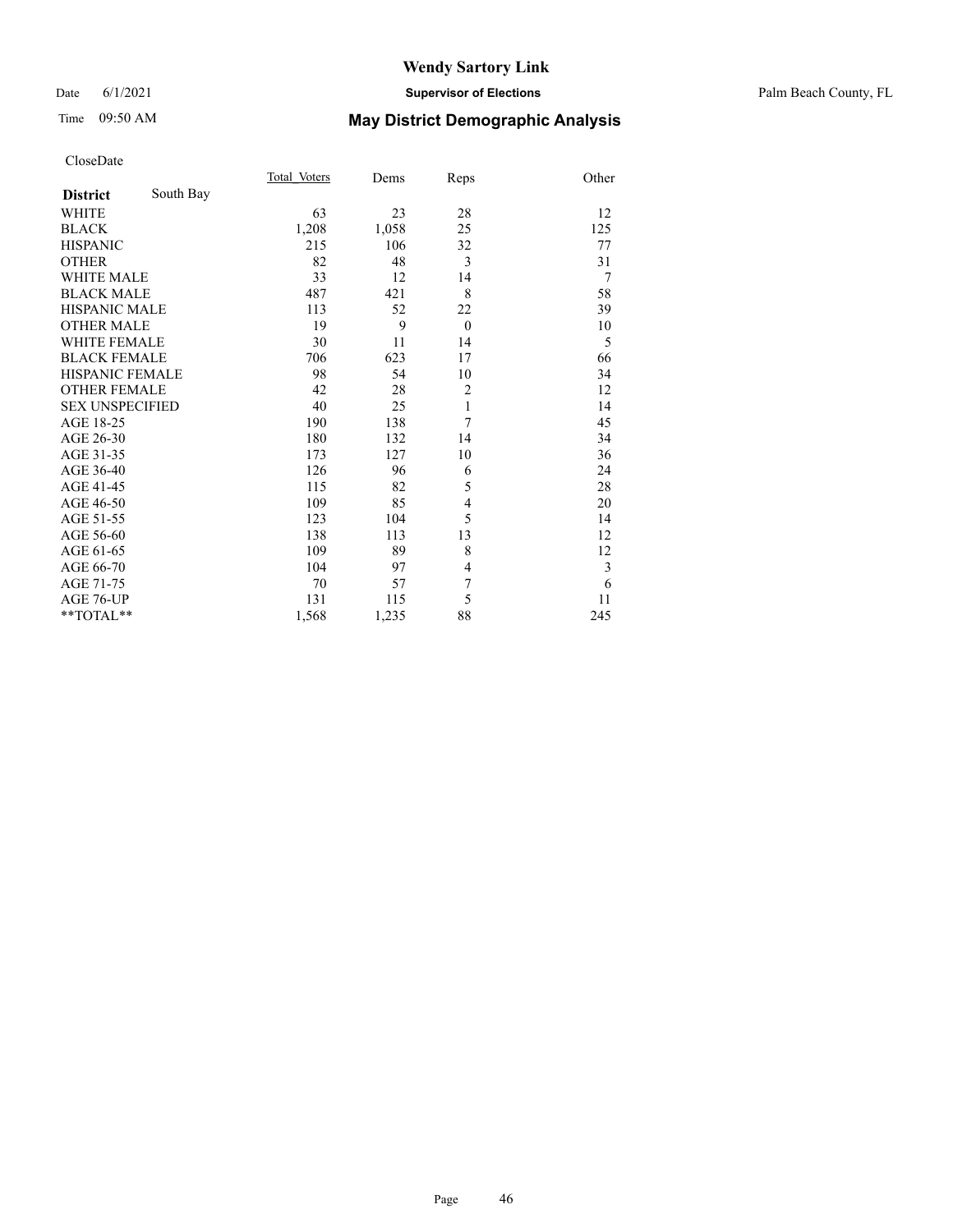#### Date 6/1/2021 **Supervisor of Elections** Palm Beach County, FL

# Time 09:50 AM **May District Demographic Analysis**

|                        |                  | Total Voters | Dems | Reps           | Other          |
|------------------------|------------------|--------------|------|----------------|----------------|
| <b>District</b>        | South Palm Beach |              |      |                |                |
| WHITE                  |                  | 1,184        | 377  | 454            | 353            |
| <b>BLACK</b>           |                  | 25           | 19   | 3              | 3              |
| <b>HISPANIC</b>        |                  | 77           | 21   | 33             | 23             |
| <b>OTHER</b>           |                  | 98           | 26   | 26             | 46             |
| <b>WHITE MALE</b>      |                  | 535          | 141  | 219            | 175            |
| <b>BLACK MALE</b>      |                  | 10           | 6    | 1              | 3              |
| <b>HISPANIC MALE</b>   |                  | 35           | 10   | 16             | 9              |
| <b>OTHER MALE</b>      |                  | 26           | 6    | 10             | 10             |
| <b>WHITE FEMALE</b>    |                  | 628          | 228  | 227            | 173            |
| <b>BLACK FEMALE</b>    |                  | 15           | 13   | $\overline{2}$ | $\overline{0}$ |
| <b>HISPANIC FEMALE</b> |                  | 40           | 11   | 16             | 13             |
| <b>OTHER FEMALE</b>    |                  | 49           | 13   | 12             | 24             |
| <b>SEX UNSPECIFIED</b> |                  | 43           | 12   | 13             | 18             |
| AGE 18-25              |                  | 44           | 10   | 15             | 19             |
| AGE 26-30              |                  | 50           | 13   | 17             | 20             |
| AGE 31-35              |                  | 41           | 15   | 9              | 17             |
| AGE 36-40              |                  | 43           | 8    | 18             | 17             |
| AGE 41-45              |                  | 48           | 9    | 16             | 23             |
| AGE 46-50              |                  | 62           | 12   | 29             | 21             |
| AGE 51-55              |                  | 95           | 24   | 39             | 32             |
| AGE 56-60              |                  | 134          | 41   | 54             | 39             |
| AGE 61-65              |                  | 130          | 52   | 40             | 38             |
| AGE 66-70              |                  | 179          | 70   | 63             | 46             |
| AGE 71-75              |                  | 188          | 71   | 62             | 55             |
| AGE 76-UP              |                  | 370          | 118  | 154            | 98             |
| **TOTAL**              |                  | 1,384        | 443  | 516            | 425            |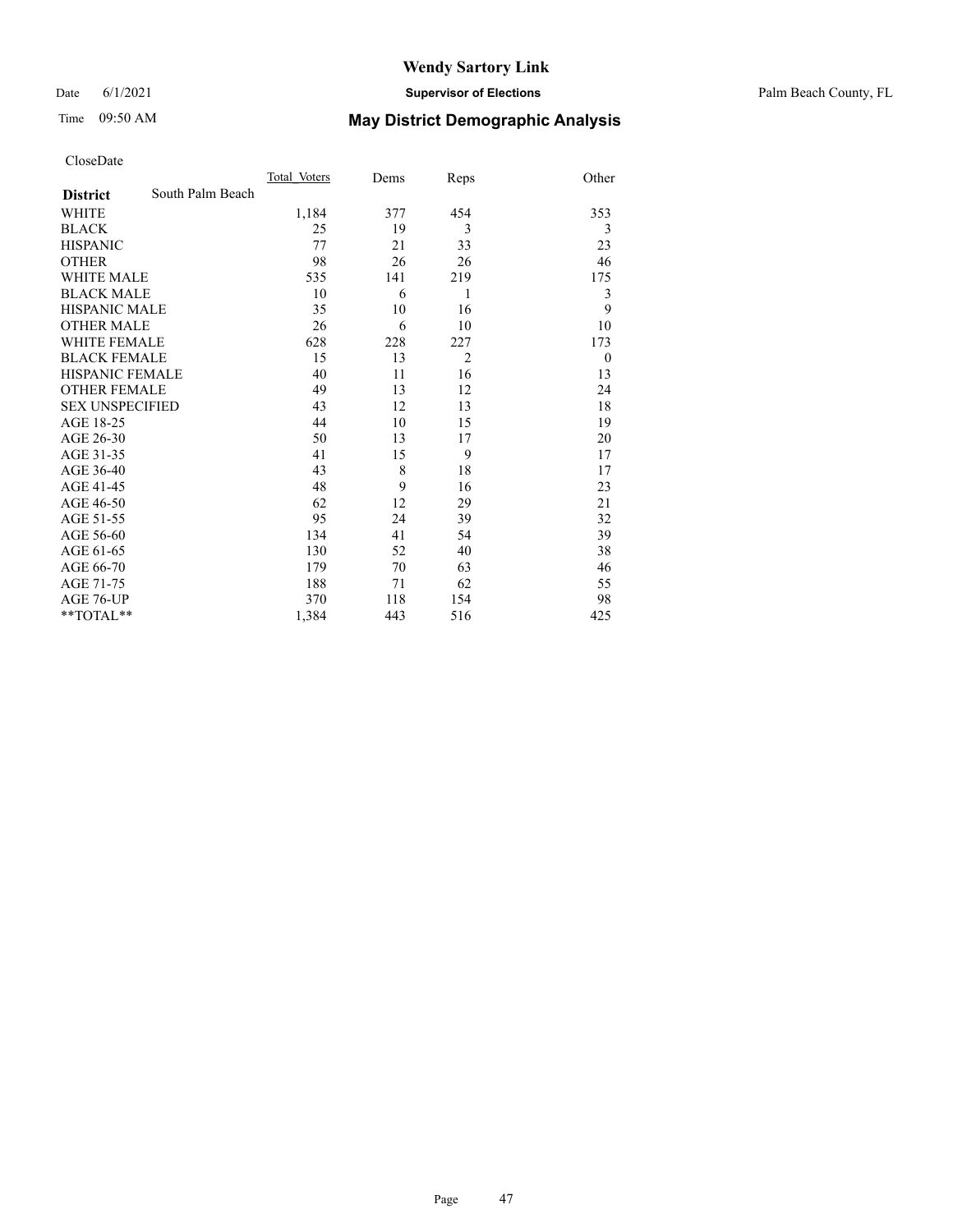#### Date 6/1/2021 **Supervisor of Elections** Palm Beach County, FL

# Time 09:50 AM **May District Demographic Analysis**

|                        |          | Total Voters | Dems  | Reps           | Other |
|------------------------|----------|--------------|-------|----------------|-------|
| <b>District</b>        | Tequesta |              |       |                |       |
| <b>WHITE</b>           |          | 4,603        | 1,094 | 2,258          | 1,251 |
| <b>BLACK</b>           |          | 30           | 18    | 1              | 11    |
| <b>HISPANIC</b>        |          | 186          | 64    | 65             | 57    |
| <b>OTHER</b>           |          | 258          | 69    | 93             | 96    |
| <b>WHITE MALE</b>      |          | 2,163        | 404   | 1,139          | 620   |
| <b>BLACK MALE</b>      |          | 9            | 3     | 1              | 5     |
| <b>HISPANIC MALE</b>   |          | 72           | 23    | 26             | 23    |
| <b>OTHER MALE</b>      |          | 81           | 21    | 34             | 26    |
| <b>WHITE FEMALE</b>    |          | 2,398        | 682   | 1,103          | 613   |
| <b>BLACK FEMALE</b>    |          | 21           | 15    | $\overline{0}$ | 6     |
| <b>HISPANIC FEMALE</b> |          | 109          | 40    | 36             | 33    |
| <b>OTHER FEMALE</b>    |          | 107          | 32    | 36             | 39    |
| <b>SEX UNSPECIFIED</b> |          | 113          | 23    | 42             | 48    |
| AGE 18-25              |          | 410          | 84    | 187            | 139   |
| AGE 26-30              |          | 298          | 66    | 142            | 90    |
| AGE 31-35              |          | 360          | 77    | 154            | 129   |
| AGE 36-40              |          | 397          | 88    | 178            | 131   |
| AGE 41-45              |          | 317          | 87    | 116            | 114   |
| AGE 46-50              |          | 354          | 92    | 155            | 107   |
| AGE 51-55              |          | 404          | 79    | 214            | 111   |
| AGE 56-60              |          | 488          | 105   | 261            | 122   |
| AGE 61-65              |          | 506          | 139   | 236            | 131   |
| AGE 66-70              |          | 453          | 136   | 212            | 105   |
| AGE 71-75              |          | 376          | 106   | 187            | 83    |
| AGE 76-UP              |          | 714          | 186   | 375            | 153   |
| $*$ $TOTAL**$          |          | 5,077        | 1,245 | 2,417          | 1,415 |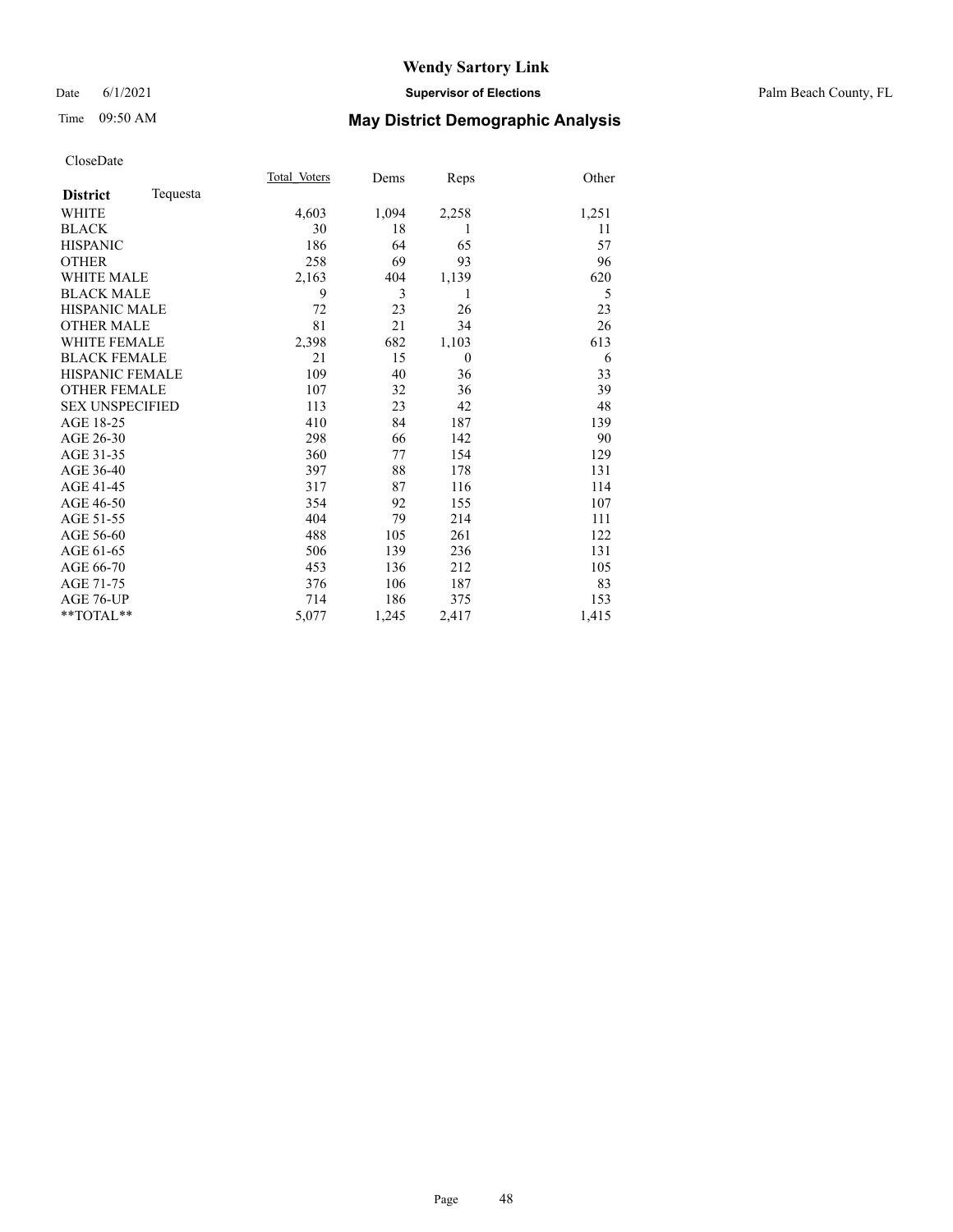#### Date 6/1/2021 **Supervisor of Elections** Palm Beach County, FL

# Time 09:50 AM **May District Demographic Analysis**

|                        |                 | Total Voters | Dems           | Reps           | Other            |
|------------------------|-----------------|--------------|----------------|----------------|------------------|
| <b>District</b>        | Village Of Golf |              |                |                |                  |
| <b>WHITE</b>           |                 | 278          | 36             | 194            | 48               |
| <b>BLACK</b>           |                 | $\theta$     | $\theta$       | $\mathbf{0}$   | $\theta$         |
| <b>HISPANIC</b>        |                 |              | $\theta$       |                | $\theta$         |
| <b>OTHER</b>           |                 | 5            |                | 3              |                  |
| <b>WHITE MALE</b>      |                 | 127          | 14             | 94             | 19               |
| <b>BLACK MALE</b>      |                 | 0            | $\theta$       | $\theta$       | $\theta$         |
| <b>HISPANIC MALE</b>   |                 | 0            | $\theta$       | 0              | 0                |
| <b>OTHER MALE</b>      |                 |              | $\theta$       |                | 0                |
| WHITE FEMALE           |                 | 150          | 22             | 100            | 28               |
| <b>BLACK FEMALE</b>    |                 | 0            | $\theta$       | $\mathbf{0}$   | $\boldsymbol{0}$ |
| <b>HISPANIC FEMALE</b> |                 |              | $\theta$       |                | $_{0}$           |
| <b>OTHER FEMALE</b>    |                 | 3            | 1              | 2              | $\theta$         |
| <b>SEX UNSPECIFIED</b> |                 | 2            | 0              | $\theta$       | 2                |
| AGE 18-25              |                 | 14           |                | 12             |                  |
| AGE 26-30              |                 | 14           | 3              | 6              | 5                |
| AGE 31-35              |                 | 6            | 1              | 4              |                  |
| AGE 36-40              |                 | 5            | 1              | $\overline{2}$ | 2                |
| AGE 41-45              |                 | 6            | 0              | 5              |                  |
| AGE 46-50              |                 | 8            | $\overline{2}$ | 4              | 2                |
| AGE 51-55              |                 | 14           | $\overline{2}$ | 10             | $\overline{c}$   |
| AGE 56-60              |                 | 26           | $\overline{4}$ | 17             | 5                |
| AGE 61-65              |                 | 28           | 4              | 18             | 6                |
| AGE 66-70              |                 | 25           | 4              | 17             | 4                |
| AGE 71-75              |                 | 43           | 5              | 29             | 9                |
| AGE 76-UP              |                 | 95           | 10             | 74             | 11               |
| **TOTAL**              |                 | 284          | 37             | 198            | 49               |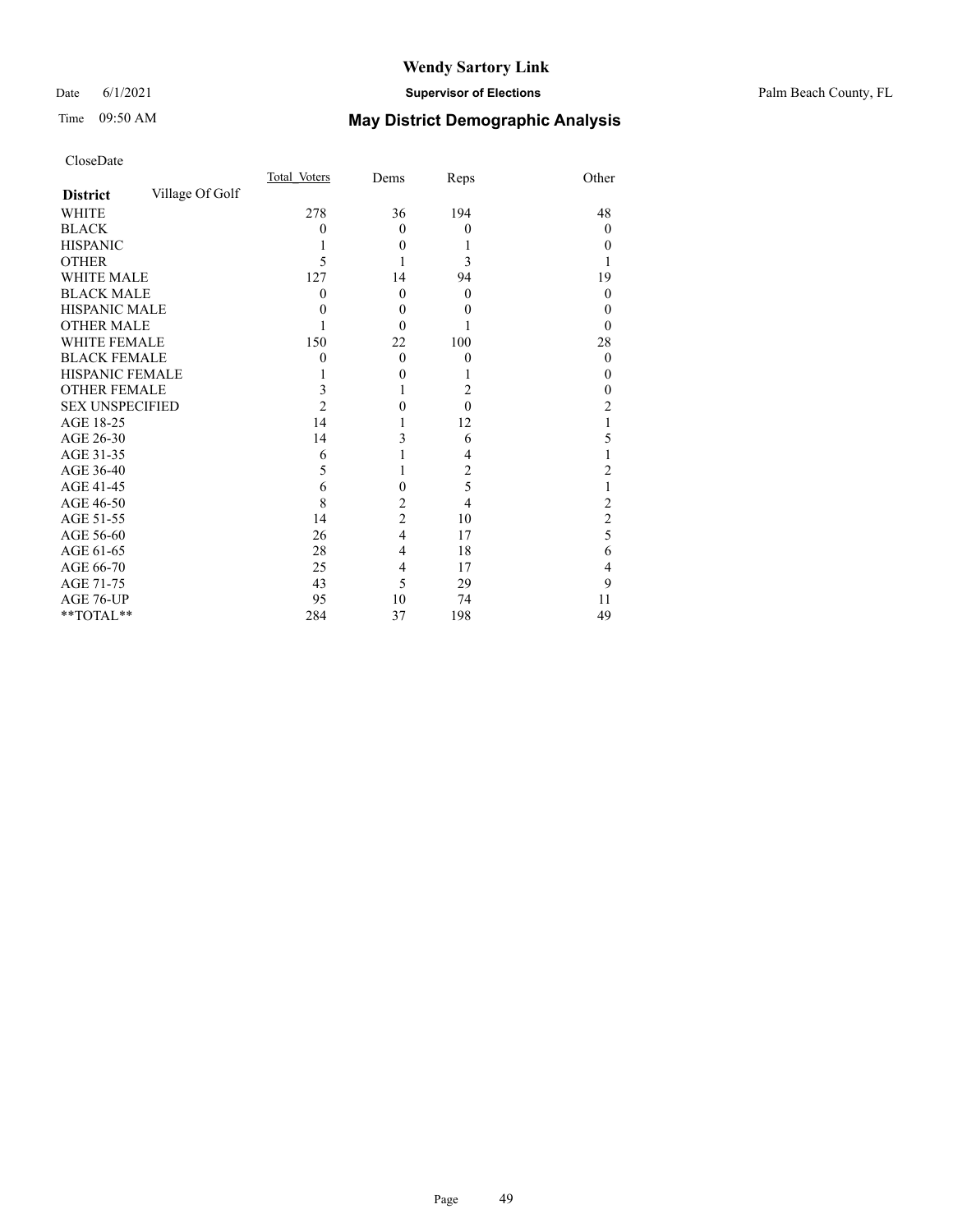#### Date 6/1/2021 **Supervisor of Elections** Palm Beach County, FL

## Time 09:50 AM **May District Demographic Analysis**

|                        |            | Total Voters | Dems   | Reps   | Other  |
|------------------------|------------|--------------|--------|--------|--------|
| <b>District</b>        | Wellington |              |        |        |        |
| WHITE                  |            | 27,660       | 8,249  | 11,435 | 7,976  |
| <b>BLACK</b>           |            | 4,473        | 3,242  | 182    | 1,049  |
| <b>HISPANIC</b>        |            | 6,685        | 2,446  | 1,710  | 2,529  |
| <b>OTHER</b>           |            | 4,738        | 1,688  | 965    | 2,085  |
| WHITE MALE             |            | 12,877       | 3,275  | 5,700  | 3,902  |
| <b>BLACK MALE</b>      |            | 1,941        | 1,297  | 111    | 533    |
| <b>HISPANIC MALE</b>   |            | 2,951        | 976    | 813    | 1,162  |
| <b>OTHER MALE</b>      |            | 1,743        | 558    | 403    | 782    |
| <b>WHITE FEMALE</b>    |            | 14,408       | 4,886  | 5,592  | 3,930  |
| <b>BLACK FEMALE</b>    |            | 2,473        | 1,908  | 69     | 496    |
| <b>HISPANIC FEMALE</b> |            | 3,572        | 1,419  | 849    | 1,304  |
| <b>OTHER FEMALE</b>    |            | 2,022        | 827    | 401    | 794    |
| <b>SEX UNSPECIFIED</b> |            | 1,526        | 456    | 346    | 724    |
| AGE 18-25              |            | 5,379        | 1,980  | 1,388  | 2,011  |
| AGE 26-30              |            | 2,931        | 1.075  | 740    | 1,116  |
| AGE 31-35              |            | 3,068        | 1,049  | 891    | 1,128  |
| AGE 36-40              |            | 3,295        | 1,187  | 877    | 1,231  |
| AGE 41-45              |            | 3,633        | 1,270  | 1,044  | 1,319  |
| AGE 46-50              |            | 4,099        | 1,368  | 1,309  | 1,422  |
| AGE 51-55              |            | 4,349        | 1,371  | 1,612  | 1,366  |
| AGE 56-60              |            | 4,186        | 1,433  | 1,651  | 1,102  |
| AGE 61-65              |            | 3,682        | 1,290  | 1,427  | 965    |
| AGE 66-70              |            | 3,018        | 1,233  | 1,095  | 690    |
| AGE 71-75              |            | 2,574        | 1,062  | 954    | 558    |
| AGE 76-UP              |            | 3.342        | 1,307  | 1,304  | 731    |
| $*$ $TOTAL**$          |            | 43,556       | 15,625 | 14,292 | 13,639 |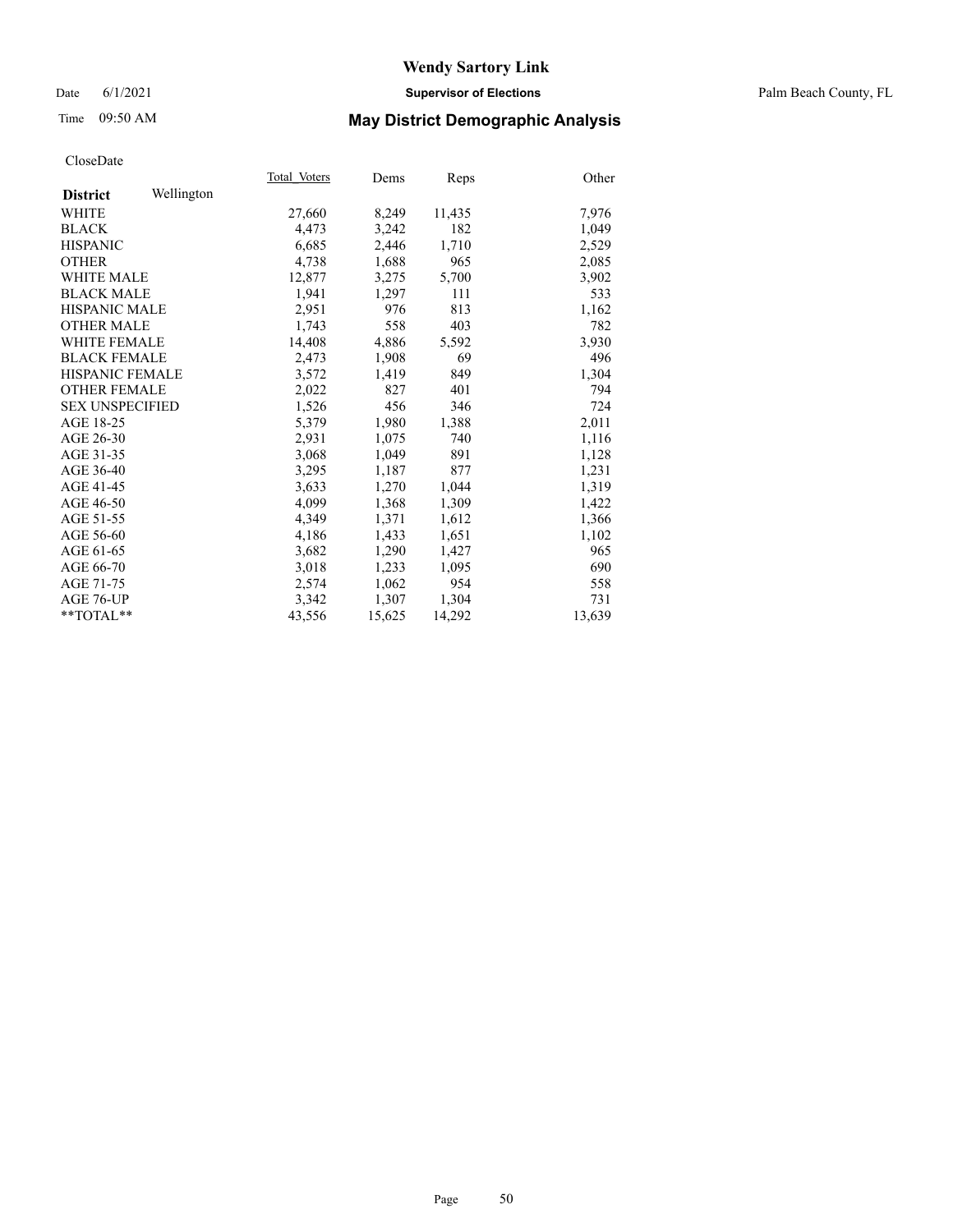#### Date 6/1/2021 **Supervisor of Elections** Palm Beach County, FL

# Time 09:50 AM **May District Demographic Analysis**

|                        |          | Total Voters | Dems           | Reps | Other |
|------------------------|----------|--------------|----------------|------|-------|
| <b>District</b>        | Westlake |              |                |      |       |
| <b>WHITE</b>           |          | 572          | 126            | 275  | 171   |
| <b>BLACK</b>           |          | 237          | 166            | 12   | 59    |
| <b>HISPANIC</b>        |          | 324          | 95             | 95   | 134   |
| <b>OTHER</b>           |          | 110          | 38             | 20   | 52    |
| WHITE MALE             |          | 283          | 47             | 148  | 88    |
| <b>BLACK MALE</b>      |          | 95           | 58             | 7    | 30    |
| <b>HISPANIC MALE</b>   |          | 150          | 38             | 52   | 60    |
| <b>OTHER MALE</b>      |          | 50           | 19             | 8    | 23    |
| <b>WHITE FEMALE</b>    |          | 286          | 78             | 127  | 81    |
| <b>BLACK FEMALE</b>    |          | 141          | 107            | 5    | 29    |
| <b>HISPANIC FEMALE</b> |          | 172          | 55             | 43   | 74    |
| <b>OTHER FEMALE</b>    |          | 44           | 16             | 8    | 20    |
| <b>SEX UNSPECIFIED</b> |          | 22           | $\overline{7}$ | 4    | 11    |
| AGE 18-25              |          | 110          | 34             | 36   | 40    |
| AGE 26-30              |          | 119          | 36             | 40   | 43    |
| AGE 31-35              |          | 164          | 40             | 51   | 73    |
| AGE 36-40              |          | 159          | 52             | 43   | 64    |
| AGE 41-45              |          | 160          | 53             | 46   | 61    |
| AGE 46-50              |          | 138          | 49             | 50   | 39    |
| AGE 51-55              |          | 96           | 33             | 37   | 26    |
| AGE 56-60              |          | 106          | 40             | 37   | 29    |
| AGE 61-65              |          | 61           | 33             | 17   | 11    |
| AGE 66-70              |          | 52           | 13             | 23   | 16    |
| AGE 71-75              |          | 40           | 24             | 11   | 5     |
| AGE 76-UP              |          | 38           | 18             | 11   | 9     |
| $*$ $TOTAL**$          |          | 1,243        | 425            | 402  | 416   |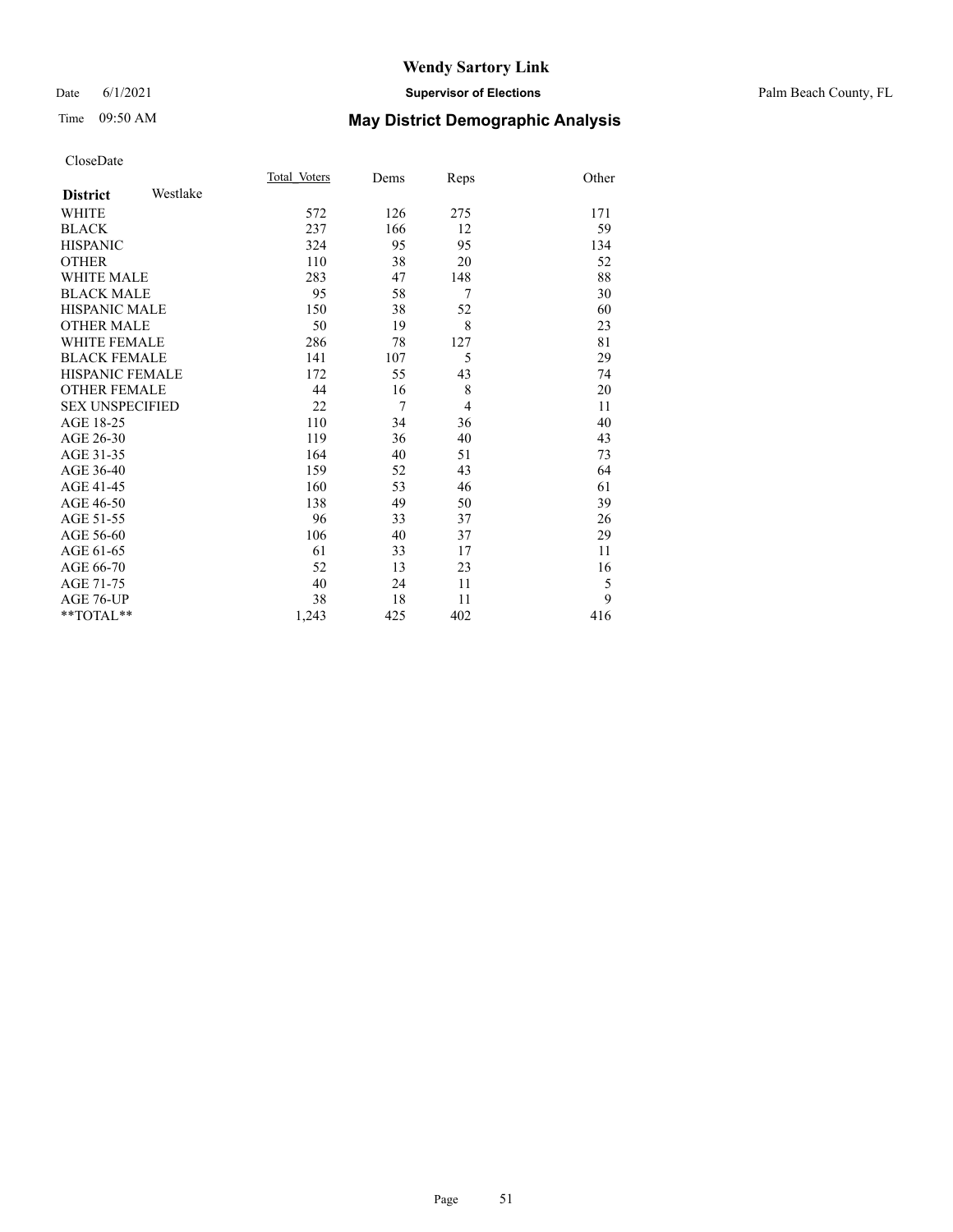#### Date 6/1/2021 **Supervisor of Elections** Palm Beach County, FL

# Time 09:50 AM **May District Demographic Analysis**

|                        |                 | Total Voters | Dems   | <b>Reps</b> | Other  |
|------------------------|-----------------|--------------|--------|-------------|--------|
| <b>District</b>        | West Palm Beach |              |        |             |        |
| WHITE                  |                 | 35,556       | 12,592 | 12,475      | 10,489 |
| <b>BLACK</b>           |                 | 20,609       | 16,211 | 638         | 3,760  |
| <b>HISPANIC</b>        |                 | 9,475        | 4,042  | 1,927       | 3,506  |
| <b>OTHER</b>           |                 | 7,076        | 2,818  | 1,048       | 3,210  |
| <b>WHITE MALE</b>      |                 | 17,019       | 5,242  | 6,259       | 5,518  |
| <b>BLACK MALE</b>      |                 | 8,491        | 6,267  | 345         | 1,879  |
| <b>HISPANIC MALE</b>   |                 | 4,139        | 1,681  | 900         | 1,558  |
| <b>OTHER MALE</b>      |                 | 2,412        | 897    | 403         | 1,112  |
| <b>WHITE FEMALE</b>    |                 | 18,067       | 7,214  | 6,073       | 4,780  |
| <b>BLACK FEMALE</b>    |                 | 11,769       | 9,696  | 290         | 1,783  |
| <b>HISPANIC FEMALE</b> |                 | 5,100        | 2,260  | 975         | 1,865  |
| <b>OTHER FEMALE</b>    |                 | 2,905        | 1,345  | 410         | 1,150  |
| <b>SEX UNSPECIFIED</b> |                 | 2,756        | 1,032  | 423         | 1,301  |
| AGE 18-25              |                 | 6,939        | 3,370  | 1,120       | 2,449  |
| AGE 26-30              |                 | 6,874        | 3,159  | 1,156       | 2,559  |
| AGE 31-35              |                 | 7,286        | 3,532  | 1,235       | 2,519  |
| AGE 36-40              |                 | 5,956        | 2,901  | 1,004       | 2,051  |
| AGE 41-45              |                 | 4,910        | 2,419  | 818         | 1,673  |
| AGE 46-50              |                 | 5,066        | 2,446  | 1,049       | 1,571  |
| AGE 51-55              |                 | 5,443        | 2,687  | 1,290       | 1,466  |
| AGE 56-60              |                 | 5,949        | 2,952  | 1,505       | 1,492  |
| AGE 61-65              |                 | 5,798        | 3,004  | 1,451       | 1,343  |
| AGE 66-70              |                 | 5,121        | 2,709  | 1,296       | 1,116  |
| AGE 71-75              |                 | 4,952        | 2,452  | 1,425       | 1,075  |
| AGE 76-UP              |                 | 8,422        | 4,032  | 2,739       | 1,651  |
| $*$ $TOTAL**$          |                 | 72,716       | 35,663 | 16,088      | 20,965 |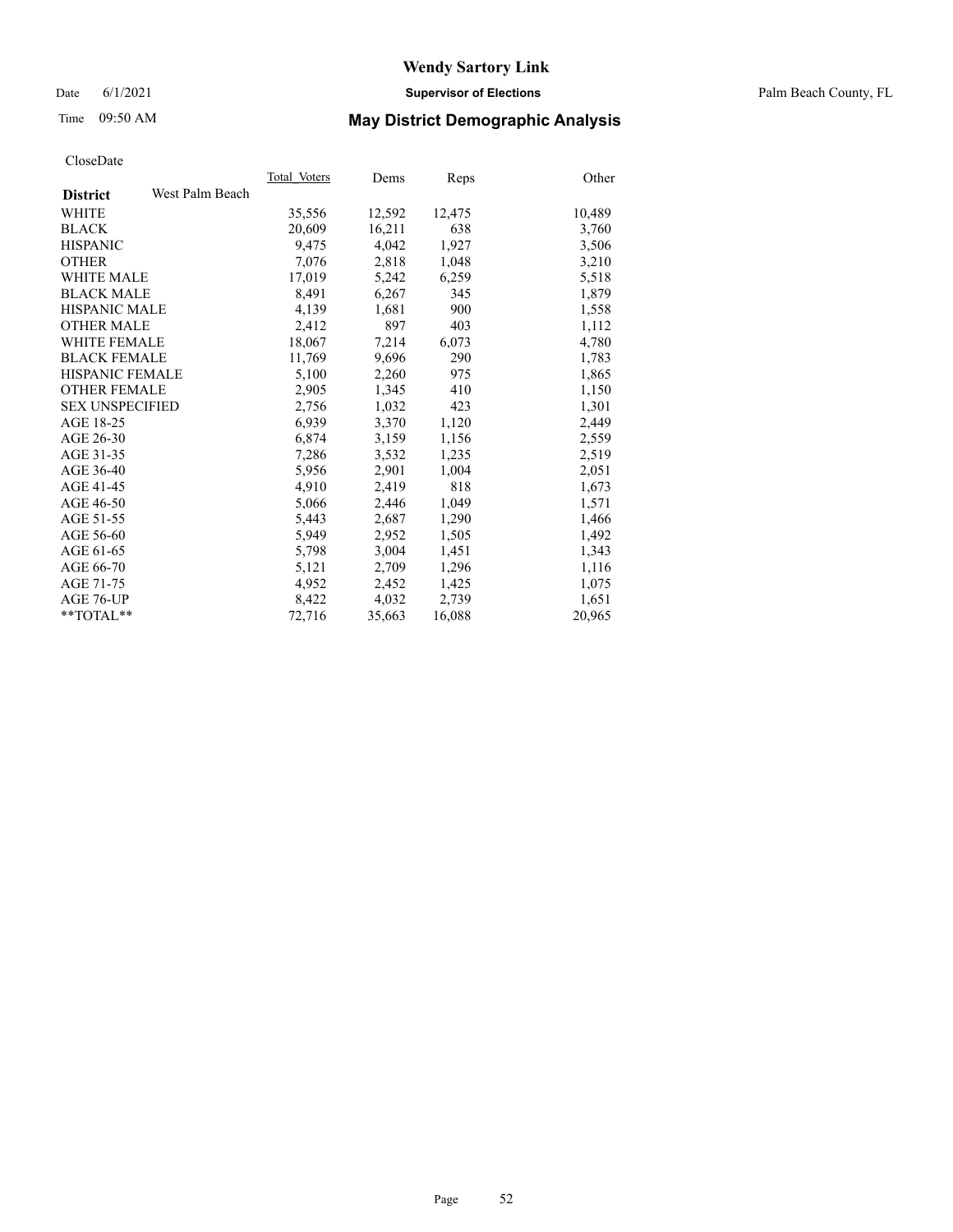Date 6/1/2021 **Supervisor of Elections** Palm Beach County, FL

# Time 09:50 AM **May District Demographic Analysis**

|                                        | Total Voters | Dems   | <b>Reps</b> | Other  |
|----------------------------------------|--------------|--------|-------------|--------|
| State House Dist 81<br><b>District</b> |              |        |             |        |
| WHITE                                  | 73,923       | 28,360 | 24,683      | 20,880 |
| <b>BLACK</b>                           | 14,494       | 11,620 | 489         | 2,385  |
| <b>HISPANIC</b>                        | 16,338       | 6,712  | 3,385       | 6,241  |
| <b>OTHER</b>                           | 11,901       | 4,439  | 2,210       | 5,252  |
| <b>WHITE MALE</b>                      | 34,056       | 11,042 | 12,575      | 10,439 |
| <b>BLACK MALE</b>                      | 6,147        | 4,643  | 273         | 1,231  |
| <b>HISPANIC MALE</b>                   | 6,977        | 2,686  | 1,598       | 2,693  |
| <b>OTHER MALE</b>                      | 4,240        | 1,458  | 912         | 1,870  |
| <b>WHITE FEMALE</b>                    | 38,745       | 16,957 | 11,754      | 10,034 |
| <b>BLACK FEMALE</b>                    | 8,092        | 6,789  | 208         | 1,095  |
| <b>HISPANIC FEMALE</b>                 | 8,945        | 3,885  | 1,728       | 3,332  |
| <b>OTHER FEMALE</b>                    | 4,978        | 2,150  | 839         | 1,989  |
| <b>SEX UNSPECIFIED</b>                 | 4,360        | 1,462  | 859         | 2,039  |
| AGE 18-25                              | 10,937       | 4,507  | 2,255       | 4,175  |
| AGE 26-30                              | 7,027        | 3.053  | 1,389       | 2,585  |
| AGE 31-35                              | 7,547        | 3,284  | 1,627       | 2,636  |
| AGE 36-40                              | 8,021        | 3,266  | 1,874       | 2,881  |
| AGE 41-45                              | 8,425        | 3,289  | 2,073       | 3,063  |
| AGE 46-50                              | 9,036        | 3,241  | 2,624       | 3,171  |
| AGE 51-55                              | 9,441        | 3,639  | 2,784       | 3,018  |
| AGE 56-60                              | 9,789        | 3,830  | 3,202       | 2,757  |
| AGE 61-65                              | 9,695        | 4,351  | 2,866       | 2,478  |
| AGE 66-70                              | 9,802        | 4,843  | 2,720       | 2,239  |
| AGE 71-75                              | 9,827        | 4,866  | 2,736       | 2,225  |
| AGE 76-UP                              | 17,109       | 8,962  | 4,617       | 3,530  |
| **TOTAL**                              | 116,656      | 51,131 | 30,767      | 34,758 |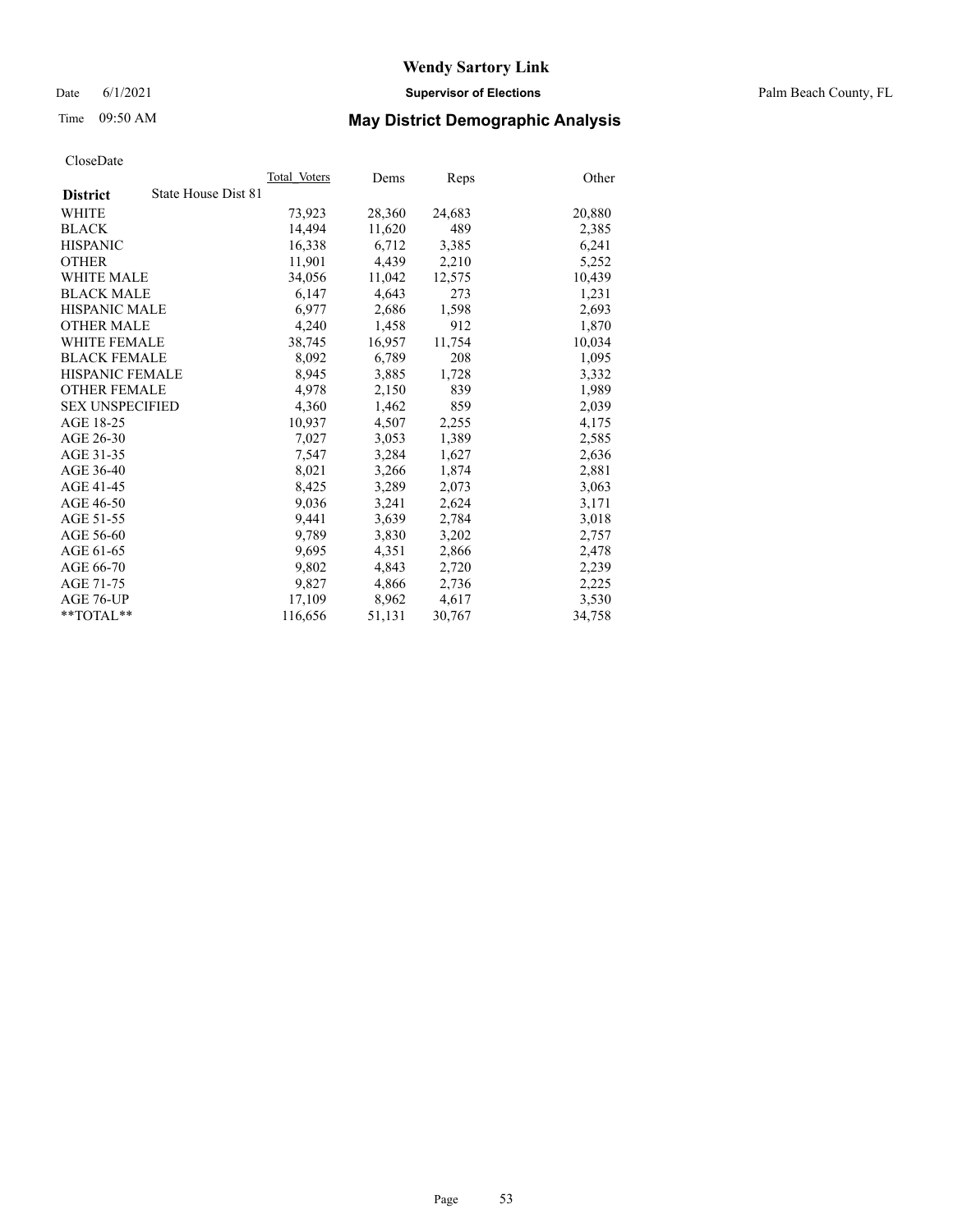Date 6/1/2021 **Supervisor of Elections** Palm Beach County, FL

# Time 09:50 AM **May District Demographic Analysis**

|                                        | Total Voters | Dems   | Reps   | Other  |
|----------------------------------------|--------------|--------|--------|--------|
| State House Dist 82<br><b>District</b> |              |        |        |        |
| WHITE                                  | 47,153       | 12,289 | 21,442 | 13,422 |
| <b>BLACK</b>                           | 1,122        | 787    | 64     | 271    |
| <b>HISPANIC</b>                        | 2,960        | 1,109  | 780    | 1,071  |
| <b>OTHER</b>                           | 3,648        | 1,152  | 945    | 1,551  |
| <b>WHITE MALE</b>                      | 22,166       | 4,638  | 10,733 | 6,795  |
| <b>BLACK MALE</b>                      | 524          | 348    | 37     | 139    |
| <b>HISPANIC MALE</b>                   | 1,205        | 424    | 326    | 455    |
| <b>OTHER MALE</b>                      | 1,212        | 359    | 326    | 527    |
| <b>WHITE FEMALE</b>                    | 24,451       | 7,504  | 10,486 | 6,461  |
| <b>BLACK FEMALE</b>                    | 587          | 432    | 25     | 130    |
| HISPANIC FEMALE                        | 1,678        | 657    | 429    | 592    |
| <b>OTHER FEMALE</b>                    | 1,417        | 537    | 359    | 521    |
| <b>SEX UNSPECIFIED</b>                 | 1,586        | 412    | 488    | 686    |
| AGE 18-25                              | 4,822        | 1,392  | 1,714  | 1,716  |
| AGE 26-30                              | 3,396        | 1,011  | 1,175  | 1,210  |
| AGE 31-35                              | 3,466        | 1,010  | 1,181  | 1,275  |
| AGE 36-40                              | 3,730        | 1,045  | 1,318  | 1,367  |
| AGE 41-45                              | 3,664        | 1,025  | 1,286  | 1,353  |
| AGE 46-50                              | 4,111        | 1,046  | 1,671  | 1,394  |
| AGE 51-55                              | 4,669        | 1,141  | 2,150  | 1,378  |
| AGE 56-60                              | 5,257        | 1,318  | 2,530  | 1,409  |
| AGE 61-65                              | 5,243        | 1,478  | 2,445  | 1,320  |
| AGE 66-70                              | 4,633        | 1,463  | 1,961  | 1,209  |
| AGE 71-75                              | 4,220        | 1,294  | 1,906  | 1,020  |
| AGE 76-UP                              | 7,672        | 2,114  | 3,894  | 1,664  |
| $*$ $TOTAL**$                          | 54,883       | 15,337 | 23,231 | 16,315 |
|                                        |              |        |        |        |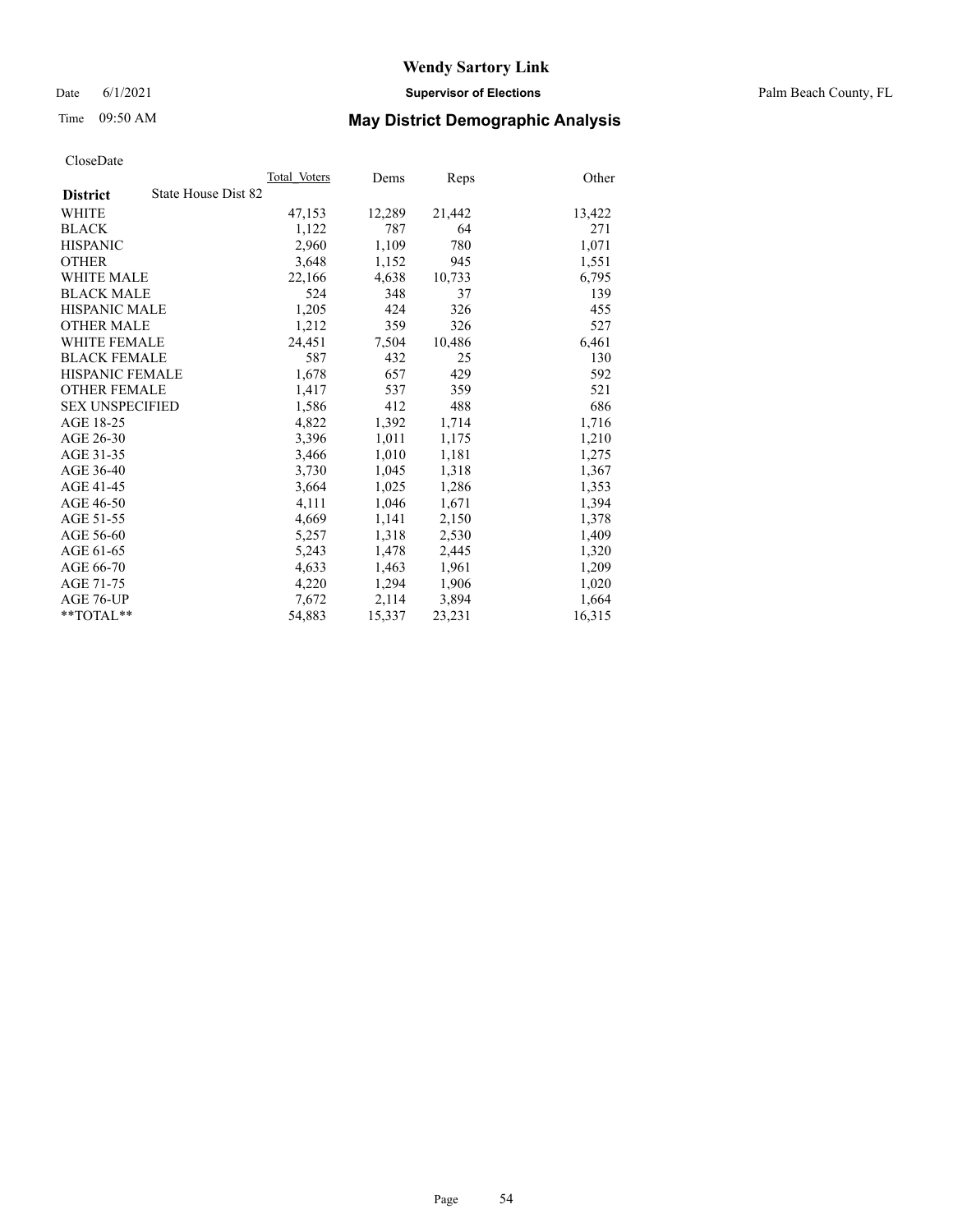Date 6/1/2021 **Supervisor of Elections** Palm Beach County, FL

# Time 09:50 AM **May District Demographic Analysis**

|                                        | Total Voters | Dems   | <b>Reps</b> | Other  |
|----------------------------------------|--------------|--------|-------------|--------|
| State House Dist 85<br><b>District</b> |              |        |             |        |
| WHITE                                  | 106,188      | 29,655 | 46,794      | 29,739 |
| <b>BLACK</b>                           | 9,827        | 7,191  | 456         | 2,180  |
| <b>HISPANIC</b>                        | 12,393       | 4,348  | 3,379       | 4,666  |
| <b>OTHER</b>                           | 11,617       | 3,867  | 2,784       | 4,966  |
| <b>WHITE MALE</b>                      | 50,258       | 11,522 | 23,724      | 15,012 |
| <b>BLACK MALE</b>                      | 4,312        | 2,950  | 240         | 1,122  |
| <b>HISPANIC MALE</b>                   | 5,439        | 1,737  | 1,607       | 2,095  |
| <b>OTHER MALE</b>                      | 4,109        | 1,276  | 1,080       | 1,753  |
| <b>WHITE FEMALE</b>                    | 54,578       | 17,819 | 22,505      | 14,254 |
| <b>BLACK FEMALE</b>                    | 5,360        | 4,136  | 211         | 1,013  |
| <b>HISPANIC FEMALE</b>                 | 6,679        | 2,509  | 1,722       | 2,448  |
| <b>OTHER FEMALE</b>                    | 4,826        | 1,864  | 1,087       | 1,875  |
| <b>SEX UNSPECIFIED</b>                 | 4,305        | 1,169  | 1,186       | 1,950  |
| AGE 18-25                              | 11,923       | 3,776  | 3,785       | 4,362  |
| AGE 26-30                              | 9,378        | 2,981  | 2,885       | 3,512  |
| AGE 31-35                              | 10,174       | 3,127  | 3,347       | 3,700  |
| AGE 36-40                              | 10,207       | 3,006  | 3,355       | 3,846  |
| AGE 41-45                              | 9,212        | 2,774  | 3,051       | 3,387  |
| AGE 46-50                              | 10,108       | 2,805  | 3,883       | 3,420  |
| AGE 51-55                              | 11,785       | 3,371  | 4,931       | 3,483  |
| AGE 56-60                              | 13,951       | 4,225  | 6,085       | 3,641  |
| AGE 61-65                              | 13,290       | 4,569  | 5,567       | 3,154  |
| AGE 66-70                              | 11,356       | 4,174  | 4,467       | 2,715  |
| AGE 71-75                              | 10,379       | 3,723  | 4,245       | 2,411  |
| AGE 76-UP                              | 18,261       | 6,530  | 7,812       | 3,919  |
| $*$ $TOTAL**$                          | 140,025      | 45,061 | 53,413      | 41,551 |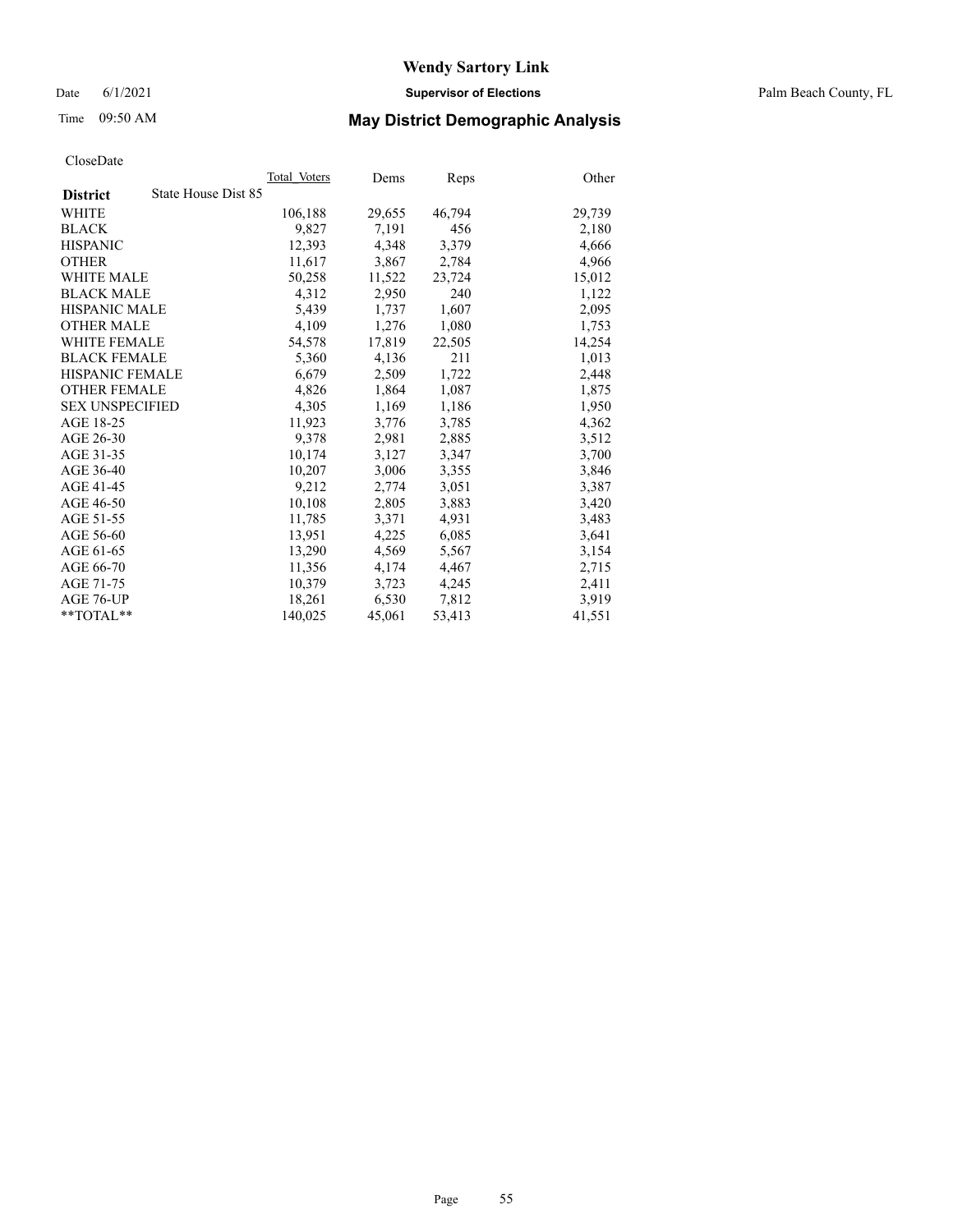Date 6/1/2021 **Supervisor of Elections** Palm Beach County, FL

# Time 09:50 AM **May District Demographic Analysis**

|                        | Total Voters        | Dems   | <b>Reps</b> | Other  |
|------------------------|---------------------|--------|-------------|--------|
| <b>District</b>        | State House Dist 86 |        |             |        |
| WHITE                  | 65,110              | 20,809 | 25,574      | 18,727 |
| <b>BLACK</b>           | 21,752              | 16,347 | 741         | 4,664  |
| <b>HISPANIC</b>        | 19,728              | 7.894  | 4.473       | 7,361  |
| <b>OTHER</b>           | 12,749              | 4,880  | 2,243       | 5,626  |
| <b>WHITE MALE</b>      | 30,049              | 8,138  | 12,681      | 9,230  |
| <b>BLACK MALE</b>      | 9,161               | 6,373  | 439         | 2,349  |
| <b>HISPANIC MALE</b>   | 8,571               | 3,077  | 2,178       | 3,316  |
| <b>OTHER MALE</b>      | 4,624               | 1,651  | 891         | 2,082  |
| <b>WHITE FEMALE</b>    | 34,221              | 12,453 | 12,586      | 9,182  |
| <b>BLACK FEMALE</b>    | 12,255              | 9,750  | 291         | 2,214  |
| <b>HISPANIC FEMALE</b> | 10,651              | 4,625  | 2,189       | 3,837  |
| <b>OTHER FEMALE</b>    | 5,412               | 2,390  | 956         | 2,066  |
| <b>SEX UNSPECIFIED</b> | 4,303               | 1,426  | 803         | 2,074  |
| AGE 18-25              | 13,310              | 5,459  | 2,752       | 5,099  |
| AGE 26-30              | 8,923               | 3,738  | 1,797       | 3,388  |
| AGE 31-35              | 9,162               | 3,772  | 2,065       | 3,325  |
| AGE 36-40              | 9,166               | 3,713  | 2,079       | 3,374  |
| AGE 41-45              | 9,048               | 3,652  | 2,143       | 3,253  |
| AGE 46-50              | 9,802               | 3,903  | 2,705       | 3,194  |
| AGE 51-55              | 10,283              | 3,906  | 3,304       | 3,073  |
| AGE 56-60              | 10,864              | 4,288  | 3,729       | 2,847  |
| AGE 61-65              | 9,987               | 4,211  | 3,320       | 2,456  |
| AGE 66-70              | 8,606               | 3,938  | 2,706       | 1,962  |
| AGE 71-75              | 7,606               | 3,491  | 2,380       | 1,735  |
| AGE 76-UP              | 12,582              | 5,859  | 4,051       | 2,672  |
| $*$ $TOTAL**$          | 119,339             | 49,930 | 33,031      | 36,378 |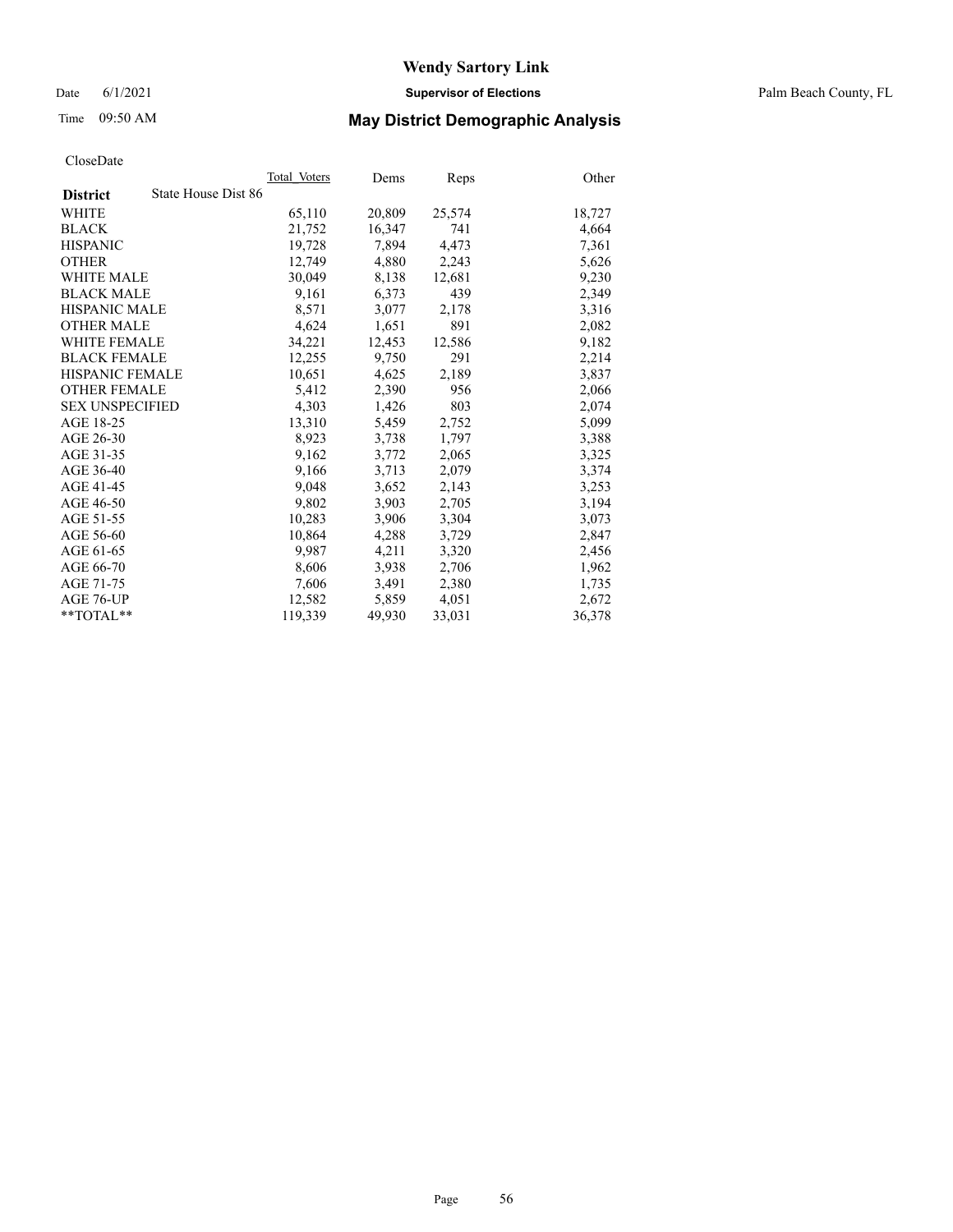Date 6/1/2021 **Supervisor of Elections** Palm Beach County, FL

## Time 09:50 AM **May District Demographic Analysis**

|                                        | Total Voters | Dems   | <b>Reps</b> | Other  |
|----------------------------------------|--------------|--------|-------------|--------|
| State House Dist 87<br><b>District</b> |              |        |             |        |
| WHITE                                  | 28,045       | 10,399 | 9,291       | 8,355  |
| <b>BLACK</b>                           | 12,001       | 8,754  | 408         | 2,839  |
| <b>HISPANIC</b>                        | 28,844       | 12,127 | 5,625       | 11,092 |
| <b>OTHER</b>                           | 7,631        | 2,875  | 974         | 3,782  |
| <b>WHITE MALE</b>                      | 13,189       | 4,196  | 4,750       | 4,243  |
| <b>BLACK MALE</b>                      | 4,998        | 3,398  | 235         | 1,365  |
| <b>HISPANIC MALE</b>                   | 12,751       | 4,964  | 2,785       | 5,002  |
| <b>OTHER MALE</b>                      | 2,540        | 982    | 373         | 1,185  |
| <b>WHITE FEMALE</b>                    | 14,455       | 6,087  | 4,422       | 3,946  |
| <b>BLACK FEMALE</b>                    | 6,767        | 5,200  | 164         | 1,403  |
| HISPANIC FEMALE                        | 15,229       | 6,837  | 2,671       | 5,721  |
| <b>OTHER FEMALE</b>                    | 2,853        | 1,257  | 357         | 1,239  |
| <b>SEX UNSPECIFIED</b>                 | 3,701        | 1,207  | 536         | 1,958  |
| AGE 18-25                              | 10,228       | 4,529  | 1,242       | 4,457  |
| AGE 26-30                              | 7,393        | 3,084  | 1,080       | 3,229  |
| AGE 31-35                              | 7,343        | 3,204  | 1,186       | 2,953  |
| AGE 36-40                              | 6,332        | 2,820  | 1,021       | 2,491  |
| AGE 41-45                              | 5,882        | 2,626  | 1,037       | 2,219  |
| AGE 46-50                              | 6,171        | 2,691  | 1,348       | 2,132  |
| AGE 51-55                              | 6,359        | 2,729  | 1,553       | 2,077  |
| AGE 56-60                              | 6,685        | 2,982  | 1,772       | 1,931  |
| AGE 61-65                              | 5,789        | 2,729  | 1,527       | 1,533  |
| AGE 66-70                              | 4,688        | 2,333  | 1,241       | 1,114  |
| AGE 71-75                              | 3,798        | 1,779  | 1,191       | 828    |
| AGE 76-UP                              | 5,853        | 2,649  | 2,100       | 1,104  |
| $*$ TOTAL $*$                          | 76,521       | 34,155 | 16,298      | 26,068 |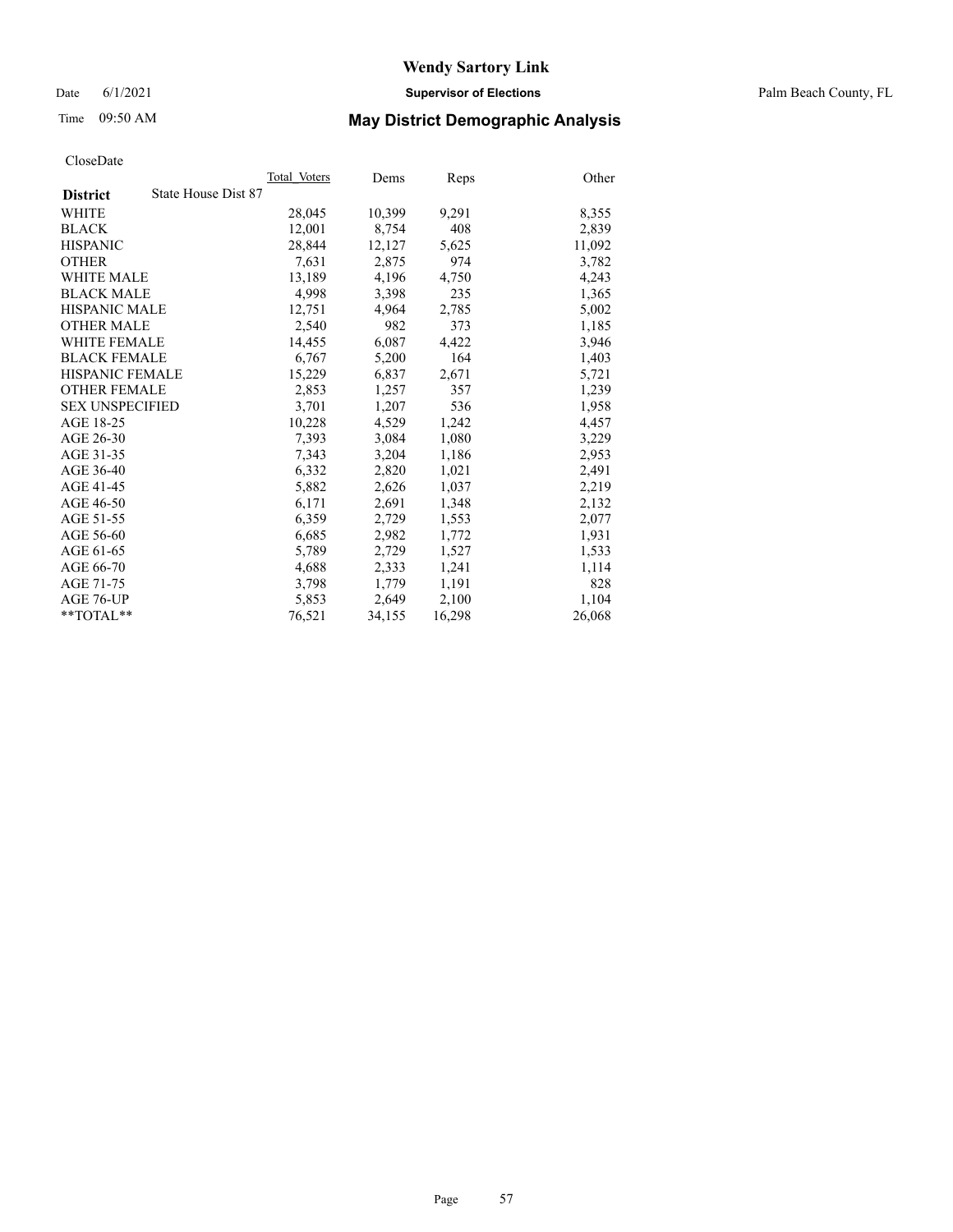Date 6/1/2021 **Supervisor of Elections** Palm Beach County, FL

# Time 09:50 AM **May District Demographic Analysis**

|                                        | Total Voters | Dems   | <b>Reps</b> | Other  |
|----------------------------------------|--------------|--------|-------------|--------|
| State House Dist 88<br><b>District</b> |              |        |             |        |
| WHITE                                  | 34,993       | 12,668 | 11,205      | 11,120 |
| <b>BLACK</b>                           | 51,926       | 42,088 | 1,343       | 8,495  |
| <b>HISPANIC</b>                        | 9.627        | 4,459  | 1,482       | 3,686  |
| <b>OTHER</b>                           | 10,018       | 4,465  | 1,051       | 4,502  |
| <b>WHITE MALE</b>                      | 17,314       | 5,353  | 6,000       | 5,961  |
| <b>BLACK MALE</b>                      | 21,831       | 16,794 | 728         | 4,309  |
| HISPANIC MALE                          | 4,230        | 1,867  | 731         | 1,632  |
| <b>OTHER MALE</b>                      | 3,478        | 1,499  | 440         | 1,539  |
| <b>WHITE FEMALE</b>                    | 17,173       | 7,164  | 5,061       | 4,948  |
| <b>BLACK FEMALE</b>                    | 29,220       | 24,660 | 599         | 3,961  |
| <b>HISPANIC FEMALE</b>                 | 5,157        | 2,483  | 713         | 1,961  |
| <b>OTHER FEMALE</b>                    | 3,941        | 2,060  | 387         | 1,494  |
| <b>SEX UNSPECIFIED</b>                 | 4,147        | 1,760  | 413         | 1,974  |
| AGE 18-25                              | 11,882       | 6,856  | 1,056       | 3,970  |
| AGE 26-30                              | 11,042       | 6,088  | 1,284       | 3,670  |
| AGE 31-35                              | 11,600       | 6,558  | 1,338       | 3,704  |
| AGE 36-40                              | 9,487        | 5,420  | 1,095       | 2,972  |
| AGE 41-45                              | 7,866        | 4,620  | 918         | 2,328  |
| AGE 46-50                              | 7,866        | 4,701  | 1,062       | 2,103  |
| AGE 51-55                              | 8,347        | 5,083  | 1,333       | 1,931  |
| AGE 56-60                              | 9,217        | 5,631  | 1,601       | 1,985  |
| AGE 61-65                              | 8,747        | 5,572  | 1,486       | 1,689  |
| AGE 66-70                              | 6,962        | 4,564  | 1,158       | 1,240  |
| AGE 71-75                              | 5,456        | 3,487  | 988         | 981    |
| AGE 76-UP                              | 8,091        | 5,100  | 1,761       | 1,230  |
| $*$ $TOTAL**$                          | 106,564      | 63,680 | 15,081      | 27,803 |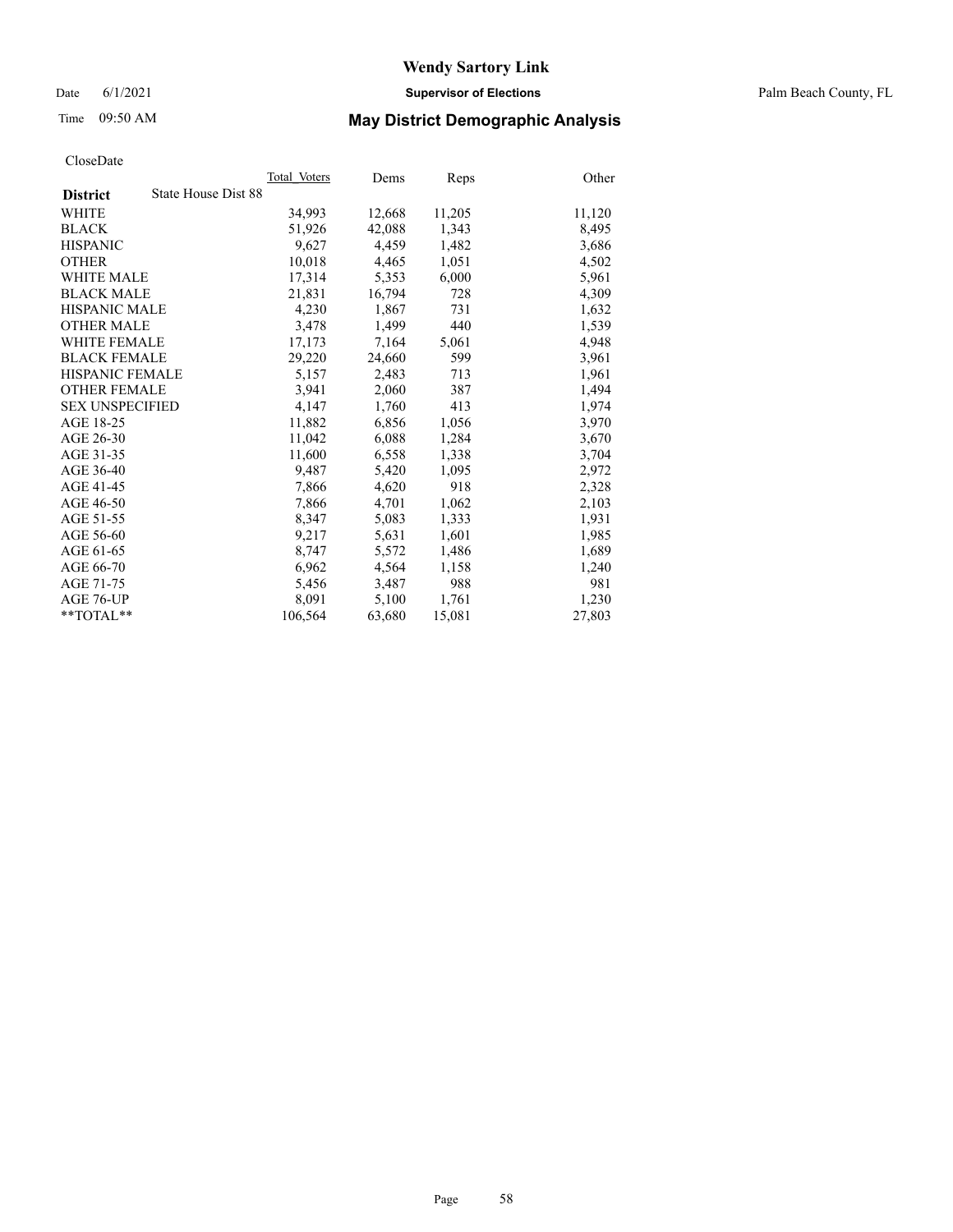Date 6/1/2021 **Supervisor of Elections** Palm Beach County, FL

# Time 09:50 AM **May District Demographic Analysis**

|                                        | Total Voters | Dems   | Reps   | Other  |
|----------------------------------------|--------------|--------|--------|--------|
| State House Dist 89<br><b>District</b> |              |        |        |        |
| WHITE                                  | 106,267      | 32,447 | 41,961 | 31,859 |
| <b>BLACK</b>                           | 6,867        | 5,004  | 303    | 1,560  |
| <b>HISPANIC</b>                        | 9,860        | 3,801  | 2,367  | 3,692  |
| <b>OTHER</b>                           | 11,019       | 3,700  | 2,468  | 4,851  |
| <b>WHITE MALE</b>                      | 50,563       | 12,909 | 21,079 | 16,575 |
| <b>BLACK MALE</b>                      | 3,150        | 2,120  | 182    | 848    |
| <b>HISPANIC MALE</b>                   | 4,043        | 1,436  | 995    | 1,612  |
| <b>OTHER MALE</b>                      | 3,722        | 1,158  | 918    | 1,646  |
| <b>WHITE FEMALE</b>                    | 54,184       | 19,124 | 20,285 | 14,775 |
| <b>BLACK FEMALE</b>                    | 3,585        | 2,802  | 116    | 667    |
| HISPANIC FEMALE                        | 5,583        | 2,285  | 1,319  | 1,979  |
| <b>OTHER FEMALE</b>                    | 4,473        | 1,754  | 959    | 1,760  |
| <b>SEX UNSPECIFIED</b>                 | 4,572        | 1,303  | 1,202  | 2,067  |
| AGE 18-25                              | 11,410       | 4,000  | 3,253  | 4,157  |
| AGE 26-30                              | 9,131        | 3,043  | 2,490  | 3,598  |
| AGE 31-35                              | 9,132        | 3,146  | 2,416  | 3,570  |
| AGE 36-40                              | 7,997        | 2,638  | 2,264  | 3,095  |
| AGE 41-45                              | 7,329        | 2,425  | 2,094  | 2,810  |
| AGE 46-50                              | 8,374        | 2,480  | 2,842  | 3,052  |
| AGE 51-55                              | 10,607       | 3,060  | 4,051  | 3,496  |
| AGE 56-60                              | 12,731       | 3,960  | 5,047  | 3,724  |
| AGE 61-65                              | 12,979       | 4,451  | 4,959  | 3,569  |
| AGE 66-70                              | 11,750       | 4,375  | 4,252  | 3,123  |
| AGE 71-75                              | 11,113       | 4,058  | 4,179  | 2,876  |
| AGE 76-UP                              | 21,460       | 7,316  | 9,252  | 4,892  |
| $*$ $TOTAL**$                          | 134,013      | 44,952 | 47,099 | 41,962 |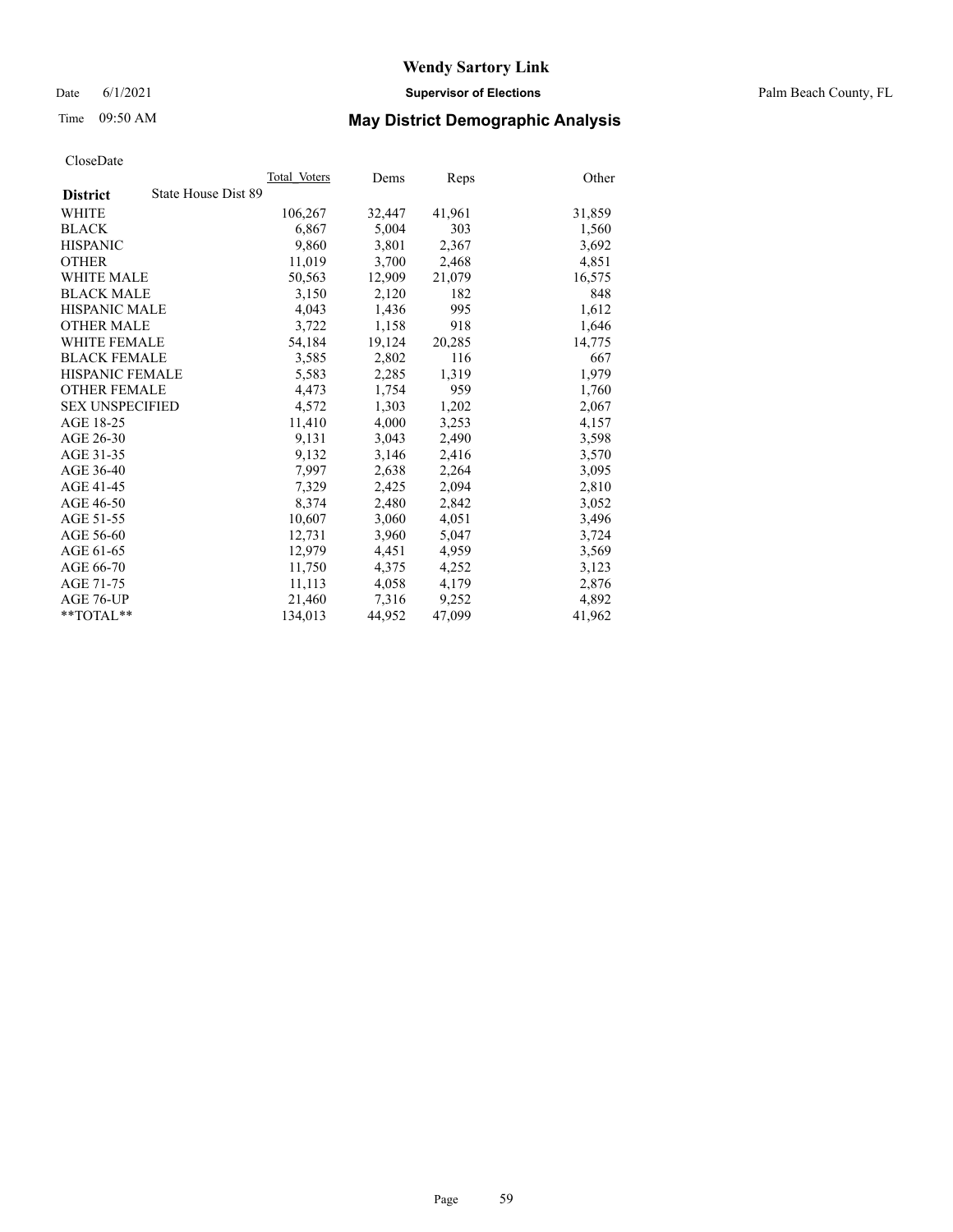Date 6/1/2021 **Supervisor of Elections** Palm Beach County, FL

# Time 09:50 AM **May District Demographic Analysis**

|                                        | Total Voters | Dems   | <b>Reps</b> | Other  |
|----------------------------------------|--------------|--------|-------------|--------|
| State House Dist 90<br><b>District</b> |              |        |             |        |
| WHITE                                  | 69,781       | 26,517 | 23,048      | 20,216 |
| <b>BLACK</b>                           | 17,224       | 12,760 | 540         | 3,924  |
| <b>HISPANIC</b>                        | 18,677       | 8,328  | 3,448       | 6,901  |
| <b>OTHER</b>                           | 11,677       | 4,553  | 1,892       | 5,232  |
| <b>WHITE MALE</b>                      | 31,750       | 10,171 | 11,473      | 10,106 |
| <b>BLACK MALE</b>                      | 7,437        | 5,124  | 303         | 2,010  |
| <b>HISPANIC MALE</b>                   | 8,070        | 3,268  | 1,662       | 3,140  |
| <b>OTHER MALE</b>                      | 4,063        | 1,526  | 761         | 1,776  |
| <b>WHITE FEMALE</b>                    | 37,078       | 16,019 | 11,274      | 9,785  |
| <b>BLACK FEMALE</b>                    | 9,488        | 7,437  | 227         | 1,824  |
| <b>HISPANIC FEMALE</b>                 | 10,210       | 4,889  | 1,722       | 3,599  |
| <b>OTHER FEMALE</b>                    | 4,918        | 2,184  | 742         | 1,992  |
| <b>SEX UNSPECIFIED</b>                 | 4,218        | 1,465  | 741         | 2,012  |
| AGE 18-25                              | 11,530       | 4,899  | 1,926       | 4,705  |
| AGE 26-30                              | 8,383        | 3,520  | 1,506       | 3,357  |
| AGE 31-35                              | 8,911        | 3,854  | 1,726       | 3,331  |
| AGE 36-40                              | 8,308        | 3,597  | 1,605       | 3,106  |
| AGE 41-45                              | 8,221        | 3,577  | 1,679       | 2,965  |
| AGE 46-50                              | 8,765        | 3,667  | 2,086       | 3,012  |
| AGE 51-55                              | 9,600        | 3,911  | 2,668       | 3,021  |
| AGE 56-60                              | 10,340       | 4,336  | 3,231       | 2,773  |
| AGE 61-65                              | 9,985        | 4,516  | 2,921       | 2,548  |
| AGE 66-70                              | 8,718        | 4,099  | 2,436       | 2,183  |
| AGE 71-75                              | 7,908        | 3,611  | 2,357       | 1,940  |
| AGE 76-UP                              | 16,690       | 8,571  | 4,787       | 3,332  |
| $*$ TOTAL $*$                          | 117,359      | 52,158 | 28,928      | 36,273 |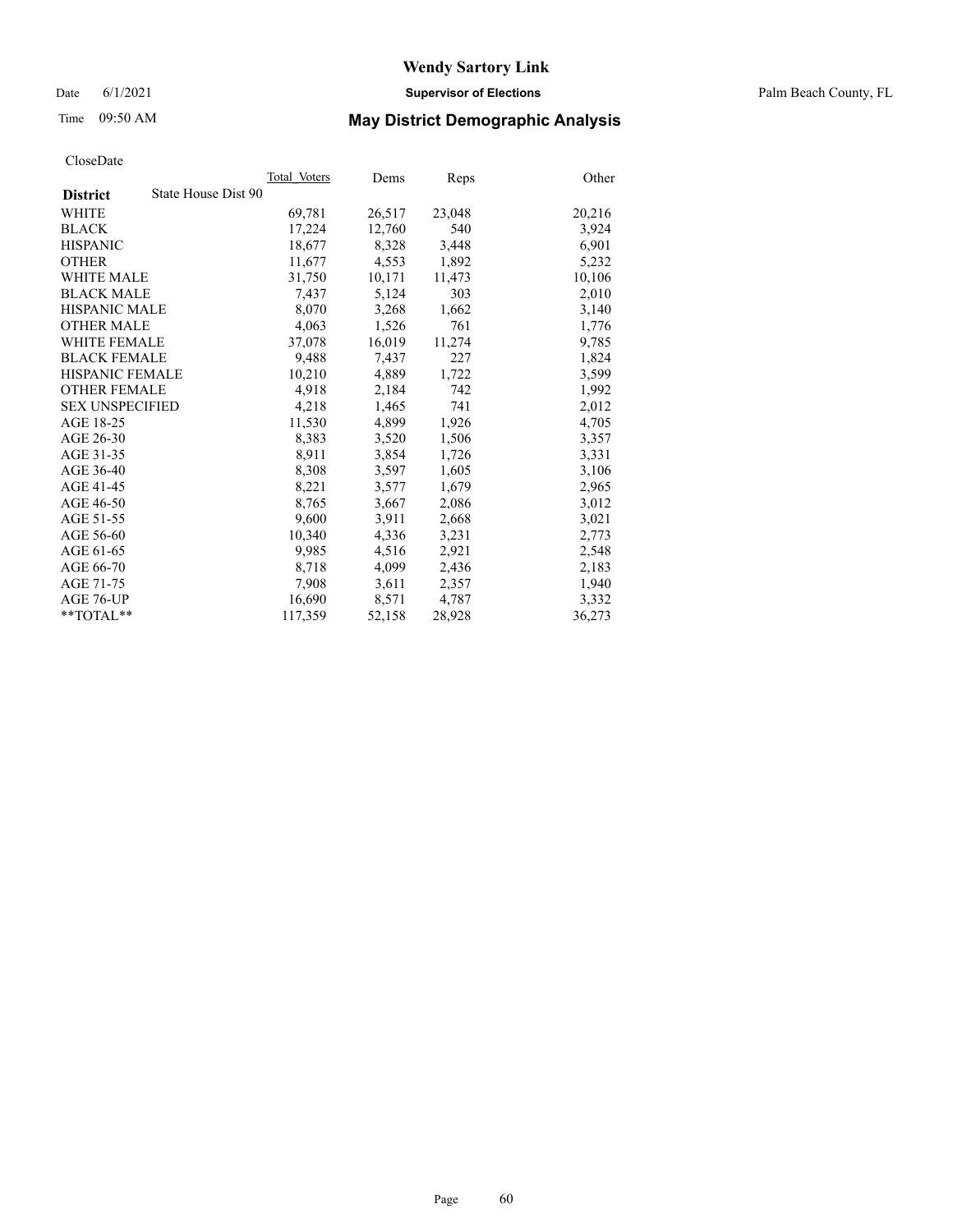Date 6/1/2021 **Supervisor of Elections** Palm Beach County, FL

# Time 09:50 AM **May District Demographic Analysis**

|                                        | Total Voters | Dems   | Reps   | Other  |
|----------------------------------------|--------------|--------|--------|--------|
| State House Dist 91<br><b>District</b> |              |        |        |        |
| WHITE                                  | 107,160      | 46,411 | 32,380 | 28,369 |
| <b>BLACK</b>                           | 6,585        | 4,807  | 282    | 1,496  |
| <b>HISPANIC</b>                        | 10.032       | 4,029  | 2,162  | 3,841  |
| <b>OTHER</b>                           | 10,394       | 3,862  | 2,045  | 4,487  |
| <b>WHITE MALE</b>                      | 47,001       | 16,924 | 15,984 | 14,093 |
| <b>BLACK MALE</b>                      | 2,755        | 1,866  | 160    | 729    |
| <b>HISPANIC MALE</b>                   | 4,037        | 1,451  | 953    | 1,633  |
| <b>OTHER MALE</b>                      | 3,452        | 1,163  | 763    | 1,526  |
| <b>WHITE FEMALE</b>                    | 58,623       | 28,890 | 15,958 | 13,775 |
| <b>BLACK FEMALE</b>                    | 3,722        | 2,874  | 116    | 732    |
| <b>HISPANIC FEMALE</b>                 | 5,761        | 2,496  | 1,164  | 2,101  |
| <b>OTHER FEMALE</b>                    | 4,333        | 1,848  | 820    | 1,665  |
| <b>SEX UNSPECIFIED</b>                 | 4,324        | 1,503  | 920    | 1,901  |
| AGE 18-25                              | 8,199        | 3,115  | 2,026  | 3,058  |
| AGE 26-30                              | 5,859        | 2,261  | 1,397  | 2,201  |
| AGE 31-35                              | 6,137        | 2,341  | 1,499  | 2,297  |
| AGE 36-40                              | 5,701        | 2,213  | 1,361  | 2,127  |
| AGE 41-45                              | 5,493        | 2,016  | 1,427  | 2,050  |
| AGE 46-50                              | 6,178        | 2,203  | 1,755  | 2,220  |
| AGE 51-55                              | 7,505        | 2,627  | 2,363  | 2,515  |
| AGE 56-60                              | 9,376        | 3,412  | 3,054  | 2,910  |
| AGE 61-65                              | 11,180       | 4,623  | 3,477  | 3,080  |
| AGE 66-70                              | 13,101       | 6,095  | 3,676  | 3,330  |
| AGE 71-75                              | 16,190       | 7,804  | 4,429  | 3,957  |
| AGE 76-UP                              | 39,251       | 20,398 | 10,405 | 8,448  |
| $*$ $TOTAL**$                          | 134,171      | 59,109 | 36,869 | 38,193 |
|                                        |              |        |        |        |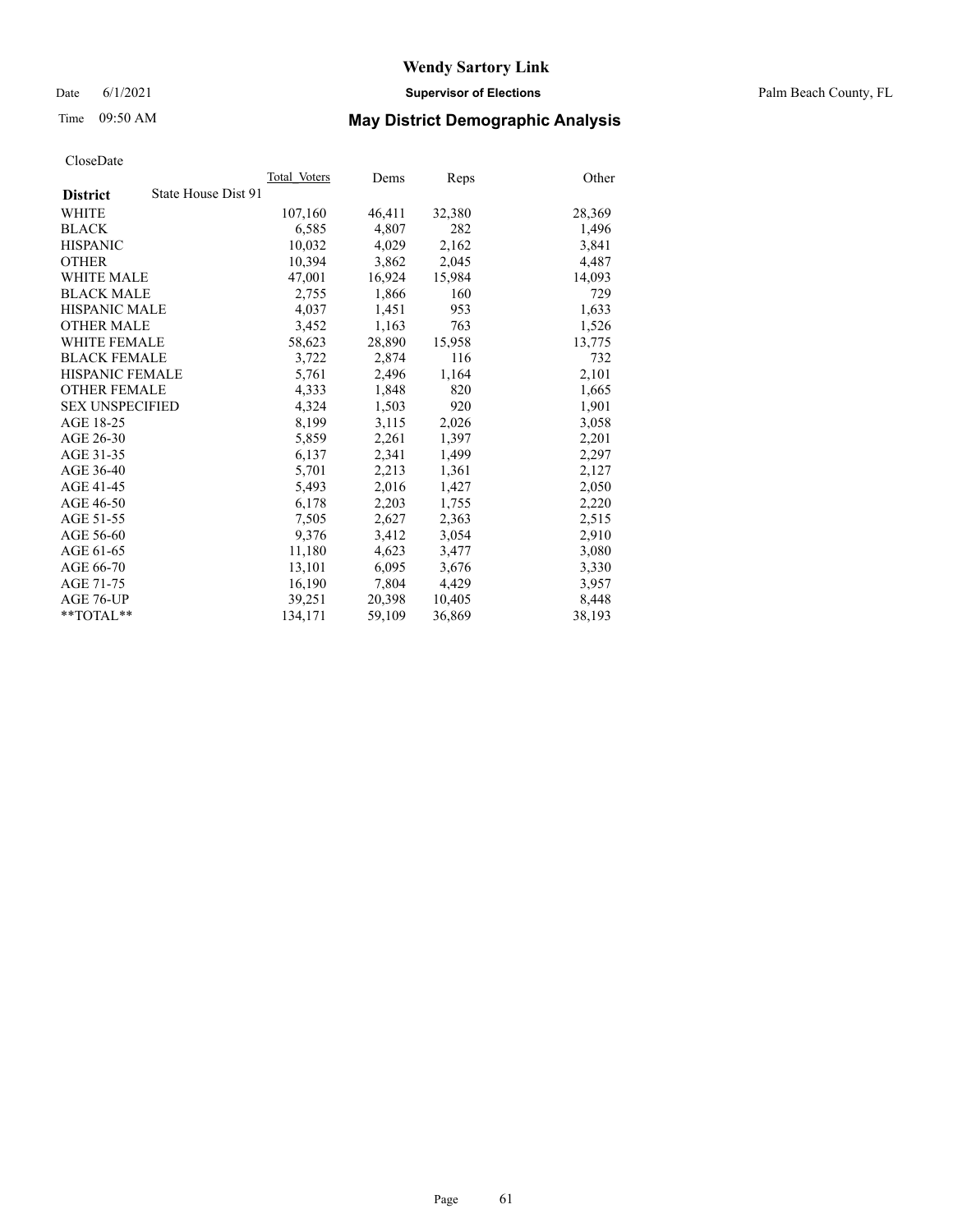Date 6/1/2021 **Supervisor of Elections** Palm Beach County, FL

# Time 09:50 AM **May District Demographic Analysis**

|                                        | Total Voters | Dems   | Reps   | Other  |
|----------------------------------------|--------------|--------|--------|--------|
| School Board Dist 1<br><b>District</b> |              |        |        |        |
| WHITE                                  | 132,884      | 36,549 | 59,384 | 36,951 |
| <b>BLACK</b>                           | 5,392        | 3,900  | 283    | 1,209  |
| <b>HISPANIC</b>                        | 9,530        | 3,497  | 2,486  | 3,547  |
| <b>OTHER</b>                           | 11,798       | 3,712  | 3,009  | 5,077  |
| <b>WHITE MALE</b>                      | 62,417       | 13,935 | 29,784 | 18,698 |
| <b>BLACK MALE</b>                      | 2,444        | 1,665  | 147    | 632    |
| <b>HISPANIC MALE</b>                   | 3,998        | 1,352  | 1,101  | 1,545  |
| <b>OTHER MALE</b>                      | 4,006        | 1,159  | 1,098  | 1,749  |
| <b>WHITE FEMALE</b>                    | 68,902       | 22,217 | 28,952 | 17,733 |
| <b>BLACK FEMALE</b>                    | 2,878        | 2.182  | 132    | 564    |
| <b>HISPANIC FEMALE</b>                 | 5,306        | 2,056  | 1,333  | 1,917  |
| <b>OTHER FEMALE</b>                    | 4,840        | 1,776  | 1,199  | 1,865  |
| <b>SEX UNSPECIFIED</b>                 | 4.634        | 1,231  | 1,354  | 2,049  |
| AGE 18-25                              | 12,496       | 3,784  | 4,257  | 4,455  |
| AGE 26-30                              | 9,612        | 2,988  | 3,144  | 3,480  |
| AGE 31-35                              | 10,188       | 3,109  | 3,390  | 3,689  |
| AGE 36-40                              | 10,622       | 3,107  | 3,566  | 3,949  |
| AGE 41-45                              | 10,001       | 2,879  | 3,427  | 3,695  |
| AGE 46-50                              | 11,034       | 2,888  | 4,422  | 3,724  |
| AGE 51-55                              | 12,857       | 3,322  | 5,708  | 3,827  |
| AGE 56-60                              | 15,356       | 4,132  | 7,157  | 4,067  |
| AGE 61-65                              | 15,544       | 4,730  | 6,990  | 3,824  |
| AGE 66-70                              | 14,076       | 4,743  | 5,830  | 3,503  |
| AGE 71-75                              | 13,385       | 4,351  | 5,846  | 3,188  |
| AGE 76-UP                              | 24,432       | 7,625  | 11,425 | 5,382  |
| $*$ TOTAL $*$                          | 159,604      | 47,658 | 65,162 | 46,784 |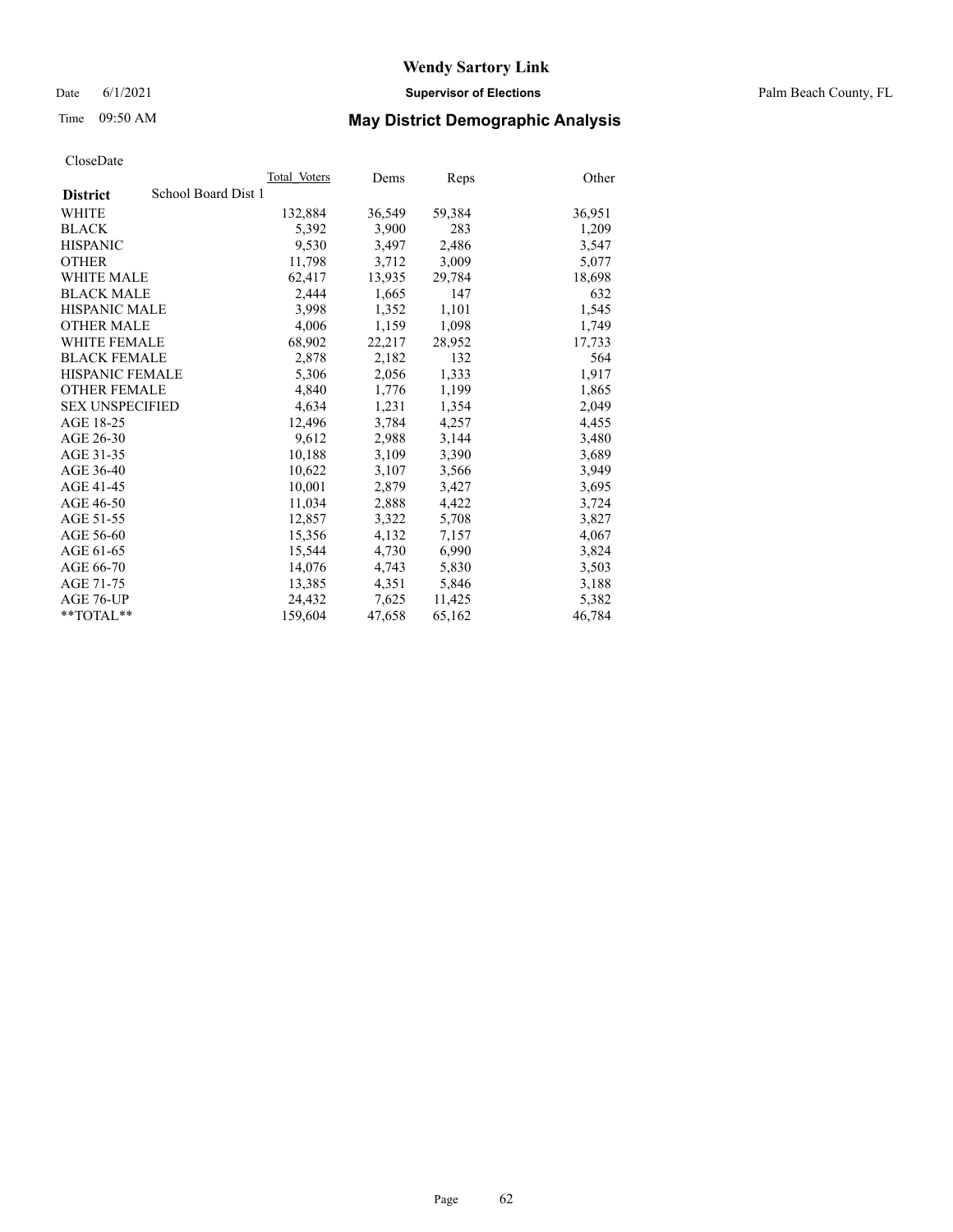# Time 09:50 AM **May District Demographic Analysis**

|                                        | Total Voters | Dems   | <b>Reps</b> | Other  |
|----------------------------------------|--------------|--------|-------------|--------|
| School Board Dist 2<br><b>District</b> |              |        |             |        |
| WHITE                                  | 48,487       | 17,967 | 17,067      | 13,453 |
| <b>BLACK</b>                           | 18,419       | 13,746 | 623         | 4,050  |
| <b>HISPANIC</b>                        | 32.179       | 13,567 | 6,727       | 11,885 |
| <b>OTHER</b>                           | 10,958       | 4,176  | 1,642       | 5,140  |
| <b>WHITE MALE</b>                      | 21,756       | 6,872  | 8,206       | 6,678  |
| <b>BLACK MALE</b>                      | 7,441        | 5,123  | 358         | 1,960  |
| HISPANIC MALE                          | 13,922       | 5,385  | 3,242       | 5,295  |
| <b>OTHER MALE</b>                      | 3,674        | 1,382  | 609         | 1,683  |
| <b>WHITE FEMALE</b>                    | 26,082       | 10,907 | 8,660       | 6,515  |
| <b>BLACK FEMALE</b>                    | 10,649       | 8,394  | 256         | 1,999  |
| <b>HISPANIC FEMALE</b>                 | 17,364       | 7,837  | 3,305       | 6,222  |
| <b>OTHER FEMALE</b>                    | 4,414        | 1,947  | 664         | 1,803  |
| <b>SEX UNSPECIFIED</b>                 | 4.672        | 1,573  | 744         | 2,355  |
| AGE 18-25                              | 11,742       | 5,197  | 1,679       | 4,866  |
| AGE 26-30                              | 8,637        | 3,669  | 1,387       | 3,581  |
| AGE 31-35                              | 8,560        | 3,780  | 1,467       | 3,313  |
| AGE 36-40                              | 7,907        | 3,483  | 1,393       | 3,031  |
| AGE 41-45                              | 7,577        | 3,390  | 1,450       | 2,737  |
| AGE 46-50                              | 8,005        | 3,511  | 1,840       | 2,654  |
| AGE 51-55                              | 8,427        | 3,612  | 2,200       | 2,615  |
| AGE 56-60                              | 9,530        | 4,102  | 2,726       | 2,702  |
| AGE 61-65                              | 9,204        | 4,265  | 2,575       | 2,364  |
| AGE 66-70                              | 8,326        | 4,013  | 2,281       | 2,032  |
| AGE 71-75                              | 7,716        | 3,626  | 2,359       | 1,731  |
| AGE 76-UP                              | 14,412       | 6,808  | 4,702       | 2,902  |
| $*$ TOTAL $*$                          | 110,043      | 49,456 | 26,059      | 34,528 |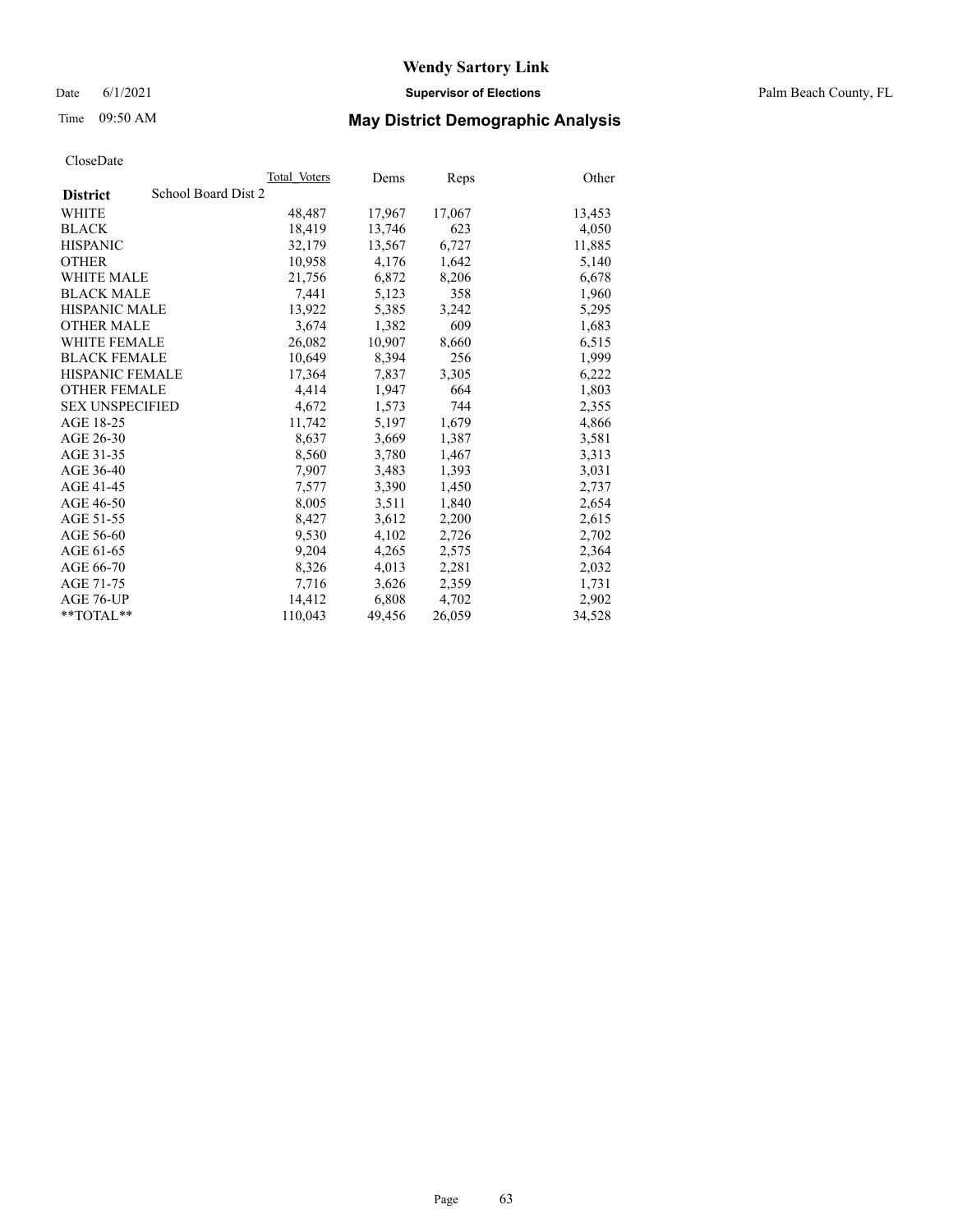Date 6/1/2021 **Supervisor of Elections** Palm Beach County, FL

# Time 09:50 AM **May District Demographic Analysis**

|                                        | Total Voters | Dems   | <b>Reps</b> | Other  |
|----------------------------------------|--------------|--------|-------------|--------|
| School Board Dist 3<br><b>District</b> |              |        |             |        |
| WHITE                                  | 118,460      | 52,199 | 34,677      | 31,584 |
| <b>BLACK</b>                           | 14,716       | 10,900 | 506         | 3,310  |
| <b>HISPANIC</b>                        | 16.740       | 7.197  | 3,257       | 6,286  |
| <b>OTHER</b>                           | 14,411       | 5,682  | 2,571       | 6,158  |
| <b>WHITE MALE</b>                      | 53,089       | 19,617 | 17,609      | 15,863 |
| <b>BLACK MALE</b>                      | 6,444        | 4,433  | 282         | 1,729  |
| <b>HISPANIC MALE</b>                   | 7,042        | 2,767  | 1,517       | 2,758  |
| <b>OTHER MALE</b>                      | 4,998        | 1,853  | 1,032       | 2,113  |
| <b>WHITE FEMALE</b>                    | 63,736       | 31,950 | 16,594      | 15,192 |
| <b>BLACK FEMALE</b>                    | 8,016        | 6,300  | 210         | 1,506  |
| HISPANIC FEMALE                        | 9,301        | 4,276  | 1,671       | 3,354  |
| <b>OTHER FEMALE</b>                    | 6.091        | 2,711  | 1,016       | 2,364  |
| <b>SEX UNSPECIFIED</b>                 | 5,405        | 1,943  | 1,050       | 2,412  |
| AGE 18-25                              | 12,092       | 4,970  | 2,329       | 4,793  |
| AGE 26-30                              | 7.530        | 3.041  | 1,499       | 2,990  |
| AGE 31-35                              | 8,296        | 3,471  | 1,762       | 3,063  |
| AGE 36-40                              | 8,709        | 3,611  | 1,874       | 3,224  |
| AGE 41-45                              | 9,234        | 3,723  | 2,172       | 3,339  |
| AGE 46-50                              | 9,916        | 3,787  | 2,704       | 3,425  |
| AGE 51-55                              | 10,900       | 4,228  | 3,278       | 3,394  |
| AGE 56-60                              | 12,008       | 4,737  | 3,838       | 3,433  |
| AGE 61-65                              | 13,146       | 5,928  | 3,797       | 3,421  |
| AGE 66-70                              | 15,013       | 7,464  | 3,862       | 3,687  |
| AGE 71-75                              | 18,340       | 9,307  | 4,672       | 4,361  |
| AGE 76-UP                              | 39,143       | 21,711 | 9,224       | 8,208  |
| $*$ $TOTAL**$                          | 164,327      | 75,978 | 41,011      | 47,338 |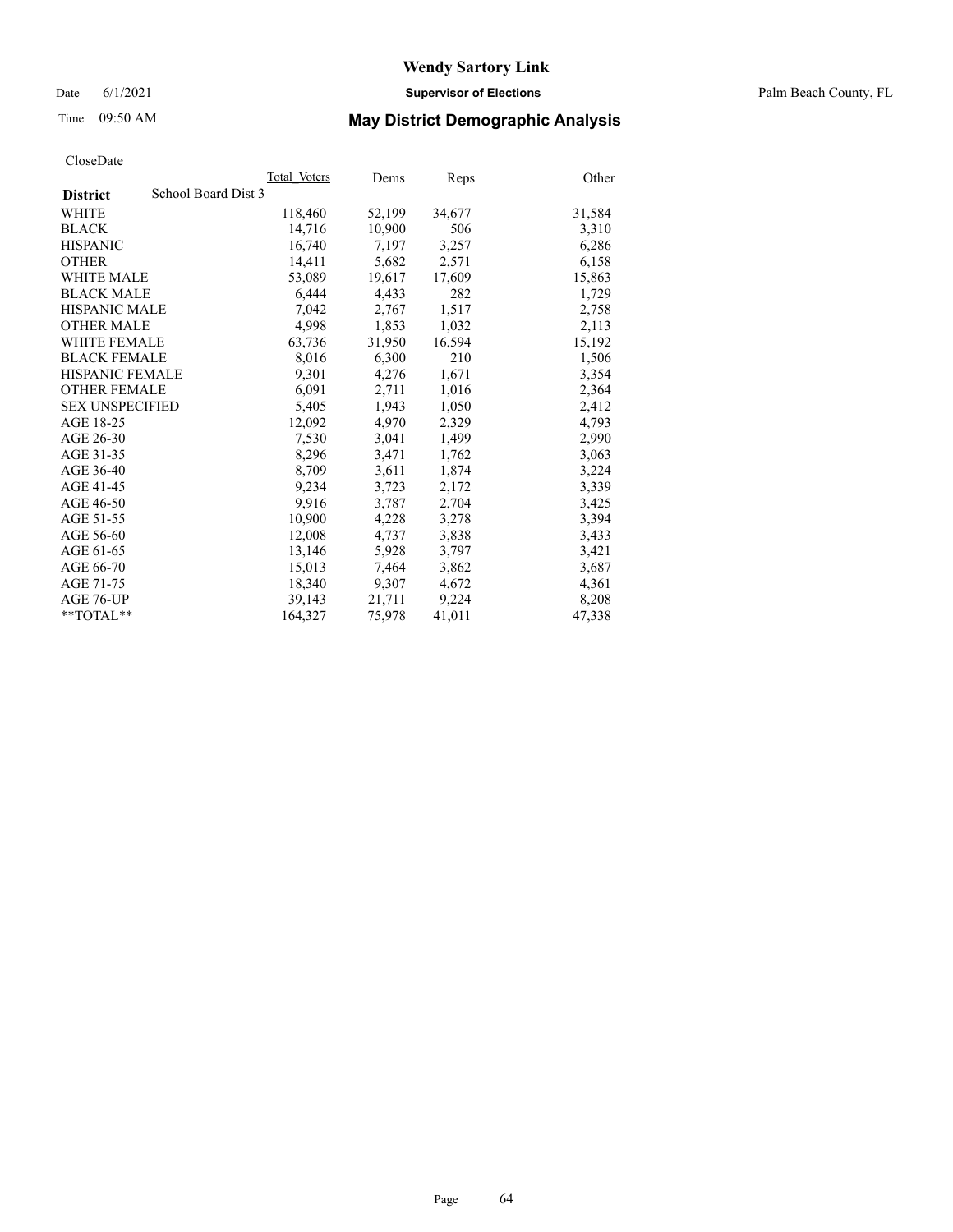Date 6/1/2021 **Supervisor of Elections** Palm Beach County, FL

# Time 09:50 AM **May District Demographic Analysis**

|                                        | Total Voters | Dems   | <b>Reps</b> | Other  |
|----------------------------------------|--------------|--------|-------------|--------|
| School Board Dist 4<br><b>District</b> |              |        |             |        |
| WHITE                                  | 107,042      | 35,984 | 39,520      | 31,538 |
| <b>BLACK</b>                           | 13,908       | 10,228 | 502         | 3,178  |
| <b>HISPANIC</b>                        | 15,539       | 6,676  | 3,003       | 5,860  |
| <b>OTHER</b>                           | 12,375       | 4,522  | 2,377       | 5,476  |
| <b>WHITE MALE</b>                      | 49,959       | 14,211 | 19,632      | 16,116 |
| <b>BLACK MALE</b>                      | 5,968        | 4,072  | 280         | 1,616  |
| <b>HISPANIC MALE</b>                   | 6,721        | 2,670  | 1,390       | 2,661  |
| <b>OTHER MALE</b>                      | 4,254        | 1,493  | 878         | 1,883  |
| <b>WHITE FEMALE</b>                    | 55,615       | 21,315 | 19,382      | 14,918 |
| <b>BLACK FEMALE</b>                    | 7,686        | 5,991  | 215         | 1,480  |
| <b>HISPANIC FEMALE</b>                 | 8,455        | 3,872  | 1,548       | 3,035  |
| <b>OTHER FEMALE</b>                    | 5,066        | 2,106  | 955         | 2,005  |
| <b>SEX UNSPECIFIED</b>                 | 5,016        | 1,615  | 1,094       | 2,307  |
| AGE 18-25                              | 11,420       | 4,536  | 2,392       | 4,492  |
| AGE 26-30                              | 10,636       | 4,096  | 2,360       | 4,180  |
| AGE 31-35                              | 11,469       | 4,481  | 2,552       | 4,436  |
| AGE 36-40                              | 9,807        | 3,889  | 2,236       | 3,682  |
| AGE 41-45                              | 8,372        | 3,313  | 1,995       | 3,064  |
| AGE 46-50                              | 9.299        | 3,479  | 2,592       | 3,228  |
| AGE 51-55                              | 10.994       | 3,885  | 3,555       | 3,554  |
| AGE 56-60                              | 13,275       | 4,813  | 4,677       | 3,785  |
| AGE 61-65                              | 13,930       | 5,370  | 4,819       | 3,741  |
| AGE 66-70                              | 12,915       | 5,318  | 4,288       | 3,309  |
| AGE 71-75                              | 12,355       | 4,846  | 4,365       | 3,144  |
| AGE 76-UP                              | 24,392       | 9,384  | 9,571       | 5,437  |
| $*$ TOTAL $*$                          | 148,864      | 57,410 | 45,402      | 46,052 |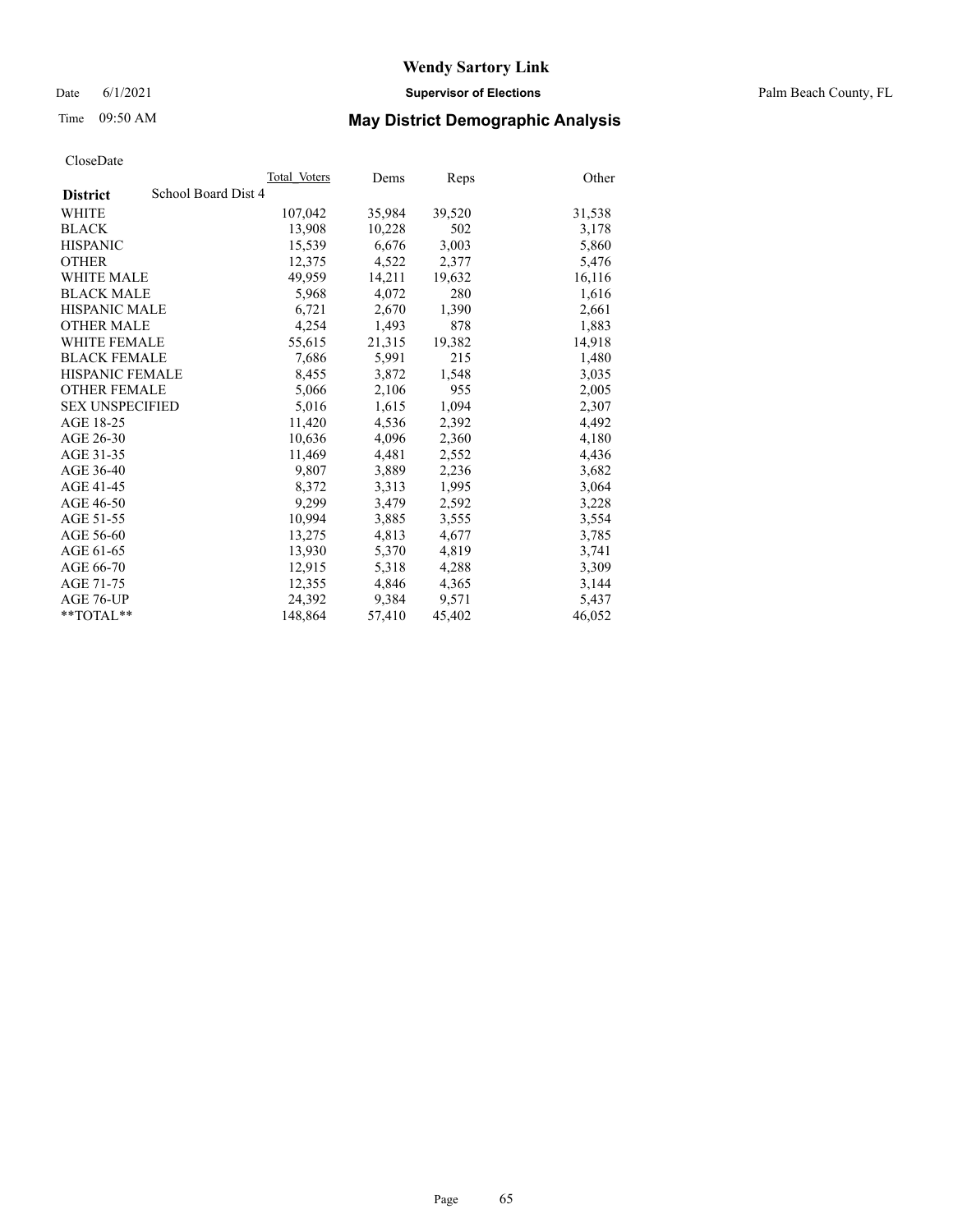Date 6/1/2021 **Supervisor of Elections** Palm Beach County, FL

# Time 09:50 AM **May District Demographic Analysis**

|                        | Total Voters        | Dems   | <b>Reps</b> | Other  |
|------------------------|---------------------|--------|-------------|--------|
| <b>District</b>        | School Board Dist 5 |        |             |        |
| WHITE                  | 114,322             | 40,289 | 40,320      | 33,713 |
| <b>BLACK</b>           | 6,476               | 4,478  | 340         | 1,658  |
| <b>HISPANIC</b>        | 18,373              | 7,204  | 3,934       | 7,235  |
| <b>OTHER</b>           | 15,832              | 5,421  | 3,111       | 7,300  |
| <b>WHITE MALE</b>      | 52,760              | 15,344 | 20,310      | 17,106 |
| <b>BLACK MALE</b>      | 2,892               | 1,808  | 206         | 878    |
| <b>HISPANIC MALE</b>   | 7,517               | 2,697  | 1,750       | 3,070  |
| <b>OTHER MALE</b>      | 5,478               | 1,688  | 1,235       | 2,555  |
| <b>WHITE FEMALE</b>    | 59,753              | 24,395 | 19,380      | 15,978 |
| <b>BLACK FEMALE</b>    | 3.447               | 2,586  | 129         | 732    |
| HISPANIC FEMALE        | 10,381              | 4,343  | 2,099       | 3,939  |
| <b>OTHER FEMALE</b>    | 6,518               | 2,645  | 1,180       | 2,693  |
| <b>SEX UNSPECIFIED</b> | 6,066               | 1,796  | 1,369       | 2,901  |
| AGE 18-25              | 15,943              | 5,738  | 4,185       | 6,020  |
| AGE 26-30              | 10,091              | 3,597  | 2,551       | 3,943  |
| AGE 31-35              | 10,134              | 3,625  | 2,615       | 3,894  |
| AGE 36-40              | 9,902               | 3,432  | 2,598       | 3,872  |
| AGE 41-45              | 9,979               | 3,364  | 2,665       | 3,950  |
| AGE 46-50              | 11,053              | 3,415  | 3,380       | 4,258  |
| AGE 51-55              | 12,782              | 4,063  | 4,293       | 4,426  |
| AGE 56-60              | 13,796              | 4,617  | 4,941       | 4,238  |
| AGE 61-65              | 13,377              | 4,976  | 4,587       | 3,814  |
| AGE 66-70              | 12,067              | 4,938  | 3,959       | 3,170  |
| AGE 71-75              | 11,339              | 4,674  | 3,756       | 2,909  |
| AGE 76-UP              | 24,539              | 10,952 | 8,175       | 5,412  |
| $*$ $TOTAL**$          | 155,003             | 57,392 | 47,705      | 49,906 |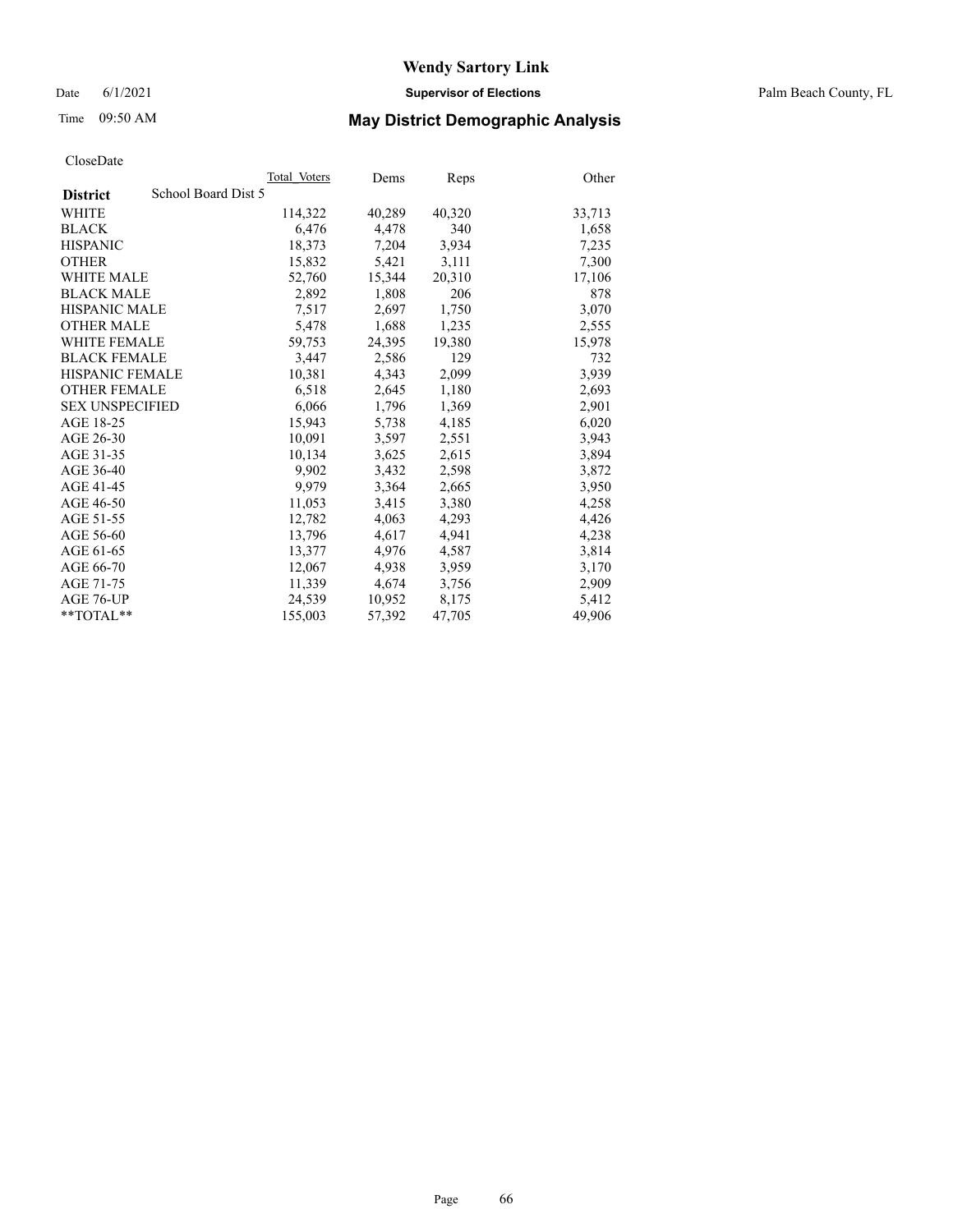#### Date 6/1/2021 **Supervisor of Elections** Palm Beach County, FL

# Time 09:50 AM **May District Demographic Analysis**

|                                        | Total Voters | Dems   | <b>Reps</b> | Other  |
|----------------------------------------|--------------|--------|-------------|--------|
| School Board Dist 6<br><b>District</b> |              |        |             |        |
| WHITE                                  | 75,599       | 21,400 | 32,104      | 22,095 |
| <b>BLACK</b>                           | 24,665       | 19.309 | 848         | 4,508  |
| <b>HISPANIC</b>                        | 22,000       | 8,223  | 5,509       | 8,268  |
| <b>OTHER</b>                           | 13,516       | 5,091  | 2,652       | 5,773  |
| <b>WHITE MALE</b>                      | 35,930       | 8,641  | 16,382      | 10,907 |
| <b>BLACK MALE</b>                      | 10,622       | 7,834  | 483         | 2,305  |
| <b>HISPANIC MALE</b>                   | 9,867        | 3,349  | 2,730       | 3,788  |
| <b>OTHER MALE</b>                      | 4,989        | 1,755  | 1,092       | 2,142  |
| <b>WHITE FEMALE</b>                    | 38,639       | 12,520 | 15,309      | 10,810 |
| <b>BLACK FEMALE</b>                    | 13,673       | 11,217 | 355         | 2,101  |
| <b>HISPANIC FEMALE</b>                 | 11,606       | 4,692  | 2,672       | 4,242  |
| <b>OTHER FEMALE</b>                    | 5,630        | 2,477  | 1,036       | 2,117  |
| <b>SEX UNSPECIFIED</b>                 | 4,710        | 1,478  | 1,026       | 2,206  |
| AGE 18-25                              | 16,069       | 6,235  | 3,822       | 6,012  |
| AGE 26-30                              | 10,577       | 4,238  | 2,501       | 3,838  |
| AGE 31-35                              | 11,173       | 4,244  | 2,982       | 3,947  |
| AGE 36-40                              | 11,008       | 4,033  | 3,002       | 3,973  |
| AGE 41-45                              | 10,676       | 3,956  | 2,929       | 3,791  |
| AGE 46-50                              | 11,804       | 4,274  | 3,683       | 3,847  |
| AGE 51-55                              | 12,875       | 4,586  | 4,505       | 3,784  |
| AGE 56-60                              | 13,487       | 5,142  | 4,981       | 3,364  |
| AGE 61-65                              | 11,547       | 4,861  | 3,982       | 2,704  |
| AGE 66-70                              | 9,182        | 4,220  | 3,026       | 1,936  |
| AGE 71-75                              | 7,115        | 3,351  | 2,300       | 1,464  |
| AGE 76-UP                              | 10,267       | 4,883  | 3,400       | 1,984  |
| $*$ TOTAL $*$                          | 135,780      | 54,023 | 41,113      | 40,644 |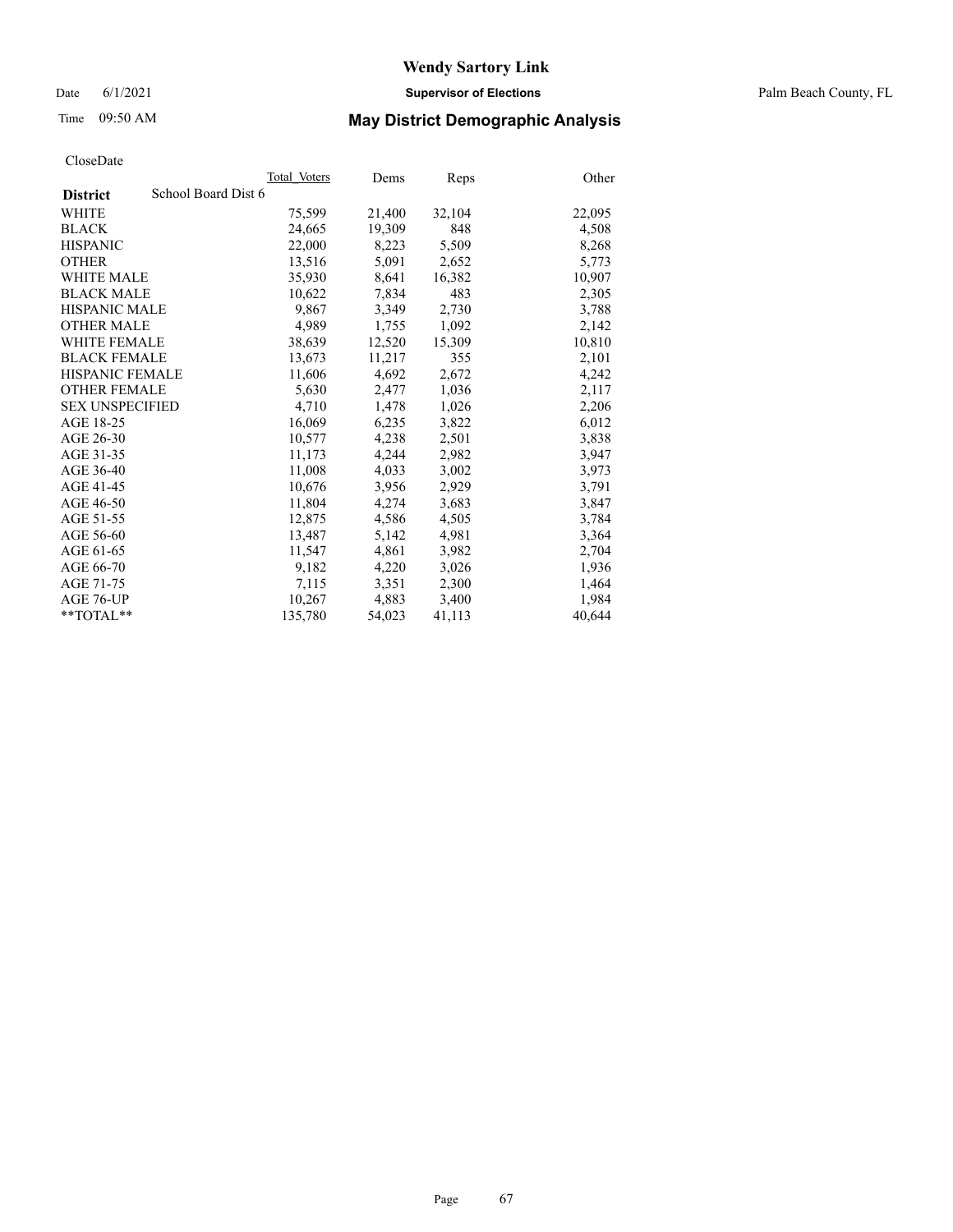# Time 09:50 AM **May District Demographic Analysis**

|                                        | Total Voters | Dems   | Reps   | Other  |
|----------------------------------------|--------------|--------|--------|--------|
| School Board Dist 7<br><b>District</b> |              |        |        |        |
| WHITE                                  | 41,826       | 15,167 | 13,306 | 13,353 |
| <b>BLACK</b>                           | 58,222       | 46,797 | 1,524  | 9,901  |
| <b>HISPANIC</b>                        | 14,098       | 6,443  | 2,185  | 5,470  |
| <b>OTHER</b>                           | 11,764       | 5,189  | 1,250  | 5,325  |
| <b>WHITE MALE</b>                      | 20,435       | 6,273  | 7,076  | 7,086  |
| <b>BLACK MALE</b>                      | 24,504       | 18,681 | 841    | 4,982  |
| <b>HISPANIC MALE</b>                   | 6,256        | 2,690  | 1,105  | 2,461  |
| <b>OTHER MALE</b>                      | 4,041        | 1,742  | 520    | 1,779  |
| <b>WHITE FEMALE</b>                    | 20,781       | 8,713  | 6,054  | 6,014  |
| <b>BLACK FEMALE</b>                    | 32,727       | 27,410 | 660    | 4,657  |
| <b>HISPANIC FEMALE</b>                 | 7,480        | 3,590  | 1,029  | 2,861  |
| <b>OTHER FEMALE</b>                    | 4,592        | 2,382  | 456    | 1,754  |
| <b>SEX UNSPECIFIED</b>                 | 5,013        | 2,071  | 511    | 2,431  |
| AGE 18-25                              | 14,479       | 8,073  | 1,345  | 5,061  |
| AGE 26-30                              | 13.449       | 7,150  | 1,561  | 4,738  |
| AGE 31-35                              | 13,652       | 7,586  | 1,617  | 4,449  |
| AGE 36-40                              | 10,994       | 6,163  | 1,303  | 3,528  |
| AGE 41-45                              | 9,301        | 5,379  | 1,070  | 2,852  |
| AGE 46-50                              | 9,300        | 5,383  | 1,355  | 2,562  |
| AGE 51-55                              | 9,761        | 5,771  | 1,598  | 2,392  |
| AGE 56-60                              | 10,758       | 6,439  | 1,931  | 2,388  |
| AGE 61-65                              | 10,147       | 6,370  | 1,818  | 1,959  |
| AGE 66-70                              | 8.037        | 5,188  | 1,371  | 1,478  |
| AGE 71-75                              | 6,247        | 3,958  | 1,113  | 1,176  |
| AGE 76-UP                              | 9.784        | 6,136  | 2,182  | 1,466  |
| $*$ $TOTAL**$                          | 125,910      | 73,596 | 18,265 | 34,049 |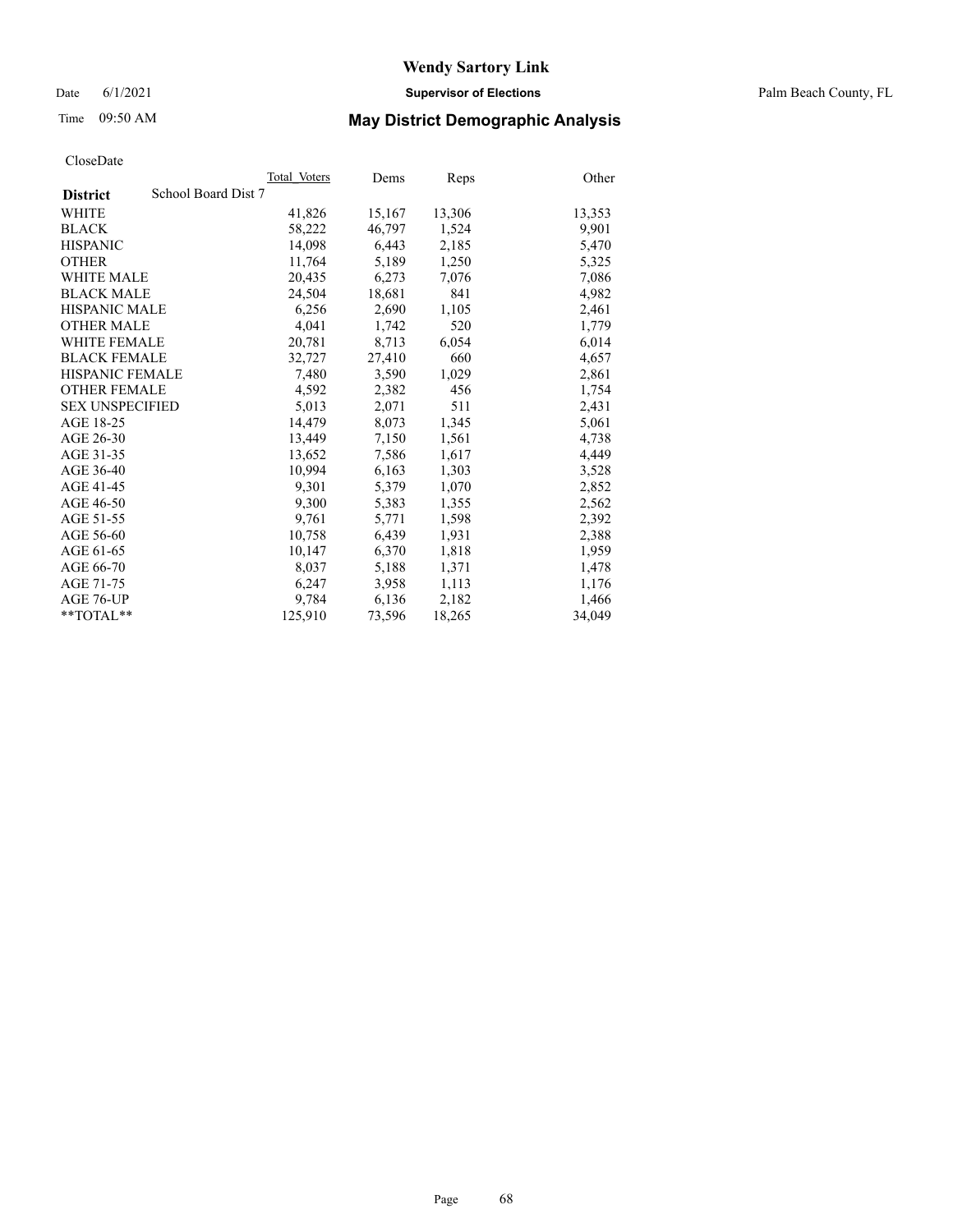Date 6/1/2021 **Supervisor of Elections** Palm Beach County, FL

# Time 09:50 AM **May District Demographic Analysis**

|                        | Total Voters         | Dems   | <b>Reps</b> | Other |
|------------------------|----------------------|--------|-------------|-------|
| <b>District</b>        | State Senate Dist 25 |        |             |       |
| WHITE                  | 20,599               | 4,852  | 9,757       | 5,990 |
| <b>BLACK</b>           | 4,789                | 3,835  | 170         | 784   |
| <b>HISPANIC</b>        | 3,872                | 1,291  | 1,156       | 1,425 |
| <b>OTHER</b>           | 2,333                | 782    | 613         | 938   |
| WHITE MALE             | 10,180               | 1,990  | 5,076       | 3,114 |
| <b>BLACK MALE</b>      | 2,058                | 1,566  | 87          | 405   |
| <b>HISPANIC MALE</b>   | 1,766                | 554    | 564         | 648   |
| <b>OTHER MALE</b>      | 776                  | 247    | 223         | 306   |
| <b>WHITE FEMALE</b>    | 10,129               | 2,812  | 4,554       | 2,763 |
| <b>BLACK FEMALE</b>    | 2,651                | 2,208  | 81          | 362   |
| <b>HISPANIC FEMALE</b> | 2,008                | 708    | 570         | 730   |
| <b>OTHER FEMALE</b>    | 935                  | 370    | 229         | 336   |
| <b>SEX UNSPECIFIED</b> | 1,048                | 286    | 297         | 465   |
| AGE 18-25              | 3,434                | 1,150  | 1,065       | 1,219 |
| AGE 26-30              | 2,491                | 839    | 730         | 922   |
| AGE 31-35              | 2,677                | 849    | 936         | 892   |
| AGE 36-40              | 2,747                | 785    | 992         | 970   |
| AGE 41-45              | 2,425                | 722    | 850         | 853   |
| AGE 46-50              | 2,672                | 741    | 1,064       | 867   |
| AGE 51-55              | 3.093                | 988    | 1,258       | 847   |
| AGE 56-60              | 3,430                | 1,136  | 1,468       | 826   |
| AGE 61-65              | 3,035                | 1,150  | 1,216       | 669   |
| AGE 66-70              | 2,154                | 927    | 783         | 444   |
| AGE 71-75              | 1,532                | 629    | 586         | 317   |
| AGE 76-UP              | 1,903                | 844    | 748         | 311   |
| $*$ $TOTAL**$          | 31,593               | 10,760 | 11,696      | 9,137 |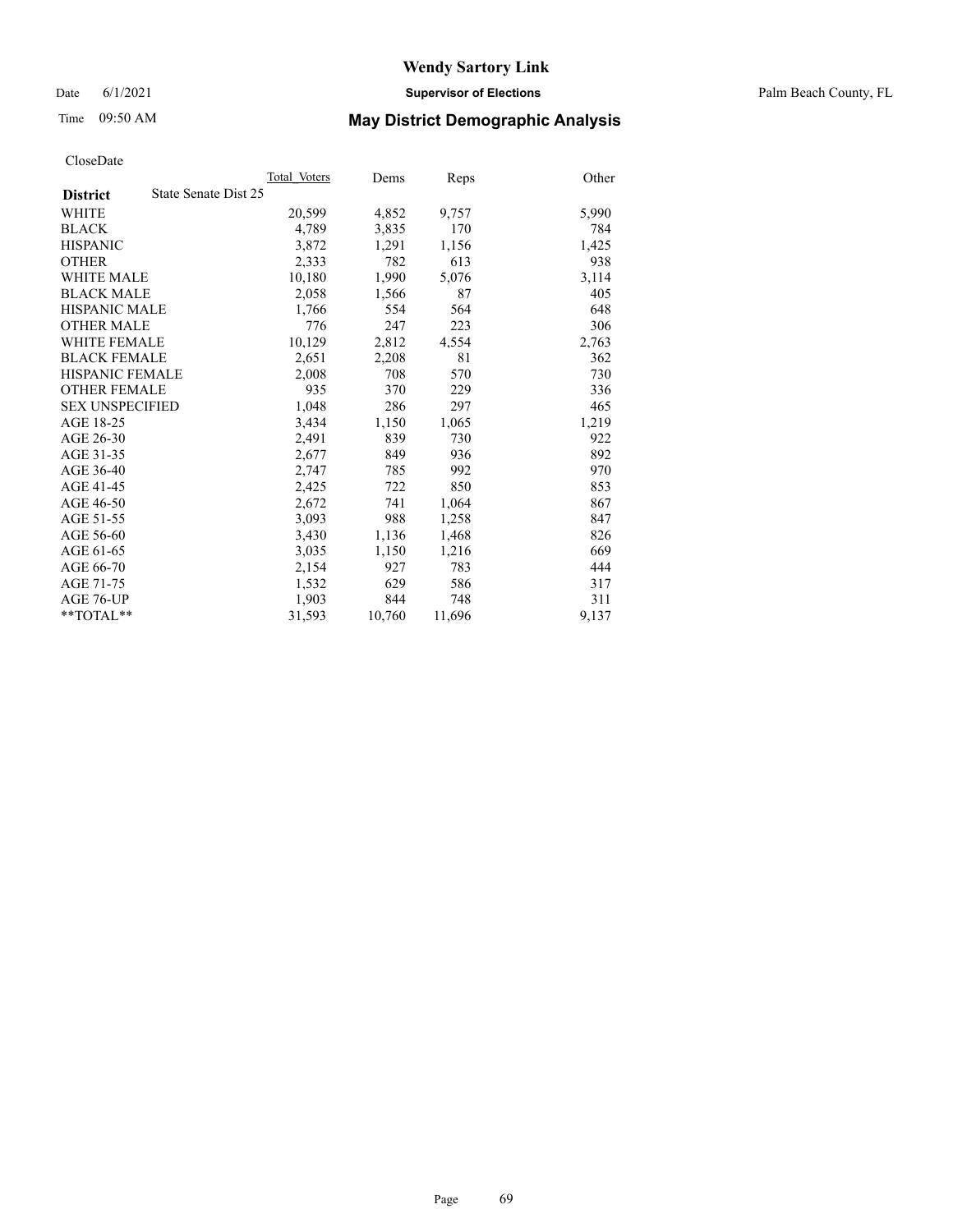Date 6/1/2021 **Supervisor of Elections** Palm Beach County, FL

# Time 09:50 AM **May District Demographic Analysis**

|                        |                      | Total Voters | Dems    | <b>Reps</b> | Other  |
|------------------------|----------------------|--------------|---------|-------------|--------|
| <b>District</b>        | State Senate Dist 29 |              |         |             |        |
| WHITE                  |                      | 191,164      | 68,062  | 68,322      | 54,780 |
| <b>BLACK</b>           |                      | 19,672       | 14,883  | 800         | 3,989  |
| <b>HISPANIC</b>        |                      | 31,974       | 12.452  | 7,229       | 12,293 |
| <b>OTHER</b>           |                      | 26,182       | 9,260   | 5,199       | 11,723 |
| <b>WHITE MALE</b>      |                      | 88,119       | 26,093  | 34,467      | 27,559 |
| <b>BLACK MALE</b>      |                      | 8,538        | 5,999   | 479         | 2,060  |
| <b>HISPANIC MALE</b>   |                      | 13,400       | 4,785   | 3,293       | 5,322  |
| <b>OTHER MALE</b>      |                      | 9,165        | 2,955   | 2,056       | 4,154  |
| <b>WHITE FEMALE</b>    |                      | 100,173      | 41,103  | 32,863      | 26,207 |
| <b>BLACK FEMALE</b>    |                      | 10,801       | 8,658   | 313         | 1,830  |
| HISPANIC FEMALE        |                      | 17,779       | 7,399   | 3,780       | 6,600  |
| <b>OTHER FEMALE</b>    |                      | 10.899       | 4,517   | 2,033       | 4,349  |
| <b>SEX UNSPECIFIED</b> |                      | 9,821        | 2,995   | 2,202       | 4,624  |
| AGE 18-25              |                      | 26,695       | 9,871   | 6,807       | 10,017 |
| AGE 26-30              |                      | 16,468       | 6,226   | 4,026       | 6,216  |
| AGE 31-35              |                      | 16,788       | 6,295   | 4,270       | 6,223  |
| AGE 36-40              |                      | 16,827       | 6,129   | 4,335       | 6,363  |
| AGE 41-45              |                      | 17,389       | 6,143   | 4,676       | 6,570  |
| AGE 46-50              |                      | 19,455       | 6,344   | 6,041       | 7,070  |
| AGE 51-55              |                      | 21.934       | 7,234   | 7,465       | 7,235  |
| AGE 56-60              |                      | 23,407       | 8,137   | 8,497       | 6,773  |
| AGE 61-65              |                      | 22,785       | 8,813   | 7,797       | 6,175  |
| AGE 66-70              |                      | 21,370       | 9,259   | 6,786       | 5,325  |
| AGE 71-75              |                      | 21,588       | 9,473   | 6,909       | 5,206  |
| AGE 76-UP              |                      | 44,285       | 20,732  | 13,941      | 9,612  |
| **TOTAL**              |                      | 268,992      | 104,657 | 81,550      | 82,785 |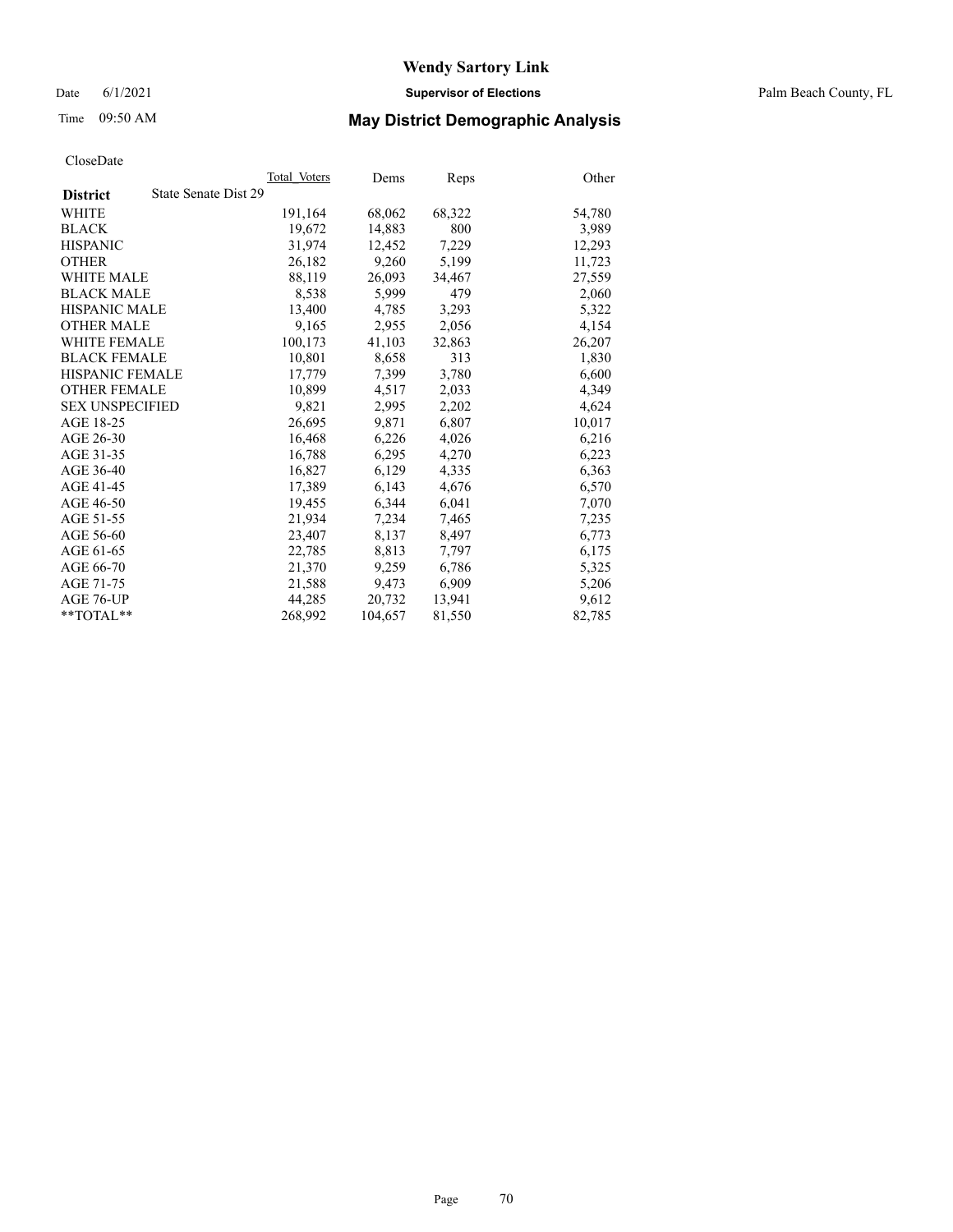# Time 09:50 AM **May District Demographic Analysis**

|                                         | Total Voters | Dems    | <b>Reps</b> | Other   |
|-----------------------------------------|--------------|---------|-------------|---------|
| State Senate Dist 30<br><b>District</b> |              |         |             |         |
| WHITE                                   | 219,667      | 65,691  | 91,415      | 62,561  |
| <b>BLACK</b>                            | 65,548       | 51,184  | 2,051       | 12,313  |
| <b>HISPANIC</b>                         | 42,123       | 17.071  | 9,279       | 15,773  |
| <b>OTHER</b>                            | 32,107       | 11,866  | 5,975       | 14,266  |
| <b>WHITE MALE</b>                       | 103,181      | 25,688  | 45,817      | 31,676  |
| <b>BLACK MALE</b>                       | 27,256       | 19,951  | 1,115       | 6,190   |
| <b>HISPANIC MALE</b>                    | 18,254       | 6,795   | 4,442       | 7,017   |
| <b>OTHER MALE</b>                       | 11,179       | 3,918   | 2,281       | 4,980   |
| <b>WHITE FEMALE</b>                     | 113,749      | 39,279  | 44,545      | 29,925  |
| <b>BLACK FEMALE</b>                     | 37,223       | 30,490  | 909         | 5,824   |
| <b>HISPANIC FEMALE</b>                  | 22,773       | 9,835   | 4,628       | 8,310   |
| <b>OTHER FEMALE</b>                     | 13,141       | 5,641   | 2,370       | 5,130   |
| <b>SEX UNSPECIFIED</b>                  | 12.375       | 4,058   | 2,526       | 5,791   |
| AGE 18-25                               | 33,761       | 14,051  | 7,364       | 12,346  |
| AGE 26-30                               | 27,367       | 11,396  | 5,948       | 10,023  |
| AGE 31-35                               | 28,555       | 12,033  | 6,403       | 10,119  |
| AGE 36-40                               | 26,630       | 10,777  | 6,306       | 9,547   |
| AGE 41-45                               | 24,258       | 9.870   | 5,907       | 8,481   |
| AGE 46-50                               | 25,845       | 10,165  | 7,491       | 8,189   |
| AGE 51-55                               | 28,582       | 10,874  | 9,578       | 8,130   |
| AGE 56-60                               | 32,884       | 12,646  | 11,716      | 8,522   |
| AGE 61-65                               | 31,870       | 13,190  | 11,141      | 7,539   |
| AGE 66-70                               | 28,096       | 12,040  | 9,500       | 6,556   |
| AGE 71-75                               | 25,701       | 10,586  | 9,222       | 5,893   |
| AGE 76-UP                               | 45,895       | 18,184  | 18,144      | 9,567   |
| $*$ TOTAL $*$                           | 359,445      | 145,812 | 108,720     | 104,913 |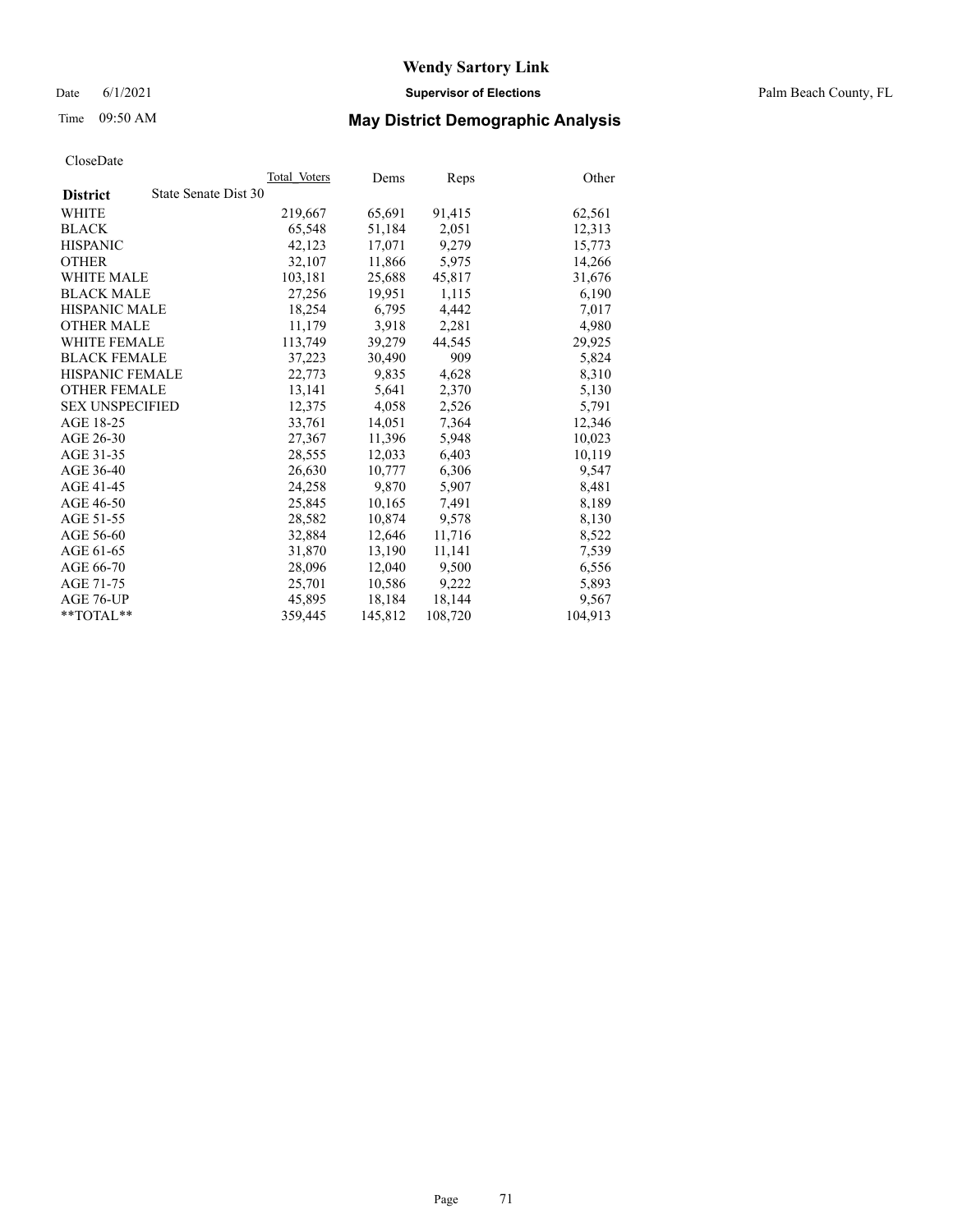#### Date 6/1/2021 **Supervisor of Elections** Palm Beach County, FL

# Time 09:50 AM **May District Demographic Analysis**

|                                         | Total Voters | Dems    | <b>Reps</b> | Other   |
|-----------------------------------------|--------------|---------|-------------|---------|
| State Senate Dist 31<br><b>District</b> |              |         |             |         |
| WHITE                                   | 207,190      | 80,950  | 66,884      | 59,356  |
| <b>BLACK</b>                            | 51,789       | 39,456  | 1,605       | 10,728  |
| <b>HISPANIC</b>                         | 50.490       | 21,993  | 9,437       | 19,060  |
| <b>OTHER</b>                            | 30,032       | 11,885  | 4,825       | 13,322  |
| <b>WHITE MALE</b>                       | 94,866       | 31,122  | 33,639      | 30,105  |
| <b>BLACK MALE</b>                       | 22,463       | 16,100  | 916         | 5,447   |
| <b>HISPANIC MALE</b>                    | 21,903       | 8,776   | 4,536       | 8,591   |
| <b>OTHER MALE</b>                       | 10.320       | 3,952   | 1,904       | 4,464   |
| <b>WHITE FEMALE</b>                     | 109,457      | 48,823  | 32,369      | 28,265  |
| <b>BLACK FEMALE</b>                     | 28,401       | 22,724  | 654         | 5,023   |
| <b>HISPANIC FEMALE</b>                  | 27,333       | 12,724  | 4,679       | 9,930   |
| <b>OTHER FEMALE</b>                     | 12,176       | 5,516   | 1,874       | 4,786   |
| <b>SEX UNSPECIFIED</b>                  | 12,272       | 4,368   | 2,123       | 5,781   |
| AGE 18-25                               | 30,351       | 13,461  | 4,773       | 12,117  |
| AGE 26-30                               | 24,206       | 10,318  | 4,299       | 9,589   |
| AGE 31-35                               | 25,452       | 11,119  | 4,776       | 9,557   |
| AGE 36-40                               | 22,745       | 10,027  | 4,339       | 8,379   |
| AGE 41-45                               | 21,068       | 9,269   | 4,275       | 7,524   |
| AGE 46-50                               | 22,439       | 9,487   | 5,380       | 7,572   |
| AGE 51-55                               | 24.987       | 10,371  | 6,836       | 7,780   |
| AGE 56-60                               | 28,489       | 12,063  | 8,570       | 7,856   |
| AGE 61-65                               | 29,205       | 13,347  | 8,414       | 7,444   |
| AGE 66-70                               | 27,996       | 13,658  | 7,548       | 6,790   |
| AGE 71-75                               | 27,676       | 13,425  | 7,694       | 6,557   |
| AGE 76-UP                               | 54,886       | 27,739  | 15,846      | 11,301  |
| **TOTAL**                               | 339,501      | 154,284 | 82,751      | 102,466 |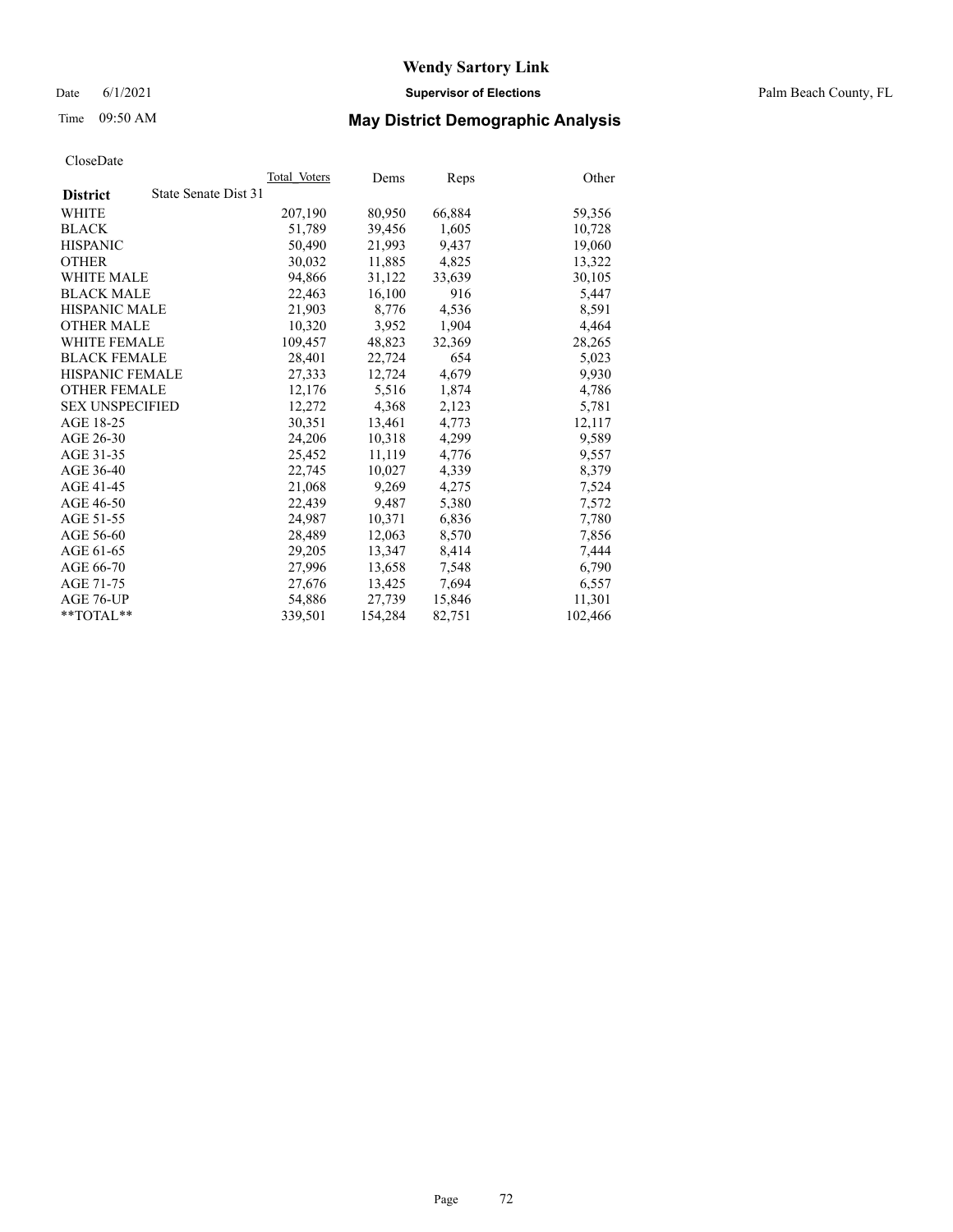Date 6/1/2021 **Supervisor of Elections** Palm Beach County, FL

## Time 09:50 AM **May District Demographic Analysis**

| Total Voters              | Dems   | Reps   | Other  |
|---------------------------|--------|--------|--------|
| Acme Improvement District |        |        |        |
| 24,533                    | 7,491  | 10,005 | 7,037  |
| 3,313                     | 2,421  | 137    | 755    |
| 5,599                     | 2,034  | 1,440  | 2,125  |
| 3,533                     | 1,252  | 756    | 1,525  |
| 11,349                    | 2,953  | 4,980  | 3,416  |
| 1,423                     | 965    | 82     | 376    |
| 2,489                     | 805    | 697    | 987    |
| 1,277                     | 413    | 299    | 565    |
| 12,875                    | 4,462  | 4,909  | 3,504  |
| 1,842                     | 1,426  | 55     | 361    |
| 2,976                     | 1,186  | 701    | 1,089  |
| 1,495                     | 602    | 327    | 566    |
| 1,216                     | 366    | 281    | 569    |
| 4,383                     | 1,575  | 1,162  | 1,646  |
| 2,540                     | 914    | 671    | 955    |
| 2,678                     | 899    | 790    | 989    |
| 2,751                     | 968    | 743    | 1,040  |
| 2,911                     | 1,022  | 863    | 1,026  |
| 3,272                     | 1,061  | 1,082  | 1,129  |
| 3,496                     | 1,070  | 1,324  | 1,102  |
| 3,555                     | 1,184  | 1,442  | 929    |
| 3,172                     | 1,086  | 1,280  | 806    |
| 2,604                     | 1,055  | 953    | 596    |
| 2,238                     | 945    | 819    | 474    |
| 3,378                     | 1,419  | 1,209  | 750    |
| 36,978                    | 13,198 | 12,338 | 11,442 |
|                           |        |        |        |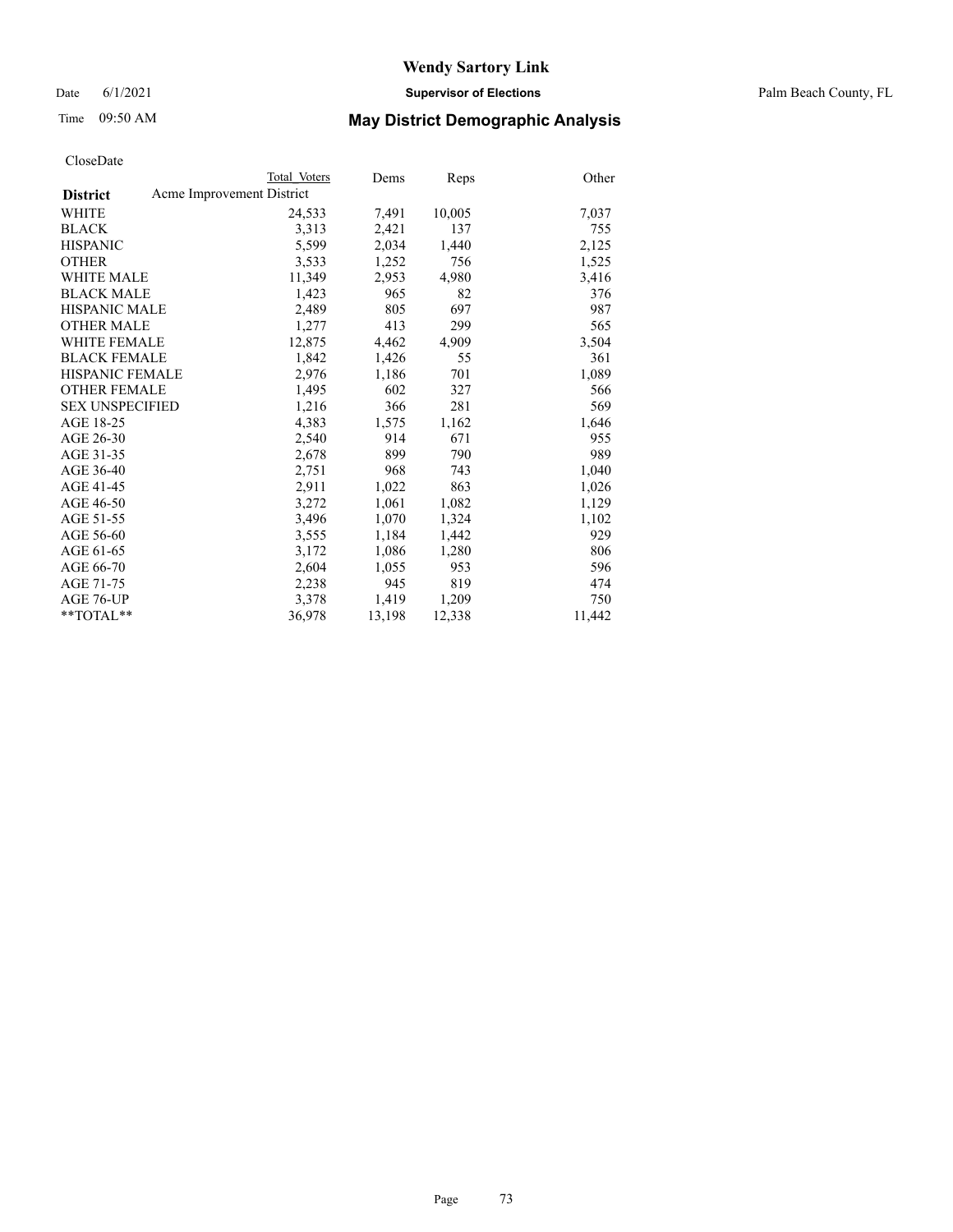#### Date 6/1/2021 **Supervisor of Elections** Palm Beach County, FL

# Time 09:50 AM **May District Demographic Analysis**

|                                         | Total Voters | Dems | Reps           | Other |
|-----------------------------------------|--------------|------|----------------|-------|
| Briger Comm Dev Dist<br><b>District</b> |              |      |                |       |
| <b>WHITE</b>                            | 250          | 104  | 75             | 71    |
| <b>BLACK</b>                            | 569          | 441  | 8              | 120   |
| <b>HISPANIC</b>                         | 153          | 79   | 11             | 63    |
| <b>OTHER</b>                            | 238          | 97   | 23             | 118   |
| <b>WHITE MALE</b>                       | 131          | 43   | 41             | 47    |
| <b>BLACK MALE</b>                       | 245          | 178  | 5              | 62    |
| <b>HISPANIC MALE</b>                    | 65           | 32   | 5              | 28    |
| <b>OTHER MALE</b>                       | 83           | 28   | 10             | 45    |
| <b>WHITE FEMALE</b>                     | 116          | 60   | 32             | 24    |
| <b>BLACK FEMALE</b>                     | 316          | 257  | 3              | 56    |
| <b>HISPANIC FEMALE</b>                  | 84           | 46   | 5              | 33    |
| <b>OTHER FEMALE</b>                     | 106          | 50   | 11             | 45    |
| <b>SEX UNSPECIFIED</b>                  | 63           | 27   | 5              | 31    |
| AGE 18-25                               | 156          | 99   | 11             | 46    |
| AGE 26-30                               | 109          | 59   | 8              | 42    |
| AGE 31-35                               | 108          | 60   | 15             | 33    |
| AGE 36-40                               | 126          | 80   | 6              | 40    |
| AGE 41-45                               | 154          | 82   | 20             | 52    |
| AGE 46-50                               | 142          | 81   | 18             | 43    |
| AGE 51-55                               | 123          | 74   | 15             | 34    |
| AGE 56-60                               | 89           | 54   | 7              | 28    |
| AGE 61-65                               | 72           | 46   | 4              | 22    |
| AGE 66-70                               | 55           | 37   | $\overline{4}$ | 14    |
| AGE 71-75                               | 41           | 29   | 5              | 7     |
| AGE 76-UP                               | 35           | 20   | 4              | 11    |
| **TOTAL**                               | 1,210        | 721  | 117            | 372   |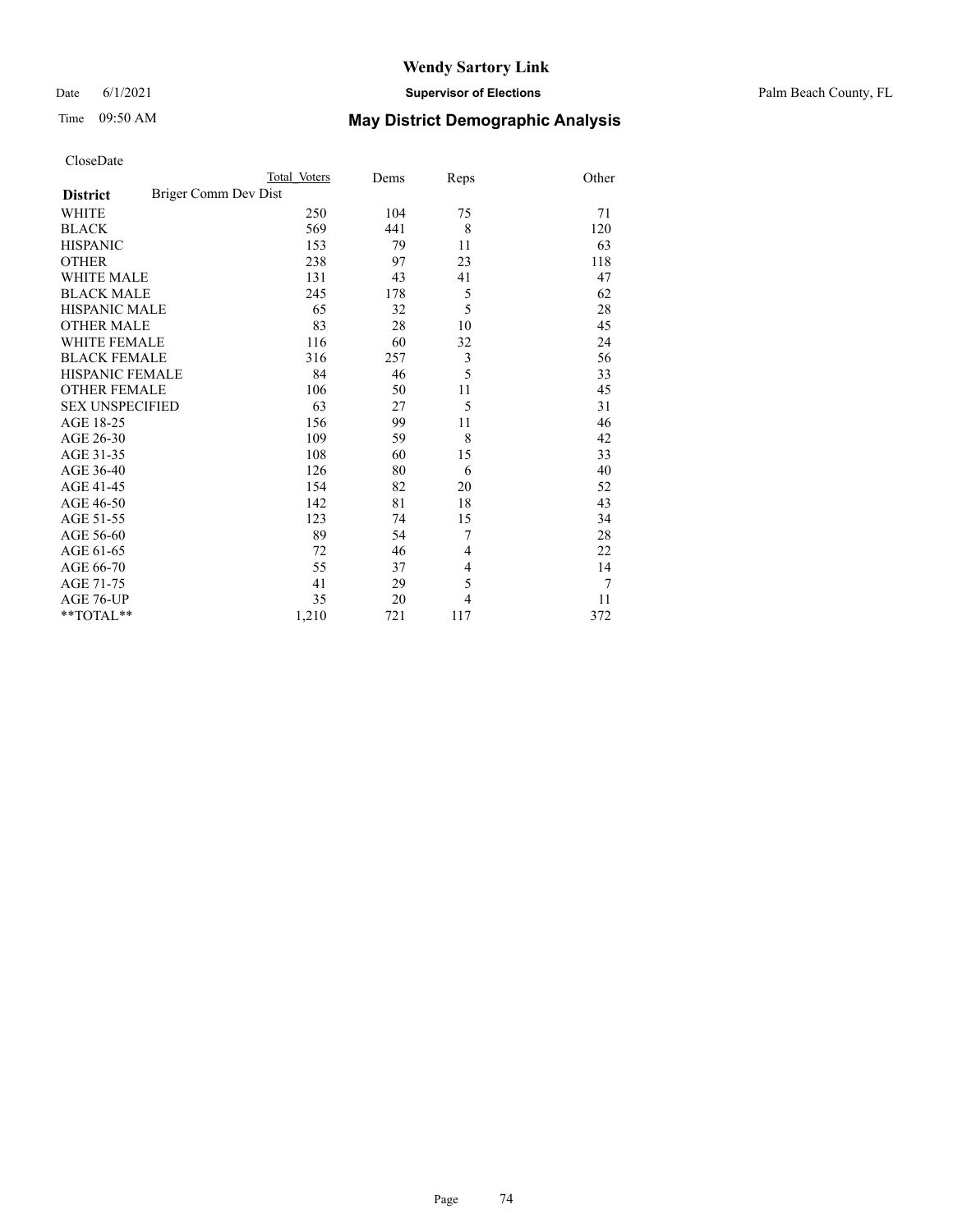Date 6/1/2021 **Supervisor of Elections** Palm Beach County, FL

# Time 09:50 AM **May District Demographic Analysis**

| ClustDate              |                        |              |        |        |        |
|------------------------|------------------------|--------------|--------|--------|--------|
|                        |                        | Total Voters | Dems   | Reps   | Other  |
| <b>District</b>        | Boca Raton Taxing Dist |              |        |        |        |
| WHITE                  |                        | 73,581       | 24,436 | 27,413 | 21,732 |
| <b>BLACK</b>           |                        | 3,117        | 2,102  | 179    | 836    |
| <b>HISPANIC</b>        |                        | 8,624        | 3,120  | 2,068  | 3,436  |
| <b>OTHER</b>           |                        | 8,696        | 2,825  | 1,833  | 4,038  |
| <b>WHITE MALE</b>      |                        | 34,431       | 9,362  | 13,901 | 11,168 |
| <b>BLACK MALE</b>      |                        | 1,388        | 852    | 107    | 429    |
| <b>HISPANIC MALE</b>   |                        | 3,477        | 1,114  | 884    | 1,479  |
| <b>OTHER MALE</b>      |                        | 2,962        | 866    | 705    | 1,391  |
| <b>WHITE FEMALE</b>    |                        | 38,035       | 14,751 | 13,095 | 10,189 |
| <b>BLACK FEMALE</b>    |                        | 1,665        | 1,209  | 70     | 386    |
| <b>HISPANIC FEMALE</b> |                        | 4,927        | 1,934  | 1,133  | 1,860  |
| <b>OTHER FEMALE</b>    |                        | 3,494        | 1,355  | 697    | 1,442  |
| <b>SEX UNSPECIFIED</b> |                        | 3,515        | 983    | 868    | 1,664  |
| AGE 18-25              |                        | 10,246       | 3,521  | 3,006  | 3,719  |
| AGE 26-30              |                        | 6,362        | 2,156  | 1,767  | 2,439  |
| AGE 31-35              |                        | 6,107        | 2,052  | 1,694  | 2,361  |
| AGE 36-40              |                        | 5,710        | 1,874  | 1,604  | 2,232  |
| AGE 41-45              |                        | 5,685        | 1,820  | 1,643  | 2,222  |
| AGE 46-50              |                        | 6,440        | 1,892  | 2,123  | 2,425  |
| AGE 51-55              |                        | 7,732        | 2,208  | 2,883  | 2,641  |
| AGE 56-60              |                        | 8,274        | 2,571  | 3,172  | 2,531  |
| AGE 61-65              |                        | 7,802        | 2,675  | 2,898  | 2,229  |
| AGE 66-70              |                        | 7,046        | 2,688  | 2,458  | 1,900  |
| AGE 71-75              |                        | 6,957        | 2,712  | 2,467  | 1,778  |
| AGE 76-UP              |                        | 15,656       | 6,313  | 5,778  | 3,565  |
| $*$ $TOTAL**$          |                        | 94,018       | 32,483 | 31,493 | 30,042 |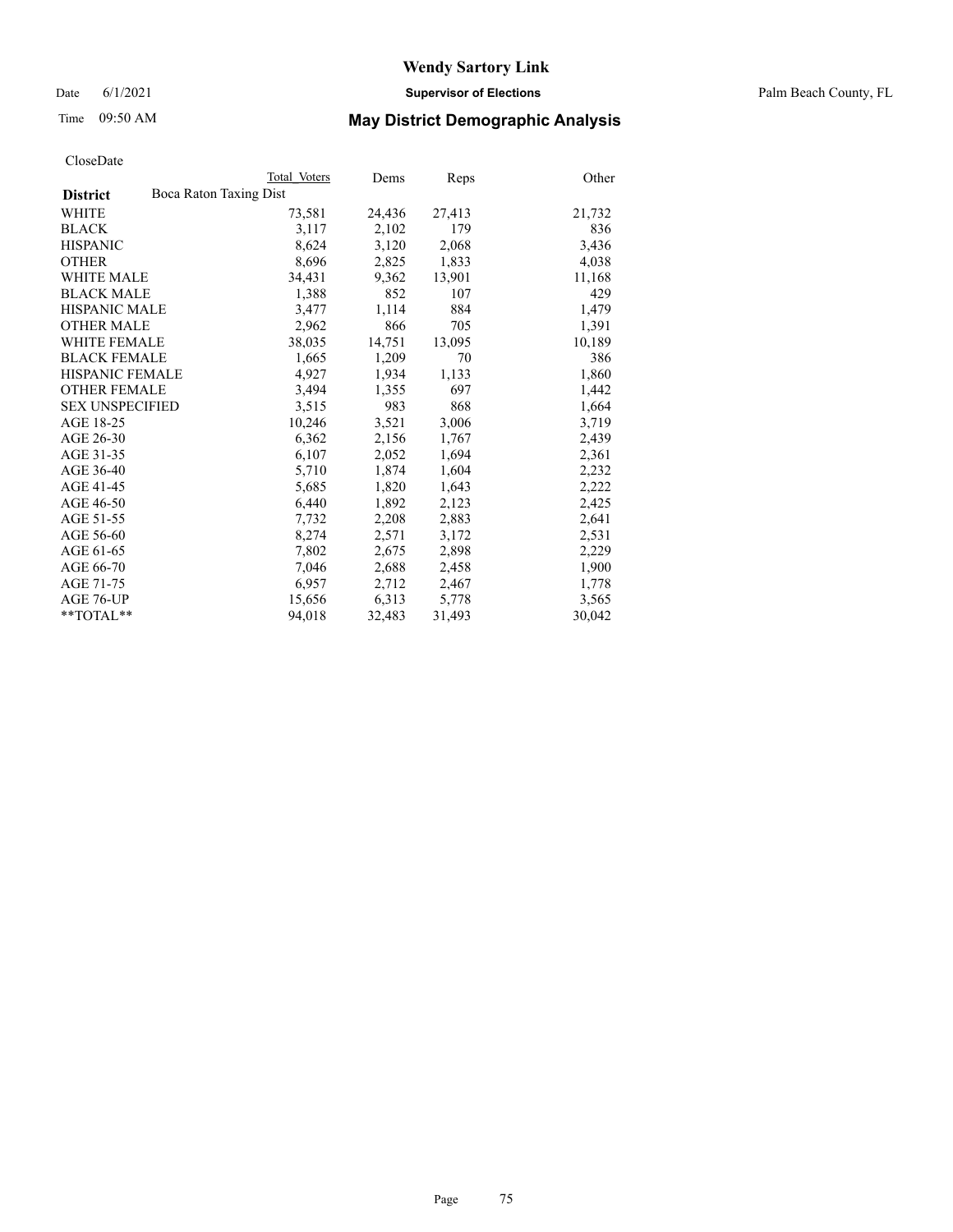#### Date 6/1/2021 **Supervisor of Elections** Palm Beach County, FL

|                        | Total Voters              | Dems           | Reps           | Other          |
|------------------------|---------------------------|----------------|----------------|----------------|
| <b>District</b>        | Boynton Village Comm Dist |                |                |                |
| <b>WHITE</b>           | 399                       | 146            | 140            | 113            |
| <b>BLACK</b>           | 69                        | 44             | 3              | 22             |
| <b>HISPANIC</b>        | 96                        | 39             | 17             | 40             |
| <b>OTHER</b>           | 68                        | 27             | 11             | 30             |
| <b>WHITE MALE</b>      | 200                       | 58             | 78             | 64             |
| <b>BLACK MALE</b>      | 26                        | 13             | 1              | 12             |
| <b>HISPANIC MALE</b>   | 47                        | 16             | 9              | 22             |
| <b>OTHER MALE</b>      | 27                        | 8              | 7              | 12             |
| WHITE FEMALE           | 192                       | 86             | 58             | 48             |
| <b>BLACK FEMALE</b>    | 43                        | 31             | $\overline{c}$ | 10             |
| <b>HISPANIC FEMALE</b> | 47                        | 21             | 8              | 18             |
| <b>OTHER FEMALE</b>    | 26                        | 13             | $\mathbf{1}$   | 12             |
| <b>SEX UNSPECIFIED</b> | 23                        | 9              | 7              | 7              |
| AGE 18-25              | 91                        | 38             | 26             | 27             |
| AGE 26-30              | 142                       | 60             | 39             | 43             |
| AGE 31-35              | 106                       | 39             | 22             | 45             |
| AGE 36-40              | 58                        | 23             | 16             | 19             |
| AGE 41-45              | 36                        | 12             | 5              | 19             |
| AGE 46-50              | 45                        | 17             | 13             | 15             |
| AGE 51-55              | 39                        | 11             | 19             | 9              |
| AGE 56-60              | 29                        | 15             | 8              | 6              |
| AGE 61-65              | 32                        | 15             | 9              | 8              |
| AGE 66-70              | 15                        | $\overline{7}$ | 6              | $\overline{c}$ |
| AGE 71-75              | 17                        | 10             | $\mathbf{1}$   | 6              |
| AGE 76-UP              | 22                        | 9              | 7              | 6              |
| $*$ $TOTAL**$          | 632                       | 256            | 171            | 205            |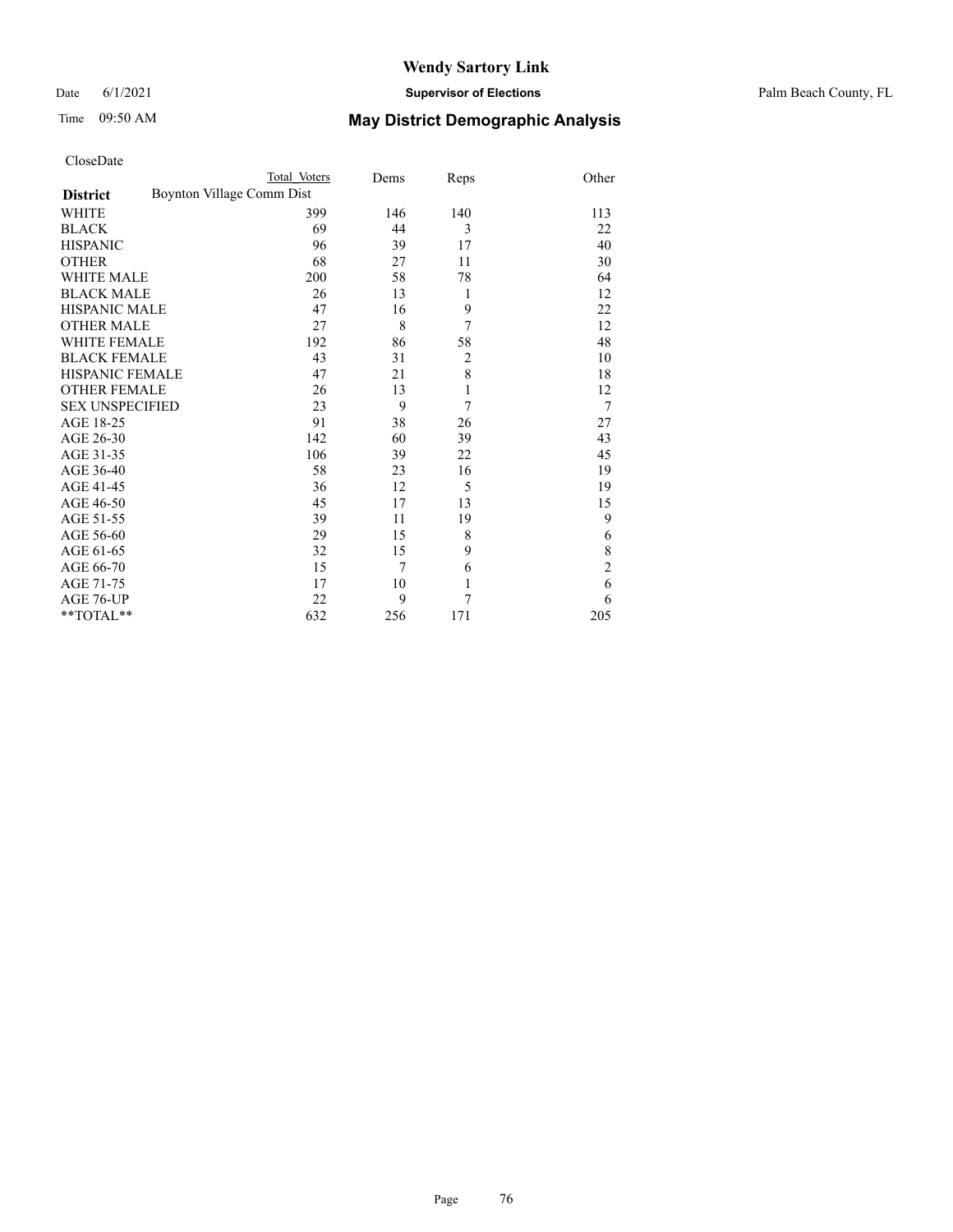Date 6/1/2021 **Supervisor of Elections** Palm Beach County, FL

# Time 09:50 AM **May District Demographic Analysis**

|                                           | Total Voters | Dems   | <b>Reps</b> | Other  |
|-------------------------------------------|--------------|--------|-------------|--------|
| Lox Environ Imprv Dist<br><b>District</b> |              |        |             |        |
| WHITE                                     | 56,520       | 14,679 | 25,822      | 16,019 |
| <b>BLACK</b>                              | 1,315        | 924    | 79          | 312    |
| <b>HISPANIC</b>                           | 3,612        | 1,316  | 984         | 1,312  |
| <b>OTHER</b>                              | 4,542        | 1,425  | 1,193       | 1,924  |
| <b>WHITE MALE</b>                         | 26,719       | 5,583  | 12,991      | 8,145  |
| <b>BLACK MALE</b>                         | 618          | 409    | 46          | 163    |
| <b>HISPANIC MALE</b>                      | 1,504        | 513    | 426         | 565    |
| <b>OTHER MALE</b>                         | 1,525        | 449    | 427         | 649    |
| <b>WHITE FEMALE</b>                       | 29,149       | 8,920  | 12,561      | 7,668  |
| <b>BLACK FEMALE</b>                       | 683          | 505    | 31          | 147    |
| <b>HISPANIC FEMALE</b>                    | 2,020        | 771    | 532         | 717    |
| <b>OTHER FEMALE</b>                       | 1,786        | 674    | 448         | 664    |
| <b>SEX UNSPECIFIED</b>                    | 1,913        | 488    | 589         | 836    |
| AGE 18-25                                 | 5,827        | 1,687  | 2,070       | 2,070  |
| AGE 26-30                                 | 4.041        | 1,200  | 1,387       | 1,454  |
| AGE 31-35                                 | 4,212        | 1,203  | 1,456       | 1,553  |
| AGE 36-40                                 | 4,568        | 1,228  | 1,665       | 1,675  |
| AGE 41-45                                 | 4,408        | 1,193  | 1,574       | 1,641  |
| AGE 46-50                                 | 4,945        | 1,250  | 2,046       | 1,649  |
| AGE 51-55                                 | 5,688        | 1,390  | 2,624       | 1,674  |
| AGE 56-60                                 | 6,511        | 1,671  | 3,127       | 1,713  |
| AGE 61-65                                 | 6,478        | 1,874  | 3,018       | 1,586  |
| AGE 66-70                                 | 5,639        | 1,768  | 2,427       | 1,444  |
| AGE 71-75                                 | 5,002        | 1,511  | 2,272       | 1,219  |
| AGE 76-UP                                 | 8,670        | 2,369  | 4,412       | 1,889  |
| $*$ $TOTAL**$                             | 65,989       | 18,344 | 28,078      | 19,567 |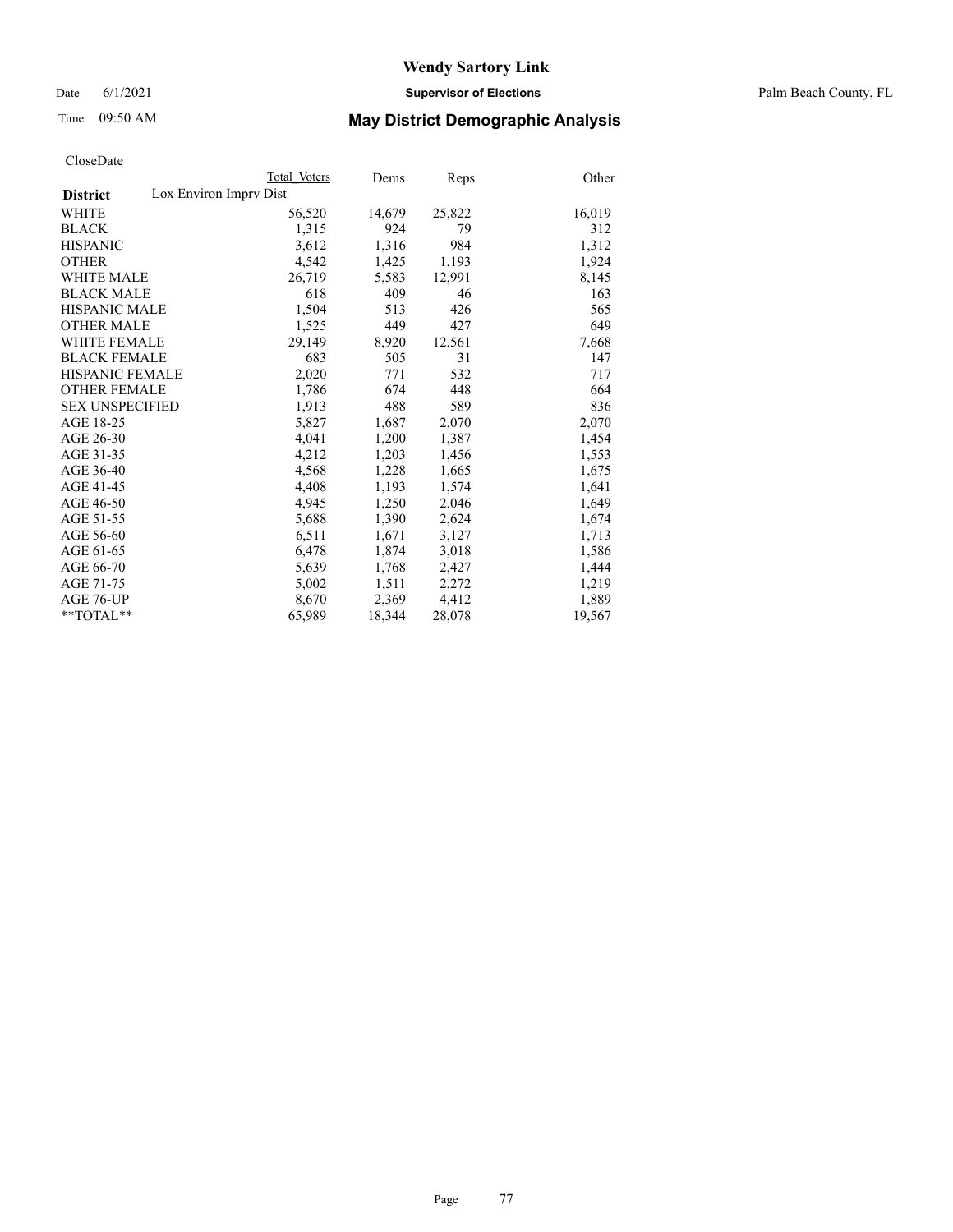#### Date 6/1/2021 **Supervisor of Elections** Palm Beach County, FL

| CloseDate |
|-----------|
|-----------|

|                        | Total Voters                   |   | Dems     | Reps         | Other  |
|------------------------|--------------------------------|---|----------|--------------|--------|
| <b>District</b>        | Greenacres Annexation Question |   |          |              |        |
| <b>WHITE</b>           |                                | 0 | $\theta$ | $\theta$     | $_{0}$ |
| <b>BLACK</b>           |                                |   | 0        | $\theta$     | 0      |
| <b>HISPANIC</b>        |                                |   | 0        | $\theta$     |        |
| <b>OTHER</b>           |                                |   |          | $\theta$     |        |
| <b>WHITE MALE</b>      |                                |   |          | $\theta$     |        |
| <b>BLACK MALE</b>      |                                |   |          | $\theta$     |        |
| <b>HISPANIC MALE</b>   |                                |   |          | $\theta$     |        |
| <b>OTHER MALE</b>      |                                |   |          | $\theta$     |        |
| <b>WHITE FEMALE</b>    |                                |   |          | $\mathbf{0}$ |        |
| <b>BLACK FEMALE</b>    |                                |   |          | $\theta$     |        |
| <b>HISPANIC FEMALE</b> |                                |   |          | $\theta$     |        |
| <b>OTHER FEMALE</b>    |                                |   |          | $\theta$     |        |
| <b>SEX UNSPECIFIED</b> |                                |   |          | $\theta$     |        |
| AGE 18-25              |                                |   |          | $\theta$     |        |
| AGE 26-30              |                                |   |          | $\theta$     |        |
| AGE 31-35              |                                |   |          | $\theta$     |        |
| AGE 36-40              |                                |   |          | 0            |        |
| AGE 41-45              |                                |   |          | $\mathbf{0}$ |        |
| AGE 46-50              |                                |   |          | $\theta$     |        |
| AGE 51-55              |                                |   |          | $\theta$     |        |
| AGE 56-60              |                                |   |          | $\theta$     |        |
| AGE 61-65              |                                |   |          | $\theta$     |        |
| AGE 66-70              |                                |   |          | $\theta$     |        |
| AGE 71-75              |                                |   |          |              |        |
| AGE 76-UP              |                                |   |          |              |        |
| $*$ $TOTAL**$          |                                |   |          | $\theta$     | 0      |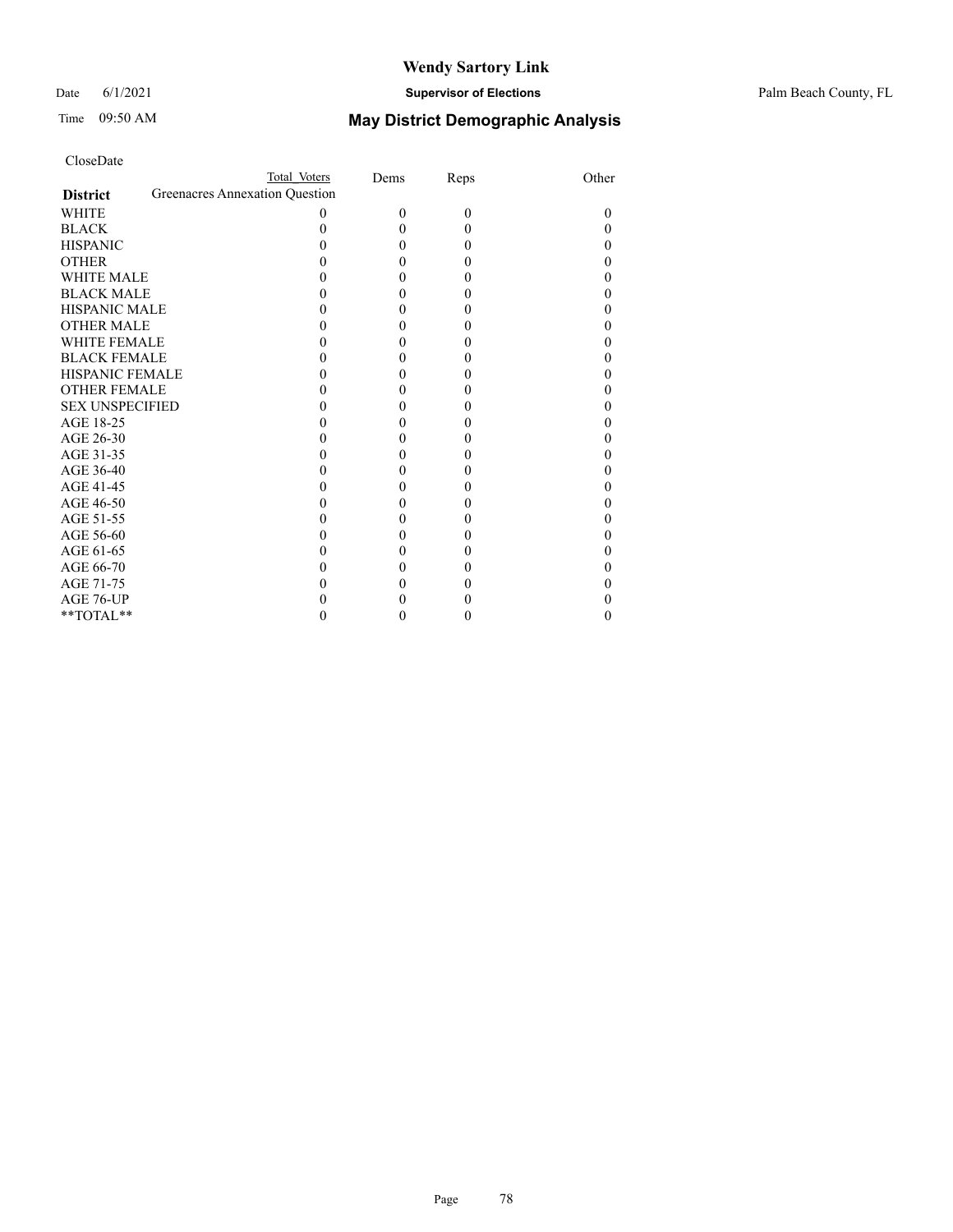#### Date 6/1/2021 **Supervisor of Elections** Palm Beach County, FL

# Time 09:50 AM **May District Demographic Analysis**

|                                        | Total Voters | Dems  | Reps | Other |
|----------------------------------------|--------------|-------|------|-------|
| Hamal Comm Dev Dist<br><b>District</b> |              |       |      |       |
| <b>WHITE</b>                           | 772          | 242   | 282  | 248   |
| <b>BLACK</b>                           | 874          | 667   | 33   | 174   |
| <b>HISPANIC</b>                        | 452          | 201   | 76   | 175   |
| <b>OTHER</b>                           | 368          | 145   | 46   | 177   |
| <b>WHITE MALE</b>                      | 355          | 97    | 140  | 118   |
| <b>BLACK MALE</b>                      | 360          | 261   | 16   | 83    |
| <b>HISPANIC MALE</b>                   | 200          | 93    | 34   | 73    |
| <b>OTHER MALE</b>                      | 147          | 53    | 22   | 72    |
| <b>WHITE FEMALE</b>                    | 406          | 142   | 138  | 126   |
| <b>BLACK FEMALE</b>                    | 503          | 395   | 17   | 91    |
| <b>HISPANIC FEMALE</b>                 | 242          | 102   | 42   | 98    |
| <b>OTHER FEMALE</b>                    | 163          | 73    | 18   | 72    |
| <b>SEX UNSPECIFIED</b>                 | 88           | 38    | 9    | 41    |
| AGE 18-25                              | 292          | 158   | 36   | 98    |
| AGE 26-30                              | 218          | 101   | 28   | 89    |
| AGE 31-35                              | 280          | 129   | 54   | 97    |
| AGE 36-40                              | 259          | 123   | 47   | 89    |
| AGE 41-45                              | 261          | 143   | 48   | 70    |
| AGE 46-50                              | 271          | 130   | 57   | 84    |
| AGE 51-55                              | 246          | 122   | 41   | 83    |
| AGE 56-60                              | 223          | 108   | 51   | 64    |
| AGE 61-65                              | 150          | 85    | 33   | 32    |
| AGE 66-70                              | 105          | 58    | 16   | 31    |
| AGE 71-75                              | 73           | 45    | 13   | 15    |
| AGE 76-UP                              | 88           | 53    | 13   | 22    |
| $*$ $TOTAL**$                          | 2,466        | 1,255 | 437  | 774   |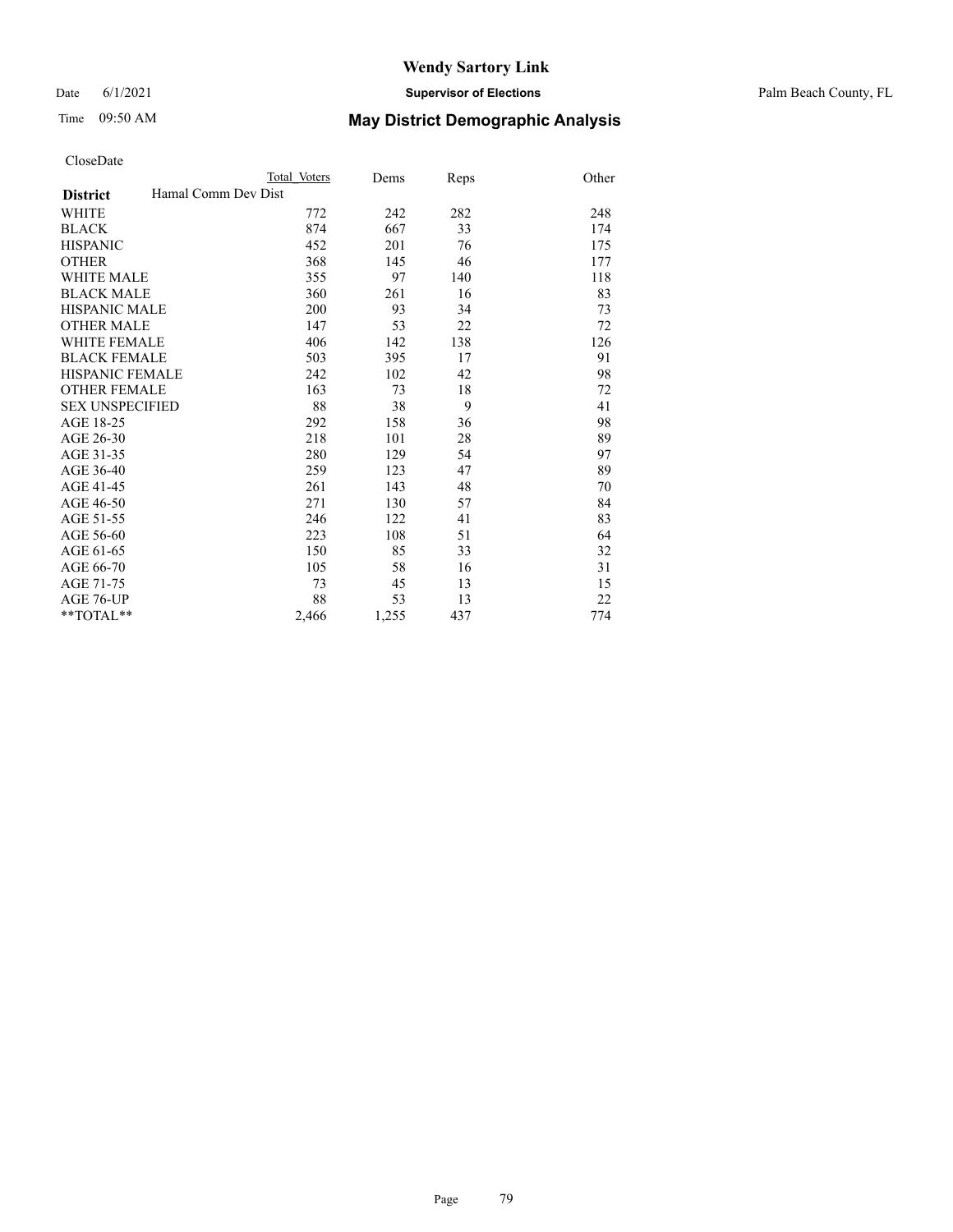#### Date 6/1/2021 **Supervisor of Elections** Palm Beach County, FL

|                                             | Total Voters | Dems | Reps           | Other |
|---------------------------------------------|--------------|------|----------------|-------|
| Hypo Haverhill Comm Dist<br><b>District</b> |              |      |                |       |
| WHITE                                       | 237          | 84   | 82             | 71    |
| <b>BLACK</b>                                | 173          | 135  | 5              | 33    |
| <b>HISPANIC</b>                             | 97           | 36   | 17             | 44    |
| <b>OTHER</b>                                | 133          | 47   | 13             | 73    |
| <b>WHITE MALE</b>                           | 114          | 33   | 42             | 39    |
| <b>BLACK MALE</b>                           | 81           | 60   | $\overline{c}$ | 19    |
| <b>HISPANIC MALE</b>                        | 43           | 13   | 8              | 22    |
| <b>OTHER MALE</b>                           | 44           | 17   | 5              | 22    |
| <b>WHITE FEMALE</b>                         | 117          | 48   | 39             | 30    |
| <b>BLACK FEMALE</b>                         | 87           | 70   | 3              | 14    |
| <b>HISPANIC FEMALE</b>                      | 53           | 22   | 9              | 22    |
| <b>OTHER FEMALE</b>                         | 72           | 25   | 7              | 40    |
| <b>SEX UNSPECIFIED</b>                      | 29           | 14   | $\overline{c}$ | 13    |
| AGE 18-25                                   | 84           | 44   | $\overline{4}$ | 36    |
| AGE 26-30                                   | 48           | 21   | 10             | 17    |
| AGE 31-35                                   | 63           | 25   | 11             | 27    |
| AGE 36-40                                   | 59           | 29   | 8              | 22    |
| AGE 41-45                                   | 77           | 33   | 17             | 27    |
| AGE 46-50                                   | 80           | 32   | 14             | 34    |
| AGE 51-55                                   | 72           | 36   | 20             | 16    |
| AGE 56-60                                   | 54           | 26   | 16             | 12    |
| AGE 61-65                                   | 32           | 17   | 6              | 9     |
| AGE 66-70                                   | 34           | 20   | 5              | 9     |
| AGE 71-75                                   | 19           | 9    | 3              | 7     |
| AGE 76-UP                                   | 18           | 10   | $\overline{3}$ | 5     |
| $*$ $TOTAL**$                               | 640          | 302  | 117            | 221   |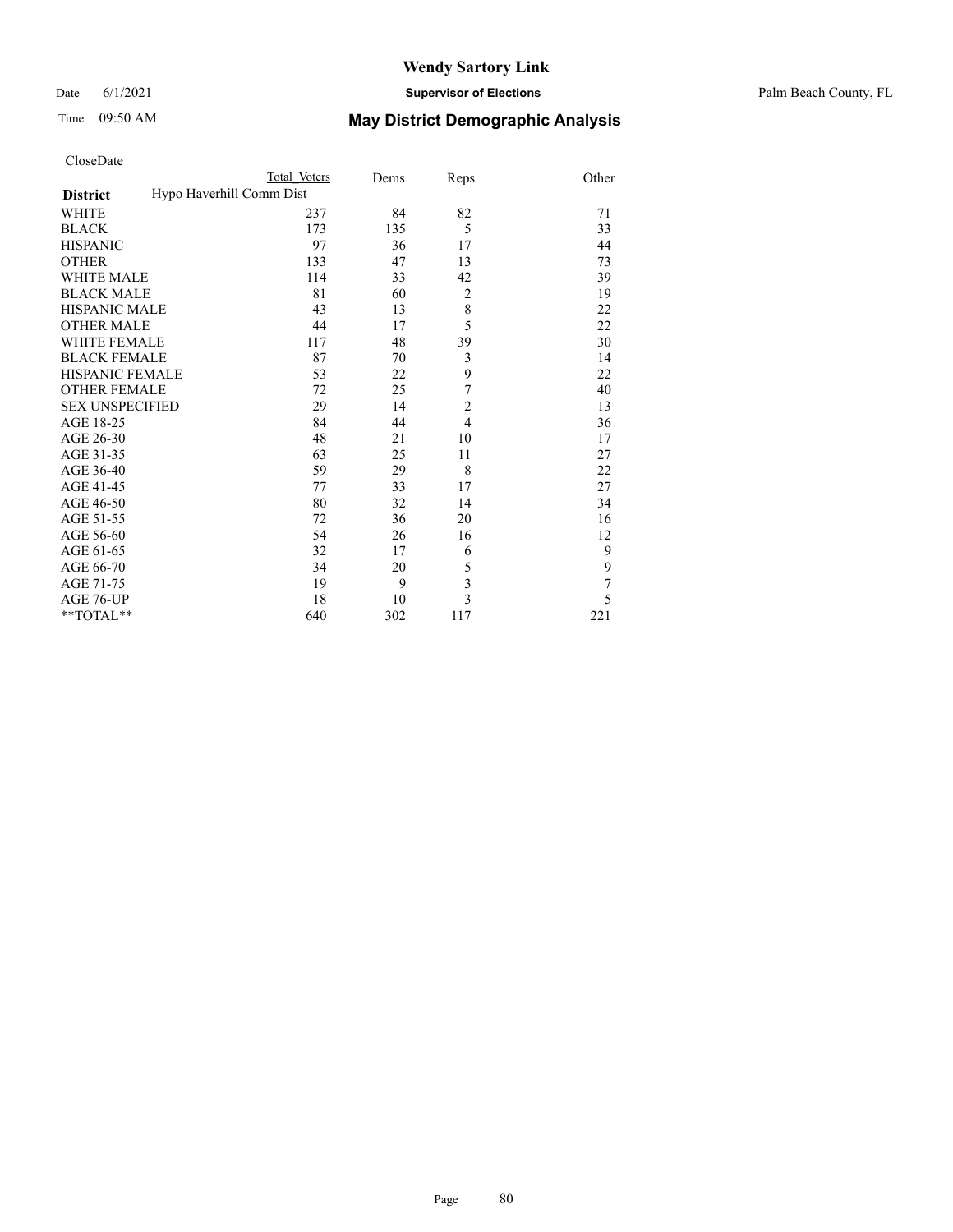Date 6/1/2021 **Supervisor of Elections** Palm Beach County, FL

## Time 09:50 AM **May District Demographic Analysis**

|                                            | Total Voters | Dems   | Reps   | Other  |
|--------------------------------------------|--------------|--------|--------|--------|
| Indian Trail Imprv Dist<br><b>District</b> |              |        |        |        |
| WHITE                                      | 22,219       | 5,419  | 10,089 | 6,711  |
| <b>BLACK</b>                               | 4,724        | 3,488  | 198    | 1,038  |
| <b>HISPANIC</b>                            | 5,146        | 1,660  | 1,568  | 1,918  |
| <b>OTHER</b>                               | 3,588        | 1,305  | 795    | 1,488  |
| <b>WHITE MALE</b>                          | 10,995       | 2,262  | 5,324  | 3,409  |
| <b>BLACK MALE</b>                          | 2,187        | 1,520  | 116    | 551    |
| <b>HISPANIC MALE</b>                       | 2,360        | 682    | 786    | 892    |
| <b>OTHER MALE</b>                          | 1,356        | 471    | 337    | 548    |
| <b>WHITE FEMALE</b>                        | 10,866       | 3,086  | 4,607  | 3,173  |
| <b>BLACK FEMALE</b>                        | 2,456        | 1,919  | 79     | 458    |
| HISPANIC FEMALE                            | 2,670        | 944    | 757    | 969    |
| <b>OTHER FEMALE</b>                        | 1,479        | 631    | 276    | 572    |
| <b>SEX UNSPECIFIED</b>                     | 1,274        | 342    | 354    | 578    |
| AGE 18-25                                  | 4,210        | 1,336  | 1,227  | 1,647  |
| AGE 26-30                                  | 2,863        | 895    | 879    | 1,089  |
| AGE 31-35                                  | 3,024        | 870    | 1,037  | 1,117  |
| AGE 36-40                                  | 3,000        | 804    | 1,081  | 1,115  |
| AGE 41-45                                  | 2,635        | 772    | 911    | 952    |
| AGE 46-50                                  | 3,142        | 906    | 1,159  | 1,077  |
| AGE 51-55                                  | 3,719        | 1,128  | 1,484  | 1,107  |
| AGE 56-60                                  | 4,129        | 1,405  | 1,648  | 1,076  |
| AGE 61-65                                  | 3,279        | 1,291  | 1,225  | 763    |
| AGE 66-70                                  | 2,249        | 920    | 808    | 521    |
| AGE 71-75                                  | 1,539        | 688    | 511    | 340    |
| AGE 76-UP                                  | 1,888        | 857    | 680    | 351    |
| $*$ $TOTAL**$                              | 35,677       | 11,872 | 12,650 | 11,155 |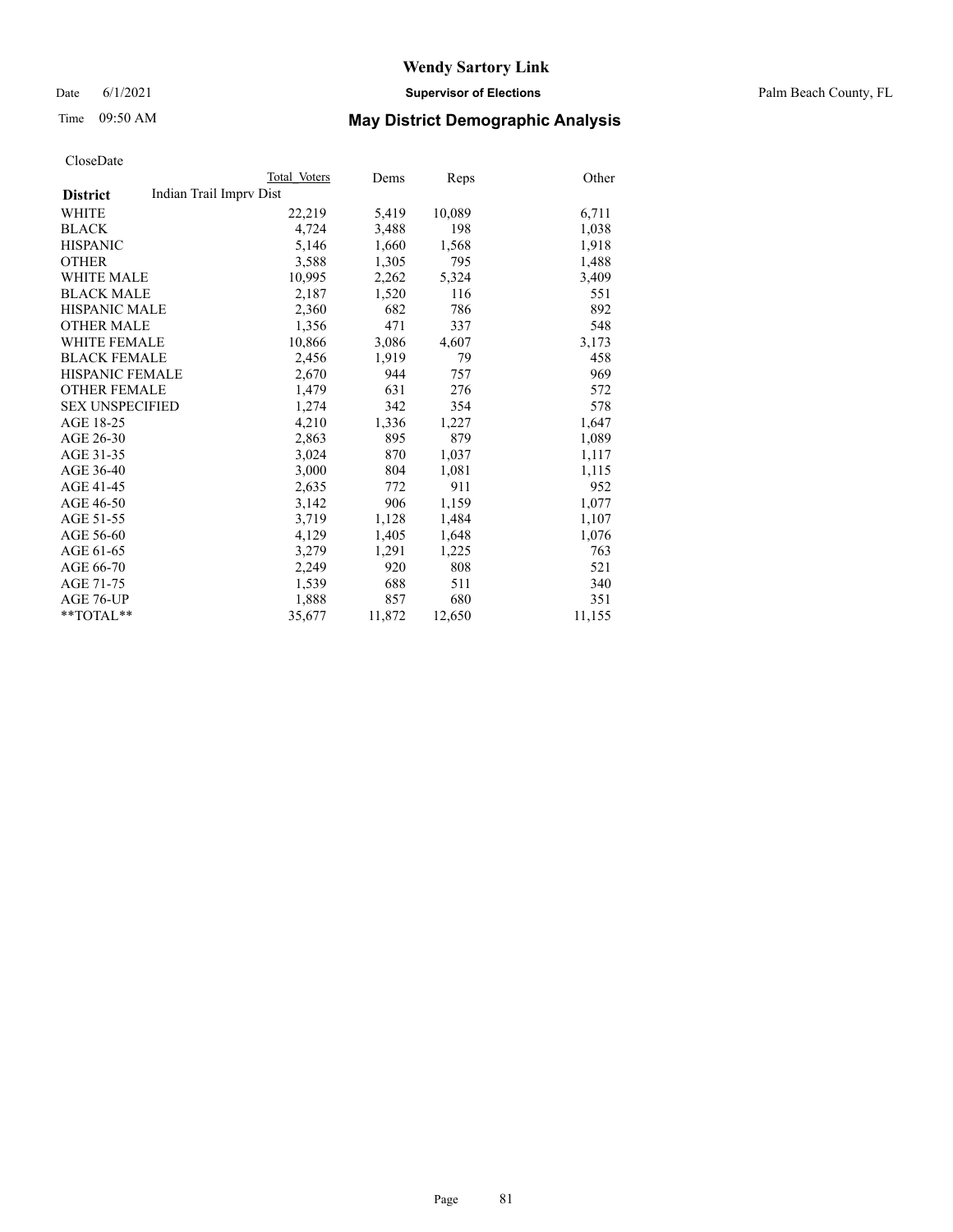Date 6/1/2021 **Supervisor of Elections** Palm Beach County, FL

|                     |                        | Total Voters | Dems           | Reps           | Other |
|---------------------|------------------------|--------------|----------------|----------------|-------|
| <b>District</b>     | Journeys Comm Dev Dist |              |                |                |       |
| WHITE               |                        | 759          | 247            | 271            | 241   |
| BLACK               |                        | 91           | 69             | 5              | 17    |
| HISPANIC            |                        | 135          | 58             | 28             | 49    |
| OTHER               |                        | 149          | 52             | 32             | 65    |
| WHITE MALE          |                        | 365          | 97             | 145            | 123   |
| <b>BLACK MALE</b>   |                        | 39           | 29             | $\overline{4}$ | 6     |
| HISPANIC MALE       |                        | 64           | 26             | 14             | 24    |
| OTHER MALE          |                        | 65           | 21             | 15             | 29    |
| WHITE FEMALE        |                        | 386          | 149            | 123            | 114   |
| <b>BLACK FEMALE</b> |                        | 50           | 39             | $\theta$       | 11    |
| HISPANIC FEMALE     |                        | 69           | 31             | 14             | 24    |
| <b>OTHER FEMALE</b> |                        | 67           | 27             | 13             | 27    |
| SEX UNSPECIFIED     |                        | 29           | $\overline{7}$ | 8              | 14    |
| AGE 18-25           |                        | 190          | 74             | 42             | 74    |
| AGE 26-30           |                        | 48           | 11             | 16             | 21    |
| AGE 31-35           |                        | 46           | 19             | 12             | 15    |
| AGE 36-40           |                        | 73           | 28             | 14             | 31    |
| AGE 41-45           |                        | 99           | 37             | 22             | 40    |
| AGE 46-50           |                        | 150          | 49             | 46             | 55    |
| AGE 51-55           |                        | 148          | 56             | 47             | 45    |
| AGE 56-60           |                        | 142          | 45             | 57             | 40    |
| AGE 61-65           |                        | 73           | 33             | 24             | 16    |
| AGE 66-70           |                        | 67           | 29             | 24             | 14    |
| AGE 71-75           |                        | 47           | 19             | 15             | 13    |
| AGE 76-UP           |                        | 51           | 26             | 17             | 8     |
| $*$ $TOTAL**$       |                        | 1,134        | 426            | 336            | 372   |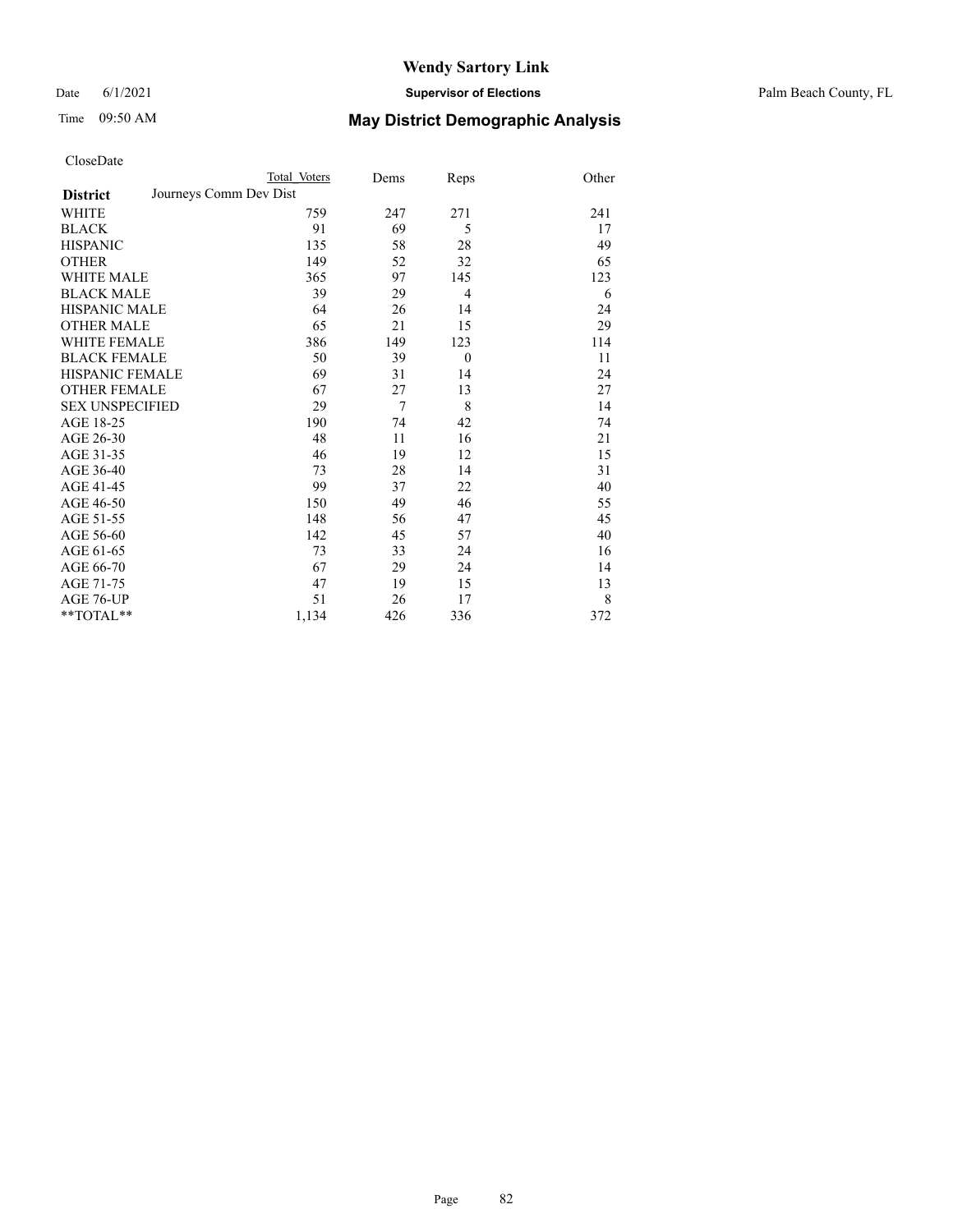#### Date 6/1/2021 **Supervisor of Elections** Palm Beach County, FL

# Time 09:50 AM **May District Demographic Analysis**

|                        |                    | Total Voters | Dems   | <b>Reps</b> | Other  |
|------------------------|--------------------|--------------|--------|-------------|--------|
| <b>District</b>        | Jupiter Inlet Dist |              |        |             |        |
| WHITE                  |                    | 82,103       | 21,492 | 37,544      | 23,067 |
| <b>BLACK</b>           |                    | 1,891        | 1,307  | 117         | 467    |
| <b>HISPANIC</b>        |                    | 5,322        | 1,875  | 1,514       | 1,933  |
| <b>OTHER</b>           |                    | 6,629        | 2,012  | 1,803       | 2,814  |
| <b>WHITE MALE</b>      |                    | 38,888       | 8,223  | 18,931      | 11,734 |
| <b>BLACK MALE</b>      |                    | 898          | 586    | 61          | 251    |
| <b>HISPANIC MALE</b>   |                    | 2,208        | 718    | 657         | 833    |
| <b>OTHER MALE</b>      |                    | 2,204        | 613    | 650         | 941    |
| <b>WHITE FEMALE</b>    |                    | 42,289       | 13,039 | 18,225      | 11,025 |
| <b>BLACK FEMALE</b>    |                    | 974          | 708    | 54          | 212    |
| <b>HISPANIC FEMALE</b> |                    | 2,988        | 1,108  | 822         | 1,058  |
| <b>OTHER FEMALE</b>    |                    | 2,632        | 953    | 685         | 994    |
| <b>SEX UNSPECIFIED</b> |                    | 2,754        | 689    | 854         | 1,211  |
| AGE 18-25              |                    | 8,208        | 2,301  | 2,978       | 2,929  |
| AGE 26-30              |                    | 5,795        | 1,671  | 2,008       | 2,116  |
| AGE 31-35              |                    | 6,130        | 1,699  | 2,205       | 2,226  |
| AGE 36-40              |                    | 6,731        | 1,775  | 2,466       | 2,490  |
| AGE 41-45              |                    | 6,471        | 1,722  | 2,334       | 2,415  |
| AGE 46-50              |                    | 7,163        | 1,733  | 3,022       | 2,408  |
| AGE 51-55              |                    | 8,210        | 1,965  | 3,823       | 2,422  |
| AGE 56-60              |                    | 9,572        | 2,439  | 4,640       | 2,493  |
| AGE 61-65              |                    | 9,455        | 2,724  | 4,453       | 2,278  |
| AGE 66-70              |                    | 8,110        | 2,609  | 3,490       | 2,011  |
| AGE 71-75              |                    | 7,252        | 2,235  | 3,272       | 1,745  |
| AGE 76-UP              |                    | 12,848       | 3,813  | 6,287       | 2,748  |
| **TOTAL**              |                    | 95,945       | 26,686 | 40,978      | 28,281 |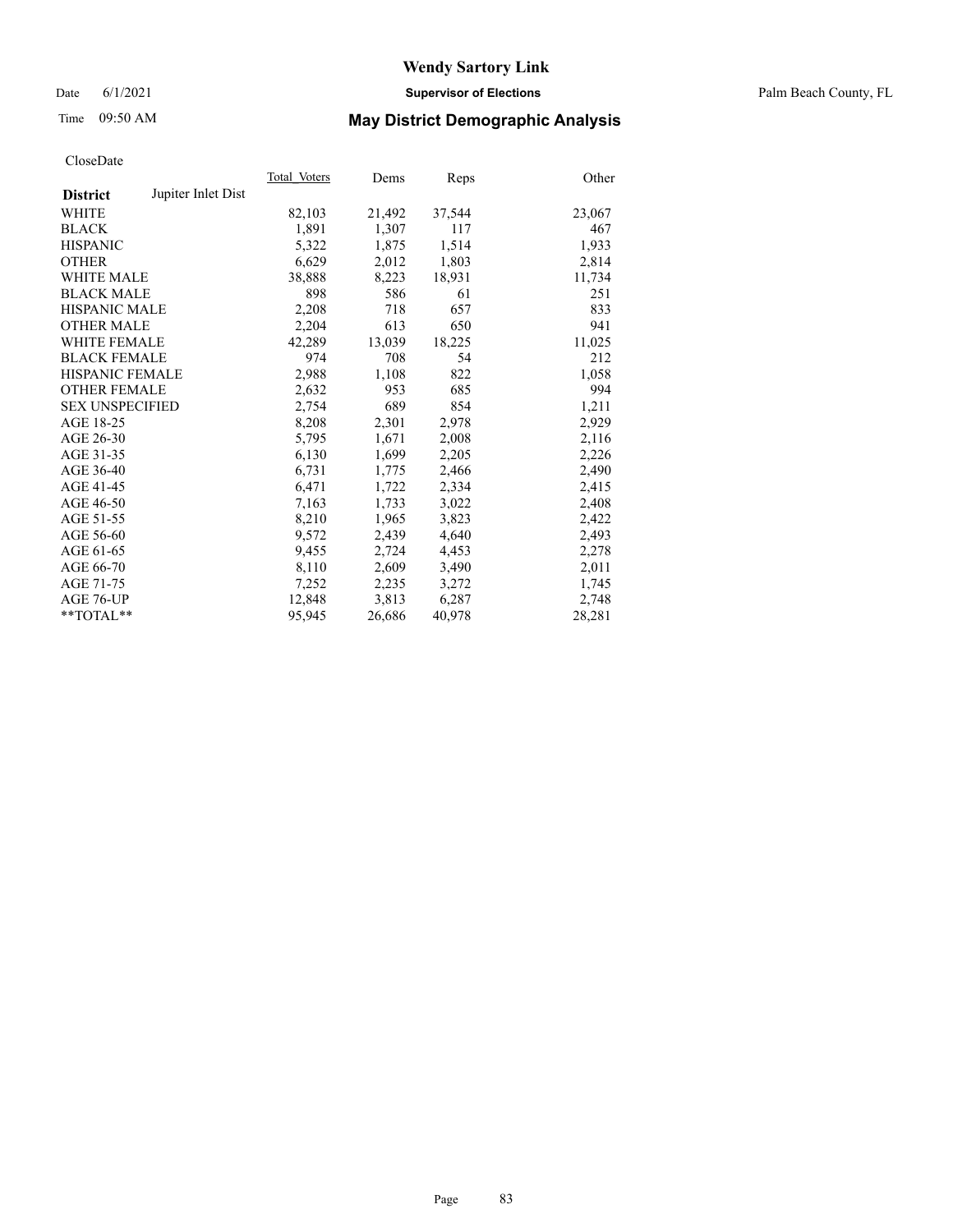#### Date 6/1/2021 **Supervisor of Elections** Palm Beach County, FL

# Time 09:50 AM **May District Demographic Analysis**

|                        |                  | Total Voters | Dems    | <b>Reps</b> | Other   |
|------------------------|------------------|--------------|---------|-------------|---------|
| <b>District</b>        | Library District |              |         |             |         |
| WHITE                  |                  | 437,031      | 152,410 | 162,324     | 122,297 |
| <b>BLACK</b>           |                  | 71.944       | 54,239  | 2,581       | 15,124  |
| <b>HISPANIC</b>        |                  | 92,106       | 37.634  | 19,784      | 34,688  |
| <b>OTHER</b>           |                  | 60,636       | 22,355  | 11,572      | 26,709  |
| <b>WHITE MALE</b>      |                  | 200,573      | 57,999  | 81,436      | 61,138  |
| <b>BLACK MALE</b>      |                  | 30,734       | 21,594  | 1,457       | 7,683   |
| <b>HISPANIC MALE</b>   |                  | 39,719       | 14,834  | 9,429       | 15,456  |
| <b>OTHER MALE</b>      |                  | 21,136       | 7,346   | 4,521       | 9,269   |
| <b>WHITE FEMALE</b>    |                  | 230,581      | 92,627  | 78,841      | 59,113  |
| <b>BLACK FEMALE</b>    |                  | 39,989       | 31,829  | 1,080       | 7,080   |
| <b>HISPANIC FEMALE</b> |                  | 50,037       | 21,907  | 9,918       | 18,212  |
| <b>OTHER FEMALE</b>    |                  | 25,073       | 10,692  | 4,550       | 9,831   |
| <b>SEX UNSPECIFIED</b> |                  | 23,214       | 7,451   | 4,881       | 10,882  |
| AGE 18-25              |                  | 61,400       | 23,758  | 13,811      | 23,831  |
| AGE 26-30              |                  | 42,321       | 16,378  | 9,611       | 16,332  |
| AGE 31-35              |                  | 44,293       | 17,153  | 10,875      | 16,265  |
| AGE 36-40              |                  | 44,239       | 16,673  | 11,099      | 16,467  |
| AGE 41-45              |                  | 43,623       | 16,318  | 11,356      | 15,949  |
| AGE 46-50              |                  | 47,237       | 16,823  | 14,299      | 16,115  |
| AGE 51-55              |                  | 52,236       | 18,532  | 17,567      | 16,137  |
| AGE 56-60              |                  | 58,259       | 21,315  | 20,979      | 15,965  |
| AGE 61-65              |                  | 57,387       | 23,185  | 19,651      | 14,551  |
| AGE 66-70              |                  | 53,715       | 23,746  | 17,009      | 12,960  |
| AGE 71-75              |                  | 52,993       | 23,507  | 17,050      | 12,436  |
| AGE 76-UP              |                  | 104,013      | 49,250  | 32,954      | 21,809  |
| $*$ TOTAL $*$          |                  | 661,717      | 266,638 | 196,261     | 198,818 |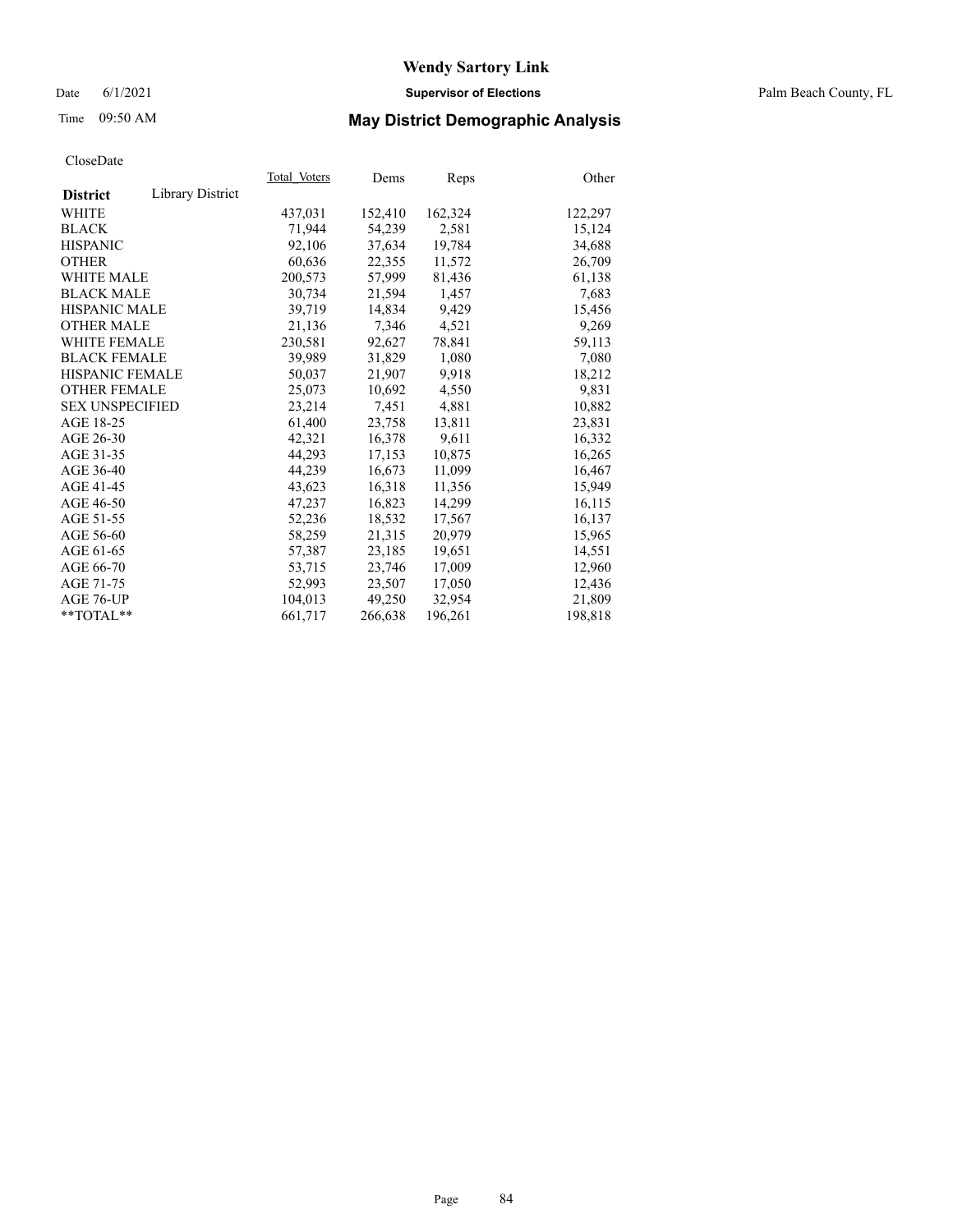#### Date 6/1/2021 **Supervisor of Elections** Palm Beach County, FL

|                        | Total Voters           | Dems | Reps           | Other    |
|------------------------|------------------------|------|----------------|----------|
| <b>District</b>        | Monterey Comm Dev Dist |      |                |          |
| <b>WHITE</b>           | 171                    | 56   | 51             | 64       |
| <b>BLACK</b>           | 108                    | 79   | $\overline{4}$ | 25       |
| <b>HISPANIC</b>        | 102                    | 49   | 11             | 42       |
| <b>OTHER</b>           | 72                     | 27   | 12             | 33       |
| <b>WHITE MALE</b>      | 83                     | 22   | 26             | 35       |
| <b>BLACK MALE</b>      | 40                     | 29   | $\overline{2}$ | 9        |
| <b>HISPANIC MALE</b>   | 48                     | 22   | $\overline{4}$ | 22       |
| <b>OTHER MALE</b>      | 27                     | 10   | 5              | 12       |
| <b>WHITE FEMALE</b>    | 87                     | 34   | 25             | 28       |
| <b>BLACK FEMALE</b>    | 64                     | 48   | $\overline{c}$ | 14       |
| HISPANIC FEMALE        | 54                     | 27   | $\overline{7}$ | 20       |
| <b>OTHER FEMALE</b>    | 31                     | 11   | 6              | 14       |
| <b>SEX UNSPECIFIED</b> | 19                     | 8    | $\mathbf{1}$   | 10       |
| AGE 18-25              | 47                     | 25   | 7              | 15       |
| AGE 26-30              | 54                     | 17   | 15             | 22       |
| AGE 31-35              | 85                     | 38   | 17             | 30       |
| AGE 36-40              | 92                     | 46   | 10             | 36       |
| AGE 41-45              | 42                     | 22   | 5              | 15       |
| AGE 46-50              | 41                     | 19   | 4              | 18       |
| AGE 51-55              | 35                     | 18   | 5              | 12       |
| AGE 56-60              | 25                     | 12   | $\overline{7}$ | 6        |
| AGE 61-65              | 16                     | 7    | 5              | 4        |
| AGE 66-70              | 9                      | 3    | $\mathbf{1}$   | 5        |
| AGE 71-75              | 5                      | 3    | 1              | 1        |
| AGE 76-UP              | $\overline{c}$         |      | 1              | $\theta$ |
| **TOTAL**              | 453                    | 211  | 78             | 164      |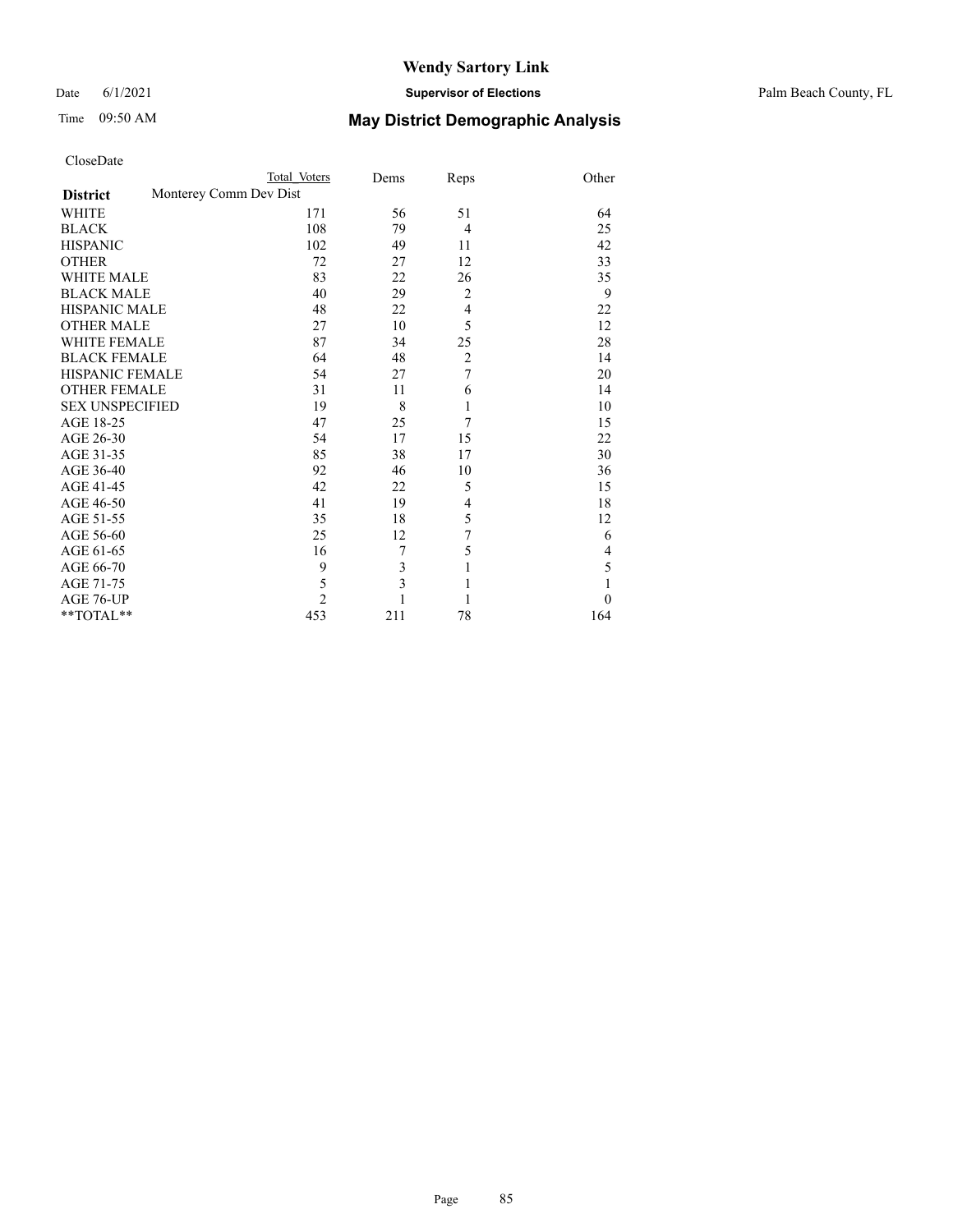#### Date 6/1/2021 **Supervisor of Elections** Palm Beach County, FL

| CloseDate |
|-----------|
|-----------|

|                                           | Total Voters | Dems | Reps             | Other          |
|-------------------------------------------|--------------|------|------------------|----------------|
| Marsh Harbour Comm Dev<br><b>District</b> |              |      |                  |                |
| <b>WHITE</b>                              | 44           | 15   | 12               | 17             |
| <b>BLACK</b>                              | 433          | 341  | 12               | 80             |
| <b>HISPANIC</b>                           | 28           | 16   | 5                | 7              |
| <b>OTHER</b>                              | 61           | 25   | 5                | 31             |
| <b>WHITE MALE</b>                         | 24           | 6    | 5                | 13             |
| <b>BLACK MALE</b>                         | 154          | 110  | 7                | 37             |
| <b>HISPANIC MALE</b>                      | 14           | 6    | 4                | 4              |
| <b>OTHER MALE</b>                         | 21           | 8    | 3                | 10             |
| <b>WHITE FEMALE</b>                       | 19           | 9    | 6                | 4              |
| <b>BLACK FEMALE</b>                       | 268          | 223  | 5                | 40             |
| HISPANIC FEMALE                           | 14           | 10   | 1                | 3              |
| <b>OTHER FEMALE</b>                       | 26           | 13   | $\overline{c}$   | 11             |
| <b>SEX UNSPECIFIED</b>                    | 26           | 12   | 1                | 13             |
| AGE 18-25                                 | 119          | 77   | 6                | 36             |
| AGE 26-30                                 | 77           | 53   | 3                | 21             |
| AGE 31-35                                 | 77           | 45   | 8                | 24             |
| AGE 36-40                                 | 66           | 49   | 3                | 14             |
| AGE 41-45                                 | 64           | 45   | 6                | 13             |
| AGE 46-50                                 | 53           | 45   | $\overline{c}$   | 6              |
| AGE 51-55                                 | 34           | 27   | 1                | 6              |
| AGE 56-60                                 | 26           | 19   | 3                | 4              |
| AGE 61-65                                 | 23           | 18   |                  | 4              |
| AGE 66-70                                 | 14           | 10   | 1                | 3              |
| AGE 71-75                                 | 10           | 6    | $\boldsymbol{0}$ | $\overline{4}$ |
| AGE 76-UP                                 | 3            | 3    | $\theta$         | $\theta$       |
| $*$ $TOTAL**$                             | 566          | 397  | 34               | 135            |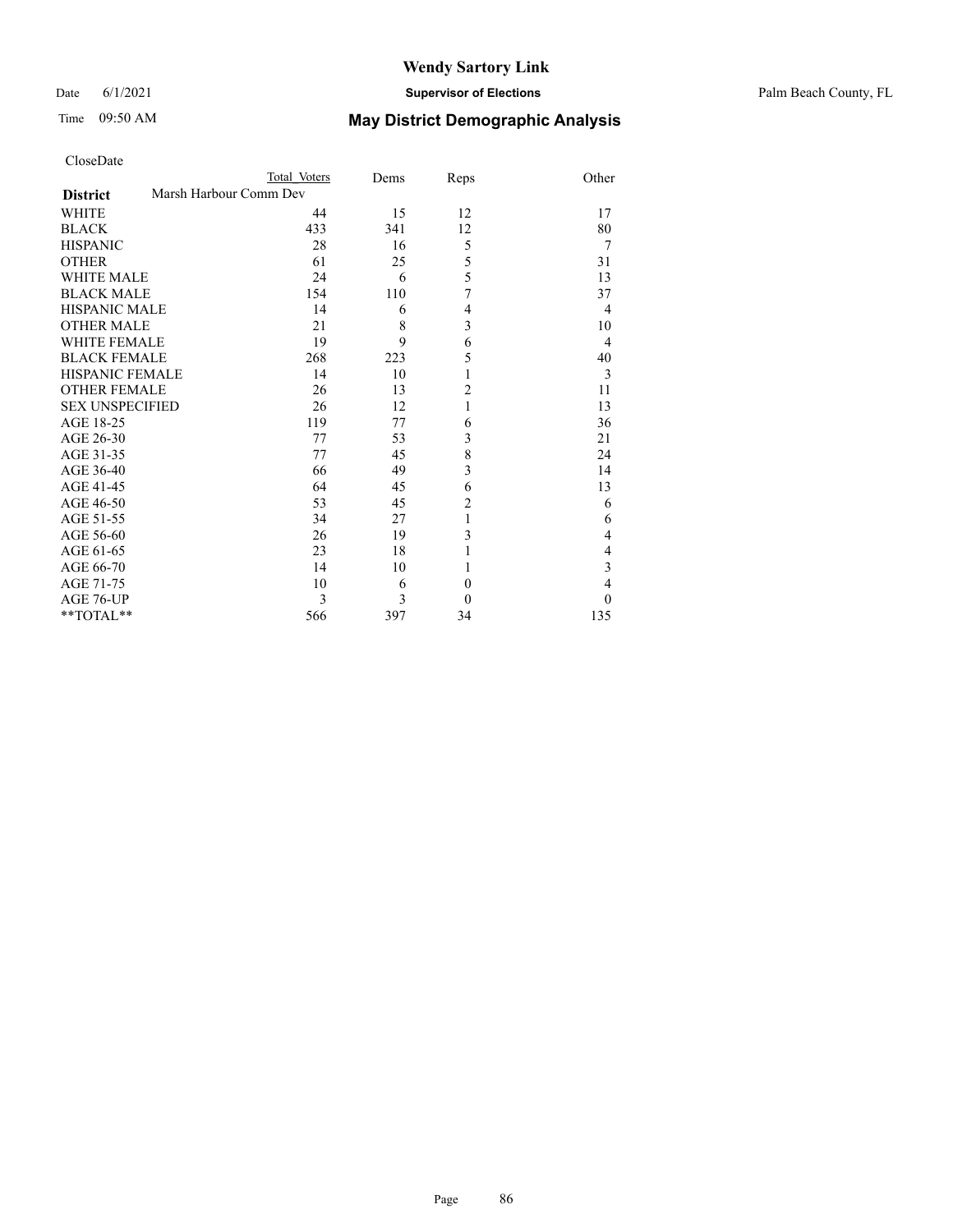Date 6/1/2021 **Supervisor of Elections** Palm Beach County, FL

## Time 09:50 AM **May District Demographic Analysis**

|                                        | Total Voters | Dems   | <b>Reps</b> | Other  |
|----------------------------------------|--------------|--------|-------------|--------|
| Northern Imprv Dist<br><b>District</b> |              |        |             |        |
| WHITE                                  | 90,500       | 26,865 | 37,943      | 25,692 |
| <b>BLACK</b>                           | 16,467       | 12,494 | 543         | 3,430  |
| <b>HISPANIC</b>                        | 11.606       | 4.636  | 2,534       | 4,436  |
| <b>OTHER</b>                           | 11,741       | 4,242  | 2,355       | 5,144  |
| <b>WHITE MALE</b>                      | 42,197       | 10,207 | 19,057      | 12,933 |
| <b>BLACK MALE</b>                      | 6,785        | 4,805  | 286         | 1,694  |
| <b>HISPANIC MALE</b>                   | 4,875        | 1,801  | 1,138       | 1,936  |
| <b>OTHER MALE</b>                      | 4,081        | 1,354  | 875         | 1,852  |
| <b>WHITE FEMALE</b>                    | 47,210       | 16,340 | 18,470      | 12,400 |
| <b>BLACK FEMALE</b>                    | 9,417        | 7,496  | 248         | 1,673  |
| HISPANIC FEMALE                        | 6,448        | 2,710  | 1,345       | 2,393  |
| <b>OTHER FEMALE</b>                    | 4,984        | 2,094  | 970         | 1,920  |
| <b>SEX UNSPECIFIED</b>                 | 4,179        | 1,365  | 947         | 1,867  |
| AGE 18-25                              | 11,386       | 4,309  | 3,037       | 4,040  |
| AGE 26-30                              | 9,628        | 3,778  | 2,384       | 3,466  |
| AGE 31-35                              | 10,108       | 3,936  | 2,588       | 3,584  |
| AGE 36-40                              | 9,955        | 3,709  | 2,567       | 3,679  |
| AGE 41-45                              | 9,258        | 3,370  | 2,529       | 3,359  |
| AGE 46-50                              | 9,795        | 3,359  | 3,160       | 3,276  |
| AGE 51-55                              | 10,532       | 3,563  | 3,926       | 3,043  |
| AGE 56-60                              | 11,622       | 3,922  | 4,627       | 3,073  |
| AGE 61-65                              | 11,220       | 4,196  | 4,289       | 2,735  |
| AGE 66-70                              | 10,131       | 4,018  | 3,675       | 2,438  |
| AGE 71-75                              | 9,798        | 3,742  | 3,768       | 2,288  |
| AGE 76-UP                              | 16,880       | 6,335  | 6,825       | 3,720  |
| $*$ $TOTAL**$                          | 130,314      | 48,237 | 43,375      | 38,702 |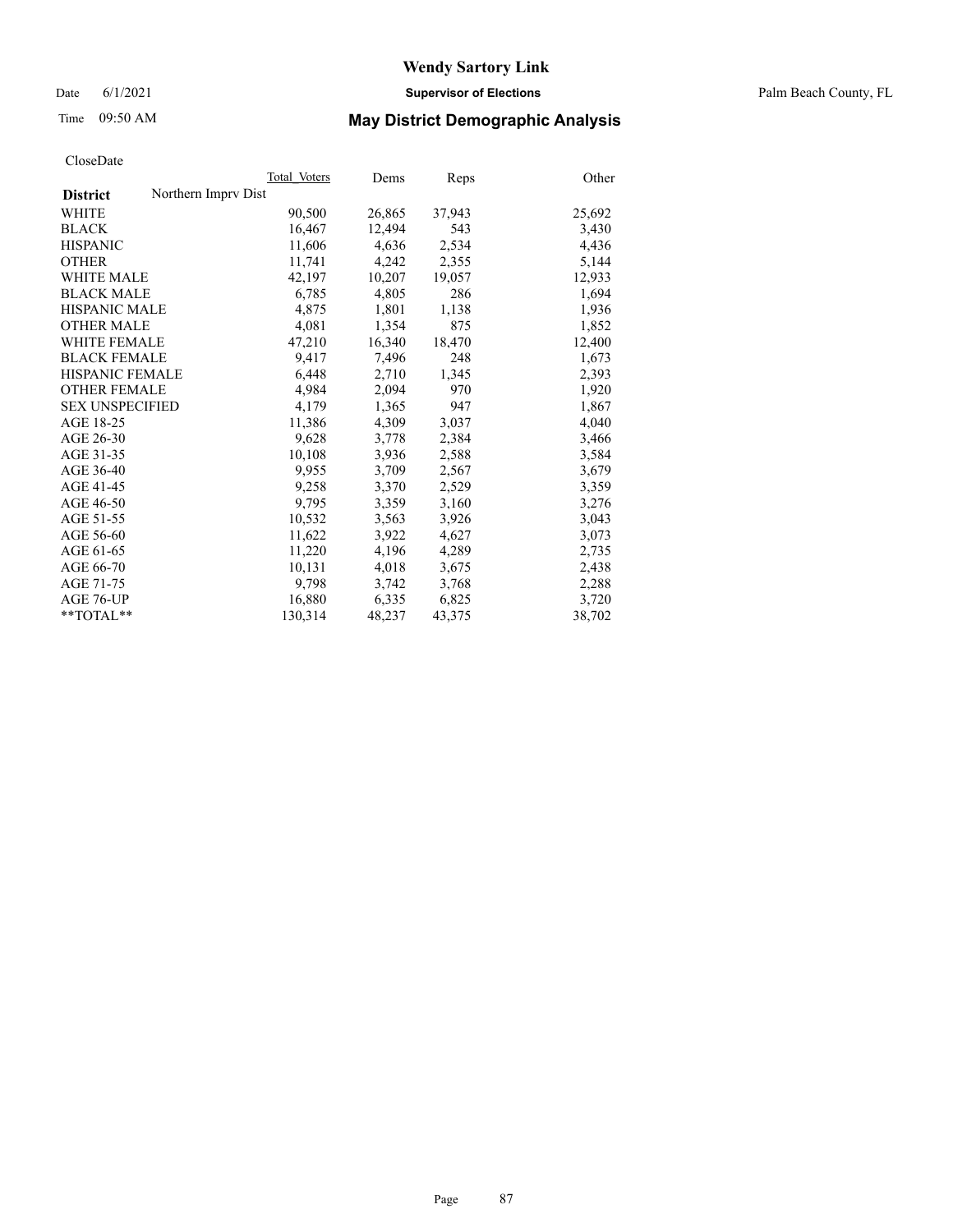#### Date 6/1/2021 **Supervisor of Elections** Palm Beach County, FL

| CloseDate |
|-----------|
|-----------|

|                        |                      | Total Voters | Dems           | Reps             | Other |
|------------------------|----------------------|--------------|----------------|------------------|-------|
| <b>District</b>        | Osprey Oaks Comm Dev |              |                |                  |       |
| WHITE                  |                      | 270          | 107            | 89               | 74    |
| BLACK                  |                      | 45           | 32             | $\overline{4}$   | 9     |
| HISPANIC               |                      | 62           | 18             | 19               | 25    |
| OTHER                  |                      | 65           | 21             | 9                | 35    |
| WHITE MALE             |                      | 137          | 50             | 43               | 44    |
| <b>BLACK MALE</b>      |                      | 20           | 14             | 1                | 5     |
| HISPANIC MALE          |                      | 27           | 8              | 11               | 8     |
| OTHER MALE             |                      | 28           | 10             | 5                | 13    |
| WHITE FEMALE           |                      | 133          | 57             | 46               | 30    |
| BLACK FEMALE           |                      | 25           | 18             | 3                | 4     |
| HISPANIC FEMALE        |                      | 34           | 10             | 8                | 16    |
| OTHER FEMALE           |                      | 26           | 8              | 3                | 15    |
| <b>SEX UNSPECIFIED</b> |                      | 10           | $\overline{2}$ | 1                | 7     |
| AGE 18-25              |                      | 52           | 15             | 14               | 23    |
| AGE 26-30              |                      | 11           | 8              | $\boldsymbol{0}$ | 3     |
| AGE 31-35              |                      | 26           | 9              | 8                | 9     |
| AGE 36-40              |                      | 49           | 21             | 13               | 15    |
| AGE 41-45              |                      | 65           | 24             | 17               | 24    |
| AGE 46-50              |                      | 64           | 26             | 17               | 21    |
| AGE 51-55              |                      | 60           | 28             | 18               | 14    |
| AGE 56-60              |                      | 28           | 12             | 7                | 9     |
| AGE 61-65              |                      | 26           | 13             | 8                | 5     |
| AGE 66-70              |                      | 26           | 11             | 9                | 6     |
| AGE 71-75              |                      | 18           | 5              | 5                | 8     |
| AGE 76-UP              |                      | 17           | 6              | 5                | 6     |
| $*$ $TOTAL**$          |                      | 442          | 178            | 121              | 143   |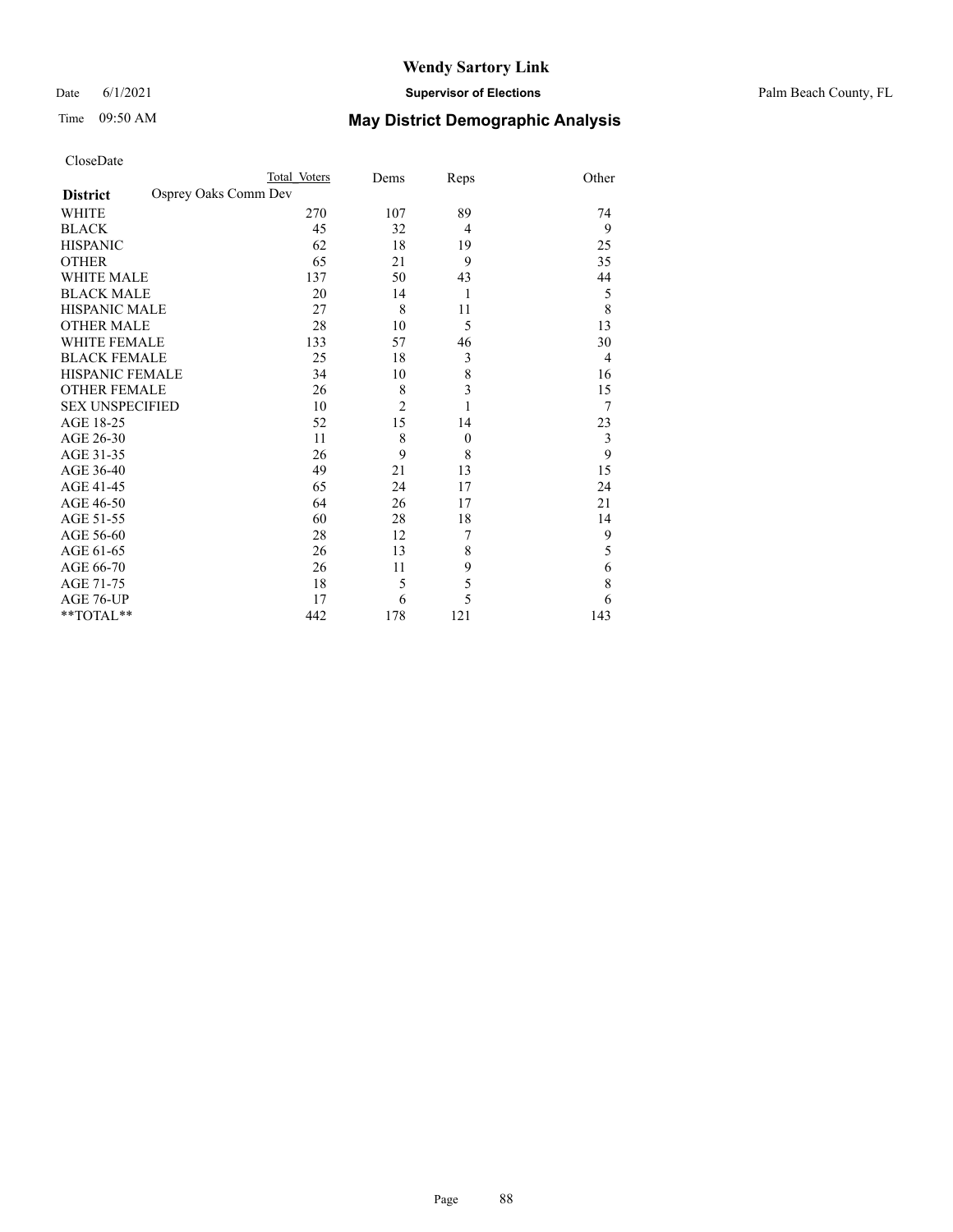#### Date 6/1/2021 **Supervisor of Elections** Palm Beach County, FL

|                        |                   | Total Voters   | Dems           | Reps           | Other          |
|------------------------|-------------------|----------------|----------------|----------------|----------------|
| <b>District</b>        | Old Palm Comm Dev |                |                |                |                |
| WHITE                  |                   | 361            | 51             | 222            | 88             |
| BLACK                  |                   | 9              | 6              | $\overline{2}$ | 1              |
| <b>HISPANIC</b>        |                   | $\overline{2}$ | $\theta$       | $\overline{2}$ | $\Omega$       |
| OTHER                  |                   | 26             | $\overline{2}$ | 16             | 8              |
| WHITE MALE             |                   | 181            | 21             | 113            | 47             |
| <b>BLACK MALE</b>      |                   | 4              | $\overline{2}$ | 1              | 1              |
| HISPANIC MALE          |                   | $\theta$       | $\theta$       | $\theta$       | $\theta$       |
| OTHER MALE             |                   | 6              | $\theta$       | 4              | $\overline{2}$ |
| WHITE FEMALE           |                   | 172            | 29             | 107            | 36             |
| <b>BLACK FEMALE</b>    |                   | 5              | 4              | 1              | $\mathbf{0}$   |
| HISPANIC FEMALE        |                   | $\overline{2}$ | $\theta$       | $\overline{2}$ | $\overline{0}$ |
| <b>OTHER FEMALE</b>    |                   | 11             | 1              | 8              | $\overline{2}$ |
| <b>SEX UNSPECIFIED</b> |                   | 17             | 2              | 6              | 9              |
| AGE 18-25              |                   | 23             | 6              | 10             | 7              |
| AGE 26-30              |                   | 8              | 2              | 5              |                |
| AGE 31-35              |                   | 14             | 3              | $\overline{7}$ | 4              |
| AGE 36-40              |                   | 5              | $\theta$       | $\overline{4}$ |                |
| AGE 41-45              |                   | 12             | 3              | 7              | 2              |
| AGE 46-50              |                   | 21             | 3              | 12             | 6              |
| AGE 51-55              |                   | 32             | $\overline{2}$ | 22             | 8              |
| AGE 56-60              |                   | 51             | 14             | 27             | 10             |
| AGE 61-65              |                   | 78             | 12             | 46             | 20             |
| AGE 66-70              |                   | 50             | $\overline{2}$ | 36             | 12             |
| AGE 71-75              |                   | 41             | 5              | 24             | 12             |
| AGE 76-UP              |                   | 63             | 7              | 42             | 14             |
| **TOTAL**              |                   | 398            | 59             | 242            | 97             |
|                        |                   |                |                |                |                |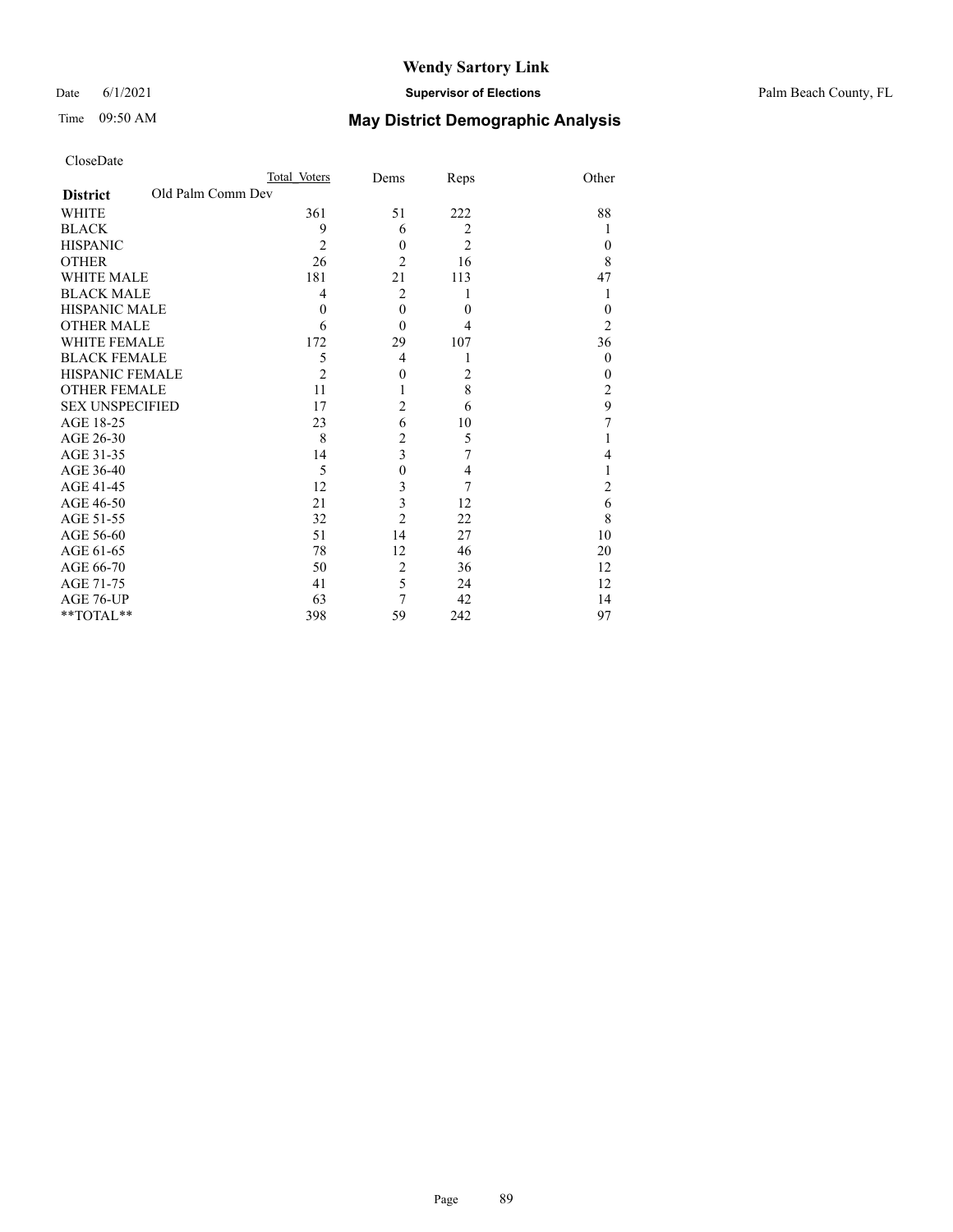Date 6/1/2021 **Supervisor of Elections** Palm Beach County, FL

| CloseDate |
|-----------|
|-----------|

|                     |                                 | Total Voters | Dems | Reps | Other |
|---------------------|---------------------------------|--------------|------|------|-------|
| <b>District</b>     | <b>Plantation Comm Dev Dist</b> |              |      |      |       |
| WHITE               |                                 | 652          | 168  | 287  | 197   |
| BLACK               |                                 | 299          | 224  | 8    | 67    |
| <b>HISPANIC</b>     |                                 | 251          | 95   | 54   | 102   |
| OTHER               |                                 | 224          | 83   | 31   | 110   |
| WHITE MALE          |                                 | 320          | 59   | 151  | 110   |
| <b>BLACK MALE</b>   |                                 | 126          | 88   | 1    | 37    |
| HISPANIC MALE       |                                 | 125          | 46   | 33   | 46    |
| <b>OTHER MALE</b>   |                                 | 84           | 31   | 13   | 40    |
| WHITE FEMALE        |                                 | 324          | 108  | 134  | 82    |
| BLACK FEMALE        |                                 | 164          | 131  | 7    | 26    |
| HISPANIC FEMALE     |                                 | 119          | 47   | 21   | 51    |
| <b>OTHER FEMALE</b> |                                 | 93           | 39   | 11   | 43    |
| SEX UNSPECIFIED     |                                 | 67           | 20   | 8    | 39    |
| AGE 18-25           |                                 | 200          | 76   | 44   | 80    |
| AGE 26-30           |                                 | 84           | 30   | 31   | 23    |
| AGE 31-35           |                                 | 116          | 37   | 31   | 48    |
| AGE 36-40           |                                 | 160          | 57   | 56   | 47    |
| AGE 41-45           |                                 | 177          | 64   | 47   | 66    |
| AGE 46-50           |                                 | 204          | 72   | 54   | 78    |
| AGE 51-55           |                                 | 146          | 64   | 36   | 46    |
| AGE 56-60           |                                 | 104          | 43   | 36   | 25    |
| AGE 61-65           |                                 | 70           | 35   | 12   | 23    |
| AGE 66-70           |                                 | 58           | 37   | 11   | 10    |
| AGE 71-75           |                                 | 55           | 33   | 11   | 11    |
| AGE 76-UP           |                                 | 52           | 22   | 11   | 19    |
| $*$ $TOTAL**$       |                                 | 1,426        | 570  | 380  | 476   |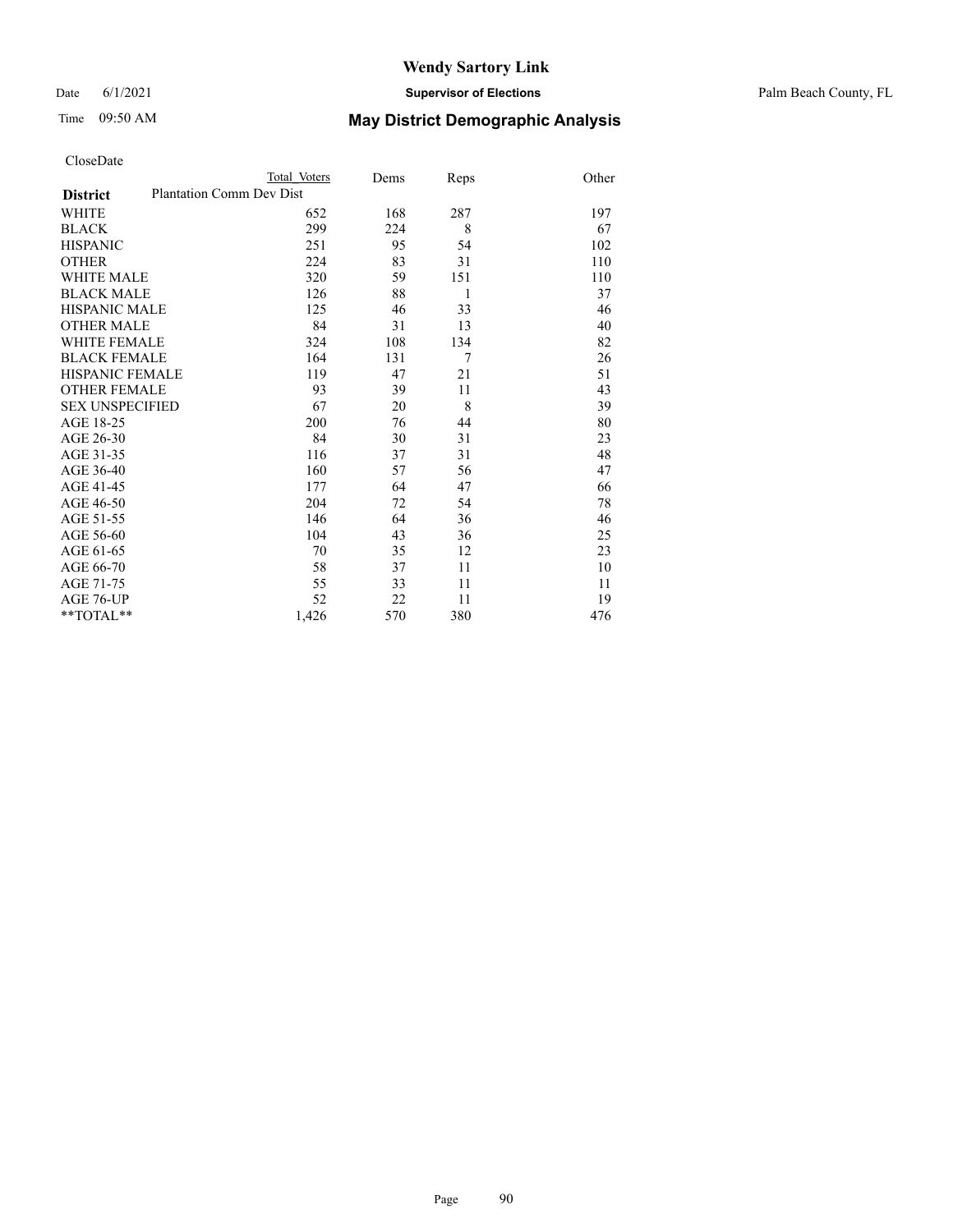Date 6/1/2021 **Supervisor of Elections** Palm Beach County, FL

## Time 09:50 AM **May District Demographic Analysis**

|                    | Dems         | <b>Reps</b> | Other  |
|--------------------|--------------|-------------|--------|
| Port Of Palm Beach |              |             |        |
| 169,009            | 51,593       | 68,797      | 48,619 |
| 74,534             | 58,953       | 2,280       | 13,301 |
| 40.090             | 16,186       | 8,901       | 15,003 |
| 29,175             | 11,220       | 5,160       | 12,795 |
| 79,472             | 20.475       | 34,557      | 24,440 |
| 31,033             | 23,098       | 1,247       | 6,688  |
| 17,641             | 6,530        | 4,347       | 6,764  |
| 10,294             | 3,740        | 2,008       | 4,546  |
| 87,307             | 30,554       | 33,384      | 23,369 |
| 42,289             | 34,995       | 1,006       | 6,288  |
| 21,432             | 9,260        | 4,366       | 7,806  |
| 12.091             | 5,377        | 2,092       | 4,622  |
| 10.997             | 3,787        | 2,069       | 5,141  |
| 31,639             | 13,956       | 6,235       | 11,448 |
| 25,515             | 11,370       | 5,014       | 9,131  |
| 26,416             | 11,834       | 5,511       | 9,071  |
| 23,921             | 10,391       | 5,157       | 8,373  |
| 21,634             | 9,433        | 4,898       | 7,303  |
| 23,042             | 9,768        | 6,102       | 7,172  |
| 25.431             | 10,578       | 7,753       | 7,100  |
| 28,527             | 12,084       | 9,306       | 7,137  |
| 26,984             | 12,220       | 8,575       | 6,189  |
| 23,310             | 10,973       | 7,178       | 5,159  |
| 20,752             | 9,465        | 6,758       | 4,529  |
| 35.636             | 15,880       | 12,651      | 7,105  |
| 312,808            | 137,952      | 85,138      | 89,718 |
|                    | Total Voters |             |        |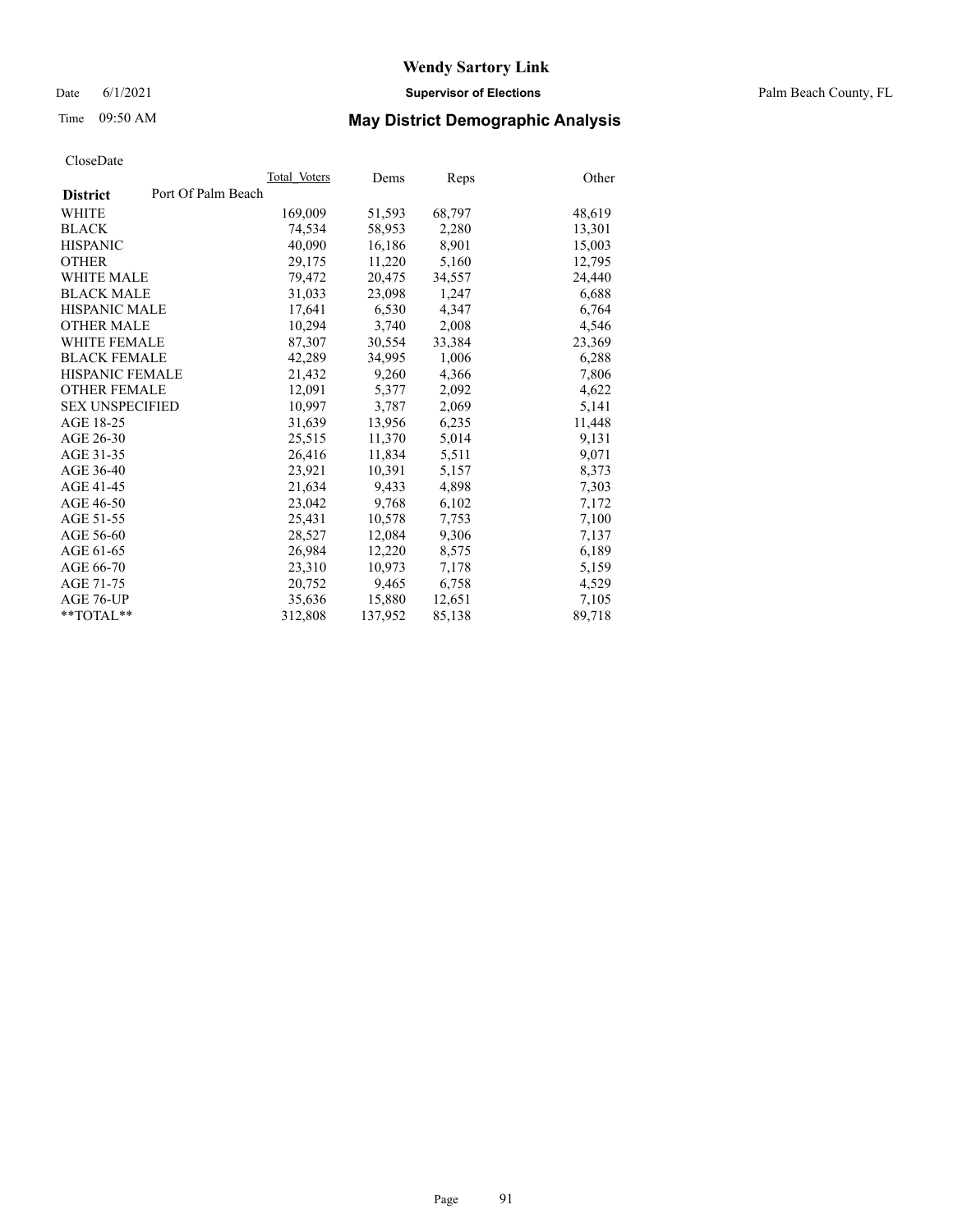#### Date 6/1/2021 **Supervisor of Elections** Palm Beach County, FL

# Time 09:50 AM **May District Demographic Analysis**

|                                         | Total Voters | Dems | Reps           | Other |
|-----------------------------------------|--------------|------|----------------|-------|
| Renaissance Comm Dev<br><b>District</b> |              |      |                |       |
| <b>WHITE</b>                            | 1,042        | 369  | 302            | 371   |
| <b>BLACK</b>                            | 276          | 190  | 9              | 77    |
| <b>HISPANIC</b>                         | 286          | 108  | 64             | 114   |
| <b>OTHER</b>                            | 202          | 62   | 42             | 98    |
| WHITE MALE                              | 529          | 171  | 169            | 189   |
| <b>BLACK MALE</b>                       | 120          | 76   | 7              | 37    |
| <b>HISPANIC MALE</b>                    | 127          | 42   | 31             | 54    |
| <b>OTHER MALE</b>                       | 69           | 18   | 16             | 35    |
| WHITE FEMALE                            | 503          | 197  | 132            | 174   |
| <b>BLACK FEMALE</b>                     | 155          | 113  | $\overline{2}$ | 40    |
| <b>HISPANIC FEMALE</b>                  | 154          | 64   | 32             | 58    |
| <b>OTHER FEMALE</b>                     | 87           | 33   | 13             | 41    |
| <b>SEX UNSPECIFIED</b>                  | 62           | 15   | 15             | 32    |
| AGE 18-25                               | 204          | 93   | 38             | 73    |
| AGE 26-30                               | 276          | 105  | 64             | 107   |
| AGE 31-35                               | 257          | 107  | 50             | 100   |
| AGE 36-40                               | 199          | 78   | 40             | 81    |
| AGE 41-45                               | 182          | 79   | 35             | 68    |
| AGE 46-50                               | 155          | 55   | 35             | 65    |
| AGE 51-55                               | 143          | 50   | 40             | 53    |
| AGE 56-60                               | 115          | 40   | 44             | 31    |
| AGE 61-65                               | 102          | 44   | 26             | 32    |
| AGE 66-70                               | 75           | 41   | 14             | 20    |
| AGE 71-75                               | 52           | 19   | 15             | 18    |
| AGE 76-UP                               | 46           | 18   | 16             | 12    |
| $*$ $TOTAL**$                           | 1,806        | 729  | 417            | 660   |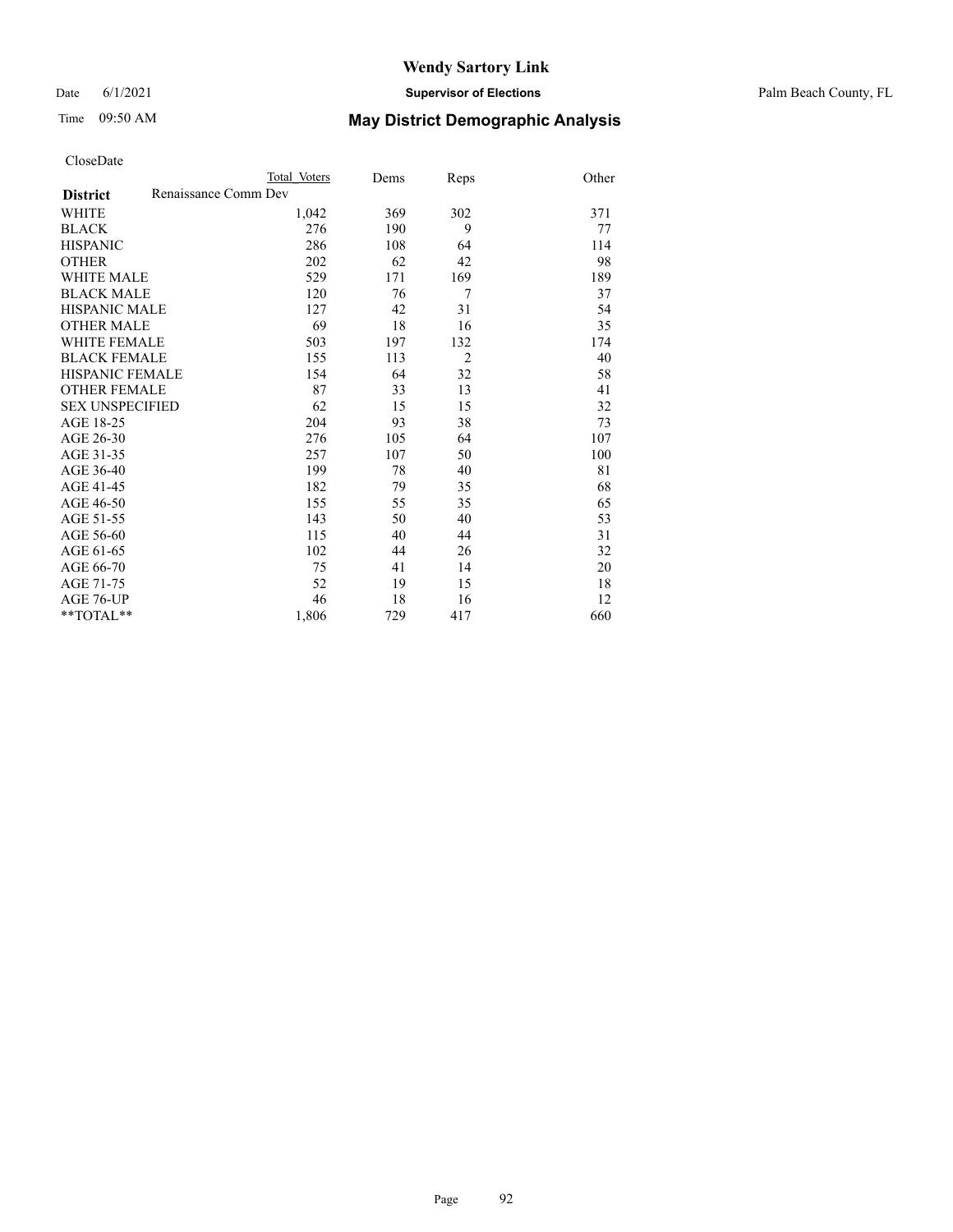#### Date 6/1/2021 **Supervisor of Elections** Palm Beach County, FL

|                        | Total Voters        | Dems | Reps             | Other |
|------------------------|---------------------|------|------------------|-------|
| <b>District</b>        | Sonoma Bay Comm Dev |      |                  |       |
| WHITE                  | 61                  | 25   | 22               | 14    |
| <b>BLACK</b>           | 264                 | 213  | 5                | 46    |
| <b>HISPANIC</b>        | 43                  | 22   | 1                | 20    |
| <b>OTHER</b>           | 58                  | 23   | 5                | 30    |
| <b>WHITE MALE</b>      | 27                  | 9    | 12               | 6     |
| <b>BLACK MALE</b>      | 95                  | 67   | 3                | 25    |
| <b>HISPANIC MALE</b>   | 12                  | 6    | 1                | 5     |
| <b>OTHER MALE</b>      | 19                  | 7    | $\overline{2}$   | 10    |
| <b>WHITE FEMALE</b>    | 34                  | 16   | 10               | 8     |
| <b>BLACK FEMALE</b>    | 165                 | 142  | $\overline{2}$   | 21    |
| <b>HISPANIC FEMALE</b> | 30                  | 16   | $\boldsymbol{0}$ | 14    |
| <b>OTHER FEMALE</b>    | 26                  | 12   | 1                | 13    |
| <b>SEX UNSPECIFIED</b> | 18                  | 8    | $\overline{c}$   | 8     |
| AGE 18-25              | 52                  | 34   | 5                | 13    |
| AGE 26-30              | 50                  | 35   | 3                | 12    |
| AGE 31-35              | 72                  | 45   | 5                | 22    |
| AGE 36-40              | 55                  | 32   | 6                | 17    |
| AGE 41-45              | 57                  | 27   | 7                | 23    |
| AGE 46-50              | 32                  | 26   | $\overline{c}$   | 4     |
| AGE 51-55              | 31                  | 26   | $\overline{c}$   | 3     |
| AGE 56-60              | 24                  | 15   | $\mathbf{1}$     | 8     |
| AGE 61-65              | 33                  | 26   | $\overline{2}$   | 5     |
| AGE 66-70              | 14                  | 13   | $\boldsymbol{0}$ |       |
| AGE 71-75              | $\overline{2}$      | 1    | $\mathbf{0}$     |       |
| AGE 76-UP              | 4                   | 3    | $\theta$         |       |
| **TOTAL**              | 426                 | 283  | 33               | 110   |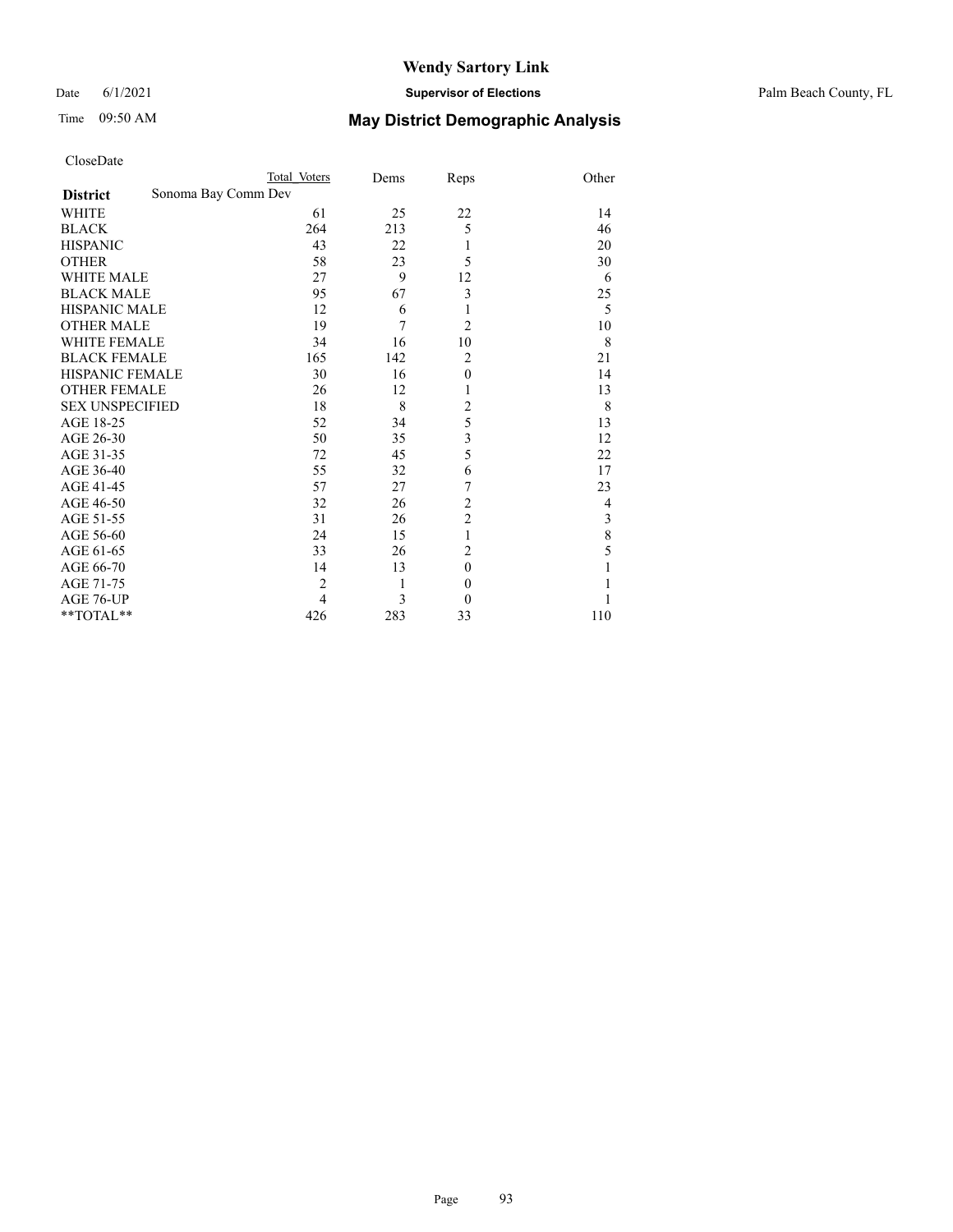Date 6/1/2021 **Supervisor of Elections** Palm Beach County, FL

# Time 09:50 AM **May District Demographic Analysis**

|                                        | Total Voters | Dems | Reps | Other |
|----------------------------------------|--------------|------|------|-------|
| Seminole Imprv Dist<br><b>District</b> |              |      |      |       |
| <b>WHITE</b>                           | 572          | 126  | 275  | 171   |
| <b>BLACK</b>                           | 237          | 166  | 12   | 59    |
| <b>HISPANIC</b>                        | 324          | 95   | 95   | 134   |
| <b>OTHER</b>                           | 110          | 38   | 20   | 52    |
| <b>WHITE MALE</b>                      | 283          | 47   | 148  | 88    |
| <b>BLACK MALE</b>                      | 95           | 58   | 7    | 30    |
| <b>HISPANIC MALE</b>                   | 150          | 38   | 52   | 60    |
| <b>OTHER MALE</b>                      | 50           | 19   | 8    | 23    |
| <b>WHITE FEMALE</b>                    | 286          | 78   | 127  | 81    |
| <b>BLACK FEMALE</b>                    | 141          | 107  | 5    | 29    |
| <b>HISPANIC FEMALE</b>                 | 172          | 55   | 43   | 74    |
| <b>OTHER FEMALE</b>                    | 44           | 16   | 8    | 20    |
| <b>SEX UNSPECIFIED</b>                 | 22           | 7    | 4    | 11    |
| AGE 18-25                              | 110          | 34   | 36   | 40    |
| AGE 26-30                              | 119          | 36   | 40   | 43    |
| AGE 31-35                              | 164          | 40   | 51   | 73    |
| AGE 36-40                              | 159          | 52   | 43   | 64    |
| AGE 41-45                              | 160          | 53   | 46   | 61    |
| AGE 46-50                              | 138          | 49   | 50   | 39    |
| AGE 51-55                              | 96           | 33   | 37   | 26    |
| AGE 56-60                              | 106          | 40   | 37   | 29    |
| AGE 61-65                              | 61           | 33   | 17   | 11    |
| AGE 66-70                              | 52           | 13   | 23   | 16    |
| AGE 71-75                              | 40           | 24   | 11   | 5     |
| AGE 76-UP                              | 38           | 18   | 11   | 9     |
| **TOTAL**                              | 1,243        | 425  | 402  | 416   |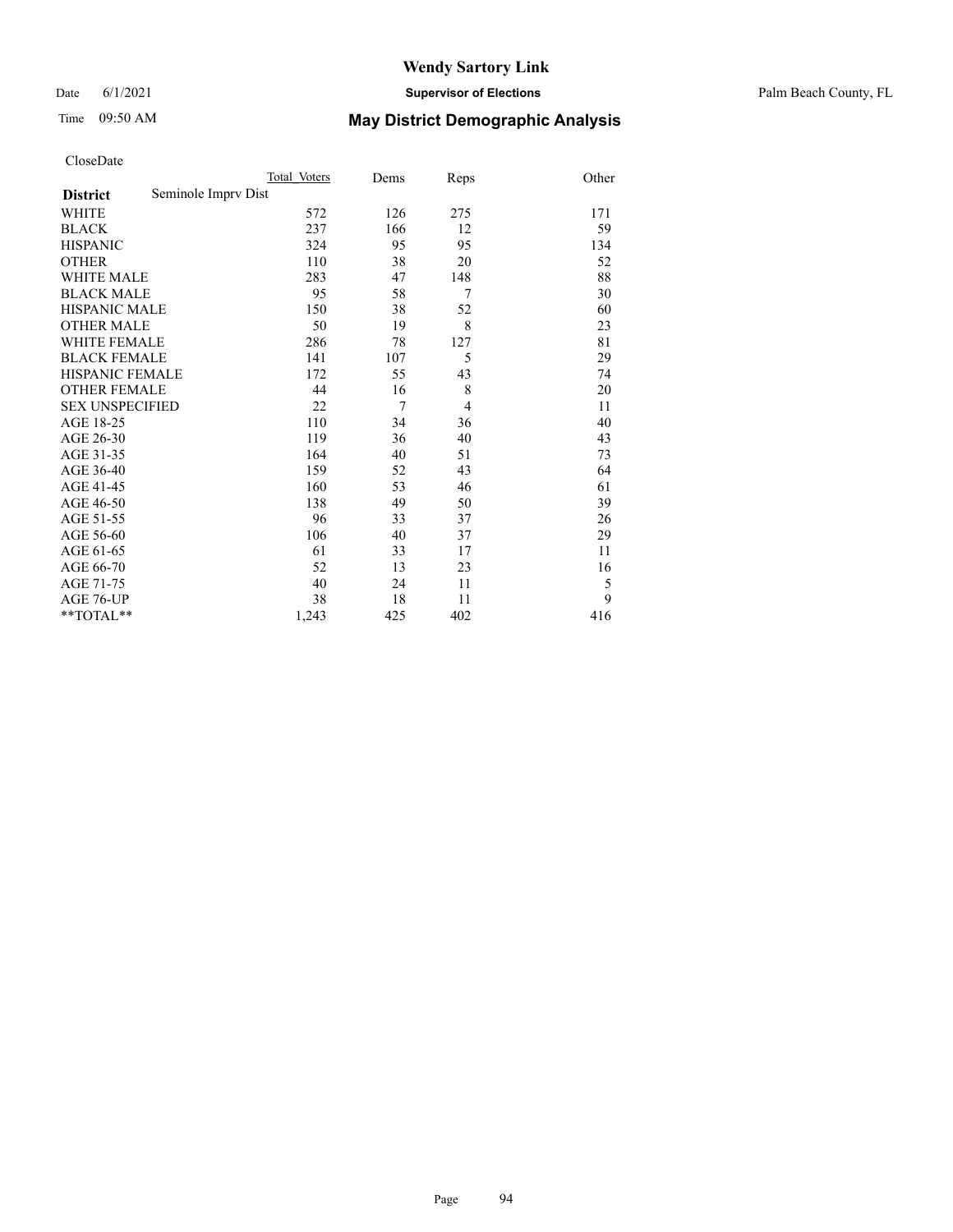#### Date 6/1/2021 **Supervisor of Elections** Palm Beach County, FL

| CloseDate |
|-----------|
|-----------|

|                     |                         | Total Voters | Dems | Reps           | Other          |
|---------------------|-------------------------|--------------|------|----------------|----------------|
| <b>District</b>     | Terracina Comm Dev Dist |              |      |                |                |
| WHITE               |                         | 191          | 66   | 63             | 62             |
| BLACK               |                         | 480          | 365  | 13             | 102            |
| HISPANIC            |                         | 158          | 69   | 44             | 45             |
| OTHER               |                         | 195          | 69   | 39             | 87             |
| WHITE MALE          |                         | 100          | 32   | 35             | 33             |
| <b>BLACK MALE</b>   |                         | 227          | 158  | 11             | 58             |
| HISPANIC MALE       |                         | 70           | 24   | 23             | 23             |
| OTHER MALE          |                         | 77           | 30   | 15             | 32             |
| WHITE FEMALE        |                         | 89           | 34   | 26             | 29             |
| <b>BLACK FEMALE</b> |                         | 245          | 201  | $\overline{2}$ | 42             |
| HISPANIC FEMALE     |                         | 84           | 43   | 21             | 20             |
| <b>OTHER FEMALE</b> |                         | 92           | 33   | 23             | 36             |
| SEX UNSPECIFIED     |                         | 40           | 14   | $\overline{3}$ | 23             |
| AGE 18-25           |                         | 132          | 67   | 15             | 50             |
| AGE 26-30           |                         | 96           | 54   | 11             | 31             |
| AGE 31-35           |                         | 84           | 44   | 14             | 26             |
| AGE 36-40           |                         | 108          | 54   | 22             | 32             |
| AGE 41-45           |                         | 112          | 61   | 16             | 35             |
| AGE 46-50           |                         | 120          | 64   | 21             | 35             |
| AGE 51-55           |                         | 87           | 51   | 13             | 23             |
| AGE 56-60           |                         | 89           | 49   | 15             | 25             |
| AGE 61-65           |                         | 68           | 45   | 8              | 15             |
| AGE 66-70           |                         | 55           | 33   | 9              | 13             |
| AGE 71-75           |                         | 39           | 25   | 7              | 7              |
| AGE 76-UP           |                         | 34           | 22   | 8              | $\overline{4}$ |
| **TOTAL**           |                         | 1,024        | 569  | 159            | 296            |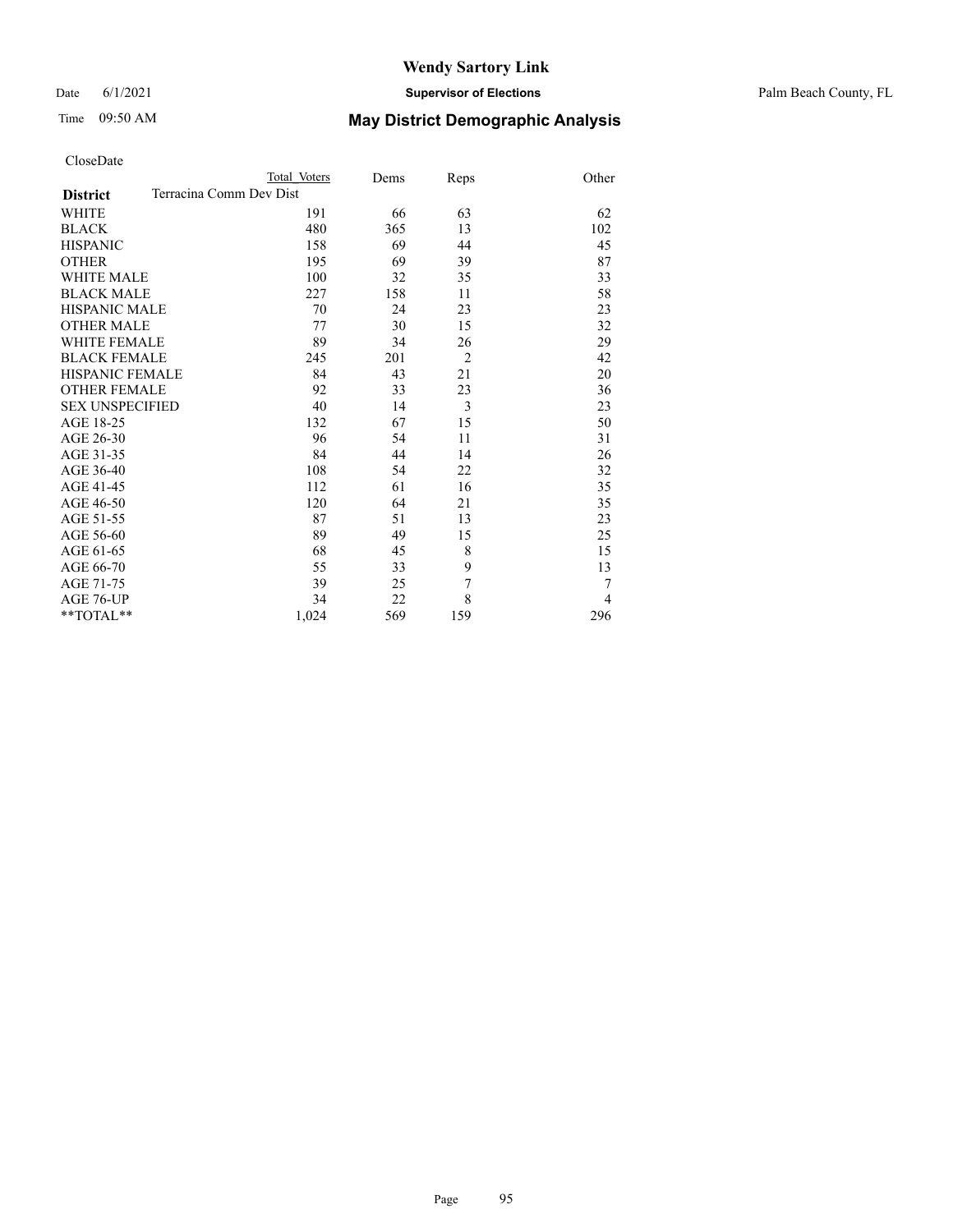#### Date 6/1/2021 **Supervisor of Elections** Palm Beach County, FL

| CloseDate |
|-----------|
|-----------|

|                        | Total Voters           | Dems | Reps           | Other |
|------------------------|------------------------|------|----------------|-------|
| <b>District</b>        | Thousand Comm Dev Dist |      |                |       |
| WHITE                  | 296                    | 85   | 99             | 112   |
| BLACK                  | 810                    | 662  | 22             | 126   |
| <b>HISPANIC</b>        | 156                    | 68   | 26             | 62    |
| <b>OTHER</b>           | 214                    | 99   | 27             | 88    |
| WHITE MALE             | 150                    | 40   | 56             | 54    |
| <b>BLACK MALE</b>      | 352                    | 269  | 13             | 70    |
| HISPANIC MALE          | 70                     | 24   | 15             | 31    |
| OTHER MALE             | 85                     | 37   | 17             | 31    |
| WHITE FEMALE           | 141                    | 44   | 42             | 55    |
| <b>BLACK FEMALE</b>    | 448                    | 386  | 9              | 53    |
| HISPANIC FEMALE        | 84                     | 43   | 11             | 30    |
| <b>OTHER FEMALE</b>    | 94                     | 47   | 9              | 38    |
| <b>SEX UNSPECIFIED</b> | 52                     | 24   | $\overline{2}$ | 26    |
| AGE 18-25              | 204                    | 124  | 10             | 70    |
| AGE 26-30              | 137                    | 87   | 18             | 32    |
| AGE 31-35              | 142                    | 84   | 11             | 47    |
| AGE 36-40              | 162                    | 100  | 26             | 36    |
| AGE 41-45              | 186                    | 114  | 22             | 50    |
| AGE 46-50              | 174                    | 101  | 26             | 47    |
| AGE 51-55              | 127                    | 77   | 16             | 34    |
| AGE 56-60              | 110                    | 70   | 15             | 25    |
| AGE 61-65              | 91                     | 63   | 9              | 19    |
| AGE 66-70              | 56                     | 45   | 5              | 6     |
| AGE 71-75              | 50                     | 32   | 8              | 10    |
| AGE 76-UP              | 37                     | 17   | 8              | 12    |
| $*$ $TOTAL**$          | 1,476                  | 914  | 174            | 388   |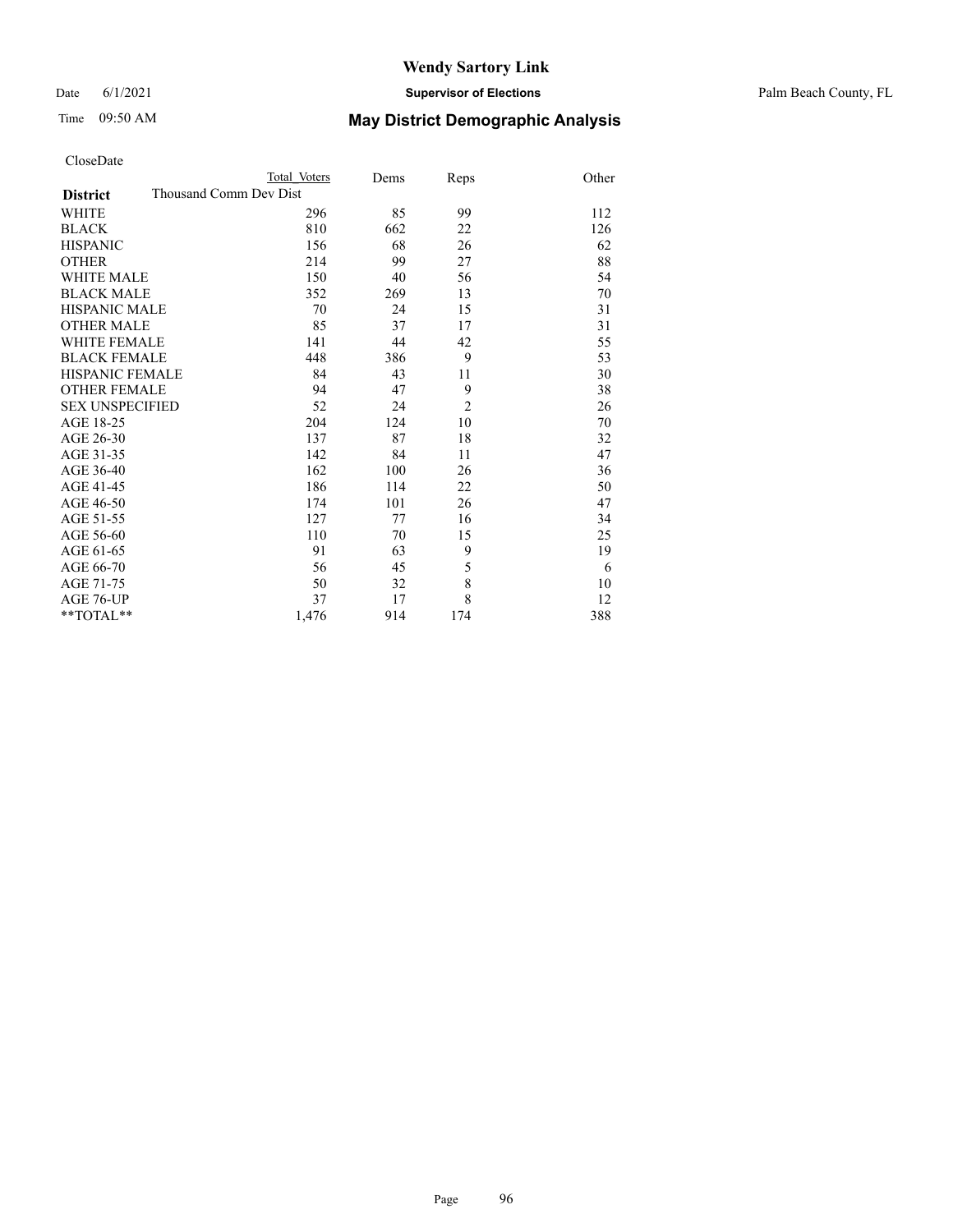#### Date 6/1/2021 **Supervisor of Elections** Palm Beach County, FL

|                     |                     | Total Voters | Dems           | Reps             | Other          |
|---------------------|---------------------|--------------|----------------|------------------|----------------|
| <b>District</b>     | Vista Comm Dev Dist |              |                |                  |                |
| WHITE               |                     | 116          | 29             | 35               | 52             |
| BLACK               |                     | 122          | 88             | 1                | 33             |
| <b>HISPANIC</b>     |                     | 73           | 25             | 14               | 34             |
| OTHER               |                     | 50           | 22             | 5                | 23             |
| WHITE MALE          |                     | 53           | 9              | 18               | 26             |
| BLACK MALE          |                     | 42           | 27             | 1                | 14             |
| HISPANIC MALE       |                     | 27           | 9              | 7                | 11             |
| OTHER MALE          |                     | 20           | 9              | $\overline{2}$   | 9              |
| WHITE FEMALE        |                     | 61           | 20             | 16               | 25             |
| BLACK FEMALE        |                     | 80           | 61             | $\mathbf{0}$     | 19             |
| HISPANIC FEMALE     |                     | 42           | 14             | 6                | 22             |
| <b>OTHER FEMALE</b> |                     | 24           | 11             | 3                | 10             |
| SEX UNSPECIFIED     |                     | 12           | $\overline{4}$ | $\overline{c}$   | 6              |
| AGE 18-25           |                     | 49           | 20             | $\overline{4}$   | 25             |
| AGE 26-30           |                     | 40           | 19             | 6                | 15             |
| AGE 31-35           |                     | 53           | 26             | $\sqrt{ }$       | 20             |
| AGE 36-40           |                     | 45           | 25             | 7                | 13             |
| AGE 41-45           |                     | 43           | 17             | 7                | 19             |
| AGE 46-50           |                     | 38           | 16             | 5                | 17             |
| AGE 51-55           |                     | 28           | 13             | 4                | 11             |
| AGE 56-60           |                     | 27           | 10             | 6                | 11             |
| AGE 61-65           |                     | 20           | 9              | 6                | 5              |
| AGE 66-70           |                     | 8            | 5              | $\boldsymbol{0}$ | 3              |
| AGE 71-75           |                     | 5            | $\overline{2}$ | $\overline{2}$   | 1              |
| AGE 76-UP           |                     | 5            | $\overline{2}$ | 1                | $\overline{c}$ |
| **TOTAL**           |                     | 361          | 164            | 55               | 142            |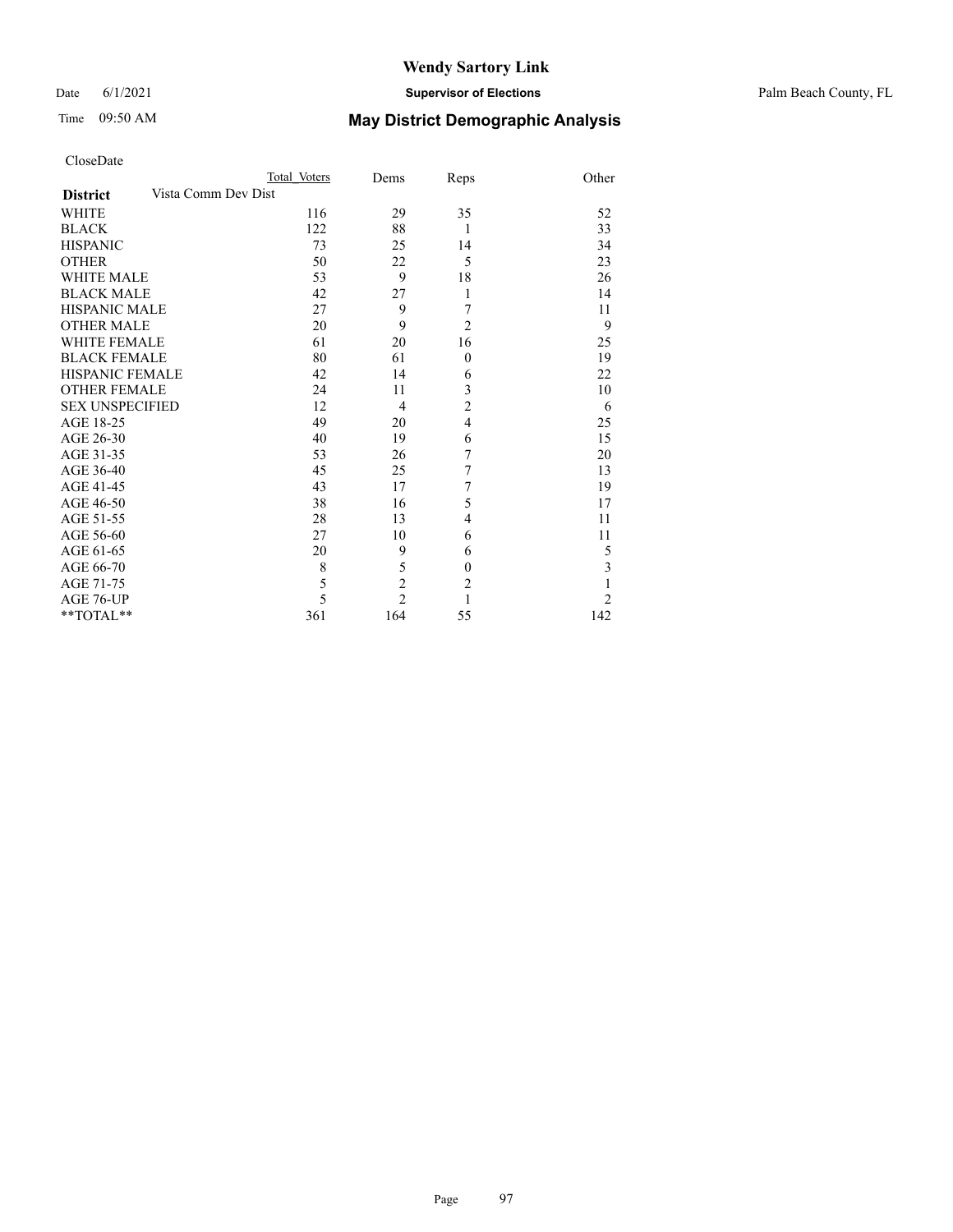#### Date 6/1/2021 **Supervisor of Elections** Palm Beach County, FL

| CloseDate |  |
|-----------|--|
|-----------|--|

|                                          | Total Voters | Dems | Reps           | Other |
|------------------------------------------|--------------|------|----------------|-------|
| Winston Comm Dev Dist<br><b>District</b> |              |      |                |       |
| <b>WHITE</b>                             | 847          | 263  | 308            | 276   |
| <b>BLACK</b>                             | 93           | 64   | 1              | 28    |
| <b>HISPANIC</b>                          | 143          | 60   | 33             | 50    |
| <b>OTHER</b>                             | 131          | 38   | 29             | 64    |
| <b>WHITE MALE</b>                        | 417          | 104  | 171            | 142   |
| <b>BLACK MALE</b>                        | 43           | 27   | $\overline{0}$ | 16    |
| <b>HISPANIC MALE</b>                     | 61           | 23   | 17             | 21    |
| <b>OTHER MALE</b>                        | 44           | 10   | 10             | 24    |
| <b>WHITE FEMALE</b>                      | 421          | 156  | 133            | 132   |
| <b>BLACK FEMALE</b>                      | 46           | 34   | 1              | 11    |
| <b>HISPANIC FEMALE</b>                   | 79           | 35   | 16             | 28    |
| <b>OTHER FEMALE</b>                      | 56           | 17   | 12             | 27    |
| <b>SEX UNSPECIFIED</b>                   | 43           | 17   | 10             | 16    |
| AGE 18-25                                | 182          | 66   | 32             | 84    |
| AGE 26-30                                | 57           | 17   | 10             | 30    |
| AGE 31-35                                | 64           | 21   | 24             | 19    |
| AGE 36-40                                | 92           | 25   | 30             | 37    |
| AGE 41-45                                | 134          | 36   | 41             | 57    |
| AGE 46-50                                | 141          | 53   | 42             | 46    |
| AGE 51-55                                | 158          | 61   | 46             | 51    |
| AGE 56-60                                | 122          | 46   | 50             | 26    |
| AGE 61-65                                | 100          | 32   | 41             | 27    |
| AGE 66-70                                | 55           | 24   | 19             | 12    |
| AGE 71-75                                | 45           | 15   | 16             | 14    |
| AGE 76-UP                                | 64           | 29   | 20             | 15    |
| $*$ $TOTAL**$                            | 1,214        | 425  | 371            | 418   |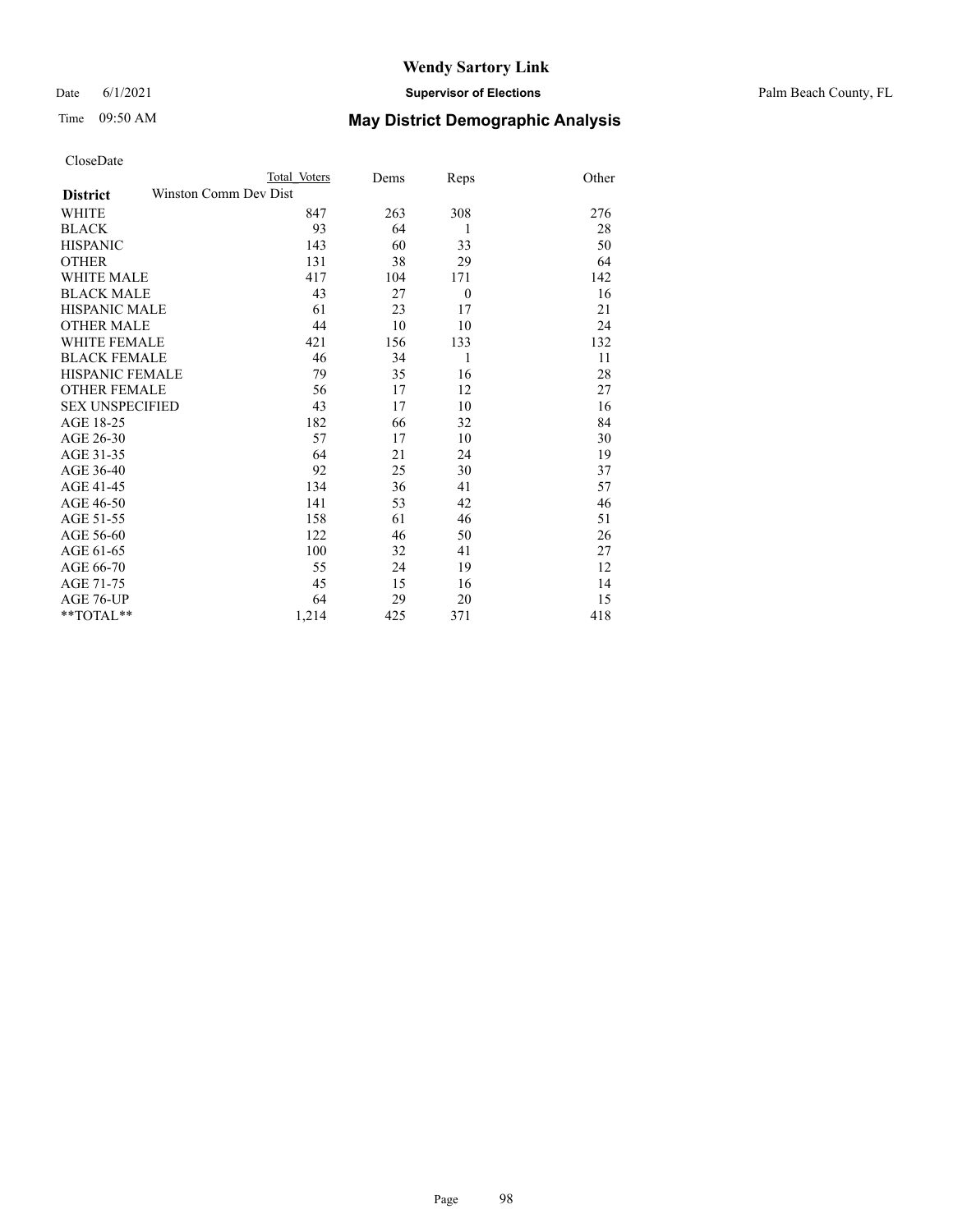#### Date 6/1/2021 **Supervisor of Elections** Palm Beach County, FL

|                                         | Total Voters | Dems | Reps           | Other          |
|-----------------------------------------|--------------|------|----------------|----------------|
| Wyndam Park Comm Dev<br><b>District</b> |              |      |                |                |
| <b>WHITE</b>                            | 117          | 48   | 32             | 37             |
| <b>BLACK</b>                            | 268          | 205  | 9              | 54             |
| <b>HISPANIC</b>                         | 176          | 71   | 32             | 73             |
| <b>OTHER</b>                            | 119          | 52   | 9              | 58             |
| <b>WHITE MALE</b>                       | 58           | 23   | 15             | 20             |
| <b>BLACK MALE</b>                       | 109          | 71   | 7              | 31             |
| <b>HISPANIC MALE</b>                    | 79           | 30   | 15             | 34             |
| <b>OTHER MALE</b>                       | 38           | 14   | 3              | 21             |
| WHITE FEMALE                            | 58           | 24   | 17             | 17             |
| <b>BLACK FEMALE</b>                     | 155          | 133  | $\overline{2}$ | 20             |
| <b>HISPANIC FEMALE</b>                  | 93           | 40   | 16             | 37             |
| <b>OTHER FEMALE</b>                     | 61           | 30   | 5              | 26             |
| <b>SEX UNSPECIFIED</b>                  | 29           | 11   | $\overline{2}$ | 16             |
| AGE 18-25                               | 112          | 62   | 10             | 40             |
| AGE 26-30                               | 53           | 30   | $\overline{4}$ | 19             |
| AGE 31-35                               | 52           | 25   | 4              | 23             |
| AGE 36-40                               | 69           | 41   | 7              | 21             |
| AGE 41-45                               | 88           | 45   | 9              | 34             |
| AGE 46-50                               | 80           | 39   | 15             | 26             |
| AGE 51-55                               | 56           | 33   | 5              | 18             |
| AGE 56-60                               | 54           | 25   | 10             | 19             |
| AGE 61-65                               | 44           | 33   | 3              | 8              |
| AGE 66-70                               | 27           | 15   | 6              | 6              |
| AGE 71-75                               | 16           | 10   | $\overline{c}$ | $\overline{4}$ |
| AGE 76-UP                               | 29           | 18   | 7              | 4              |
| $*$ $TOTAL**$                           | 680          | 376  | 82             | 222            |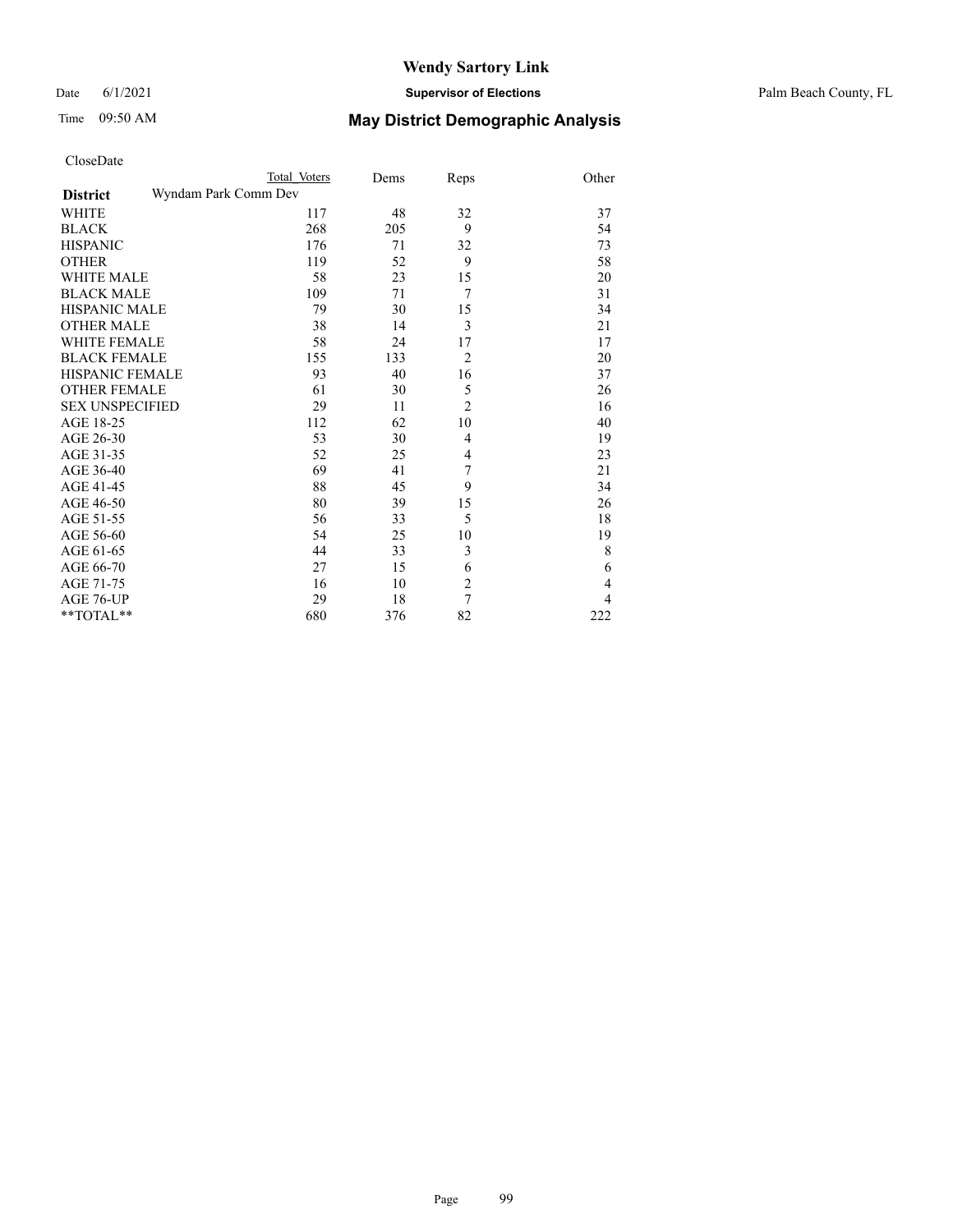#### Date 6/1/2021 **Supervisor of Elections** Palm Beach County, FL

## Time 09:50 AM **May District Demographic Analysis**

| Total Voters | Dems | Reps     | Other          |
|--------------|------|----------|----------------|
|              |      |          |                |
| 1,627        | 400  | 829      | 398            |
| 41           | 28   | 1        | 12             |
| 88           | 21   | 45       | 22             |
| 126          | 36   | 35       | 55             |
| 769          | 172  | 393      | 204            |
| 21           | 16   | 1        | $\overline{4}$ |
| 32           | 6    | 17       | 9              |
| 45           | 10   | 16       | 19             |
| 845          | 224  | 430      | 191            |
| 20           | 12   | $\theta$ | 8              |
| 54           | 15   | 27       | 12             |
| 52           | 20   | 12       | 20             |
| 43           | 9    | 14       | 20             |
| 97           | 23   | 43       | 31             |
| 79           | 20   | 28       | 31             |
| 62           | 15   | 29       | 18             |
| 69           | 15   | 31       | 23             |
| 107          | 25   | 48       | 34             |
| 117          | 26   | 54       | 37             |
| 124          | 24   | 64       | 36             |
| 157          | 37   | 82       | 38             |
| 163          | 50   | 72       | 41             |
| 212          | 64   | 96       | 52             |
| 203          | 56   | 93       | 54             |
| 492          | 130  | 270      | 92             |
| 1,882        | 485  | 910      | 487            |
|              |      |          |                |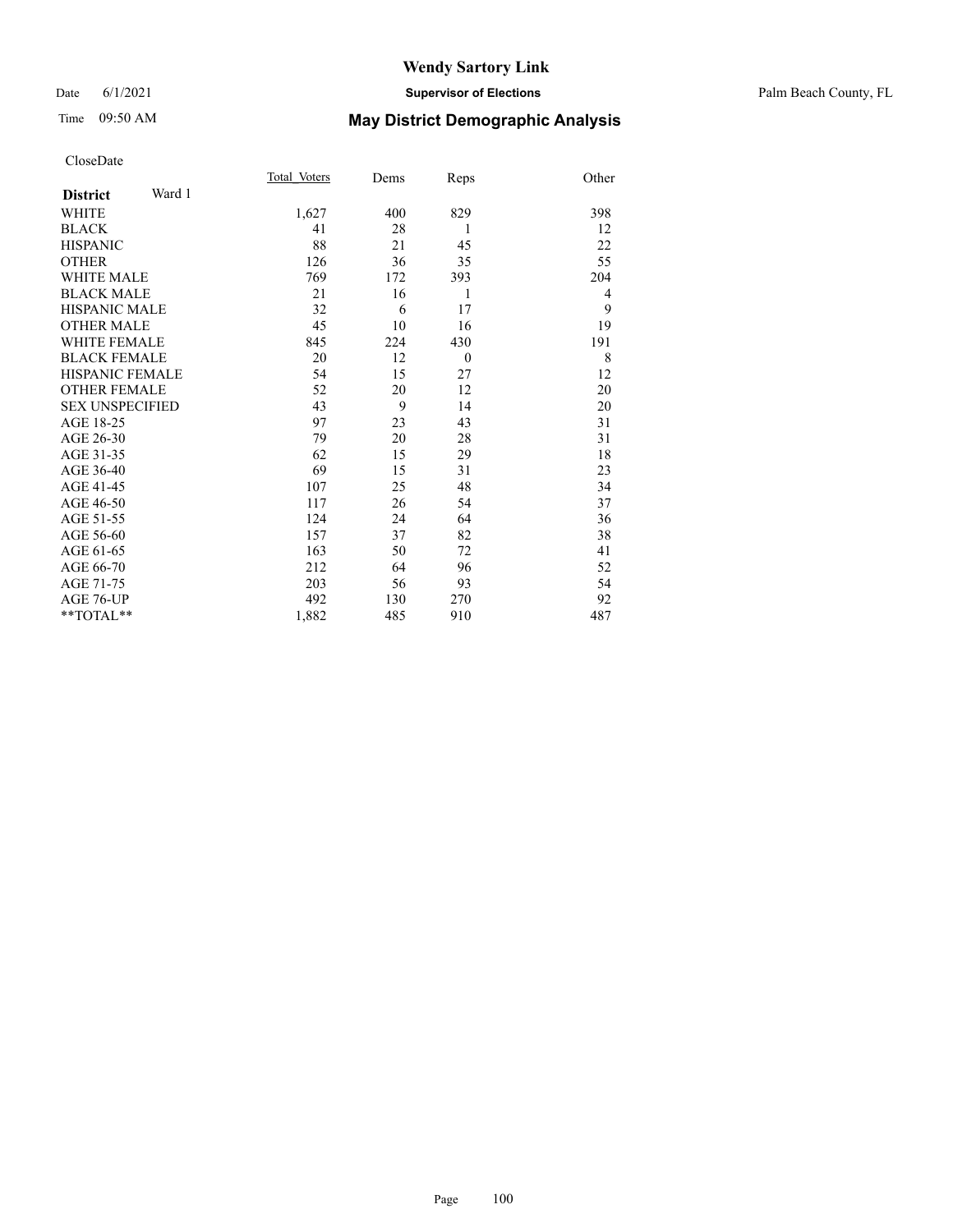Date 6/1/2021 **Supervisor of Elections** Palm Beach County, FL

## Time 09:50 AM **May District Demographic Analysis**

|                                         | Total Voters | Dems  | <b>Reps</b> | Other |
|-----------------------------------------|--------------|-------|-------------|-------|
| Boynton Beach Dist 1<br><b>District</b> |              |       |             |       |
| <b>WHITE</b>                            | 10,105       | 3,874 | 3,269       | 2,962 |
| <b>BLACK</b>                            | 1,884        | 1,386 | 63          | 435   |
| <b>HISPANIC</b>                         | 1,329        | 576   | 237         | 516   |
| <b>OTHER</b>                            | 1,155        | 435   | 198         | 522   |
| <b>WHITE MALE</b>                       | 4,534        | 1,481 | 1,585       | 1,468 |
| <b>BLACK MALE</b>                       | 768          | 512   | 37          | 219   |
| <b>HISPANIC MALE</b>                    | 563          | 225   | 110         | 228   |
| OTHER MALE                              | 398          | 140   | 74          | 184   |
| <b>WHITE FEMALE</b>                     | 5,430        | 2,339 | 1,649       | 1,442 |
| <b>BLACK FEMALE</b>                     | 1,085        | 849   | 25          | 211   |
| <b>HISPANIC FEMALE</b>                  | 738          | 338   | 121         | 279   |
| <b>OTHER FEMALE</b>                     | 491          | 214   | 80          | 197   |
| <b>SEX UNSPECIFIED</b>                  | 457          | 169   | 85          | 203   |
| AGE 18-25                               | 978          | 434   | 162         | 382   |
| AGE 26-30                               | 1,097        | 471   | 236         | 390   |
| AGE 31-35                               | 1,133        | 475   | 225         | 433   |
| AGE 36-40                               | 935          | 420   | 175         | 340   |
| <b>AGE 41-45</b>                        | 757          | 325   | 150         | 282   |
| AGE 46-50                               | 862          | 370   | 190         | 302   |
| AGE 51-55                               | 882          | 347   | 248         | 287   |
| AGE 56-60                               | 1,036        | 416   | 335         | 285   |
| AGE 61-65                               | 1,267        | 551   | 367         | 349   |
| AGE 66-70                               | 1,172        | 538   | 333         | 301   |
| AGE 71-75                               | 1,262        | 554   | 360         | 348   |
| AGE 76-UP                               | 3.092        | 1,370 | 986         | 736   |
| $*$ $TOTAL**$                           | 14,473       | 6,271 | 3,767       | 4,435 |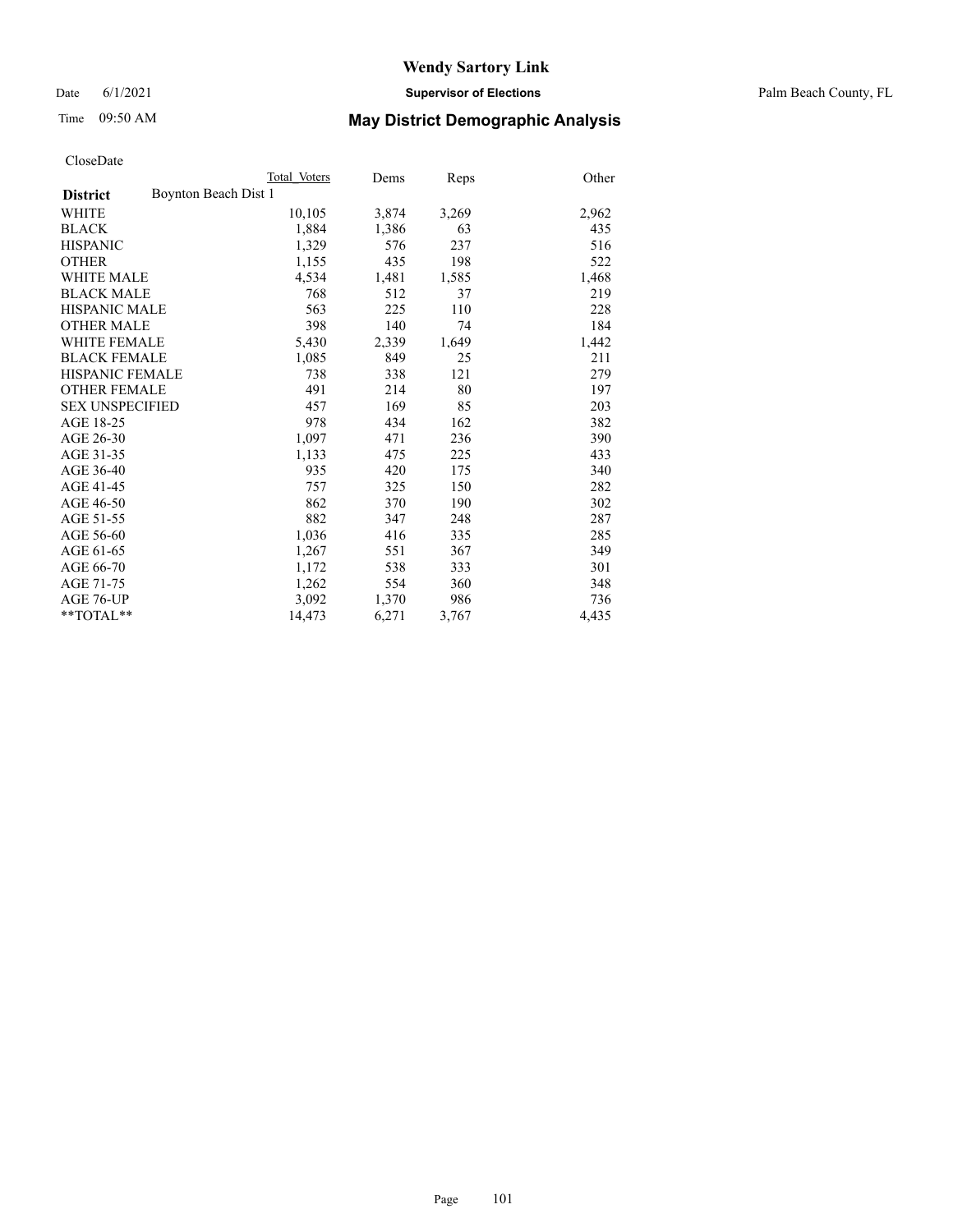Date 6/1/2021 **Supervisor of Elections** Palm Beach County, FL

# Time 09:50 AM **May District Demographic Analysis**

|                                         | Total Voters | Dems  | Reps  | Other |
|-----------------------------------------|--------------|-------|-------|-------|
| Boynton Beach Dist 2<br><b>District</b> |              |       |       |       |
| <b>WHITE</b>                            | 3,889        | 1,233 | 1,376 | 1,280 |
| <b>BLACK</b>                            | 5,858        | 4,804 | 121   | 933   |
| <b>HISPANIC</b>                         | 1,118        | 549   | 167   | 402   |
| <b>OTHER</b>                            | 953          | 422   | 96    | 435   |
| WHITE MALE                              | 1,876        | 488   | 727   | 661   |
| <b>BLACK MALE</b>                       | 2,518        | 1,970 | 63    | 485   |
| <b>HISPANIC MALE</b>                    | 507          | 241   | 80    | 186   |
| <b>OTHER MALE</b>                       | 338          | 140   | 50    | 148   |
| <b>WHITE FEMALE</b>                     | 1,950        | 726   | 630   | 594   |
| <b>BLACK FEMALE</b>                     | 3,237        | 2,759 | 55    | 423   |
| <b>HISPANIC FEMALE</b>                  | 588          | 298   | 85    | 205   |
| <b>OTHER FEMALE</b>                     | 336          | 177   | 28    | 131   |
| <b>SEX UNSPECIFIED</b>                  | 455          | 202   | 40    | 213   |
| AGE 18-25                               | 1,374        | 790   | 138   | 446   |
| AGE 26-30                               | 1,159        | 646   | 134   | 379   |
| AGE 31-35                               | 1,160        | 659   | 119   | 382   |
| AGE 36-40                               | 998          | 566   | 93    | 339   |
| AGE 41-45                               | 804          | 506   | 100   | 198   |
| AGE 46-50                               | 800          | 493   | 104   | 203   |
| AGE 51-55                               | 902          | 514   | 162   | 226   |
| AGE 56-60                               | 1,065        | 631   | 217   | 217   |
| AGE 61-65                               | 1,061        | 659   | 208   | 194   |
| AGE 66-70                               | 831          | 541   | 139   | 151   |
| AGE 71-75                               | 686          | 423   | 131   | 132   |
| AGE 76-UP                               | 978          | 580   | 215   | 183   |
| $*$ $TOTAL**$                           | 11,818       | 7,008 | 1,760 | 3,050 |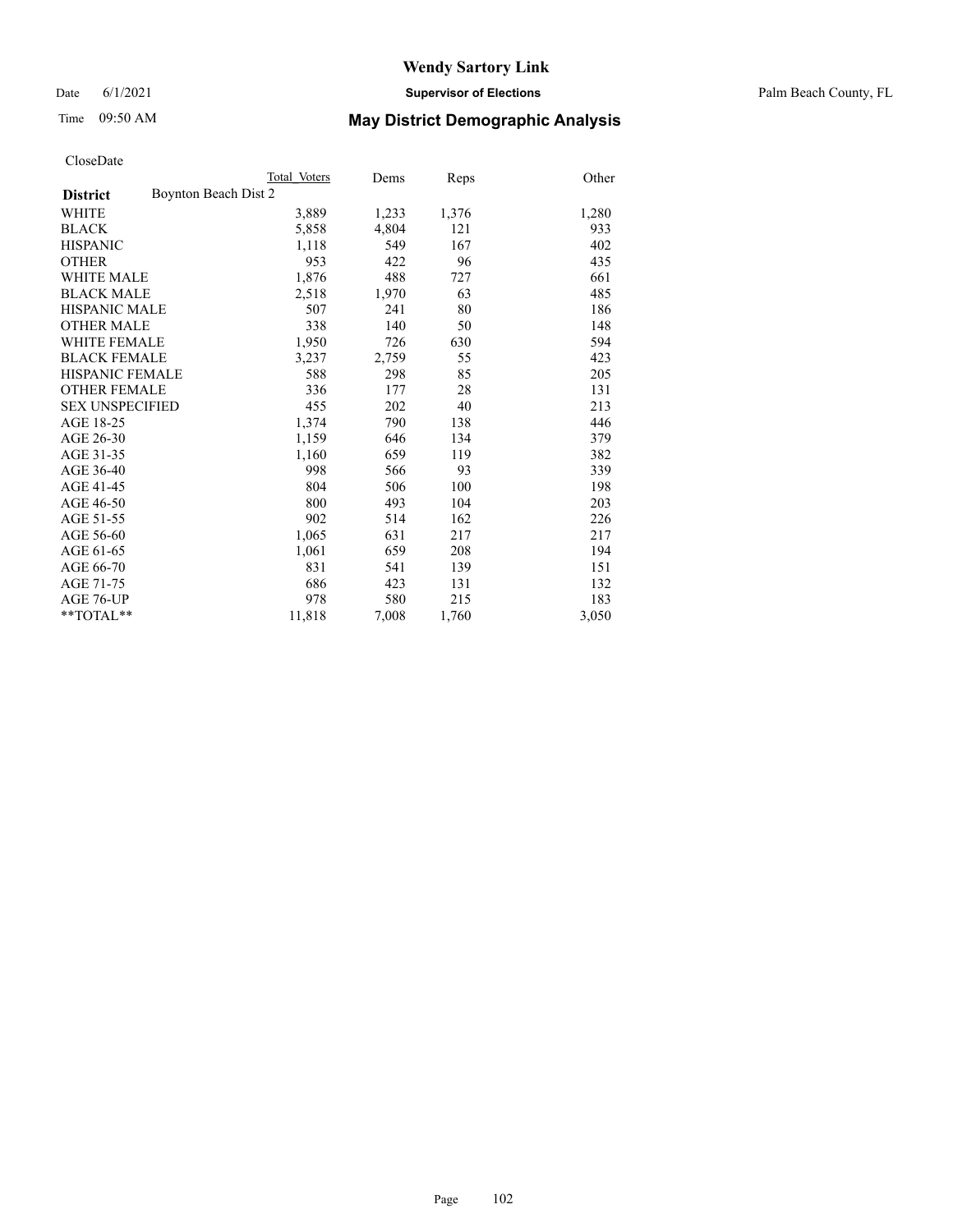Date 6/1/2021 **Supervisor of Elections** Palm Beach County, FL

# Time 09:50 AM **May District Demographic Analysis**

|                                         | Total Voters | Dems  | <b>Reps</b> | Other |
|-----------------------------------------|--------------|-------|-------------|-------|
| Boynton Beach Dist 3<br><b>District</b> |              |       |             |       |
| <b>WHITE</b>                            | 8,599        | 2,807 | 3,075       | 2,717 |
| <b>BLACK</b>                            | 2,508        | 1,937 | 80          | 491   |
| <b>HISPANIC</b>                         | 1,121        | 478   | 197         | 446   |
| <b>OTHER</b>                            | 1,119        | 469   | 188         | 462   |
| WHITE MALE                              | 4,098        | 1,147 | 1,561       | 1,390 |
| <b>BLACK MALE</b>                       | 1,155        | 846   | 52          | 257   |
| <b>HISPANIC MALE</b>                    | 480          | 179   | 87          | 214   |
| <b>OTHER MALE</b>                       | 348          | 147   | 70          | 131   |
| <b>WHITE FEMALE</b>                     | 4,378        | 1,632 | 1,468       | 1,278 |
| <b>BLACK FEMALE</b>                     | 1,307        | 1,060 | 26          | 221   |
| <b>HISPANIC FEMALE</b>                  | 624          | 292   | 108         | 224   |
| <b>OTHER FEMALE</b>                     | 447          | 215   | 63          | 169   |
| <b>SEX UNSPECIFIED</b>                  | 496          | 168   | 99          | 229   |
| AGE 18-25                               | 1,165        | 556   | 181         | 428   |
| AGE 26-30                               | 1,309        | 535   | 259         | 515   |
| AGE 31-35                               | 1,374        | 555   | 302         | 517   |
| AGE 36-40                               | 1,092        | 467   | 250         | 375   |
| AGE 41-45                               | 865          | 367   | 205         | 293   |
| AGE 46-50                               | 855          | 350   | 232         | 273   |
| AGE 51-55                               | 1,055        | 451   | 268         | 336   |
| AGE 56-60                               | 1,136        | 476   | 359         | 301   |
| AGE 61-65                               | 1,156        | 507   | 375         | 274   |
| AGE 66-70                               | 1,024        | 464   | 303         | 257   |
| AGE 71-75                               | 819          | 355   | 260         | 204   |
| AGE 76-UP                               | 1,497        | 608   | 546         | 343   |
| $*$ $TOTAL**$                           | 13,347       | 5,691 | 3,540       | 4,116 |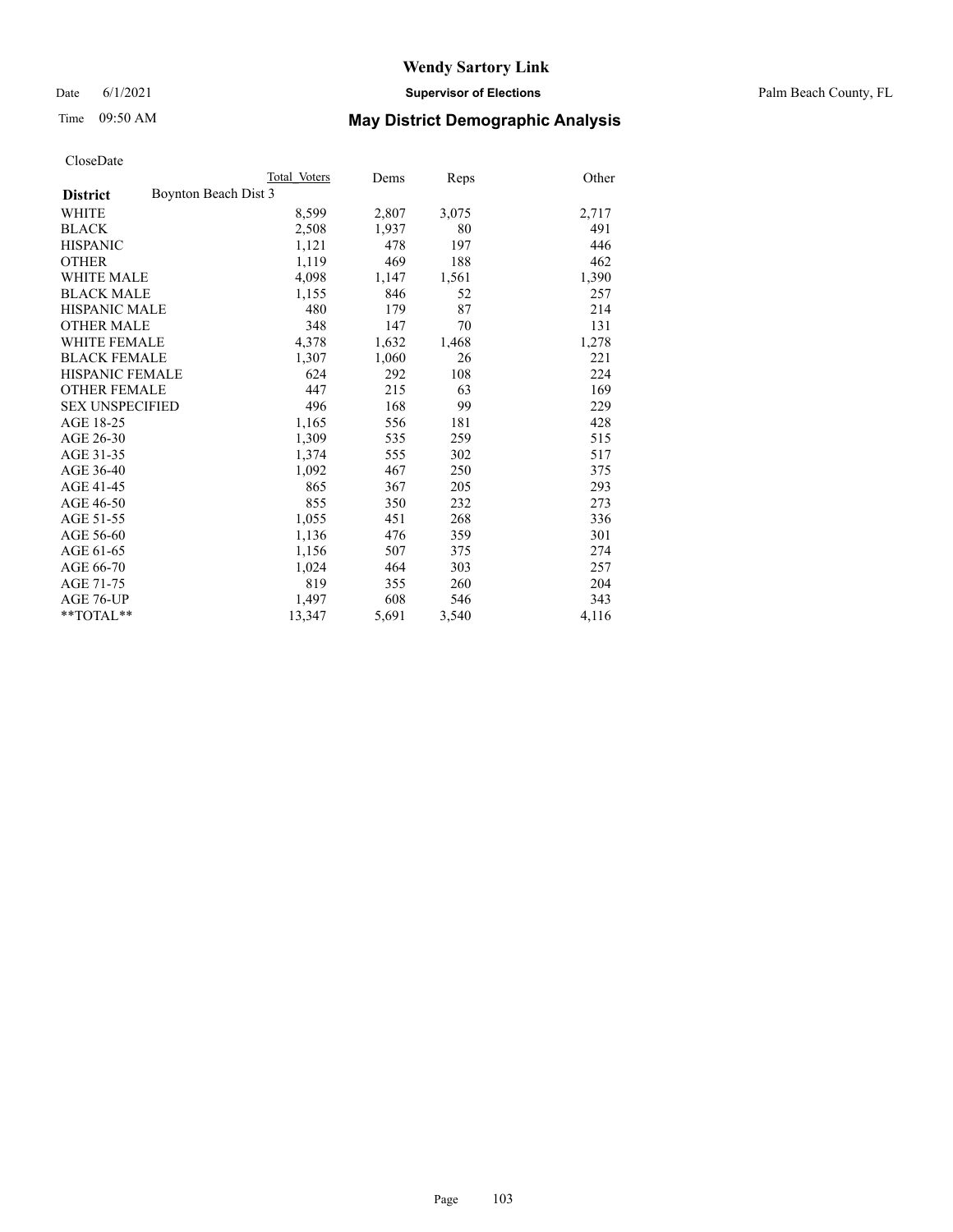Date 6/1/2021 **Supervisor of Elections** Palm Beach County, FL

# Time 09:50 AM **May District Demographic Analysis**

|                                         | Total Voters | Dems  | Reps  | Other |
|-----------------------------------------|--------------|-------|-------|-------|
| Boynton Beach Dist 4<br><b>District</b> |              |       |       |       |
| <b>WHITE</b>                            | 7,168        | 2,662 | 2,313 | 2,193 |
| <b>BLACK</b>                            | 2,449        | 1,829 | 70    | 550   |
| <b>HISPANIC</b>                         | 1,807        | 769   | 314   | 724   |
| <b>OTHER</b>                            | 1,476        | 590   | 225   | 661   |
| WHITE MALE                              | 3,303        | 1,027 | 1,188 | 1,088 |
| <b>BLACK MALE</b>                       | 1,009        | 710   | 39    | 260   |
| <b>HISPANIC MALE</b>                    | 764          | 284   | 154   | 326   |
| <b>OTHER MALE</b>                       | 523          | 202   | 88    | 233   |
| <b>WHITE FEMALE</b>                     | 3,763        | 1,597 | 1,096 | 1,070 |
| <b>BLACK FEMALE</b>                     | 1,405        | 1,094 | 31    | 280   |
| <b>HISPANIC FEMALE</b>                  | 1,007        | 474   | 157   | 376   |
| <b>OTHER FEMALE</b>                     | 636          | 291   | 94    | 251   |
| <b>SEX UNSPECIFIED</b>                  | 477          | 164   | 73    | 240   |
| AGE 18-25                               | 1,264        | 563   | 206   | 495   |
| AGE 26-30                               | 1,210        | 538   | 214   | 458   |
| AGE 31-35                               | 1,371        | 594   | 265   | 512   |
| AGE 36-40                               | 1,180        | 534   | 186   | 460   |
| AGE 41-45                               | 1,006        | 483   | 192   | 331   |
| AGE 46-50                               | 1,132        | 526   | 224   | 382   |
| AGE 51-55                               | 1,217        | 513   | 307   | 397   |
| AGE 56-60                               | 1,158        | 501   | 341   | 316   |
| AGE 61-65                               | 978          | 443   | 297   | 238   |
| AGE 66-70                               | 801          | 370   | 218   | 213   |
| AGE 71-75                               | 562          | 253   | 180   | 129   |
| AGE 76-UP                               | 1,021        | 532   | 292   | 197   |
| $*$ $TOTAL**$                           | 12,900       | 5,850 | 2,922 | 4,128 |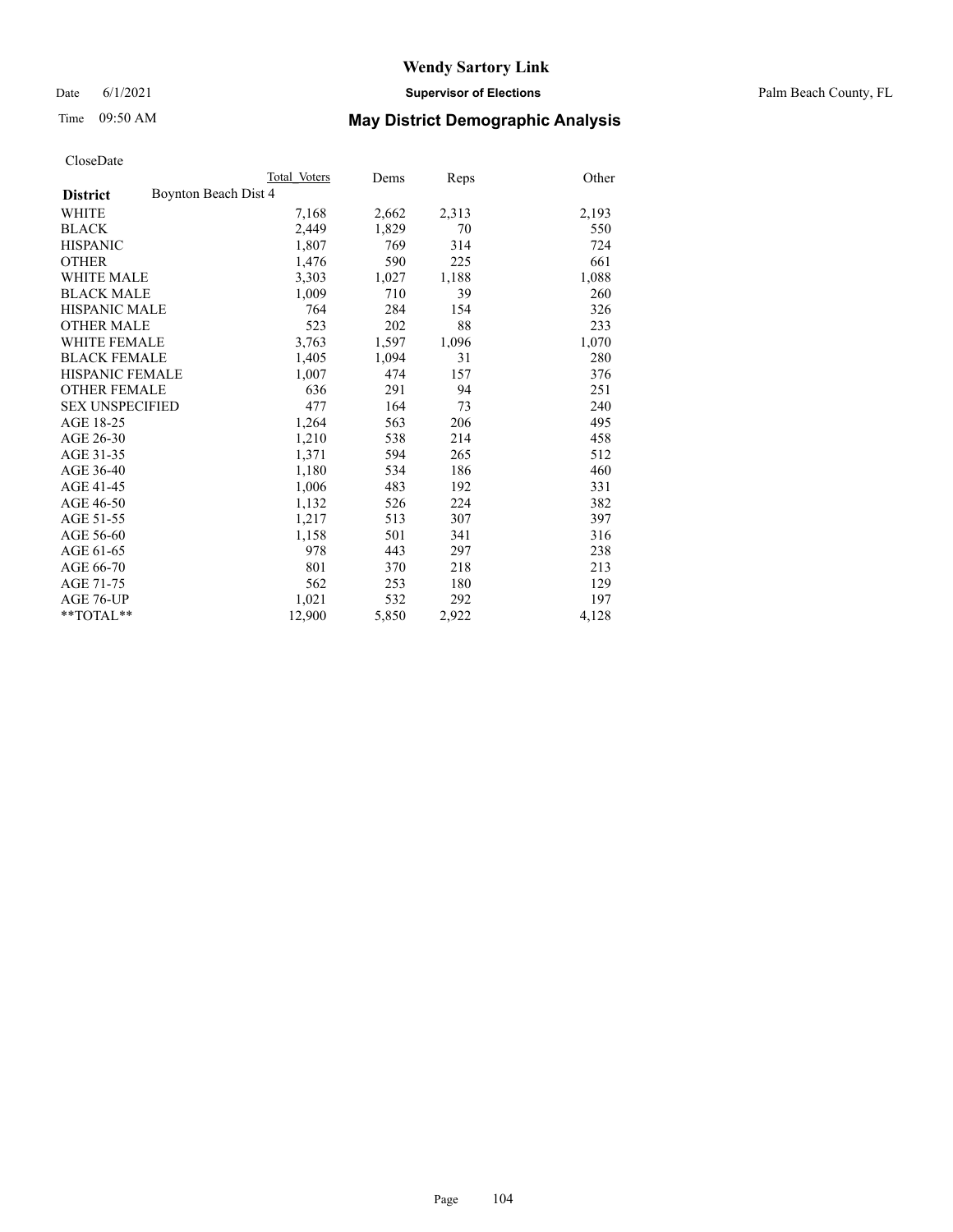#### Date 6/1/2021 **Supervisor of Elections** Palm Beach County, FL

## Time 09:50 AM **May District Demographic Analysis**

|                           | Total Voters | Dems  | Reps  | Other |
|---------------------------|--------------|-------|-------|-------|
| Ward 1<br><b>District</b> |              |       |       |       |
| WHITE                     | 1,016        | 261   | 582   | 173   |
| <b>BLACK</b>              | 4,334        | 3,753 | 113   | 468   |
| <b>HISPANIC</b>           | 1,811        | 838   | 384   | 589   |
| <b>OTHER</b>              | 475          | 248   | 41    | 186   |
| WHITE MALE                | 471          | 117   | 273   | 81    |
| <b>BLACK MALE</b>         | 1,764        | 1,472 | 68    | 224   |
| <b>HISPANIC MALE</b>      | 853          | 368   | 203   | 282   |
| <b>OTHER MALE</b>         | 179          | 95    | 16    | 68    |
| <b>WHITE FEMALE</b>       | 533          | 141   | 306   | 86    |
| <b>BLACK FEMALE</b>       | 2,501        | 2,226 | 45    | 230   |
| <b>HISPANIC FEMALE</b>    | 916          | 455   | 176   | 285   |
| <b>OTHER FEMALE</b>       | 151          | 95    | 14    | 42    |
| <b>SEX UNSPECIFIED</b>    | 268          | 131   | 19    | 118   |
| AGE 18-25                 | 1,010        | 622   | 87    | 301   |
| AGE 26-30                 | 793          | 504   | 85    | 204   |
| AGE 31-35                 | 730          | 507   | 60    | 163   |
| AGE 36-40                 | 571          | 386   | 52    | 133   |
| AGE 41-45                 | 472          | 318   | 62    | 92    |
| AGE 46-50                 | 501          | 316   | 94    | 91    |
| AGE 51-55                 | 578          | 379   | 90    | 109   |
| AGE 56-60                 | 624          | 429   | 121   | 74    |
| AGE 61-65                 | 607          | 408   | 121   | 78    |
| AGE 66-70                 | 587          | 412   | 109   | 66    |
| AGE 71-75                 | 444          | 315   | 83    | 46    |
| AGE 76-UP                 | 719          | 504   | 156   | 59    |
| $*$ $TOTAL**$             | 7,636        | 5,100 | 1,120 | 1,416 |
|                           |              |       |       |       |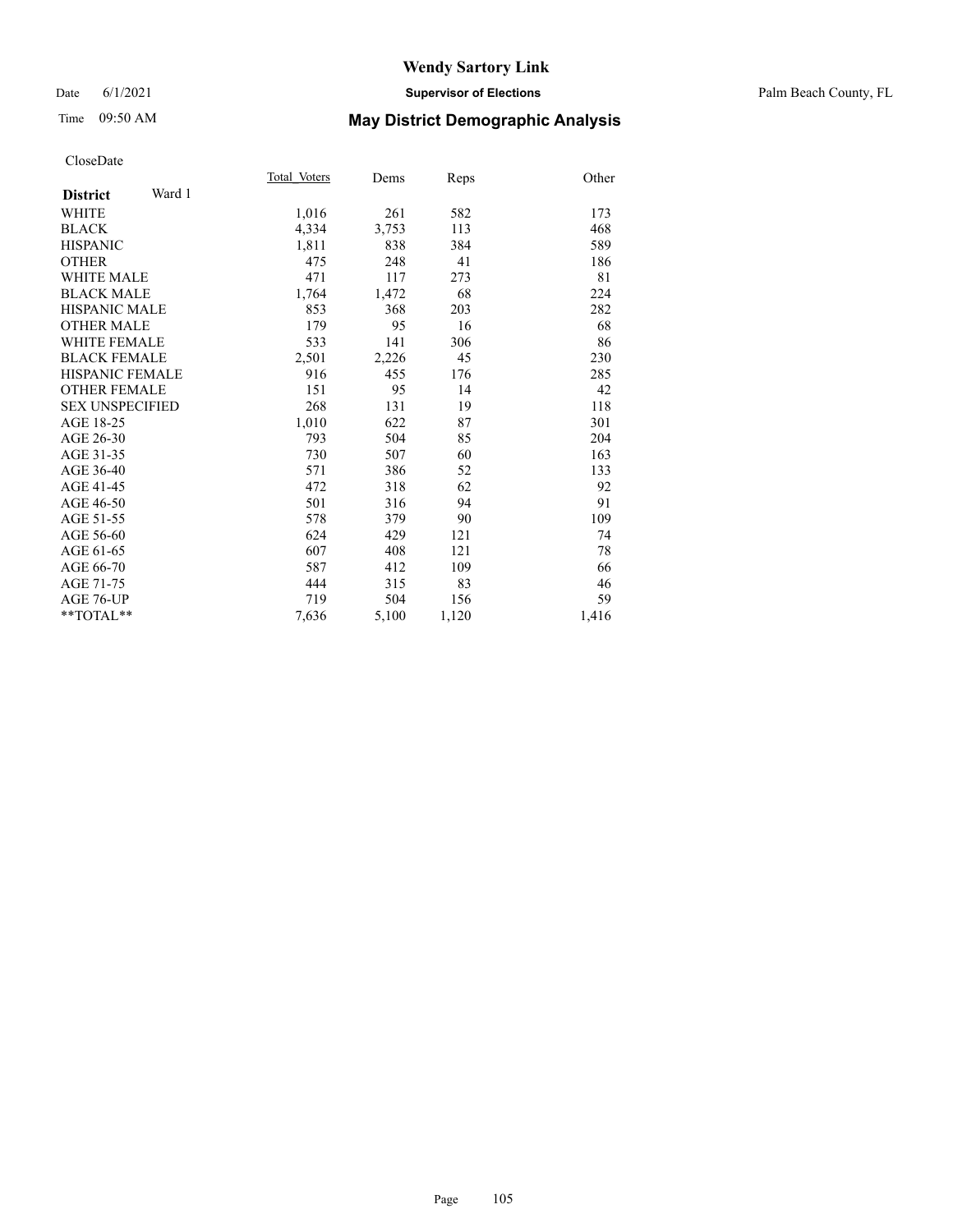#### Date 6/1/2021 **Supervisor of Elections** Palm Beach County, FL

## Time 09:50 AM **May District Demographic Analysis**

|                           | Total Voters | Dems   | Reps   | Other  |
|---------------------------|--------------|--------|--------|--------|
| Ward 1<br><b>District</b> |              |        |        |        |
| WHITE                     | 54,874       | 17,054 | 21,366 | 16,454 |
| <b>BLACK</b>              | 2,485        | 1,695  | 141    | 649    |
| <b>HISPANIC</b>           | 6,250        | 2,223  | 1,549  | 2,478  |
| <b>OTHER</b>              | 6,527        | 2,103  | 1,367  | 3,057  |
| <b>WHITE MALE</b>         | 26,333       | 6,760  | 10,954 | 8,619  |
| <b>BLACK MALE</b>         | 1,102        | 687    | 81     | 334    |
| <b>HISPANIC MALE</b>      | 2,523        | 806    | 656    | 1,061  |
| <b>OTHER MALE</b>         | 2,224        | 641    | 526    | 1,057  |
| <b>WHITE FEMALE</b>       | 27,694       | 10,057 | 10,076 | 7,561  |
| <b>BLACK FEMALE</b>       | 1,329        | 975    | 58     | 296    |
| <b>HISPANIC FEMALE</b>    | 3,568        | 1,365  | 851    | 1,352  |
| <b>OTHER FEMALE</b>       | 2,614        | 1,008  | 525    | 1,081  |
| <b>SEX UNSPECIFIED</b>    | 2,656        | 734    | 672    | 1,250  |
| AGE 18-25                 | 8,197        | 2,831  | 2,420  | 2,946  |
| AGE 26-30                 | 5,051        | 1,700  | 1,405  | 1,946  |
| AGE 31-35                 | 4,754        | 1,575  | 1,323  | 1,856  |
| AGE 36-40                 | 4,523        | 1,466  | 1,286  | 1,771  |
| AGE 41-45                 | 4,419        | 1,410  | 1,269  | 1,740  |
| AGE 46-50                 | 5,009        | 1,440  | 1,708  | 1,861  |
| AGE 51-55                 | 6,136        | 1,728  | 2,352  | 2,056  |
| AGE 56-60                 | 6,538        | 1,957  | 2,611  | 1,970  |
| AGE 61-65                 | 6,060        | 2,049  | 2,296  | 1,715  |
| AGE 66-70                 | 5,376        | 1,979  | 1,941  | 1,456  |
| AGE 71-75                 | 4,910        | 1,817  | 1,829  | 1,264  |
| AGE 76-UP                 | 9,162        | 3,122  | 3,983  | 2,057  |
| $*$ $TOTAL**$             | 70,136       | 23,075 | 24,423 | 22,638 |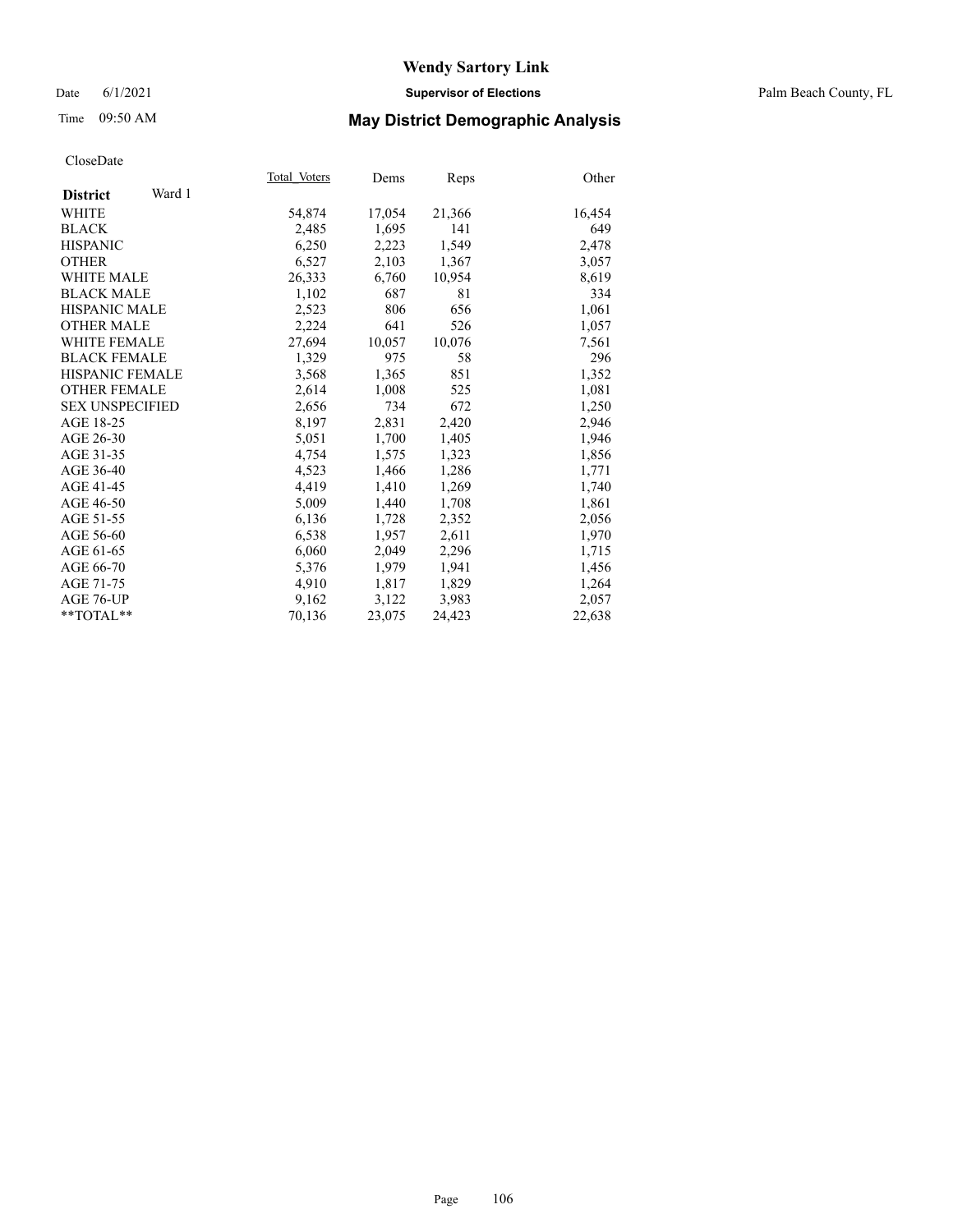|                        |        | Total Voters | Dems           | Reps           | Other          |
|------------------------|--------|--------------|----------------|----------------|----------------|
| <b>District</b>        | Ward 1 |              |                |                |                |
| <b>WHITE</b>           |        | 311          | 87             | 139            | 85             |
| <b>BLACK</b>           |        | $\theta$     | $\theta$       | $\Omega$       | $\theta$       |
| <b>HISPANIC</b>        |        | 10           | 3              | 2              | 5              |
| <b>OTHER</b>           |        | 16           | 5              | 5              | 6              |
| <b>WHITE MALE</b>      |        | 132          | 30             | 56             | 46             |
| <b>BLACK MALE</b>      |        | $\mathbf{0}$ | $\theta$       | $\Omega$       | $\theta$       |
| <b>HISPANIC MALE</b>   |        | 3            | $\overline{c}$ | $\theta$       |                |
| <b>OTHER MALE</b>      |        | 6            | $\overline{3}$ | $\overline{2}$ |                |
| <b>WHITE FEMALE</b>    |        | 177          | 57             | 81             | 39             |
| <b>BLACK FEMALE</b>    |        | $\theta$     | $\theta$       | $\theta$       | $\theta$       |
| <b>HISPANIC FEMALE</b> |        | 5            | 1              |                | 3              |
| <b>OTHER FEMALE</b>    |        | 4            | $\overline{2}$ | $\Omega$       | $\overline{c}$ |
| <b>SEX UNSPECIFIED</b> |        | 10           | $\overline{0}$ | 6              | $\overline{4}$ |
| AGE 18-25              |        | 8            | $\overline{2}$ | 3              | 3              |
| AGE 26-30              |        | 4            | $\mathbf{1}$   |                | $\overline{2}$ |
| AGE 31-35              |        | 3            | 1              |                | 1              |
| AGE 36-40              |        | 4            | $\overline{c}$ |                |                |
| AGE 41-45              |        | 6            | $\mathbf{1}$   |                | $\overline{4}$ |
| AGE 46-50              |        | 6            | $\overline{c}$ | $\theta$       | $\overline{4}$ |
| AGE 51-55              |        | 16           | $\overline{4}$ | 6              | 6              |
| AGE 56-60              |        | 20           | 6              | 9              | 5              |
| AGE 61-65              |        | 36           | 16             | 11             | 9              |
| AGE 66-70              |        | 34           | 8              | 13             | 13             |
| AGE 71-75              |        | 37           | 12             | 17             | 8              |
| AGE 76-UP              |        | 163          | 40             | 83             | 40             |
| **TOTAL**              |        | 337          | 95             | 146            | 96             |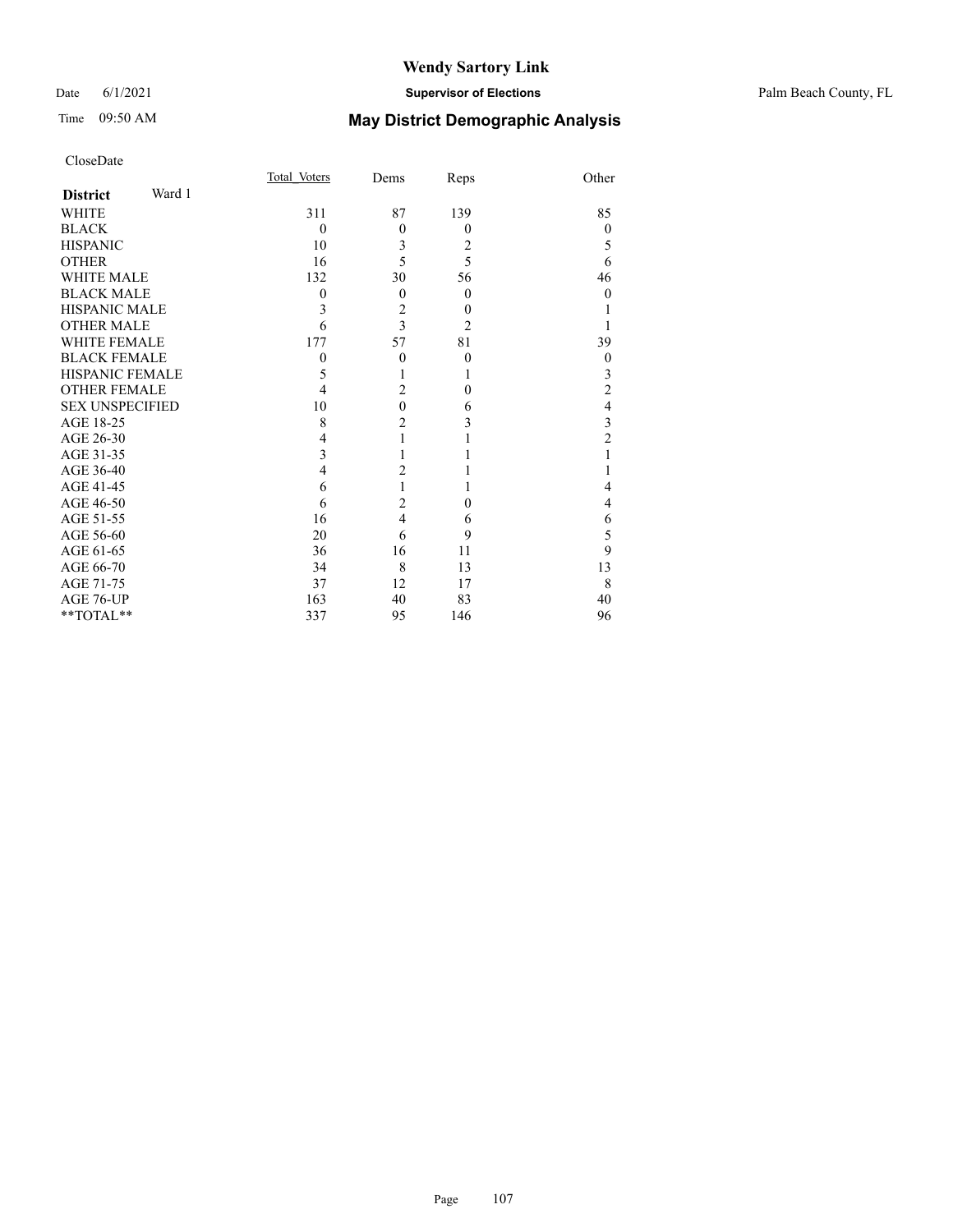#### Date 6/1/2021 **Supervisor of Elections** Palm Beach County, FL

| CloseDate              |        |                |                         |                |                                                 |
|------------------------|--------|----------------|-------------------------|----------------|-------------------------------------------------|
|                        |        | Total Voters   | Dems                    | Reps           | Other                                           |
| <b>District</b>        | Ward 1 |                |                         |                |                                                 |
| <b>WHITE</b>           |        | 59             | 19                      | 20             | 20                                              |
| <b>BLACK</b>           |        | $\overline{2}$ | 1                       | $\theta$       | 1                                               |
| <b>HISPANIC</b>        |        | 24             | 7                       | 6              | 11                                              |
| <b>OTHER</b>           |        | 6              | $\overline{2}$          | $\Omega$       | $\overline{4}$                                  |
| <b>WHITE MALE</b>      |        | 27             | 8                       | 11             | 8                                               |
| <b>BLACK MALE</b>      |        | $\overline{2}$ |                         | 0              | 1                                               |
| <b>HISPANIC MALE</b>   |        | 9              | 1                       | 5              | 3                                               |
| <b>OTHER MALE</b>      |        | $\theta$       | 0                       | $\theta$       | $\theta$                                        |
| <b>WHITE FEMALE</b>    |        | 30             | 11                      | 9              | 10                                              |
| <b>BLACK FEMALE</b>    |        | $\theta$       | 0                       | 0              | $\theta$                                        |
| <b>HISPANIC FEMALE</b> |        | 15             | 6                       | L              | 8                                               |
| <b>OTHER FEMALE</b>    |        | 4              |                         | 0              | $\mathfrak{Z}$                                  |
| <b>SEX UNSPECIFIED</b> |        | 4              |                         | 0              | $\begin{array}{c} 3 \\ 2 \\ 3 \\ 3 \end{array}$ |
| AGE 18-25              |        | 10             | 5                       | 3              |                                                 |
| AGE 26-30              |        | 7              | $\overline{c}$          | $\overline{c}$ |                                                 |
| AGE 31-35              |        | 7              | $\overline{3}$          | 1              |                                                 |
| AGE 36-40              |        | 9              | $\overline{c}$          | 0              | $\overline{7}$                                  |
| AGE 41-45              |        | 5              | $\mathbf{1}$            | 2              | $\overline{\mathbf{c}}$                         |
| AGE 46-50              |        | 6              | 1                       | $\overline{2}$ | $\overline{\mathbf{3}}$                         |
| AGE 51-55              |        | 5              |                         | 3              | 1                                               |
| AGE 56-60              |        | 10             | $\overline{c}$          | 3              | 5                                               |
| AGE 61-65              |        | 8              | 3                       | 1              | $\overline{4}$                                  |
| AGE 66-70              |        | 7              | 3                       | 2              | $\frac{2}{2}$                                   |
| AGE 71-75              |        | 6              | $\overline{\mathbf{3}}$ |                |                                                 |
| AGE 76-UP              |        | 11             | 3                       | 6              | $\overline{c}$                                  |
| $*$ $TOTAL**$          |        | 91             | 29                      | 26             | 36                                              |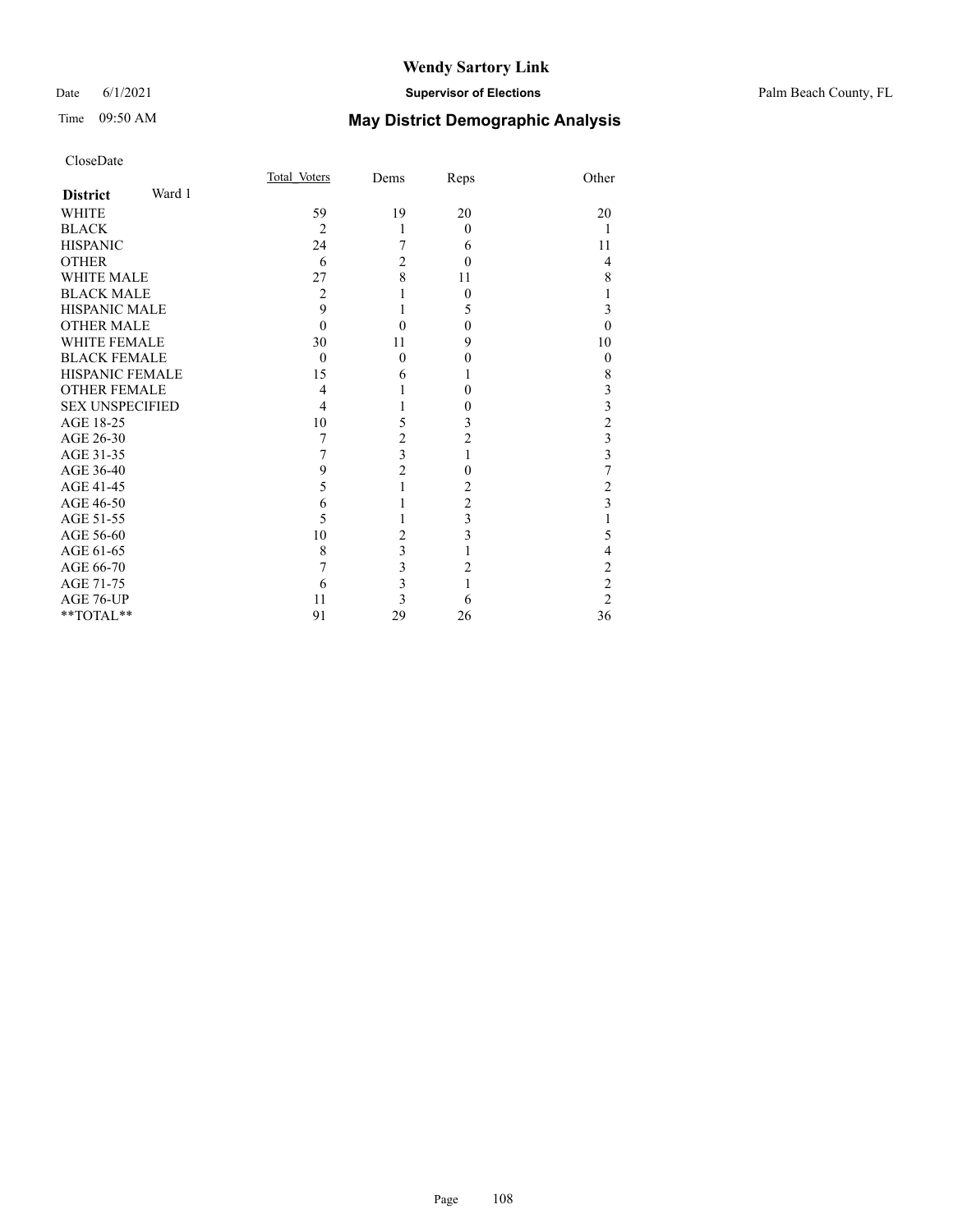### Date 6/1/2021 **Supervisor of Elections** Palm Beach County, FL

## Time 09:50 AM **May District Demographic Analysis**

|                           | Total Voters | Dems   | Reps   | Other  |
|---------------------------|--------------|--------|--------|--------|
| Ward 1<br><b>District</b> |              |        |        |        |
| WHITE                     | 32,059       | 11,147 | 11,006 | 9,906  |
| <b>BLACK</b>              | 9.707        | 7,802  | 271    | 1,634  |
| <b>HISPANIC</b>           | 3.404        | 1,550  | 630    | 1,224  |
| <b>OTHER</b>              | 3,939        | 1,596  | 693    | 1,650  |
| <b>WHITE MALE</b>         | 15,037       | 4,296  | 5,576  | 5,165  |
| <b>BLACK MALE</b>         | 4,357        | 3,336  | 154    | 867    |
| HISPANIC MALE             | 1,444        | 616    | 267    | 561    |
| <b>OTHER MALE</b>         | 1,347        | 526    | 273    | 548    |
| <b>WHITE FEMALE</b>       | 16,544       | 6,692  | 5,283  | 4,569  |
| <b>BLACK FEMALE</b>       | 5,198        | 4,348  | 114    | 736    |
| <b>HISPANIC FEMALE</b>    | 1,881        | 905    | 347    | 629    |
| <b>OTHER FEMALE</b>       | 1,574        | 725    | 260    | 589    |
| <b>SEX UNSPECIFIED</b>    | 1,684        | 628    | 316    | 740    |
| AGE 18-25                 | 4,120        | 1,936  | 732    | 1,452  |
| AGE 26-30                 | 4,062        | 1,721  | 826    | 1,515  |
| AGE 31-35                 | 4,248        | 1,872  | 840    | 1,536  |
| AGE 36-40                 | 3,336        | 1,445  | 730    | 1,161  |
| AGE 41-45                 | 2,764        | 1,192  | 567    | 1,005  |
| AGE 46-50                 | 3,100        | 1,319  | 761    | 1,020  |
| AGE 51-55                 | 3,558        | 1,452  | 1,049  | 1,057  |
| AGE 56-60                 | 4,450        | 1,886  | 1,335  | 1,229  |
| AGE 61-65                 | 4,658        | 2,097  | 1,374  | 1,187  |
| AGE 66-70                 | 4,292        | 2,127  | 1,159  | 1,006  |
| AGE 71-75                 | 3,765        | 1,866  | 1,004  | 895    |
| AGE 76-UP                 | 6,755        | 3,182  | 2,222  | 1,351  |
| $*$ $TOTAL**$             | 49,109       | 22,095 | 12,600 | 14,414 |
|                           |              |        |        |        |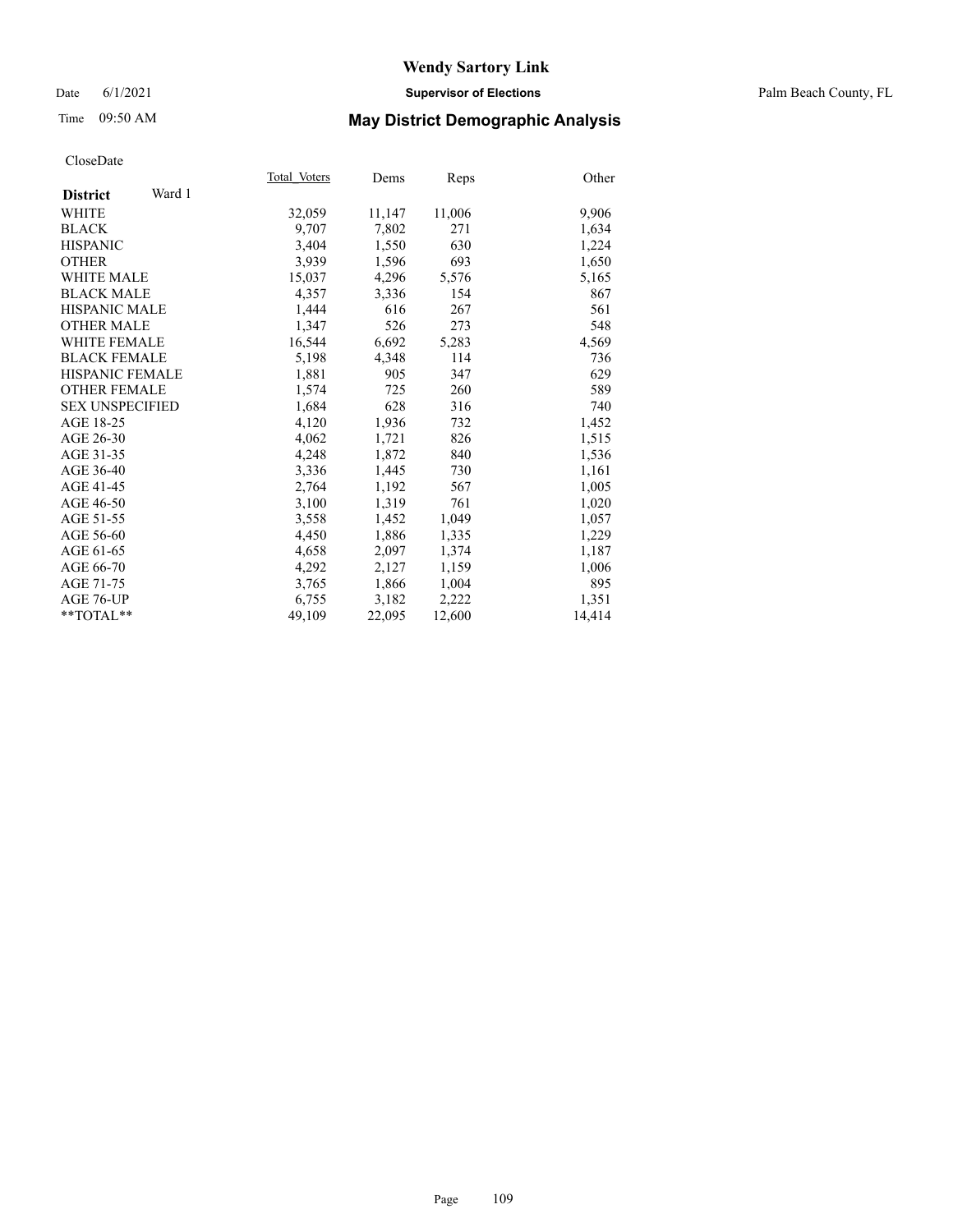### Date 6/1/2021 **Supervisor of Elections** Palm Beach County, FL

## Time 09:50 AM **May District Demographic Analysis**

| Total Voters | Dems   | Reps  | Other |
|--------------|--------|-------|-------|
|              |        |       |       |
| 9,116        | 3,374  | 2,997 | 2,745 |
| 4,808        | 3,542  | 153   | 1,113 |
| 6,956        | 3,154  | 1,137 | 2,665 |
| 2,772        | 1,123  | 367   | 1,282 |
| 4,006        | 1,282  | 1,401 | 1,323 |
| 1,926        | 1,318  | 95    | 513   |
| 2,968        | 1,224  | 529   | 1,215 |
| 973          | 402    | 141   | 430   |
| 4,967        | 2,047  | 1,561 | 1,359 |
| 2,795        | 2,158  | 56    | 581   |
| 3,798        | 1,843  | 578   | 1,377 |
| 1,117        | 515    | 144   | 458   |
| 1,081        | 391    | 147   | 543   |
| 2,879        | 1,312  | 302   | 1,265 |
| 1,930        | 877    | 225   | 828   |
| 1,996        | 926    | 299   | 771   |
| 1,880        | 883    | 262   | 735   |
| 1,800        | 860    | 300   | 640   |
| 1,897        | 918    | 359   | 620   |
| 1,942        | 933    | 387   | 622   |
| 1,982        | 971    | 472   | 539   |
| 1,901        | 896    | 485   | 520   |
| 1,553        | 783    | 371   | 399   |
| 1,361        | 633    | 390   | 338   |
| 2,531        | 1,201  | 802   | 528   |
| 23,652       | 11,193 | 4,654 | 7,805 |
|              |        |       |       |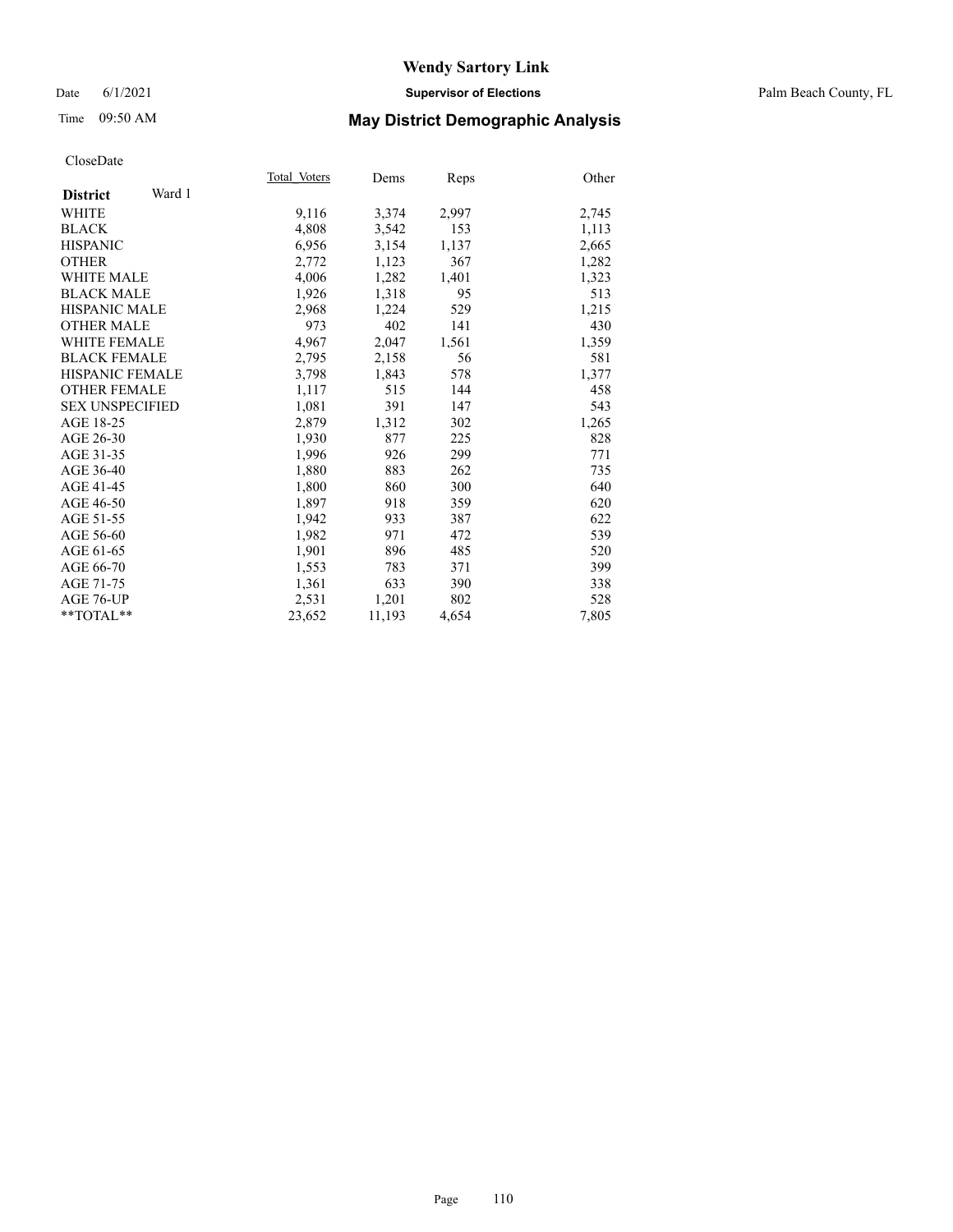### Date 6/1/2021 **Supervisor of Elections** Palm Beach County, FL

## Time 09:50 AM **May District Demographic Analysis**

| CloseDate              |        |                |                |                |                  |
|------------------------|--------|----------------|----------------|----------------|------------------|
|                        |        | Total Voters   | Dems           | Reps           | Other            |
| <b>District</b>        | Ward 1 |                |                |                |                  |
| WHITE                  |        | 128            | 37             | 51             | 40               |
| BLACK                  |        | 1              | $\theta$       | $\theta$       | -1               |
| <b>HISPANIC</b>        |        | 33             | 8              | 10             | 15               |
| OTHER                  |        | 13             | $\theta$       | $\mathbf{1}$   | 12               |
| WHITE MALE             |        | 66             | 17             | 29             | 20               |
| <b>BLACK MALE</b>      |        | 1              | $\overline{0}$ | $\Omega$       | $\mathbf{1}$     |
| HISPANIC MALE          |        | 16             | 6              | 4              | 6                |
| OTHER MALE             |        | 5              | $\overline{0}$ | 1              | $\overline{4}$   |
| WHITE FEMALE           |        | 60             | 20             | 22             | 18               |
| <b>BLACK FEMALE</b>    |        | $\theta$       | $\overline{0}$ | $\overline{0}$ | $\boldsymbol{0}$ |
| HISPANIC FEMALE        |        | 16             | $\overline{2}$ | 5              | $\mathbf{9}$     |
| <b>OTHER FEMALE</b>    |        | 5              | $\mathbf{0}$   | $\theta$       | 5                |
| <b>SEX UNSPECIFIED</b> |        | 6              | $\mathbf{0}$   | 1              | $\frac{5}{9}$    |
| AGE 18-25              |        | 19             | 4              | 6              |                  |
| AGE 26-30              |        | 19             | 5              | 5              | 9                |
| AGE 31-35              |        | 11             | $\overline{c}$ | 4              | $\frac{5}{3}$    |
| AGE 36-40              |        | $\overline{7}$ | $\overline{c}$ | $\overline{2}$ |                  |
| AGE 41-45              |        | 12             | 3              | 6              | $\frac{3}{8}$    |
| AGE 46-50              |        | 14             | 1              | 5              |                  |
| AGE 51-55              |        | 16             | $\overline{4}$ | 5              | 7                |
| AGE 56-60              |        | 28             | 8              | 11             | 9                |
| AGE 61-65              |        | 12             | 3              | 5              | $\overline{4}$   |
| AGE 66-70              |        | 17             | 6              | 5              | 6                |
| AGE 71-75              |        | 9              | $\overline{3}$ | $\overline{2}$ | $\overline{4}$   |
| AGE 76-UP              |        | 11             | $\overline{4}$ | 6              | 1                |
| **TOTAL**              |        | 175            | 45             | 62             | 68               |
|                        |        |                |                |                |                  |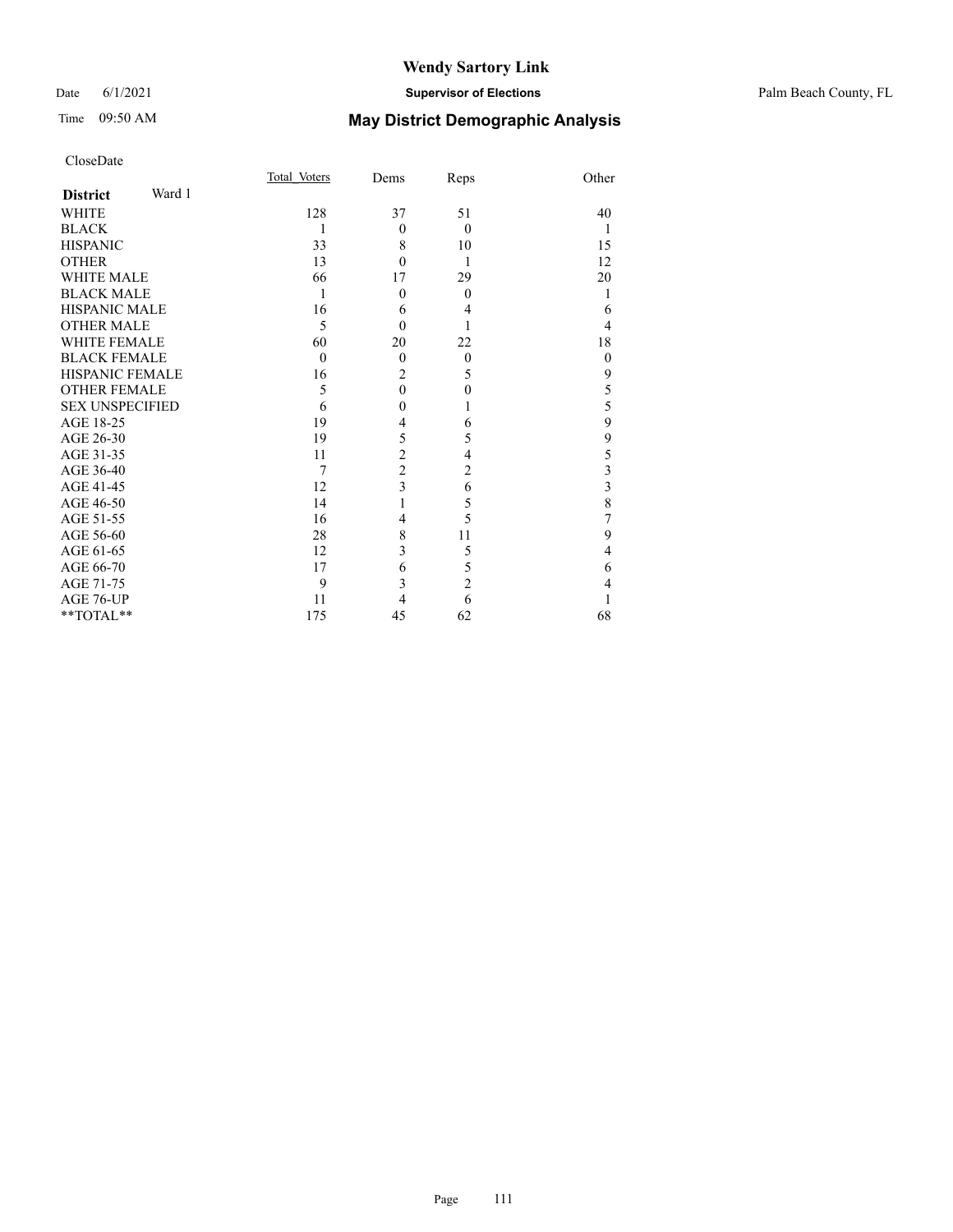### Date 6/1/2021 **Supervisor of Elections** Palm Beach County, FL

## Time 09:50 AM **May District Demographic Analysis**

|                           | Total Voters   | Dems             | Reps           | Other            |
|---------------------------|----------------|------------------|----------------|------------------|
| Ward 1<br><b>District</b> |                |                  |                |                  |
| <b>WHITE</b>              | 822            | 172              | 447            | 203              |
| <b>BLACK</b>              | 4              | 3                | 1              | $\theta$         |
| <b>HISPANIC</b>           | 19             | $\overline{4}$   | 8              | 7                |
| <b>OTHER</b>              | 36             | 6                | 9              | 21               |
| <b>WHITE MALE</b>         | 399            | 69               | 223            | 107              |
| <b>BLACK MALE</b>         | $\overline{2}$ | 1                | 1              | $\theta$         |
| <b>HISPANIC MALE</b>      | 6              | $\boldsymbol{0}$ | $\overline{2}$ | $\overline{4}$   |
| <b>OTHER MALE</b>         | 19             | $\overline{2}$   | 6              | 11               |
| <b>WHITE FEMALE</b>       | 411            | 101              | 215            | 95               |
| <b>BLACK FEMALE</b>       | $\overline{2}$ | $\overline{2}$   | $\overline{0}$ | $\boldsymbol{0}$ |
| <b>HISPANIC FEMALE</b>    | 13             | $\overline{4}$   | 6              | 3                |
| <b>OTHER FEMALE</b>       | 10             | $\overline{c}$   | $\overline{2}$ | 6                |
| <b>SEX UNSPECIFIED</b>    | 18             | $\overline{4}$   | 9              | 5                |
| AGE 18-25                 | 58             | 9                | 19             | 30               |
| AGE 26-30                 | 28             | 5                | 10             | 13               |
| AGE 31-35                 | 34             | 13               | 11             | 10               |
| AGE 36-40                 | 40             | 7                | 17             | 16               |
| AGE 41-45                 | 29             | 3                | 14             | 12               |
| AGE 46-50                 | 53             | 8                | 28             | 17               |
| AGE 51-55                 | 47             | 7                | 24             | 16               |
| AGE 56-60                 | 78             | 10               | 44             | 24               |
| AGE 61-65                 | 108            | 24               | 65             | 19               |
| AGE 66-70                 | 102            | 26               | 55             | 21               |
| AGE 71-75                 | 103            | 27               | 57             | 19               |
| AGE 76-UP                 | 201            | 46               | 121            | 34               |
| **TOTAL**                 | 881            | 185              | 465            | 231              |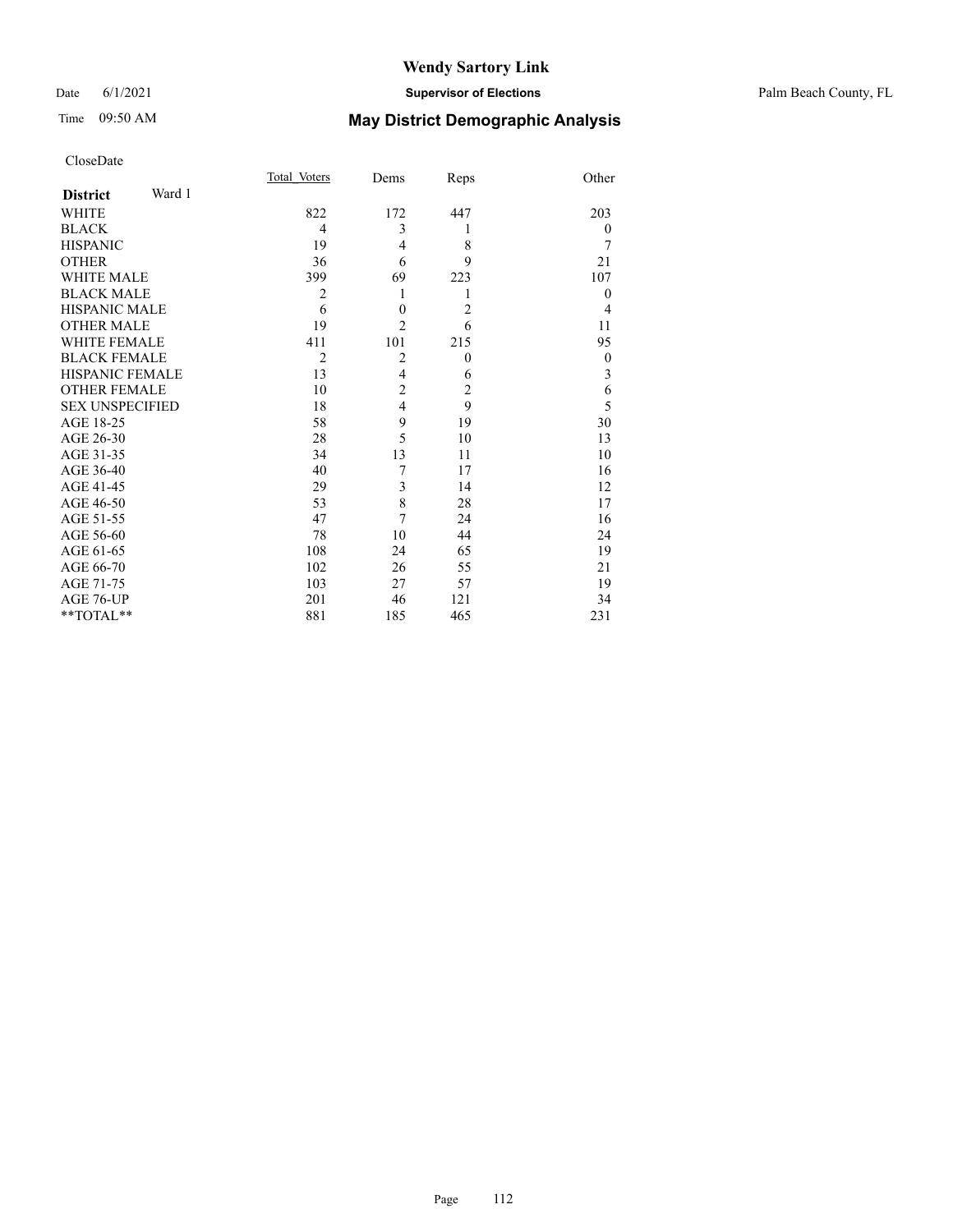### Date 6/1/2021 **Supervisor of Elections** Palm Beach County, FL

## Time 09:50 AM **May District Demographic Analysis**

|                           | Total Voters | Dems  | Reps           | Other          |
|---------------------------|--------------|-------|----------------|----------------|
| Ward 1<br><b>District</b> |              |       |                |                |
| <b>WHITE</b>              | 3,474        | 1,037 | 1,445          | 992            |
| <b>BLACK</b>              | 20           | 15    | $\overline{2}$ |                |
|                           |              |       |                | 3              |
| <b>HISPANIC</b>           | 143          | 46    | 41             | 56             |
| <b>OTHER</b>              | 282          | 102   | 72             | 108            |
| <b>WHITE MALE</b>         | 1,638        | 425   | 719            | 494            |
| <b>BLACK MALE</b>         | 10           | 7     | $\overline{2}$ | 1              |
| <b>HISPANIC MALE</b>      | 45           | 14    | 14             | 17             |
| <b>OTHER MALE</b>         | 87           | 25    | 21             | 41             |
| <b>WHITE FEMALE</b>       | 1,792        | 607   | 700            | 485            |
| <b>BLACK FEMALE</b>       | 10           | 8     | $\theta$       | $\overline{2}$ |
| <b>HISPANIC FEMALE</b>    | 94           | 31    | 27             | 36             |
| <b>OTHER FEMALE</b>       | 120          | 51    | 32             | 37             |
| <b>SEX UNSPECIFIED</b>    | 119          | 29    | 44             | 46             |
| AGE 18-25                 | 168          | 44    | 55             | 69             |
| AGE 26-30                 | 99           | 37    | 24             | 38             |
| AGE 31-35                 | 100          | 28    | 32             | 40             |
| AGE 36-40                 | 79           | 21    | 25             | 33             |
| AGE 41-45                 | 76           | 19    | 21             | 36             |
| AGE 46-50                 | 116          | 19    | 46             | 51             |
| AGE 51-55                 | 208          | 42    | 96             | 70             |
| AGE 56-60                 | 382          | 108   | 157            | 117            |
| AGE 61-65                 | 433          | 150   | 155            | 128            |
| AGE 66-70                 | 439          | 142   | 169            | 128            |
| AGE 71-75                 | 623          | 209   | 241            | 173            |
| AGE 76-UP                 | 1,196        | 381   | 539            | 276            |
| **TOTAL**                 | 3,919        | 1,200 | 1,560          | 1,159          |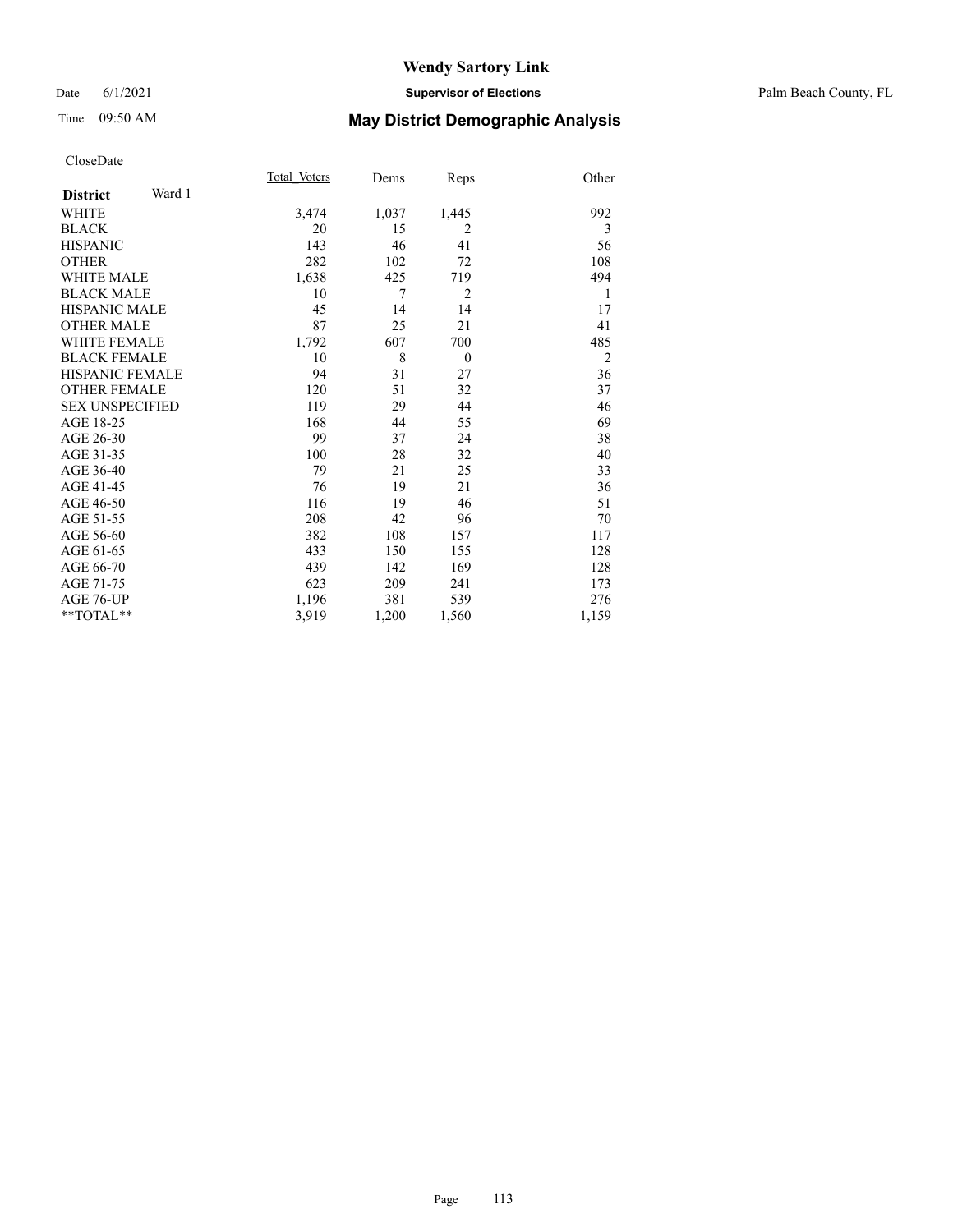### Date 6/1/2021 **Supervisor of Elections** Palm Beach County, FL

## Time 09:50 AM **May District Demographic Analysis**

|                           | Total Voters | Dems | Reps | Other |
|---------------------------|--------------|------|------|-------|
| Ward 1<br><b>District</b> |              |      |      |       |
| WHITE                     | 496          | 153  | 209  | 134   |
| <b>BLACK</b>              | 397          | 303  | 20   | 74    |
| <b>HISPANIC</b>           | 309          | 127  | 72   | 110   |
| <b>OTHER</b>              | 139          | 44   | 28   | 67    |
| <b>WHITE MALE</b>         | 240          | 63   | 101  | 76    |
| <b>BLACK MALE</b>         | 178          | 119  | 13   | 46    |
| <b>HISPANIC MALE</b>      | 144          | 47   | 38   | 59    |
| <b>OTHER MALE</b>         | 40           | 13   | 6    | 21    |
| <b>WHITE FEMALE</b>       | 249          | 89   | 104  | 56    |
| <b>BLACK FEMALE</b>       | 215          | 181  | 7    | 27    |
| HISPANIC FEMALE           | 155          | 75   | 31   | 49    |
| <b>OTHER FEMALE</b>       | 56           | 21   | 9    | 26    |
| <b>SEX UNSPECIFIED</b>    | 64           | 19   | 20   | 25    |
| AGE 18-25                 | 160          | 75   | 31   | 54    |
| AGE 26-30                 | 131          | 62   | 24   | 45    |
| AGE 31-35                 | 116          | 48   | 21   | 47    |
| AGE 36-40                 | 113          | 59   | 17   | 37    |
| AGE 41-45                 | 107          | 58   | 25   | 24    |
| AGE 46-50                 | 107          | 51   | 23   | 33    |
| AGE 51-55                 | 134          | 59   | 42   | 33    |
| AGE 56-60                 | 132          | 57   | 34   | 41    |
| AGE 61-65                 | 121          | 54   | 36   | 31    |
| AGE 66-70                 | 85           | 40   | 26   | 19    |
| AGE 71-75                 | 50           | 25   | 15   | 10    |
| AGE 76-UP                 | 85           | 39   | 35   | 11    |
| **TOTAL**                 | 1,341        | 627  | 329  | 385   |
|                           |              |      |      |       |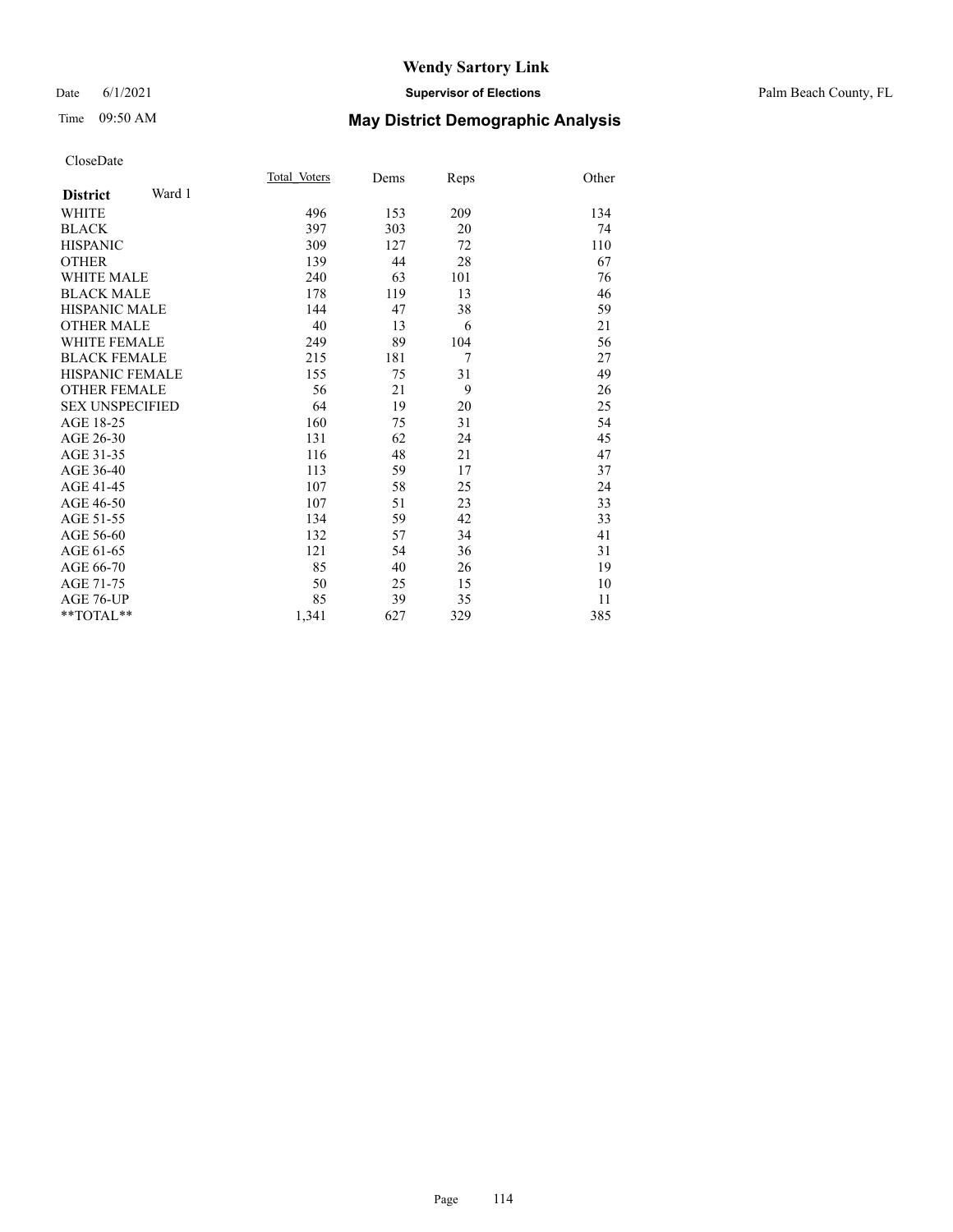## Time 09:50 AM **May District Demographic Analysis**

|                           | Total Voters | Dems | Reps | Other |
|---------------------------|--------------|------|------|-------|
| Ward 1<br><b>District</b> |              |      |      |       |
| <b>WHITE</b>              | 1,680        | 517  | 625  | 538   |
| <b>BLACK</b>              | 124          | 92   | 7    | 25    |
| <b>HISPANIC</b>           | 172          | 70   | 30   | 72    |
| <b>OTHER</b>              | 171          | 51   | 44   | 76    |
| <b>WHITE MALE</b>         | 792          | 199  | 323  | 270   |
| <b>BLACK MALE</b>         | 46           | 29   | 3    | 14    |
| <b>HISPANIC MALE</b>      | 78           | 35   | 13   | 30    |
| <b>OTHER MALE</b>         | 56           | 15   | 16   | 25    |
| <b>WHITE FEMALE</b>       | 870          | 314  | 295  | 261   |
| <b>BLACK FEMALE</b>       | 76           | 63   | 3    | 10    |
| <b>HISPANIC FEMALE</b>    | 86           | 33   | 15   | 38    |
| <b>OTHER FEMALE</b>       | 79           | 25   | 18   | 36    |
| <b>SEX UNSPECIFIED</b>    | 64           | 17   | 20   | 27    |
| AGE 18-25                 | 129          | 45   | 28   | 56    |
| AGE 26-30                 | 150          | 50   | 37   | 63    |
| AGE 31-35                 | 154          | 51   | 43   | 60    |
| AGE 36-40                 | 129          | 41   | 39   | 49    |
| AGE 41-45                 | 146          | 54   | 34   | 58    |
| AGE 46-50                 | 170          | 56   | 52   | 62    |
| AGE 51-55                 | 189          | 63   | 63   | 63    |
| AGE 56-60                 | 216          | 60   | 89   | 67    |
| AGE 61-65                 | 243          | 97   | 86   | 60    |
| AGE 66-70                 | 204          | 74   | 65   | 65    |
| AGE 71-75                 | 156          | 55   | 60   | 41    |
| AGE 76-UP                 | 261          | 84   | 110  | 67    |
| $*$ $TOTAL**$             | 2,147        | 730  | 706  | 711   |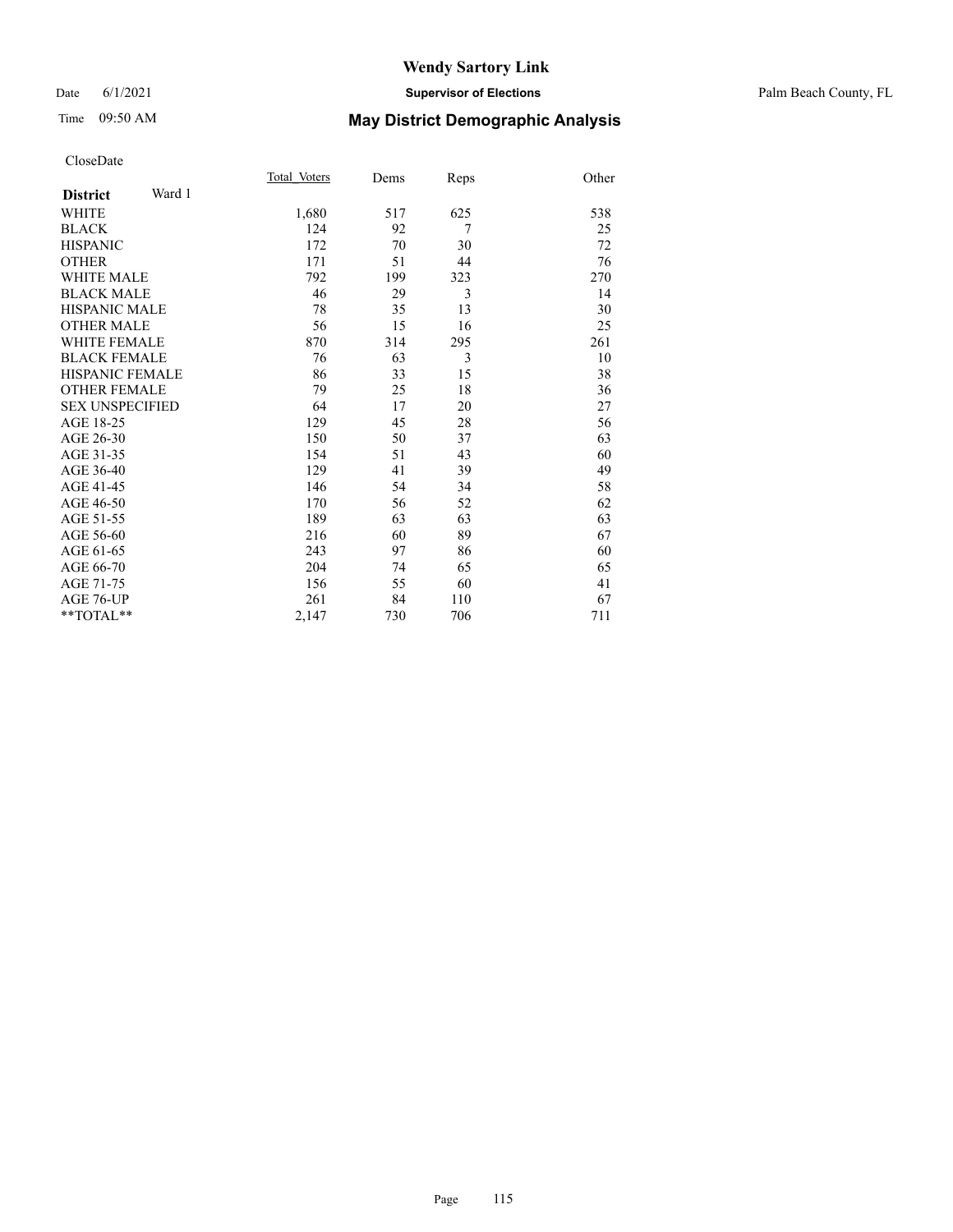### Date 6/1/2021 **Supervisor of Elections** Palm Beach County, FL

## Time 09:50 AM **May District Demographic Analysis**

| Total Voters<br>Dems<br>764<br>7<br>19 | Reps<br>1,407<br>3<br>35 | Other<br>807<br>8 |
|----------------------------------------|--------------------------|-------------------|
|                                        |                          |                   |
|                                        |                          |                   |
|                                        |                          |                   |
|                                        |                          |                   |
|                                        |                          | 27                |
| 48                                     | 55                       | 72                |
| 281                                    | 667                      | 407               |
| 3                                      | $\overline{2}$           | 5                 |
| 9                                      | 17                       | 9                 |
| 9                                      | 19                       | 23                |
| 477                                    | 725                      | 387               |
| 4                                      | 1                        | 3                 |
| 10                                     | 18                       | 17                |
| 25                                     | 27                       | 24                |
| 15                                     | 24                       | 39                |
| 36                                     | 50                       | 48                |
| 16                                     | 33                       | 23                |
| 24                                     | 37                       | 38                |
| 20                                     | 41                       | 44                |
| 19                                     | 38                       | 42                |
| 25                                     | 47                       | 47                |
| 34                                     | 106                      | 69                |
| 80                                     | 155                      | 90                |
| 107                                    | 175                      | 96                |
| 115                                    | 171                      | 115               |
| 101                                    | 180                      | 104               |
| 261                                    | 467                      | 198               |
|                                        |                          | 914               |
|                                        |                          | 838<br>1,500      |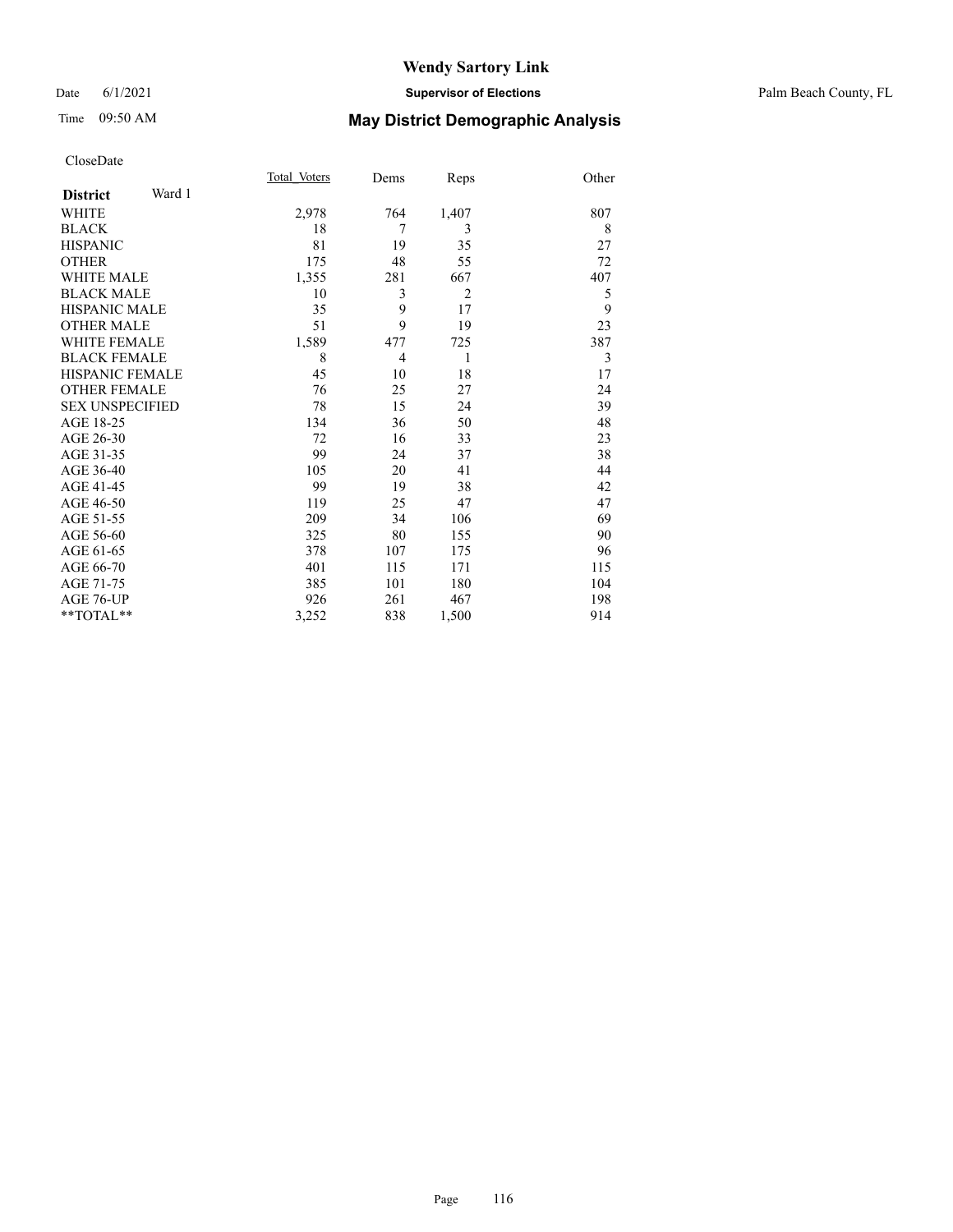### Date 6/1/2021 **Supervisor of Elections** Palm Beach County, FL

## Time 09:50 AM **May District Demographic Analysis**

| CloseDate              |        |              |                  |                  |                  |
|------------------------|--------|--------------|------------------|------------------|------------------|
|                        |        | Total Voters | Dems             | Reps             | Other            |
| <b>District</b>        | Ward 1 |              |                  |                  |                  |
| WHITE                  |        | 367          | 62               | 212              | 93               |
| <b>BLACK</b>           |        | $\theta$     | $\mathbf{0}$     | $\theta$         | $\theta$         |
| <b>HISPANIC</b>        |        | 5            | $\mathbf{0}$     | 4                | 1                |
| <b>OTHER</b>           |        | 27           | 9                | 9                | 9                |
| <b>WHITE MALE</b>      |        | 176          | 16               | 114              | 46               |
| <b>BLACK MALE</b>      |        | $\theta$     | $\mathbf{0}$     | $\theta$         | $\theta$         |
| <b>HISPANIC MALE</b>   |        | $\theta$     | $\boldsymbol{0}$ | $\boldsymbol{0}$ | $\theta$         |
| <b>OTHER MALE</b>      |        | 4            | $\overline{2}$   | 2                | $\theta$         |
| <b>WHITE FEMALE</b>    |        | 189          | 46               | 96               | 47               |
| <b>BLACK FEMALE</b>    |        | $\theta$     | $\mathbf{0}$     | $\theta$         | $\theta$         |
| <b>HISPANIC FEMALE</b> |        | 5            | $\mathbf{0}$     | 4                | 1                |
| <b>OTHER FEMALE</b>    |        | 16           | 6                | $\overline{4}$   | 6                |
| <b>SEX UNSPECIFIED</b> |        | 9            | 1                | 5                | 3                |
| AGE 18-25              |        | 44           | 6                | 22               | 16               |
| AGE 26-30              |        | 17           | 3                | 10               | $\overline{4}$   |
| AGE 31-35              |        | 11           | $\overline{c}$   | $\overline{4}$   | 5                |
| AGE 36-40              |        | 6            | $\overline{c}$   | 4                | $\boldsymbol{0}$ |
| AGE 41-45              |        | 13           | $\overline{4}$   | 7                | $rac{2}{5}$      |
| AGE 46-50              |        | 16           | $\overline{c}$   | 9                |                  |
| AGE 51-55              |        | 44           | $\overline{4}$   | 27               | 13               |
| AGE 56-60              |        | 47           | 5                | 27               | 15               |
| AGE 61-65              |        | 49           | 13               | 24               | 12               |
| AGE 66-70              |        | 32           | 6                | 17               | 9                |
| AGE 71-75              |        | 42           | 5                | 25               | 12               |
| AGE 76-UP              |        | 78           | 19               | 49               | 10               |
| **TOTAL**              |        | 399          | 71               | 225              | 103              |
|                        |        |              |                  |                  |                  |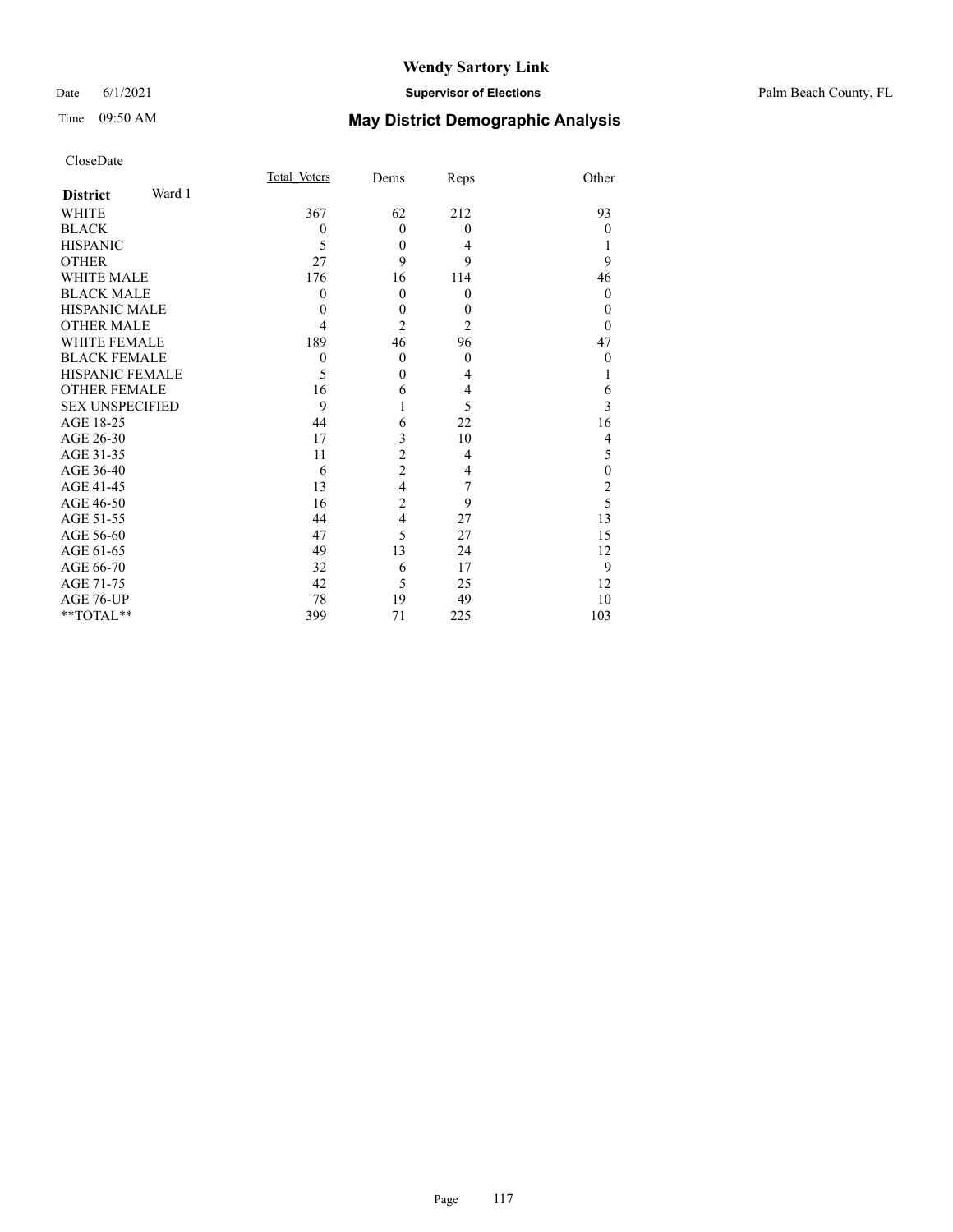### Date 6/1/2021 **Supervisor of Elections** Palm Beach County, FL

## Time 09:50 AM **May District Demographic Analysis**

| Total Voters | Dems   | Reps   | Other  |
|--------------|--------|--------|--------|
|              |        |        |        |
| 38,774       | 10,406 | 17,030 | 11,338 |
| 632          | 407    | 46     | 179    |
| 2,642        | 1,015  | 682    | 945    |
| 3,331        | 1,064  | 820    | 1,447  |
| 18,211       | 3,933  | 8,538  | 5,740  |
| 316          | 190    | 24     | 102    |
| 1,083        | 388    | 293    | 402    |
| 1,147        | 345    | 295    | 507    |
| 20,126       | 6,345  | 8,317  | 5,464  |
| 308          | 212    | 20     | 76     |
| 1,496        | 603    | 369    | 524    |
| 1,310        | 505    | 308    | 497    |
| 1,330        | 349    | 393    | 588    |
| 4,029        | 1,219  | 1,344  | 1,466  |
| 2,886        | 876    | 963    | 1,047  |
| 2,949        | 846    | 994    | 1,109  |
| 3,182        | 893    | 1,088  | 1,201  |
| 3,200        | 872    | 1,121  | 1,207  |
| 3,583        | 882    | 1,456  | 1,245  |
| 4,030        | 1,027  | 1,793  | 1,210  |
| 4,415        | 1,131  | 2,060  | 1,224  |
| 4,313        | 1,255  | 1,961  | 1,097  |
| 3,685        | 1,186  | 1,527  | 972    |
| 3,331        | 1,027  | 1,480  | 824    |
| 5,776        | 1,678  | 2,791  | 1,307  |
| 45,379       | 12,892 | 18,578 | 13,909 |
|              |        |        |        |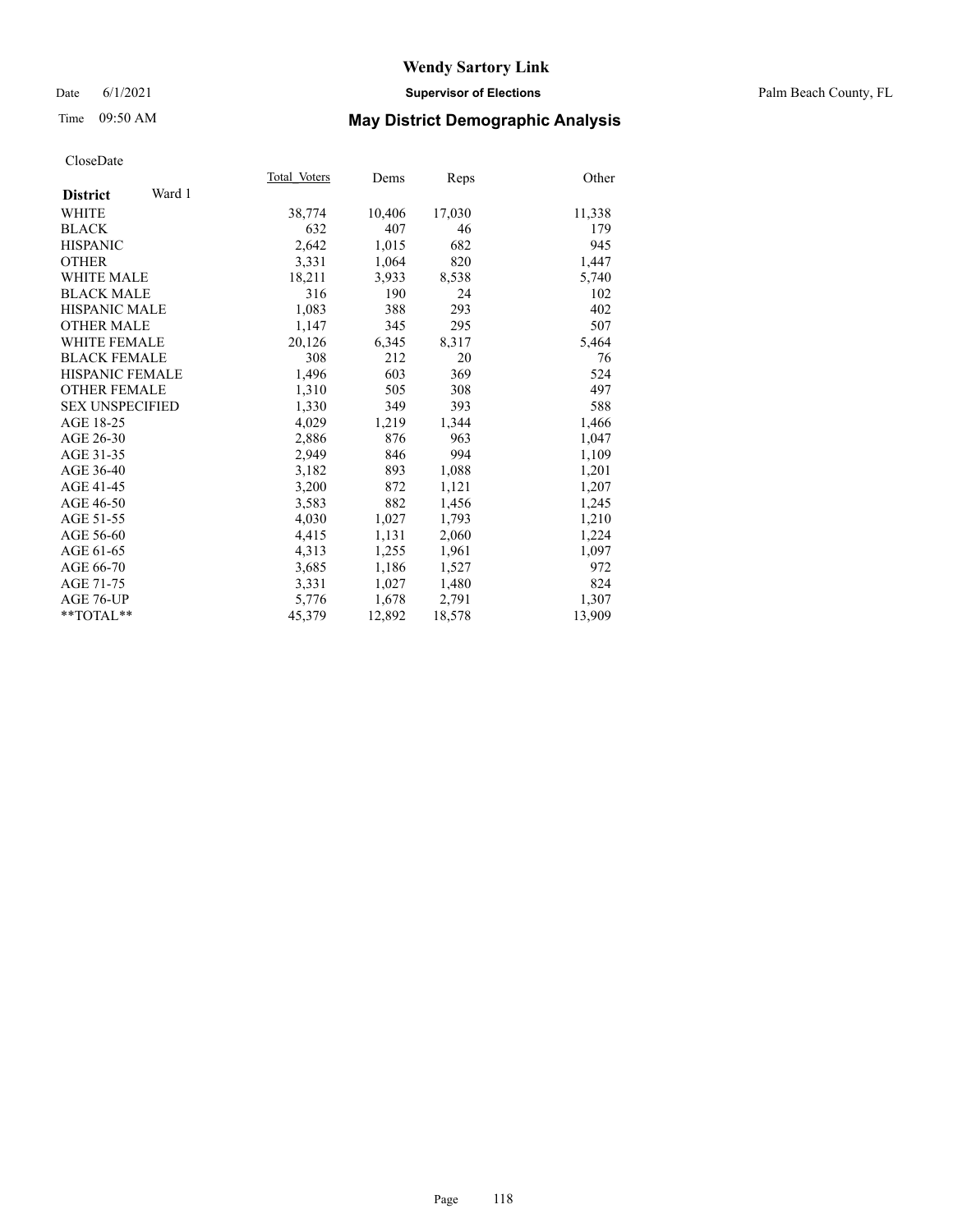### Date 6/1/2021 **Supervisor of Elections** Palm Beach County, FL

## Time 09:50 AM **May District Demographic Analysis**

| Total Voters | Dems  | Reps  | Other |
|--------------|-------|-------|-------|
|              |       |       |       |
| 4,400        | 1,529 | 1,508 | 1,363 |
| 1,239        | 923   | 35    | 281   |
| 959          | 420   | 145   | 394   |
| 609          | 247   | 93    | 269   |
| 2,161        | 632   | 800   | 729   |
| 574          | 413   | 25    | 136   |
| 413          | 165   | 79    | 169   |
| 210          | 86    | 34    | 90    |
| 2,175        | 880   | 689   | 606   |
| 640          | 497   | 9     | 134   |
| 521          | 243   | 64    | 214   |
| 240          | 122   | 36    | 82    |
| 270          | 80    | 44    | 146   |
| 740          | 312   | 120   | 308   |
| 680          | 264   | 129   | 287   |
| 650          | 286   | 108   | 256   |
| 550          | 232   | 103   | 215   |
| 504          | 242   | 93    | 169   |
| 532          | 206   | 136   | 190   |
| 598          | 245   | 181   | 172   |
| 782          | 325   | 235   | 222   |
| 677          | 299   | 198   | 180   |
| 506          | 252   | 152   | 102   |
| 347          | 167   | 109   | 71    |
| 641          | 289   | 217   | 135   |
| 7,207        | 3,119 | 1,781 | 2,307 |
|              |       |       |       |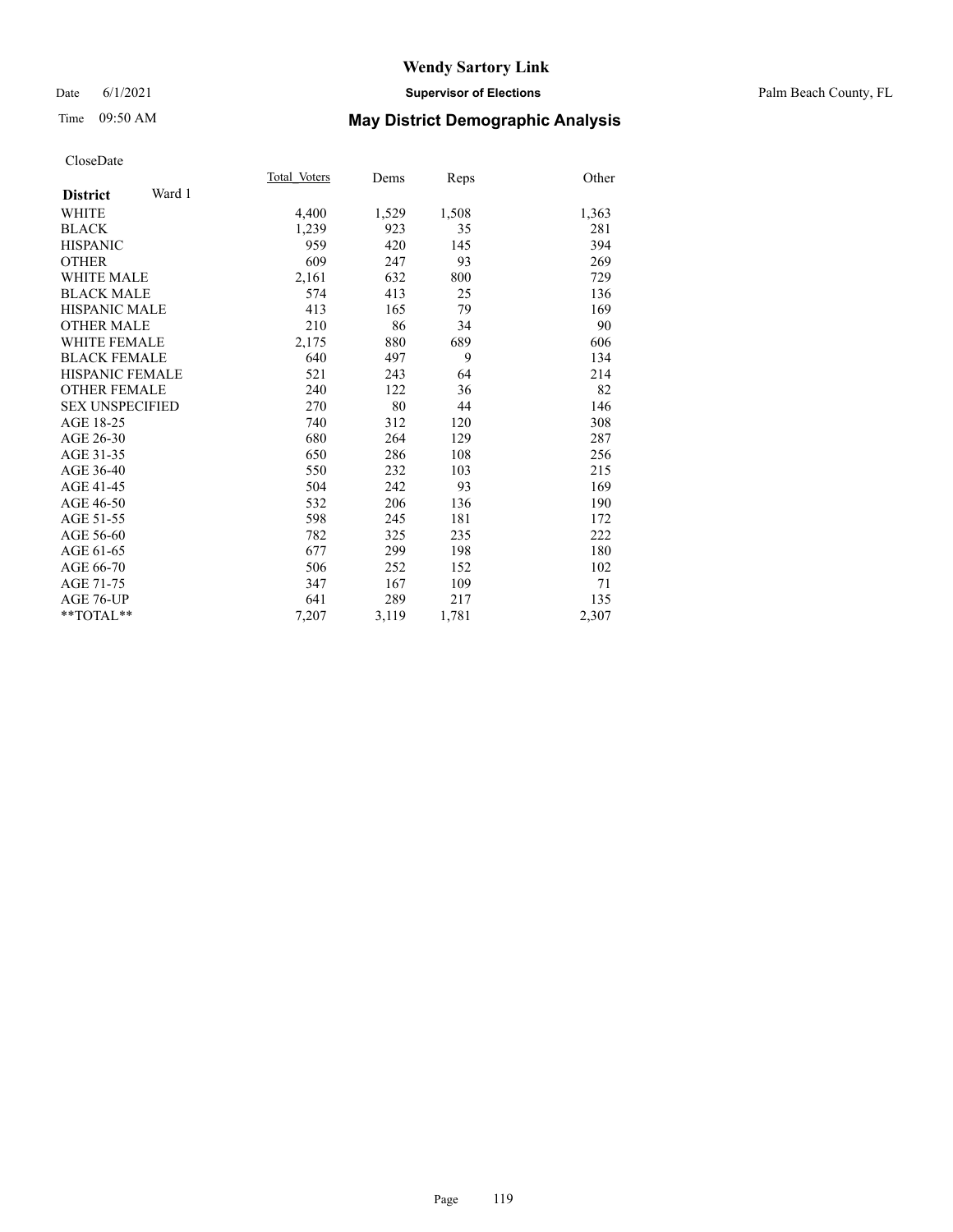### Date 6/1/2021 **Supervisor of Elections** Palm Beach County, FL

## Time 09:50 AM **May District Demographic Analysis**

|                           | Total Voters | Dems  | Reps     | Other |
|---------------------------|--------------|-------|----------|-------|
| Ward 1<br><b>District</b> |              |       |          |       |
| <b>WHITE</b>              | 2,085        | 764   | 865      | 456   |
| <b>BLACK</b>              | 82           | 59    | 1        | 22    |
| <b>HISPANIC</b>           | 499          | 167   | 198      | 134   |
| <b>OTHER</b>              | 174          | 54    | 42       | 78    |
| WHITE MALE                | 977          | 299   | 440      | 238   |
| <b>BLACK MALE</b>         | 38           | 23    | 1        | 14    |
| <b>HISPANIC MALE</b>      | 215          | 68    | 86       | 61    |
| <b>OTHER MALE</b>         | 56           | 19    | 14       | 23    |
| WHITE FEMALE              | 1,086        | 460   | 419      | 207   |
| <b>BLACK FEMALE</b>       | 44           | 36    | $\theta$ | 8     |
| <b>HISPANIC FEMALE</b>    | 270          | 95    | 106      | 69    |
| <b>OTHER FEMALE</b>       | 62           | 20    | 15       | 27    |
| <b>SEX UNSPECIFIED</b>    | 89           | 22    | 24       | 43    |
| AGE 18-25                 | 240          | 82    | 72       | 86    |
| AGE 26-30                 | 155          | 49    | 58       | 48    |
| AGE 31-35                 | 212          | 59    | 77       | 76    |
| AGE 36-40                 | 221          | 78    | 76       | 67    |
| AGE 41-45                 | 237          | 84    | 72       | 81    |
| AGE 46-50                 | 238          | 87    | 85       | 66    |
| AGE 51-55                 | 257          | 86    | 110      | 61    |
| AGE 56-60                 | 297          | 99    | 136      | 62    |
| AGE 61-65                 | 262          | 98    | 117      | 47    |
| AGE 66-70                 | 239          | 114   | 88       | 37    |
| AGE 71-75                 | 211          | 93    | 92       | 26    |
| AGE 76-UP                 | 271          | 115   | 123      | 33    |
| $*$ $TOTAL**$             | 2,840        | 1,044 | 1,106    | 690   |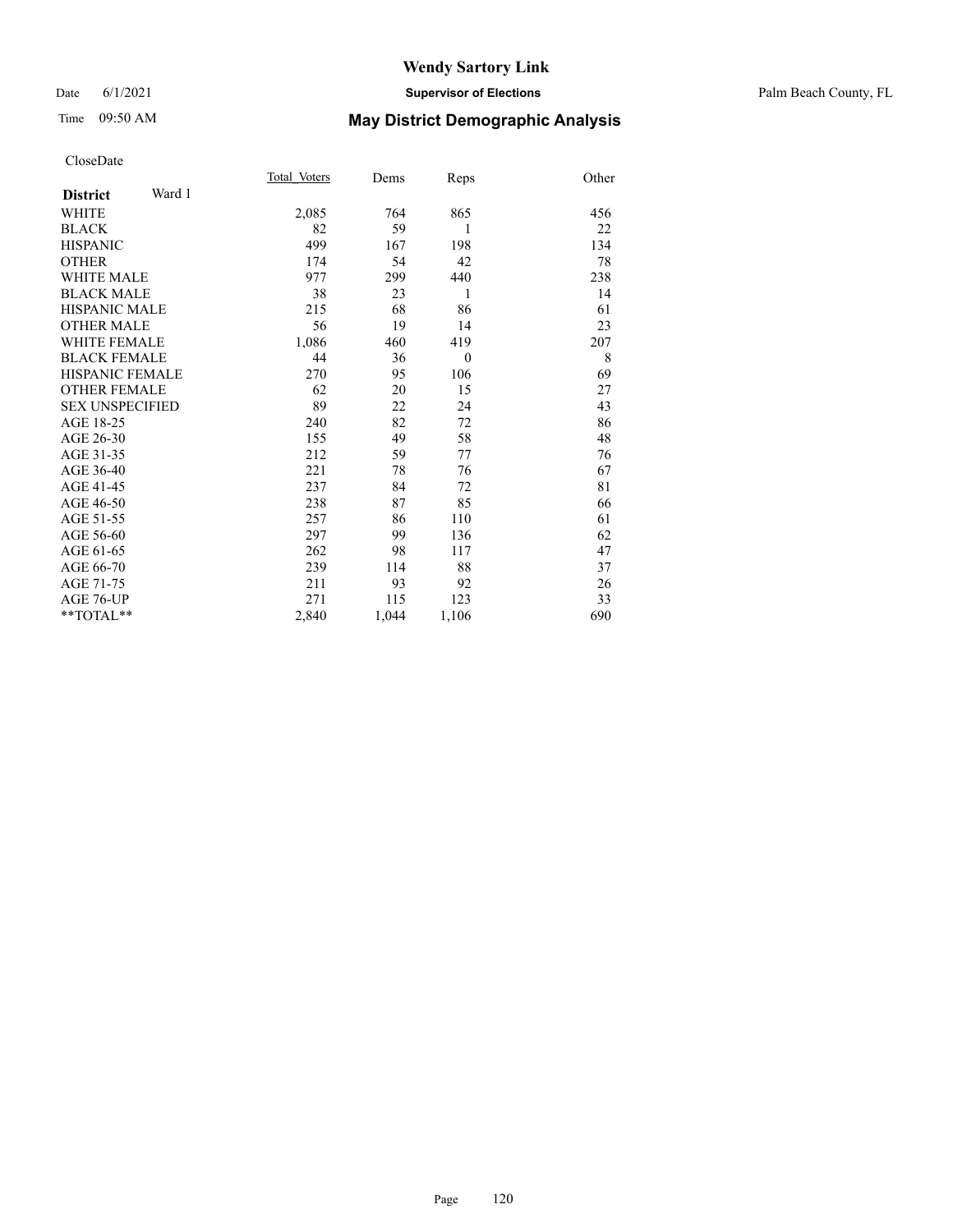### Date 6/1/2021 **Supervisor of Elections** Palm Beach County, FL

## Time 09:50 AM **May District Demographic Analysis**

|                           | Total Voters | Dems | Reps | Other |
|---------------------------|--------------|------|------|-------|
| Ward 1<br><b>District</b> |              |      |      |       |
| <b>WHITE</b>              | 1,867        | 516  | 823  | 528   |
| <b>BLACK</b>              | 79           | 53   | 10   | 16    |
| <b>HISPANIC</b>           | 215          | 70   | 61   | 84    |
| <b>OTHER</b>              | 180          | 48   | 52   | 80    |
| <b>WHITE MALE</b>         | 900          | 219  | 424  | 257   |
| <b>BLACK MALE</b>         | 41           | 24   | 7    | 10    |
| <b>HISPANIC MALE</b>      | 107          | 30   | 28   | 49    |
| <b>OTHER MALE</b>         | 73           | 19   | 20   | 34    |
| <b>WHITE FEMALE</b>       | 941          | 291  | 387  | 263   |
| <b>BLACK FEMALE</b>       | 38           | 29   | 3    | 6     |
| HISPANIC FEMALE           | 101          | 40   | 30   | 31    |
| <b>OTHER FEMALE</b>       | 65           | 20   | 20   | 25    |
| <b>SEX UNSPECIFIED</b>    | 75           | 15   | 27   | 33    |
| AGE 18-25                 | 231          | 58   | 82   | 91    |
| AGE 26-30                 | 146          | 41   | 52   | 53    |
| AGE 31-35                 | 204          | 57   | 68   | 79    |
| AGE 36-40                 | 157          | 35   | 64   | 58    |
| AGE 41-45                 | 131          | 29   | 51   | 51    |
| AGE 46-50                 | 172          | 50   | 66   | 56    |
| AGE 51-55                 | 195          | 48   | 87   | 60    |
| AGE 56-60                 | 276          | 77   | 115  | 84    |
| AGE 61-65                 | 249          | 76   | 115  | 58    |
| AGE 66-70                 | 218          | 74   | 99   | 45    |
| AGE 71-75                 | 157          | 65   | 52   | 40    |
| AGE 76-UP                 | 205          | 77   | 95   | 33    |
| $*$ $TOTAL**$             | 2,341        | 687  | 946  | 708   |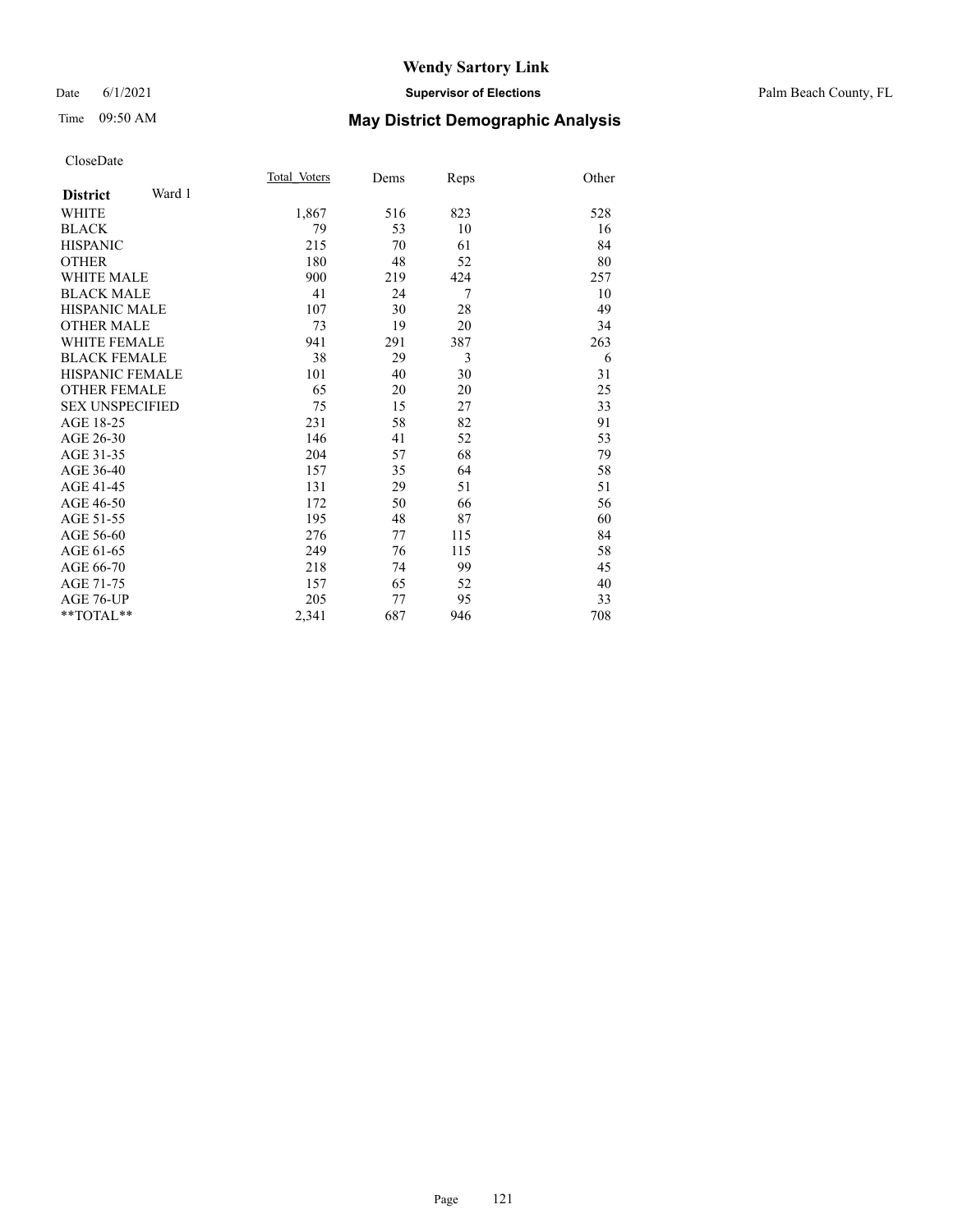### Date 6/1/2021 **Supervisor of Elections** Palm Beach County, FL

## Time 09:50 AM **May District Demographic Analysis**

|                           | Total Voters | Dems  | Reps | Other |
|---------------------------|--------------|-------|------|-------|
| Ward 1<br><b>District</b> |              |       |      |       |
| <b>WHITE</b>              | 2,154        | 697   | 792  | 665   |
| <b>BLACK</b>              | 2,252        | 1,735 | 75   | 442   |
| <b>HISPANIC</b>           | 281          | 127   | 47   | 107   |
| <b>OTHER</b>              | 504          | 217   | 80   | 207   |
| WHITE MALE                | 1,063        | 287   | 421  | 355   |
| <b>BLACK MALE</b>         | 974          | 713   | 37   | 224   |
| <b>HISPANIC MALE</b>      | 114          | 54    | 22   | 38    |
| <b>OTHER MALE</b>         | 167          | 69    | 33   | 65    |
| WHITE FEMALE              | 1,057        | 398   | 361  | 298   |
| <b>BLACK FEMALE</b>       | 1,238        | 994   | 37   | 207   |
| <b>HISPANIC FEMALE</b>    | 160          | 68    | 24   | 68    |
| <b>OTHER FEMALE</b>       | 216          | 109   | 24   | 83    |
| <b>SEX UNSPECIFIED</b>    | 195          | 80    | 33   | 82    |
| AGE 18-25                 | 515          | 281   | 44   | 190   |
| AGE 26-30                 | 540          | 295   | 64   | 181   |
| AGE 31-35                 | 530          | 287   | 69   | 174   |
| AGE 36-40                 | 432          | 237   | 68   | 127   |
| AGE 41-45                 | 378          | 195   | 53   | 130   |
| AGE 46-50                 | 376          | 195   | 79   | 102   |
| AGE 51-55                 | 413          | 210   | 87   | 116   |
| AGE 56-60                 | 476          | 250   | 119  | 107   |
| AGE 61-65                 | 506          | 303   | 115  | 88    |
| AGE 66-70                 | 385          | 196   | 104  | 85    |
| AGE 71-75                 | 272          | 146   | 73   | 53    |
| AGE 76-UP                 | 368          | 181   | 119  | 68    |
| $*$ $*$ TOTAL $*$ $*$     | 5,191        | 2,776 | 994  | 1,421 |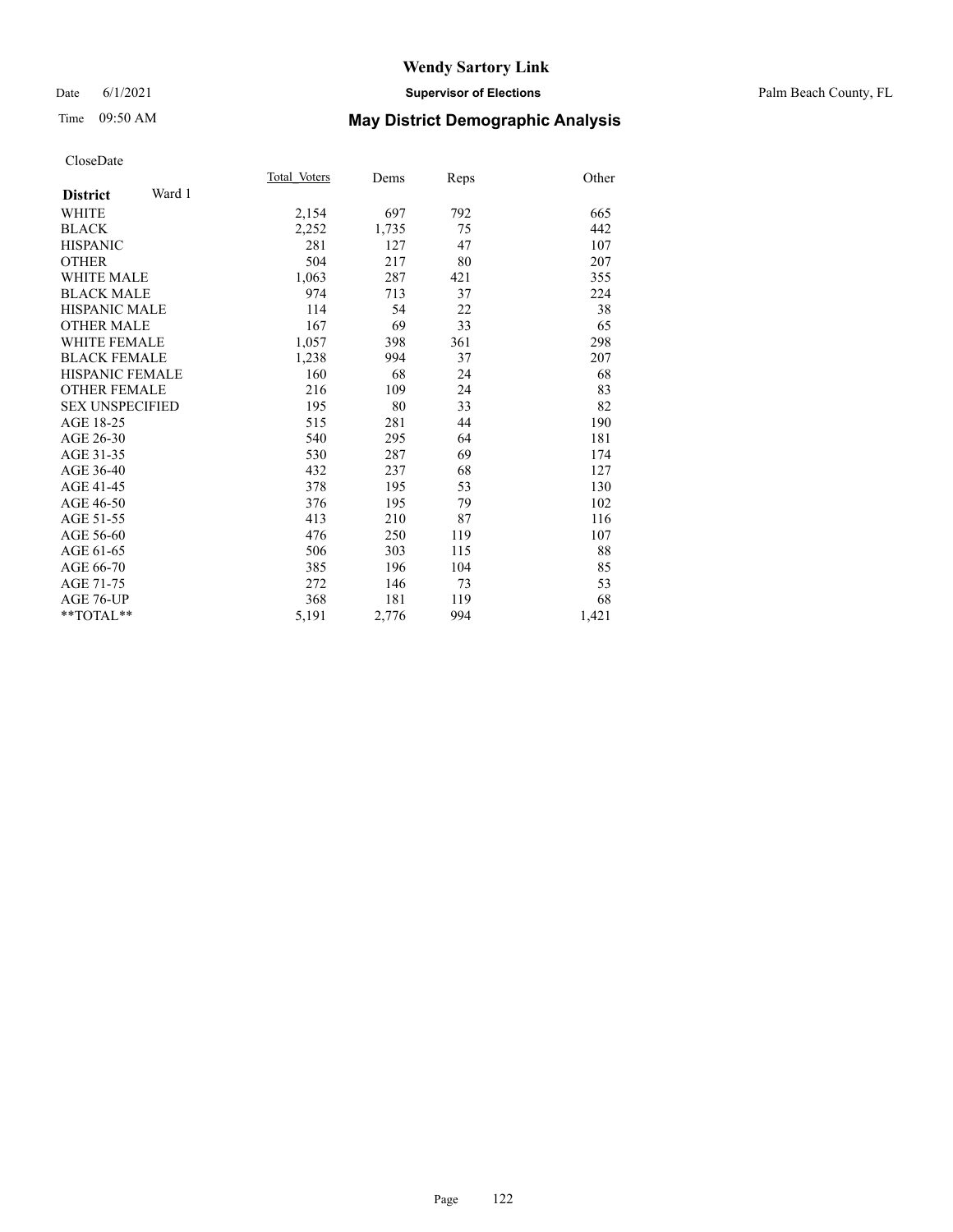### Date 6/1/2021 **Supervisor of Elections** Palm Beach County, FL

## Time 09:50 AM **May District Demographic Analysis**

|                           | Total Voters | Dems  | <b>Reps</b> | Other |
|---------------------------|--------------|-------|-------------|-------|
| Ward 1<br><b>District</b> |              |       |             |       |
| <b>WHITE</b>              | 10,105       | 4,199 | 2,779       | 3,127 |
| <b>BLACK</b>              | 3,307        | 2,471 | 114         | 722   |
| <b>HISPANIC</b>           | 3,608        | 1,625 | 596         | 1,387 |
| <b>OTHER</b>              | 1,633        | 701   | 170         | 762   |
| WHITE MALE                | 4,909        | 1,779 | 1,484       | 1,646 |
| <b>BLACK MALE</b>         | 1,499        | 1,076 | 70          | 353   |
| <b>HISPANIC MALE</b>      | 1,666        | 714   | 310         | 642   |
| <b>OTHER MALE</b>         | 601          | 259   | 63          | 279   |
| <b>WHITE FEMALE</b>       | 5,044        | 2,367 | 1,256       | 1,421 |
| <b>BLACK FEMALE</b>       | 1,734        | 1,344 | 40          | 350   |
| <b>HISPANIC FEMALE</b>    | 1,840        | 873   | 271         | 696   |
| <b>OTHER FEMALE</b>       | 597          | 289   | 78          | 230   |
| <b>SEX UNSPECIFIED</b>    | 754          | 288   | 87          | 379   |
| AGE 18-25                 | 1,912        | 916   | 233         | 763   |
| AGE 26-30                 | 1,713        | 773   | 235         | 705   |
| AGE 31-35                 | 1,902        | 883   | 275         | 744   |
| AGE 36-40                 | 1,581        | 754   | 266         | 561   |
| AGE 41-45                 | 1,301        | 617   | 196         | 488   |
| AGE 46-50                 | 1,355        | 614   | 260         | 481   |
| AGE 51-55                 | 1,590        | 741   | 330         | 519   |
| AGE 56-60                 | 1,794        | 860   | 446         | 488   |
| AGE 61-65                 | 1,711        | 883   | 417         | 411   |
| AGE 66-70                 | 1.342        | 717   | 294         | 331   |
| AGE 71-75                 | 982          | 517   | 240         | 225   |
| AGE 76-UP                 | 1.470        | 721   | 467         | 282   |
| $*$ $TOTAL**$             | 18,653       | 8,996 | 3,659       | 5,998 |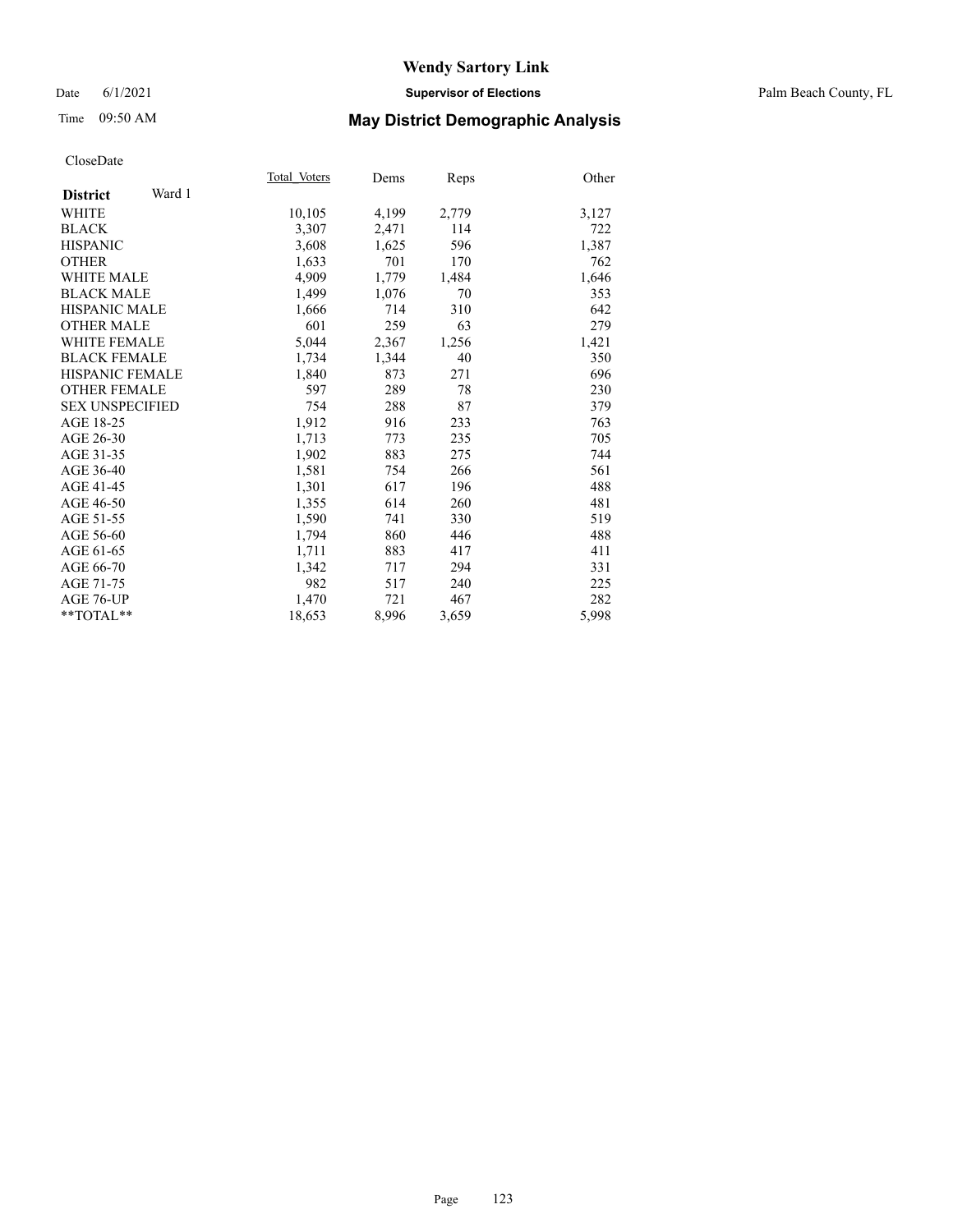## Time 09:50 AM **May District Demographic Analysis**

| CloseDate |
|-----------|
|-----------|

|                        |        | Total Voters | Dems           | Reps           | Other          |
|------------------------|--------|--------------|----------------|----------------|----------------|
| <b>District</b>        | Ward 1 |              |                |                |                |
| <b>WHITE</b>           |        | 354          | 67             | 200            | 87             |
| <b>BLACK</b>           |        | 6            | 3              | 1              | 2              |
| <b>HISPANIC</b>        |        | 6            | $\overline{c}$ | $\overline{c}$ | $\overline{2}$ |
| <b>OTHER</b>           |        | 21           | $\overline{5}$ | 6              | 10             |
| <b>WHITE MALE</b>      |        | 182          | 27             | 107            | 48             |
| <b>BLACK MALE</b>      |        | 3            | 1              | 1              | 1              |
| <b>HISPANIC MALE</b>   |        |              | 1              | $\theta$       | $\theta$       |
| <b>OTHER MALE</b>      |        | 8            |                | $\overline{2}$ | 5              |
| <b>WHITE FEMALE</b>    |        | 166          | 39             | 90             | 37             |
| <b>BLACK FEMALE</b>    |        | 3            | $\overline{2}$ | $\overline{0}$ | 1              |
| <b>HISPANIC FEMALE</b> |        | 5            | 1              | $\overline{c}$ | 2              |
| <b>OTHER FEMALE</b>    |        | 7            | 1              | 3              | 3              |
| <b>SEX UNSPECIFIED</b> |        | 10           | $\overline{2}$ | 4              | $\overline{4}$ |
| AGE 18-25              |        | 20           | 6              | 7              | 7              |
| AGE 26-30              |        | 6            | 1              | 5              | $\theta$       |
| AGE 31-35              |        | 7            | 1              | $\overline{c}$ | 4              |
| AGE 36-40              |        | 6            | 1              | 3              | $\overline{2}$ |
| AGE 41-45              |        | 13           | 4              | 9              | $\theta$       |
| AGE 46-50              |        | 25           | 4              | 10             | 11             |
| AGE 51-55              |        | 17           | 3              | 10             | 4              |
| AGE 56-60              |        | 41           | 5              | 29             | 7              |
| AGE 61-65              |        | 52           | 9              | 31             | 12             |
| AGE 66-70              |        | 51           | 11             | 20             | 20             |
| AGE 71-75              |        | 45           | 7              | 27             | 11             |
| AGE 76-UP              |        | 104          | 25             | 56             | 23             |
| **TOTAL**              |        | 387          | 77             | 209            | 101            |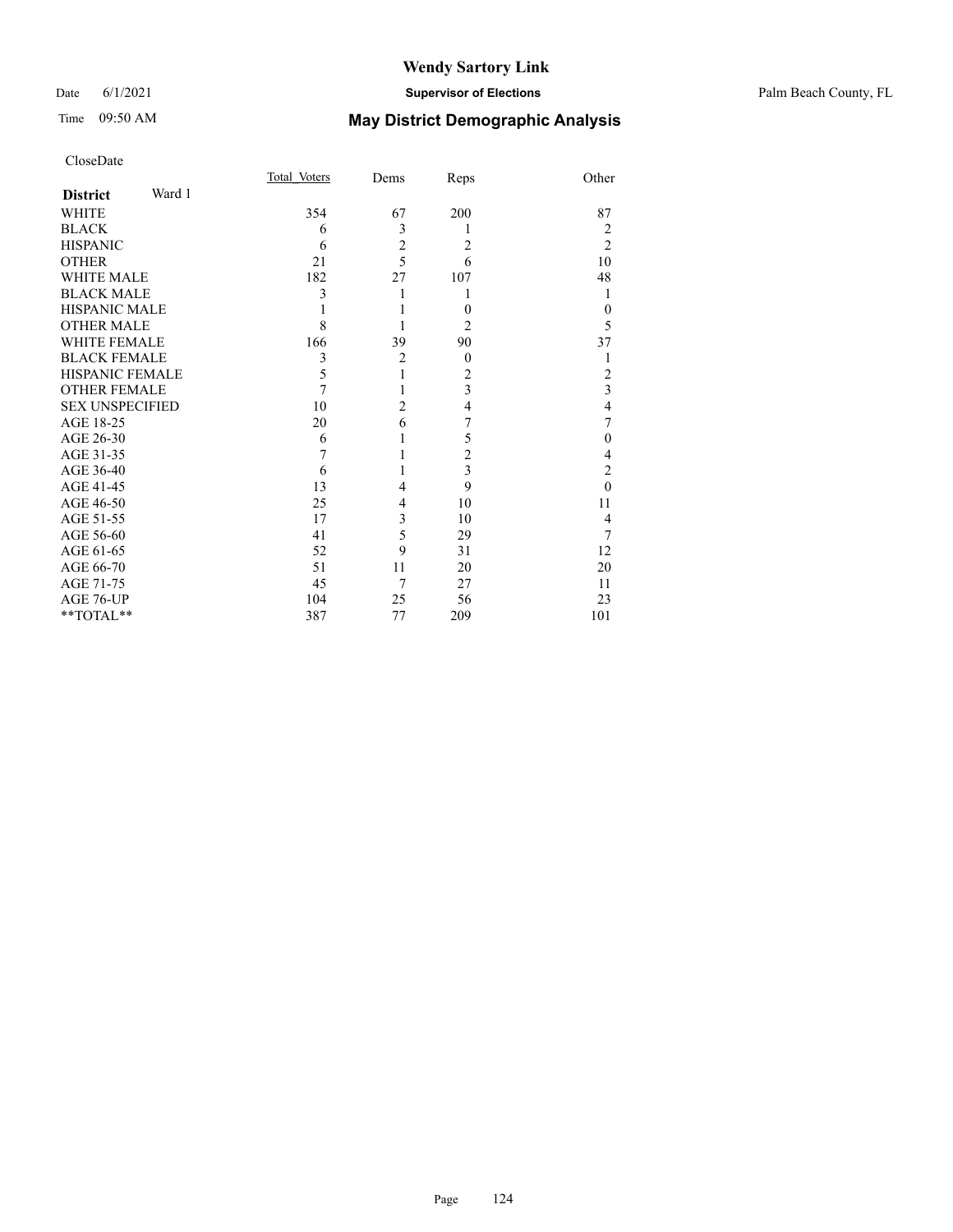## Time 09:50 AM **May District Demographic Analysis**

|                        |        | Total Voters | Dems           | Reps           | Other          |
|------------------------|--------|--------------|----------------|----------------|----------------|
| <b>District</b>        | Ward 1 |              |                |                |                |
| <b>WHITE</b>           |        | 86           | 35             | 21             | 30             |
| <b>BLACK</b>           |        | 823          | 673            | 13             | 137            |
| <b>HISPANIC</b>        |        | 43           | 16             | 8              | 19             |
| <b>OTHER</b>           |        | 79           | 44             | 3              | 32             |
| <b>WHITE MALE</b>      |        | 44           | 13             | 14             | 17             |
| <b>BLACK MALE</b>      |        | 319          | 238            | 5              | 76             |
| <b>HISPANIC MALE</b>   |        | 15           | $\overline{2}$ | 5              | 8              |
| <b>OTHER MALE</b>      |        | 30           | 18             | 1              | 11             |
| <b>WHITE FEMALE</b>    |        | 40           | 20             | 7              | 13             |
| <b>BLACK FEMALE</b>    |        | 494          | 426            | 8              | 60             |
| <b>HISPANIC FEMALE</b> |        | 25           | 13             | 3              | 9              |
| <b>OTHER FEMALE</b>    |        | 33           | 18             | $\overline{c}$ | 13             |
| <b>SEX UNSPECIFIED</b> |        | 31           | 20             | $\mathbf{0}$   | 11             |
| AGE 18-25              |        | 140          | 83             | $\overline{4}$ | 53             |
| AGE 26-30              |        | 133          | 84             | 9              | 40             |
| AGE 31-35              |        | 154          | 108            | $\overline{c}$ | 44             |
| AGE 36-40              |        | 101          | 78             | 3              | 20             |
| AGE 41-45              |        | 67           | 51             | $\overline{c}$ | 14             |
| AGE 46-50              |        | 62           | 46             | 5              | 11             |
| AGE 51-55              |        | 82           | 73             | $\overline{2}$ | 7              |
| AGE 56-60              |        | 76           | 67             | 1              | 8              |
| AGE 61-65              |        | 67           | 53             | $\overline{4}$ | 10             |
| AGE 66-70              |        | 50           | 42             | 4              | 4              |
| AGE 71-75              |        | 46           | 38             | 3              | 5              |
| AGE 76-UP              |        | 53           | 45             | 6              | $\overline{2}$ |
| $*$ $TOTAL**$          |        | 1,031        | 768            | 45             | 218            |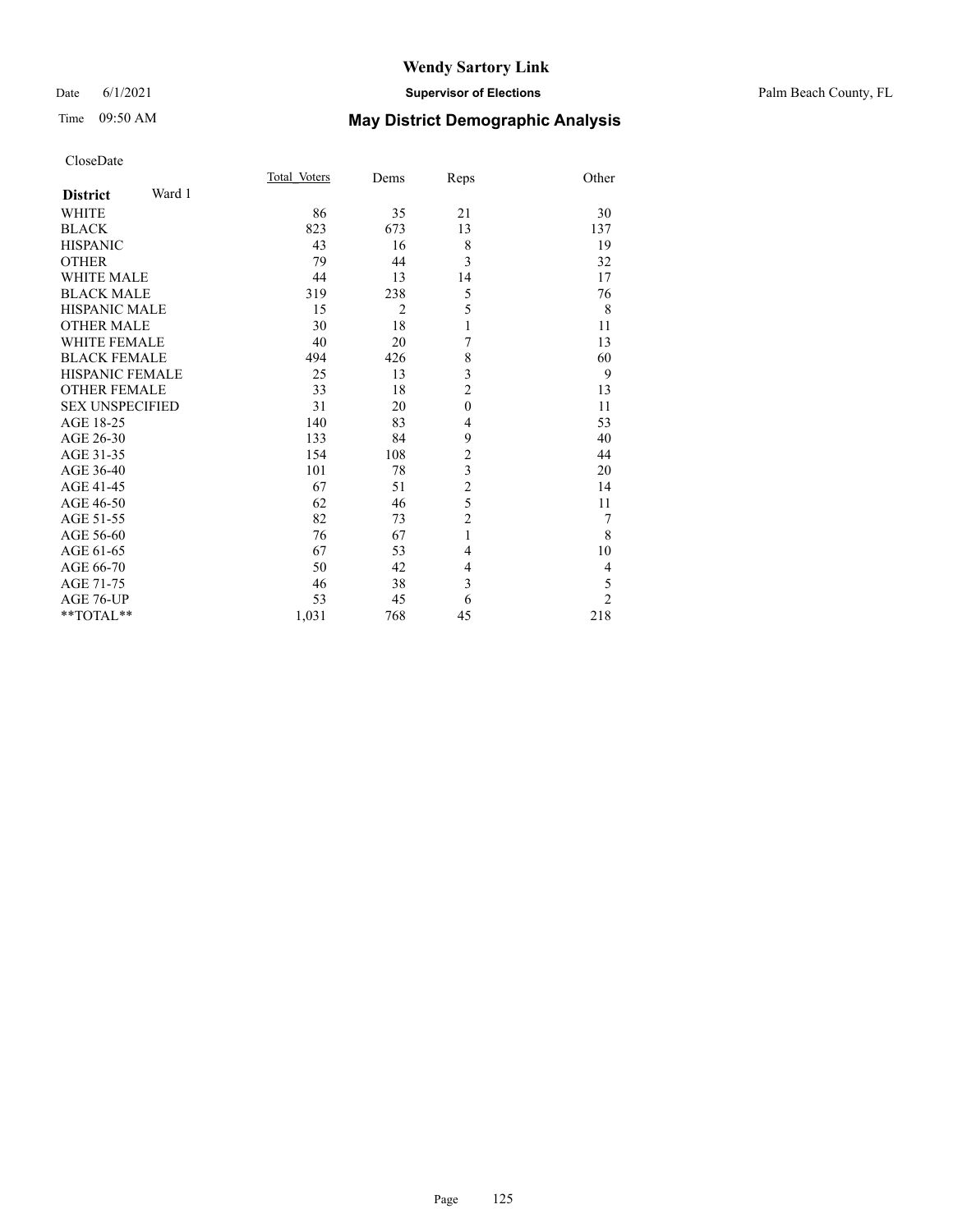### Date 6/1/2021 **Supervisor of Elections** Palm Beach County, FL

## Time 09:50 AM **May District Demographic Analysis**

|                           | Total Voters | Dems  | <u>Reps</u> | Other |
|---------------------------|--------------|-------|-------------|-------|
| Ward 1<br><b>District</b> |              |       |             |       |
| <b>WHITE</b>              | 9,462        | 2,602 | 4,342       | 2,518 |
| <b>BLACK</b>              | 205          | 149   | 13          | 43    |
| <b>HISPANIC</b>           | 526          | 193   | 147         | 186   |
| <b>OTHER</b>              | 624          | 177   | 196         | 251   |
| <b>WHITE MALE</b>         | 4,484        | 1,046 | 2,174       | 1,264 |
| <b>BLACK MALE</b>         | 98           | 70    | 7           | 21    |
| <b>HISPANIC MALE</b>      | 221          | 69    | 68          | 84    |
| <b>OTHER MALE</b>         | 197          | 44    | 72          | 81    |
| <b>WHITE FEMALE</b>       | 4,862        | 1,520 | 2,115       | 1,227 |
| <b>BLACK FEMALE</b>       | 106          | 78    | 6           | 22    |
| <b>HISPANIC FEMALE</b>    | 292          | 120   | 76          | 96    |
| <b>OTHER FEMALE</b>       | 257          | 87    | 83          | 87    |
| <b>SEX UNSPECIFIED</b>    | 296          | 86    | 95          | 115   |
| AGE 18-25                 | 752          | 224   | 273         | 255   |
| AGE 26-30                 | 605          | 165   | 224         | 216   |
| AGE 31-35                 | 674          | 190   | 252         | 232   |
| AGE 36-40                 | 643          | 164   | 232         | 247   |
| AGE 41-45                 | 567          | 177   | 205         | 185   |
| AGE 46-50                 | 676          | 167   | 288         | 221   |
| AGE 51-55                 | 816          | 187   | 386         | 243   |
| AGE 56-60                 | 1,091        | 303   | 530         | 258   |
| AGE 61-65                 | 1,121        | 355   | 524         | 242   |
| AGE 66-70                 | 1,062        | 352   | 447         | 263   |
| AGE 71-75                 | 916          | 296   | 395         | 225   |
| AGE 76-UP                 | 1,894        | 541   | 942         | 411   |
| $*$ $TOTAL**$             | 10,817       | 3,121 | 4,698       | 2,998 |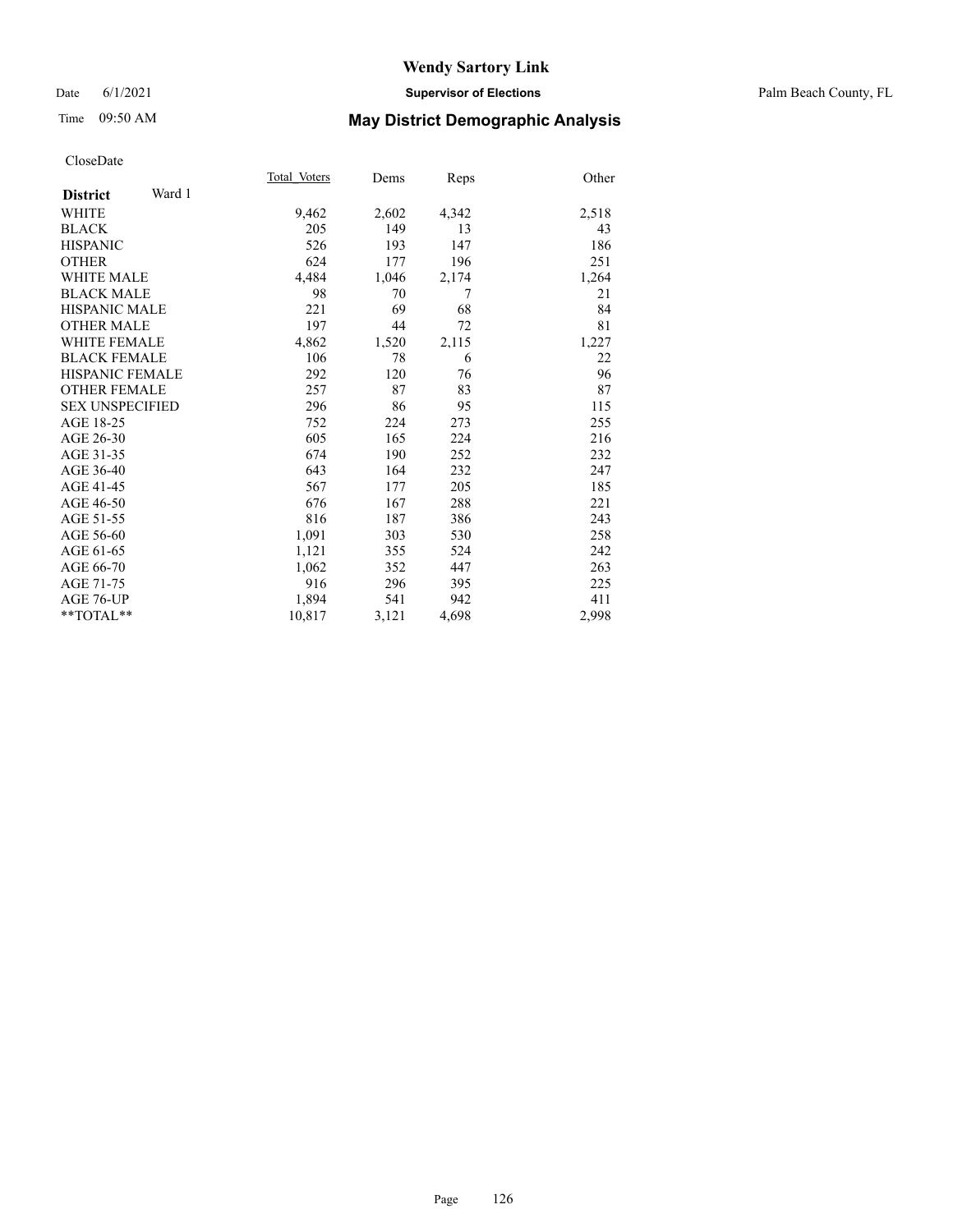## Time 09:50 AM **May District Demographic Analysis**

|                        |        | Total Voters   | Dems           | Reps     | Other          |
|------------------------|--------|----------------|----------------|----------|----------------|
| <b>District</b>        | Ward 1 |                |                |          |                |
| <b>WHITE</b>           |        | 1,533          | 384            | 737      | 412            |
| <b>BLACK</b>           |        | 7              | 3              | 1        | 3              |
| <b>HISPANIC</b>        |        | 48             | 14             | 21       | 13             |
| <b>OTHER</b>           |        | 91             | 26             | 27       | 38             |
| <b>WHITE MALE</b>      |        | 753            | 155            | 386      | 212            |
| <b>BLACK MALE</b>      |        | $\overline{2}$ | $\theta$       | 1        | 1              |
| <b>HISPANIC MALE</b>   |        | 21             | $\overline{4}$ | 8        | 9              |
| <b>OTHER MALE</b>      |        | 27             | 6              | 8        | 13             |
| <b>WHITE FEMALE</b>    |        | 759            | 219            | 344      | 196            |
| <b>BLACK FEMALE</b>    |        | 5              | 3              | $\theta$ | $\overline{2}$ |
| <b>HISPANIC FEMALE</b> |        | 27             | 10             | 13       | $\overline{4}$ |
| <b>OTHER FEMALE</b>    |        | 39             | 14             | 10       | 15             |
| <b>SEX UNSPECIFIED</b> |        | 46             | 16             | 16       | 14             |
| AGE 18-25              |        | 104            | 34             | 41       | 29             |
| AGE 26-30              |        | 79             | 22             | 26       | 31             |
| AGE 31-35              |        | 60             | 16             | 24       | 20             |
| AGE 36-40              |        | 59             | 14             | 15       | 30             |
| AGE 41-45              |        | 51             | 18             | 17       | 16             |
| AGE 46-50              |        | 89             | 22             | 33       | 34             |
| AGE 51-55              |        | 122            | 17             | 74       | 31             |
| AGE 56-60              |        | 196            | 49             | 91       | 56             |
| AGE 61-65              |        | 216            | 57             | 106      | 53             |
| AGE 66-70              |        | 191            | 57             | 83       | 51             |
| AGE 71-75              |        | 176            | 39             | 80       | 57             |
| AGE 76-UP              |        | 336            | 82             | 196      | 58             |
| $*$ $TOTAL**$          |        | 1,679          | 427            | 786      | 466            |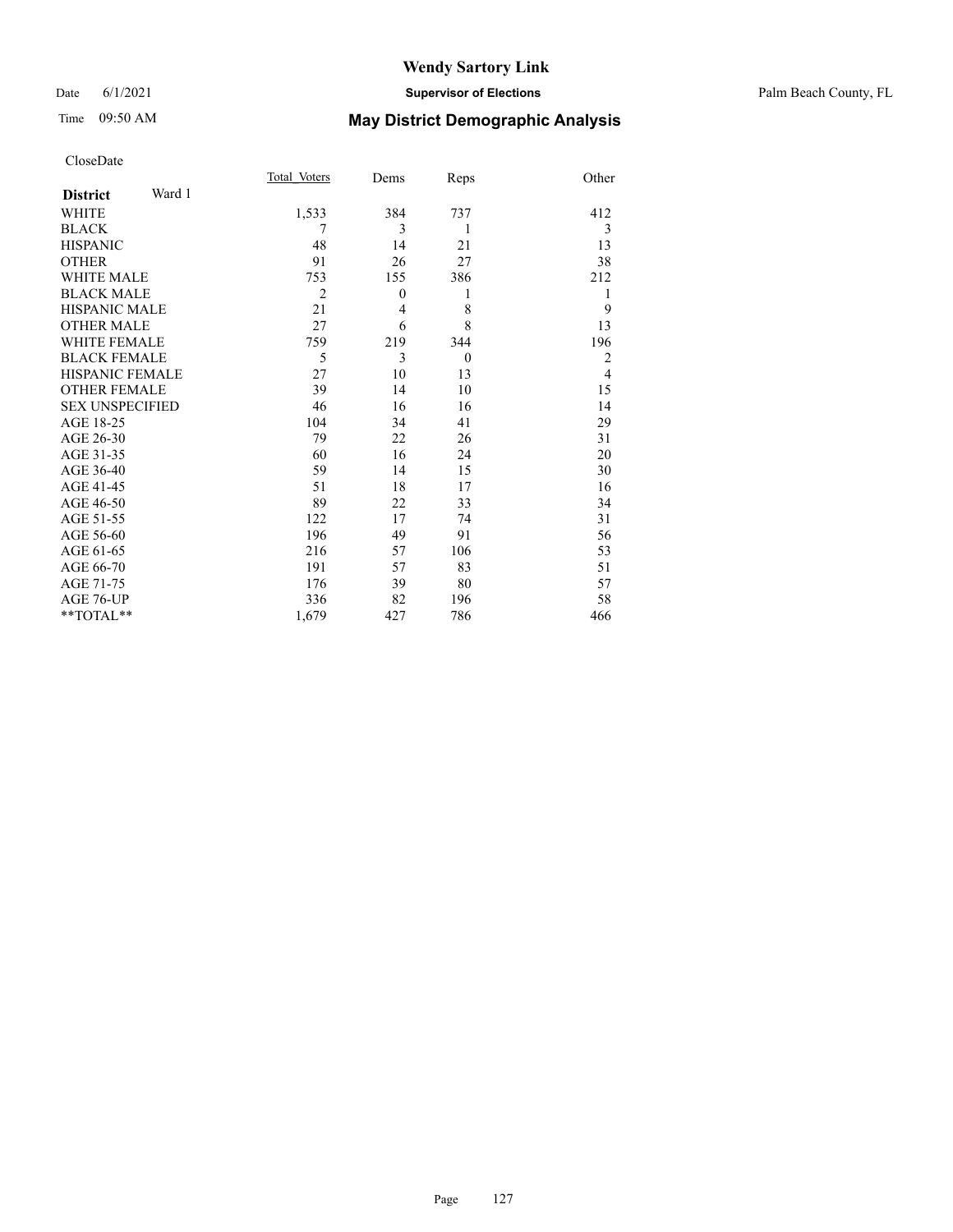### Date 6/1/2021 **Supervisor of Elections** Palm Beach County, FL

## Time 09:50 AM **May District Demographic Analysis**

|                           | Total Voters | Dems  | Reps | Other |
|---------------------------|--------------|-------|------|-------|
| Ward 1<br><b>District</b> |              |       |      |       |
| <b>WHITE</b>              | 332          | 91    | 182  | 59    |
| <b>BLACK</b>              | 1,827        | 1,581 | 40   | 206   |
| <b>HISPANIC</b>           | 622          | 291   | 112  | 219   |
| <b>OTHER</b>              | 195          | 97    | 27   | 71    |
| <b>WHITE MALE</b>         | 146          | 35    | 73   | 38    |
| <b>BLACK MALE</b>         | 766          | 645   | 16   | 105   |
| <b>HISPANIC MALE</b>      | 301          | 142   | 67   | 92    |
| <b>OTHER MALE</b>         | 66           | 38    | 9    | 19    |
| <b>WHITE FEMALE</b>       | 179          | 53    | 106  | 20    |
| <b>BLACK FEMALE</b>       | 1,035        | 912   | 23   | 100   |
| <b>HISPANIC FEMALE</b>    | 298          | 141   | 42   | 115   |
| <b>OTHER FEMALE</b>       | 49           | 26    | 9    | 14    |
| <b>SEX UNSPECIFIED</b>    | 135          | 67    | 16   | 52    |
| AGE 18-25                 | 382          | 252   | 30   | 100   |
| AGE 26-30                 | 330          | 204   | 22   | 104   |
| AGE 31-35                 | 291          | 190   | 26   | 75    |
| AGE 36-40                 | 233          | 165   | 16   | 52    |
| AGE 41-45                 | 195          | 131   | 24   | 40    |
| AGE 46-50                 | 185          | 134   | 21   | 30    |
| AGE 51-55                 | 252          | 176   | 39   | 37    |
| AGE 56-60                 | 237          | 166   | 34   | 37    |
| AGE 61-65                 | 230          | 182   | 25   | 23    |
| AGE 66-70                 | 216          | 160   | 28   | 28    |
| AGE 71-75                 | 160          | 106   | 42   | 12    |
| AGE 76-UP                 | 265          | 194   | 54   | 17    |
| $*$ $TOTAL**$             | 2,976        | 2,060 | 361  | 555   |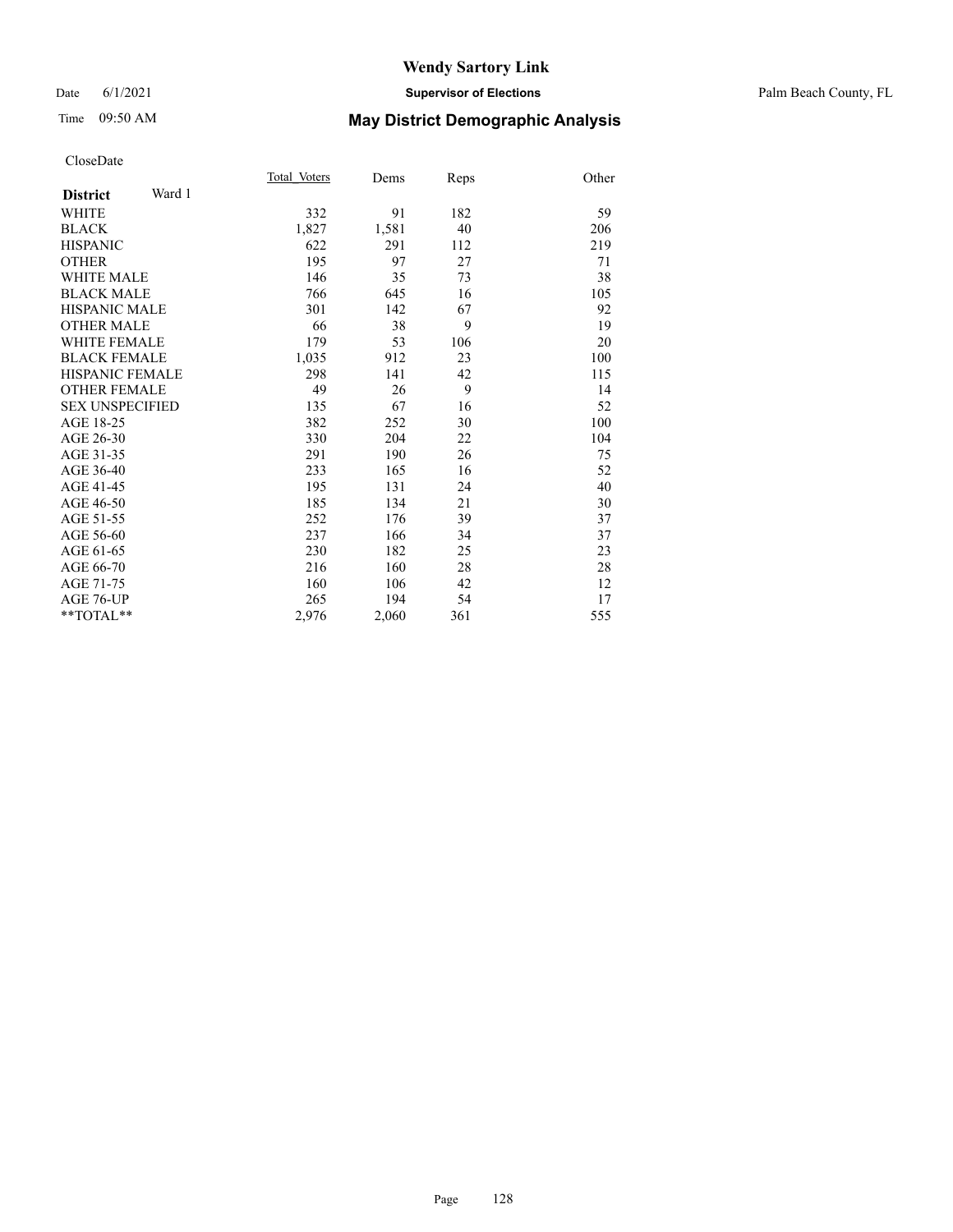### Date 6/1/2021 **Supervisor of Elections** Palm Beach County, FL

## Time 09:50 AM **May District Demographic Analysis**

|                           | Total Voters | Dems  | Reps  | Other |
|---------------------------|--------------|-------|-------|-------|
| Ward 1<br><b>District</b> |              |       |       |       |
| WHITE                     | 7,745        | 1,985 | 3,601 | 2,159 |
| <b>BLACK</b>              | 51           | 34    | 8     | 9     |
| <b>HISPANIC</b>           | 201          | 53    | 77    | 71    |
| <b>OTHER</b>              | 582          | 143   | 183   | 256   |
| <b>WHITE MALE</b>         | 3,558        | 788   | 1,695 | 1,075 |
| <b>BLACK MALE</b>         | 23           | 12    | 5     | 6     |
| <b>HISPANIC MALE</b>      | 93           | 24    | 35    | 34    |
| <b>OTHER MALE</b>         | 179          | 42    | 54    | 83    |
| <b>WHITE FEMALE</b>       | 4,103        | 1,177 | 1,868 | 1,058 |
| <b>BLACK FEMALE</b>       | 28           | 22    | 3     | 3     |
| <b>HISPANIC FEMALE</b>    | 105          | 29    | 41    | 35    |
| <b>OTHER FEMALE</b>       | 250          | 61    | 84    | 105   |
| <b>SEX UNSPECIFIED</b>    | 230          | 54    | 80    | 96    |
| AGE 18-25                 | 330          | 86    | 118   | 126   |
| AGE 26-30                 | 251          | 63    | 99    | 89    |
| AGE 31-35                 | 264          | 62    | 91    | 111   |
| AGE 36-40                 | 252          | 53    | 91    | 108   |
| AGE 41-45                 | 266          | 53    | 113   | 100   |
| AGE 46-50                 | 325          | 72    | 138   | 115   |
| AGE 51-55                 | 480          | 99    | 238   | 143   |
| AGE 56-60                 | 685          | 141   | 325   | 219   |
| AGE 61-65                 | 870          | 219   | 403   | 248   |
| AGE 66-70                 | 939          | 272   | 426   | 241   |
| AGE 71-75                 | 1,183        | 324   | 534   | 325   |
| AGE 76-UP                 | 2,734        | 771   | 1,293 | 670   |
| **TOTAL**                 | 8,579        | 2,215 | 3,869 | 2,495 |
|                           |              |       |       |       |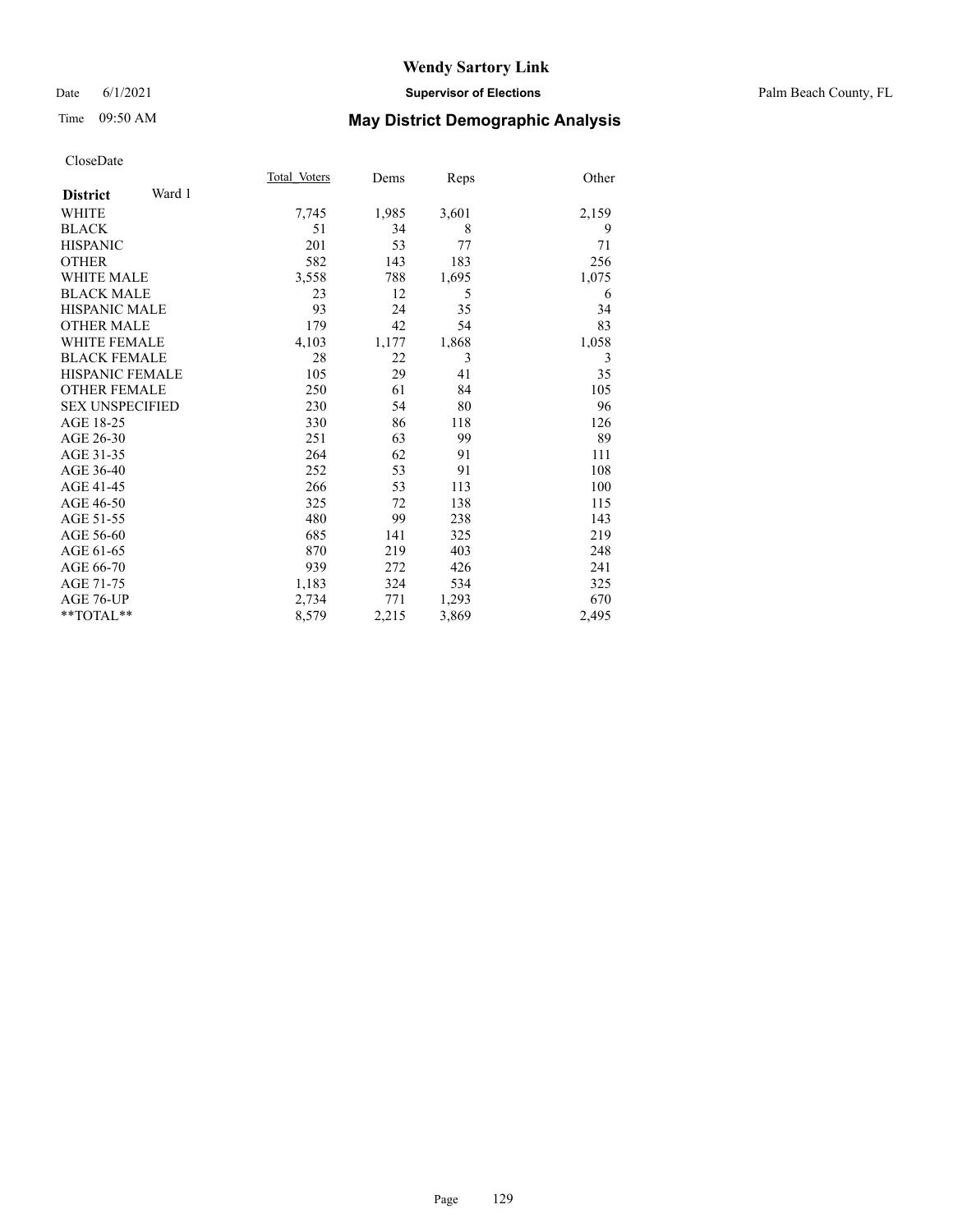### Date 6/1/2021 **Supervisor of Elections** Palm Beach County, FL

## Time 09:50 AM **May District Demographic Analysis**

|                           | Total Voters | Dems   | <b>Reps</b> | Other  |
|---------------------------|--------------|--------|-------------|--------|
| Ward 1<br><b>District</b> |              |        |             |        |
| WHITE                     | 38,386       | 11,566 | 16,208      | 10,612 |
| <b>BLACK</b>              | 1,521        | 1,054  | 95          | 372    |
| <b>HISPANIC</b>           | 3,000        | 1,128  | 732         | 1,140  |
| <b>OTHER</b>              | 3,827        | 1,230  | 905         | 1,692  |
| <b>WHITE MALE</b>         | 17,471       | 4,248  | 8,021       | 5,202  |
| <b>BLACK MALE</b>         | 671          | 435    | 49          | 187    |
| <b>HISPANIC MALE</b>      | 1,240        | 424    | 317         | 499    |
| <b>OTHER MALE</b>         | 1,332        | 393    | 332         | 607    |
| <b>WHITE FEMALE</b>       | 20,445       | 7,193  | 8,005       | 5,247  |
| <b>BLACK FEMALE</b>       | 827          | 604    | 46          | 177    |
| <b>HISPANIC FEMALE</b>    | 1,683        | 675    | 402         | 606    |
| <b>OTHER FEMALE</b>       | 1,633        | 586    | 391         | 656    |
| <b>SEX UNSPECIFIED</b>    | 1,369        | 387    | 361         | 621    |
| AGE 18-25                 | 3,243        | 1,037  | 1,045       | 1,161  |
| AGE 26-30                 | 2,855        | 925    | 900         | 1,030  |
| AGE 31-35                 | 2,989        | 941    | 935         | 1,113  |
| AGE 36-40                 | 3,112        | 1,000  | 935         | 1,177  |
| AGE 41-45                 | 2,836        | 821    | 940         | 1,075  |
| AGE 46-50                 | 3,057        | 840    | 1,152       | 1,065  |
| AGE 51-55                 | 3,483        | 951    | 1,491       | 1,041  |
| AGE 56-60                 | 4,163        | 1,160  | 1,832       | 1,171  |
| AGE 61-65                 | 4,157        | 1,358  | 1,756       | 1,043  |
| AGE 66-70                 | 4,078        | 1,486  | 1,603       | 989    |
| AGE 71-75                 | 4,299        | 1,492  | 1,796       | 1,011  |
| AGE 76-UP                 | 8,461        | 2,967  | 3,555       | 1,939  |
| $*$ $TOTAL**$             | 46,734       | 14,978 | 17,940      | 13,816 |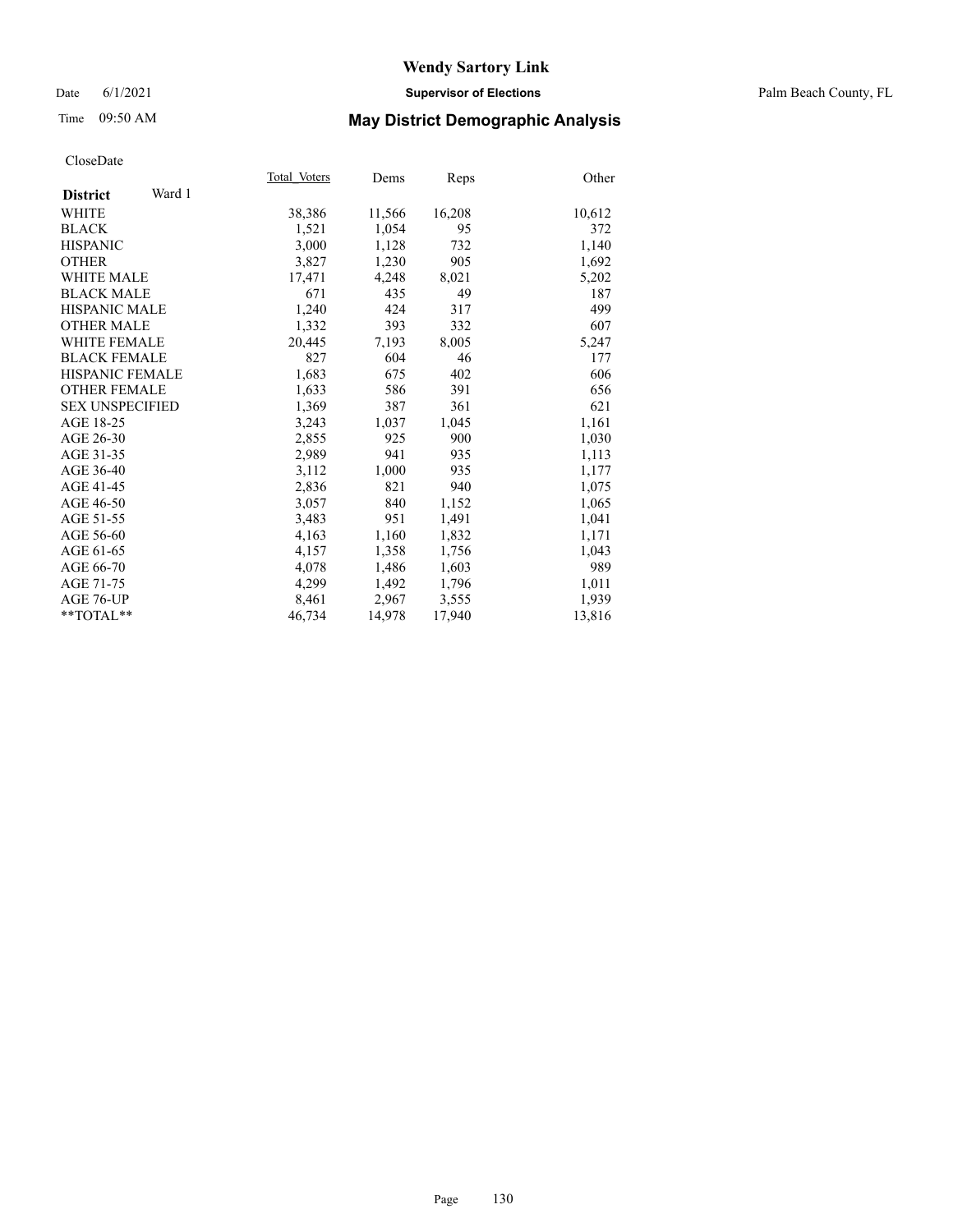## Time 09:50 AM **May District Demographic Analysis**

|                           | Total Voters | Dems           | Reps     | Other          |
|---------------------------|--------------|----------------|----------|----------------|
| Ward 1<br><b>District</b> |              |                |          |                |
| <b>WHITE</b>              | 996          | 267            | 427      | 302            |
| <b>BLACK</b>              | 15           | 10             | 1        | 4              |
| <b>HISPANIC</b>           | 23           | 6              | 8        | 9              |
| <b>OTHER</b>              | 68           | 13             | 22       | 33             |
| <b>WHITE MALE</b>         | 481          | 101            | 225      | 155            |
| <b>BLACK MALE</b>         | 12           | 7              | 1        | 4              |
| <b>HISPANIC MALE</b>      | 11           | $\overline{c}$ | 4        | 5              |
| <b>OTHER MALE</b>         | 19           | 3              | 6        | 10             |
| <b>WHITE FEMALE</b>       | 505          | 164            | 196      | 145            |
| <b>BLACK FEMALE</b>       | 3            | 3              | $\theta$ | $\theta$       |
| <b>HISPANIC FEMALE</b>    | 12           | $\overline{4}$ | 4        | $\overline{4}$ |
| <b>OTHER FEMALE</b>       | 30           | 9              | 7        | 14             |
| <b>SEX UNSPECIFIED</b>    | 28           | $\overline{c}$ | 15       | 11             |
| AGE 18-25                 | 51           | 16             | 16       | 19             |
| AGE 26-30                 | 42           | 8              | 15       | 19             |
| AGE 31-35                 | 50           | 15             | 20       | 15             |
| AGE 36-40                 | 42           | 12             | 13       | 17             |
| AGE 41-45                 | 60           | 18             | 18       | 24             |
| AGE 46-50                 | 59           | 12             | 18       | 29             |
| AGE 51-55                 | 96           | 20             | 39       | 37             |
| AGE 56-60                 | 118          | 31             | 55       | 32             |
| AGE 61-65                 | 141          | 45             | 66       | 30             |
| AGE 66-70                 | 136          | 38             | 56       | 42             |
| AGE 71-75                 | 111          | 33             | 48       | 30             |
| AGE 76-UP                 | 196          | 48             | 94       | 54             |
| **TOTAL**                 | 1,102        | 296            | 458      | 348            |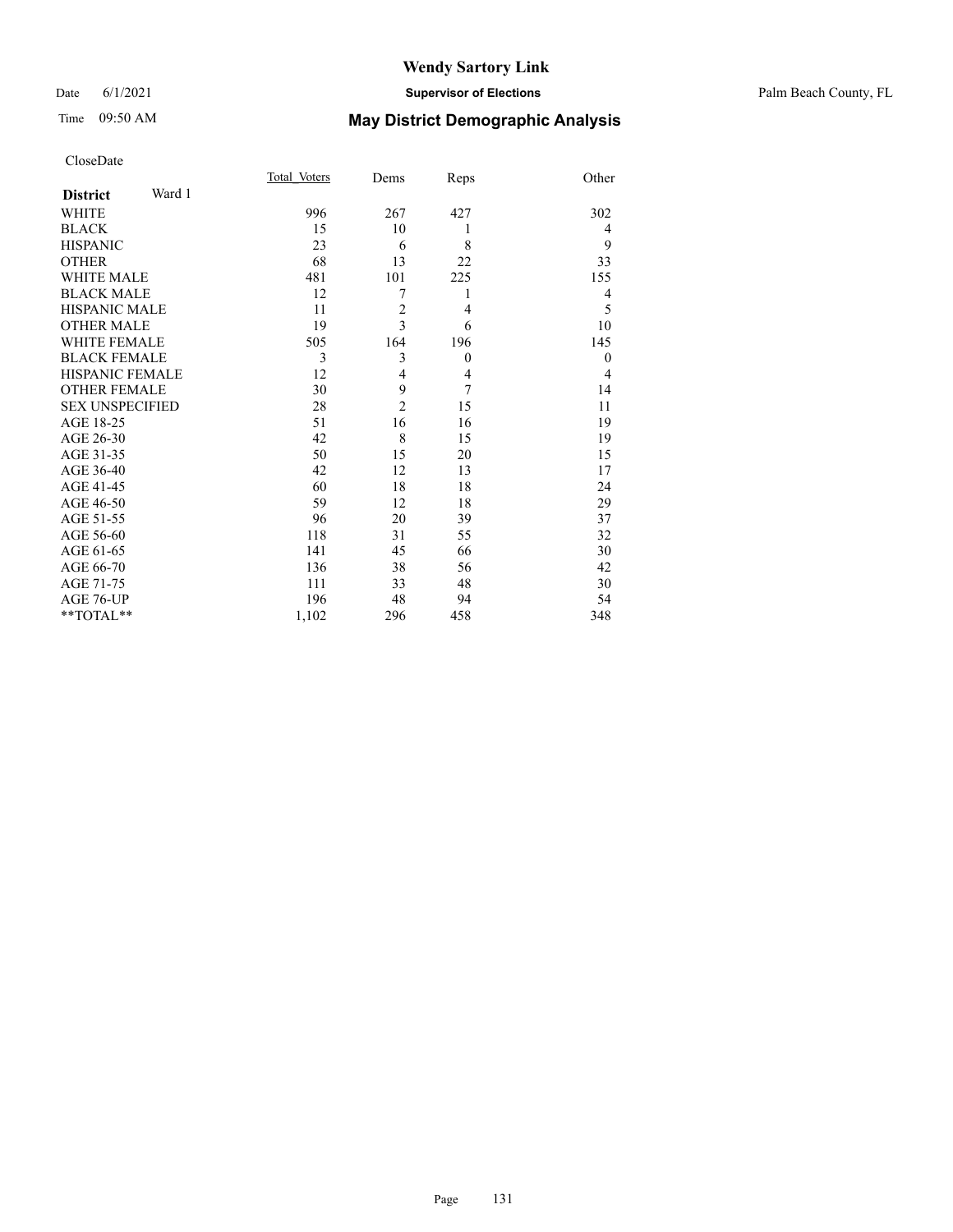### Date 6/1/2021 **Supervisor of Elections** Palm Beach County, FL

## Time 09:50 AM **May District Demographic Analysis**

|                           | Total Voters | Dems  | Reps  | Other |
|---------------------------|--------------|-------|-------|-------|
| Ward 1<br><b>District</b> |              |       |       |       |
| WHITE                     | 4,379        | 1,644 | 1,429 | 1,306 |
| <b>BLACK</b>              | 1,658        | 1,197 | 56    | 405   |
| <b>HISPANIC</b>           | 4,713        | 1,894 | 992   | 1,827 |
| <b>OTHER</b>              | 1,114        | 392   | 159   | 563   |
| WHITE MALE                | 2,023        | 646   | 730   | 647   |
| <b>BLACK MALE</b>         | 680          | 456   | 35    | 189   |
| <b>HISPANIC MALE</b>      | 2,039        | 776   | 497   | 766   |
| <b>OTHER MALE</b>         | 360          | 136   | 56    | 168   |
| <b>WHITE FEMALE</b>       | 2,285        | 977   | 679   | 629   |
| <b>BLACK FEMALE</b>       | 943          | 718   | 19    | 206   |
| <b>HISPANIC FEMALE</b>    | 2,546        | 1,081 | 469   | 996   |
| <b>OTHER FEMALE</b>       | 428          | 180   | 58    | 190   |
| <b>SEX UNSPECIFIED</b>    | 553          | 153   | 90    | 310   |
| AGE 18-25                 | 1,444        | 613   | 195   | 636   |
| AGE 26-30                 | 1,158        | 488   | 188   | 482   |
| AGE 31-35                 | 1,172        | 497   | 180   | 495   |
| AGE 36-40                 | 981          | 439   | 153   | 389   |
| AGE 41-45                 | 933          | 412   | 152   | 369   |
| AGE 46-50                 | 927          | 368   | 202   | 357   |
| AGE 51-55                 | 996          | 385   | 270   | 341   |
| AGE 56-60                 | 1,053        | 430   | 301   | 322   |
| AGE 61-65                 | 881          | 408   | 238   | 235   |
| AGE 66-70                 | 713          | 348   | 198   | 167   |
| AGE 71-75                 | 603          | 287   | 190   | 126   |
| AGE 76-UP                 | 1.003        | 452   | 369   | 182   |
| $*$ $TOTAL**$             | 11,864       | 5,127 | 2,636 | 4,101 |
|                           |              |       |       |       |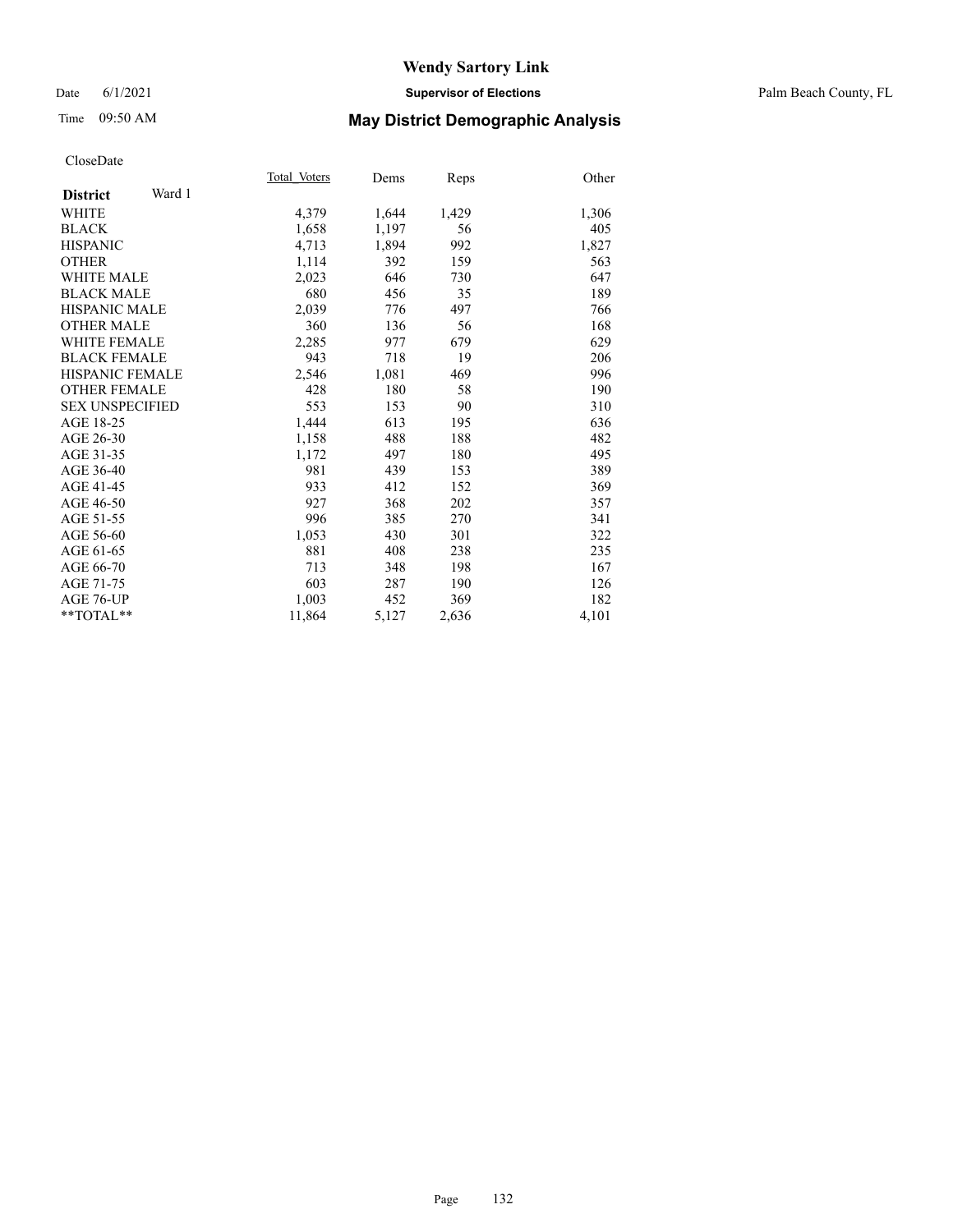### Date 6/1/2021 **Supervisor of Elections** Palm Beach County, FL

## Time 09:50 AM **May District Demographic Analysis**

|                           | Total Voters | Dems   | Reps  | Other |
|---------------------------|--------------|--------|-------|-------|
| Ward 1<br><b>District</b> |              |        |       |       |
| WHITE                     | 6,712        | 1,876  | 2,810 | 2,026 |
| <b>BLACK</b>              | 14,795       | 12,255 | 344   | 2,196 |
| <b>HISPANIC</b>           | 1.356        | 608    | 235   | 513   |
| <b>OTHER</b>              | 2,310        | 976    | 260   | 1,074 |
| <b>WHITE MALE</b>         | 3,294        | 768    | 1,453 | 1,073 |
| <b>BLACK MALE</b>         | 6,002        | 4,708  | 182   | 1,112 |
| <b>HISPANIC MALE</b>      | 572          | 226    | 120   | 226   |
| <b>OTHER MALE</b>         | 864          | 352    | 119   | 393   |
| <b>WHITE FEMALE</b>       | 3,332        | 1,086  | 1,325 | 921   |
| <b>BLACK FEMALE</b>       | 8,562        | 7,381  | 156   | 1,025 |
| <b>HISPANIC FEMALE</b>    | 754          | 365    | 114   | 275   |
| <b>OTHER FEMALE</b>       | 924          | 458    | 97    | 369   |
| <b>SEX UNSPECIFIED</b>    | 855          | 365    | 77    | 413   |
| AGE 18-25                 | 2,745        | 1,727  | 178   | 840   |
| AGE 26-30                 | 2,242        | 1,457  | 180   | 605   |
| AGE 31-35                 | 2,373        | 1,527  | 181   | 665   |
| AGE 36-40                 | 2,031        | 1,261  | 191   | 579   |
| AGE 41-45                 | 1,871        | 1,215  | 202   | 454   |
| AGE 46-50                 | 1,928        | 1,275  | 227   | 426   |
| AGE 51-55                 | 1,937        | 1,254  | 280   | 403   |
| AGE 56-60                 | 2,202        | 1,354  | 411   | 437   |
| AGE 61-65                 | 2,156        | 1,311  | 430   | 415   |
| AGE 66-70                 | 1,746        | 1,063  | 370   | 313   |
| AGE 71-75                 | 1,473        | 875    | 330   | 268   |
| AGE 76-UP                 | 2,469        | 1,396  | 669   | 404   |
| $*$ $TOTAL**$             | 25,173       | 15,715 | 3,649 | 5,809 |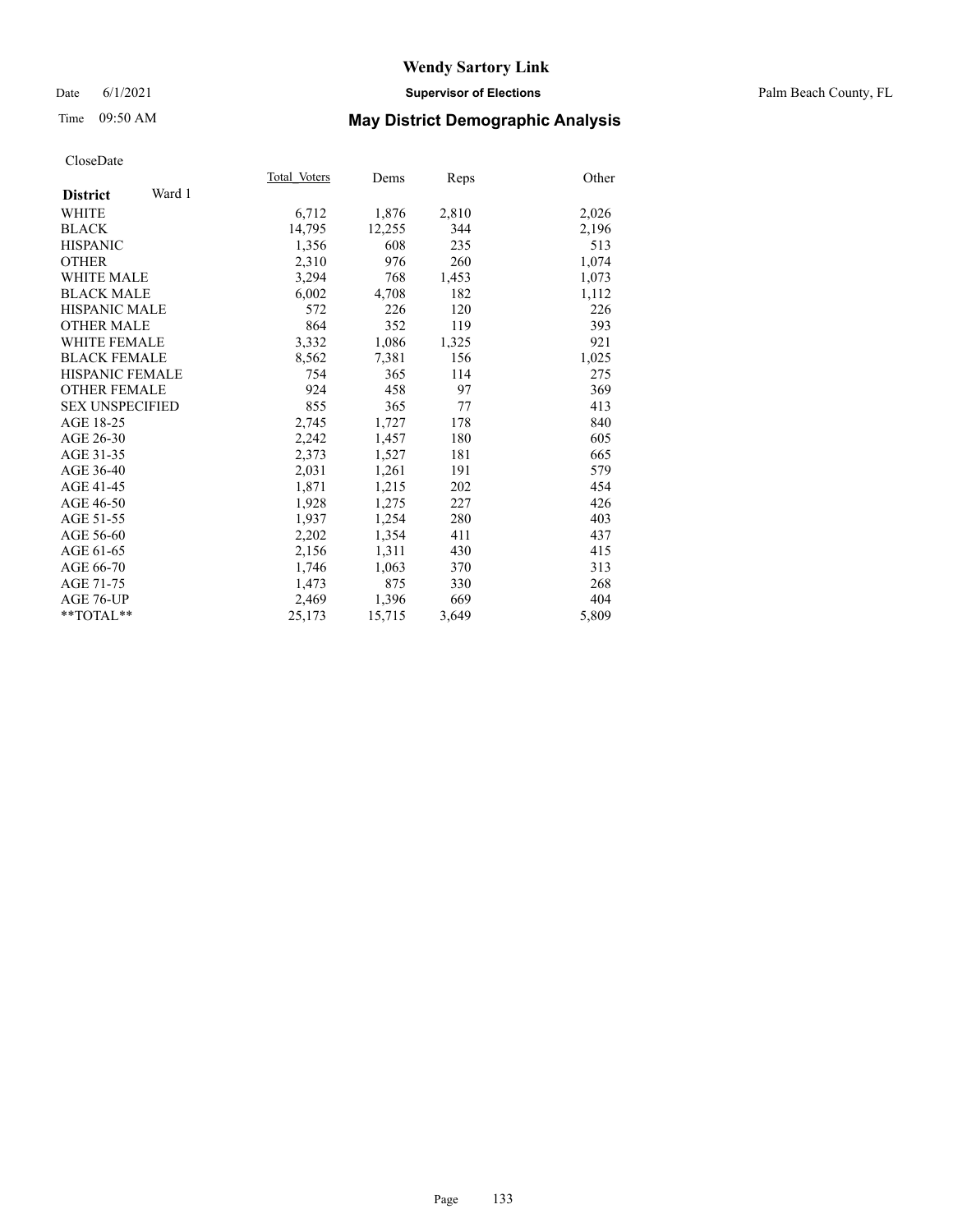### Date 6/1/2021 **Supervisor of Elections** Palm Beach County, FL

## Time 09:50 AM **May District Demographic Analysis**

|                           | Total Voters | Dems   | Reps  | Other |
|---------------------------|--------------|--------|-------|-------|
| Ward 1<br><b>District</b> |              |        |       |       |
| <b>WHITE</b>              | 13,244       | 4,038  | 5,207 | 3,999 |
| <b>BLACK</b>              | 6,158        | 4,692  | 202   | 1,264 |
| <b>HISPANIC</b>           | 5.197        | 2,088  | 1,133 | 1,976 |
| <b>OTHER</b>              | 3,215        | 1,302  | 516   | 1,397 |
| <b>WHITE MALE</b>         | 6,157        | 1,594  | 2,636 | 1,927 |
| <b>BLACK MALE</b>         | 2,677        | 1,909  | 113   | 655   |
| <b>HISPANIC MALE</b>      | 2,257        | 802    | 579   | 876   |
| <b>OTHER MALE</b>         | 1,213        | 458    | 217   | 538   |
| <b>WHITE FEMALE</b>       | 6,930        | 2,400  | 2,515 | 2,015 |
| <b>BLACK FEMALE</b>       | 3,395        | 2,730  | 85    | 580   |
| <b>HISPANIC FEMALE</b>    | 2,804        | 1,227  | 536   | 1,041 |
| <b>OTHER FEMALE</b>       | 1,376        | 646    | 218   | 512   |
| <b>SEX UNSPECIFIED</b>    | 984          | 343    | 156   | 485   |
| AGE 18-25                 | 3,240        | 1,372  | 580   | 1,288 |
| AGE 26-30                 | 2,331        | 1,026  | 439   | 866   |
| AGE 31-35                 | 2,451        | 1,029  | 530   | 892   |
| AGE 36-40                 | 2,430        | 956    | 572   | 902   |
| AGE 41-45                 | 2,332        | 945    | 513   | 874   |
| AGE 46-50                 | 2,391        | 1,009  | 616   | 766   |
| AGE 51-55                 | 2,521        | 1,003  | 770   | 748   |
| AGE 56-60                 | 2,666        | 1,140  | 875   | 651   |
| AGE 61-65                 | 2,292        | 1,092  | 652   | 548   |
| AGE 66-70                 | 1,872        | 926    | 545   | 401   |
| AGE 71-75                 | 1,299        | 626    | 362   | 311   |
| AGE 76-UP                 | 1,989        | 996    | 604   | 389   |
| $*$ $TOTAL**$             | 27,814       | 12,120 | 7,058 | 8,636 |
|                           |              |        |       |       |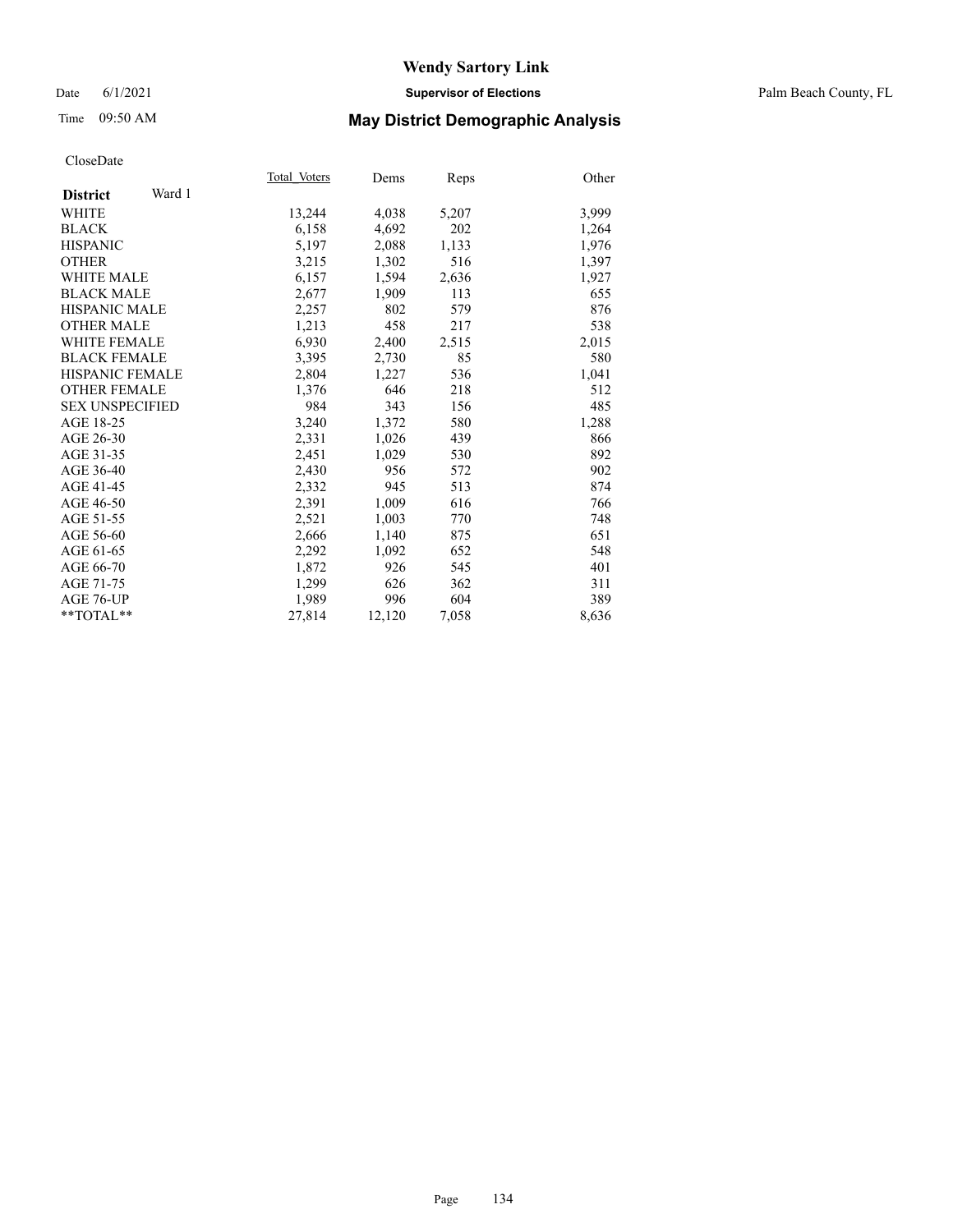### Date 6/1/2021 **Supervisor of Elections** Palm Beach County, FL

## Time 09:50 AM **May District Demographic Analysis**

|                           | Total Voters | Dems  | Reps           | Other          |
|---------------------------|--------------|-------|----------------|----------------|
| Ward 1<br><b>District</b> |              |       |                |                |
| <b>WHITE</b>              | 63           | 23    | 28             | 12             |
| <b>BLACK</b>              | 1,208        | 1,058 | 25             | 125            |
| <b>HISPANIC</b>           | 215          | 106   | 32             | 77             |
| <b>OTHER</b>              | 82           | 48    | 3              | 31             |
| <b>WHITE MALE</b>         | 33           | 12    | 14             | $\overline{7}$ |
| <b>BLACK MALE</b>         | 487          | 421   | 8              | 58             |
| <b>HISPANIC MALE</b>      | 113          | 52    | 22             | 39             |
| <b>OTHER MALE</b>         | 19           | 9     | $\theta$       | 10             |
| <b>WHITE FEMALE</b>       | 30           | 11    | 14             | 5              |
| <b>BLACK FEMALE</b>       | 706          | 623   | 17             | 66             |
| <b>HISPANIC FEMALE</b>    | 98           | 54    | 10             | 34             |
| <b>OTHER FEMALE</b>       | 42           | 28    | $\overline{2}$ | 12             |
| <b>SEX UNSPECIFIED</b>    | 40           | 25    | $\mathbf{1}$   | 14             |
| AGE 18-25                 | 190          | 138   | 7              | 45             |
| AGE 26-30                 | 180          | 132   | 14             | 34             |
| AGE 31-35                 | 173          | 127   | 10             | 36             |
| AGE 36-40                 | 126          | 96    | 6              | 24             |
| AGE 41-45                 | 115          | 82    | 5              | 28             |
| AGE 46-50                 | 109          | 85    | 4              | 20             |
| AGE 51-55                 | 123          | 104   | 5              | 14             |
| AGE 56-60                 | 138          | 113   | 13             | 12             |
| AGE 61-65                 | 109          | 89    | 8              | 12             |
| AGE 66-70                 | 104          | 97    | 4              | 3              |
| AGE 71-75                 | 70           | 57    | 7              | 6              |
| AGE 76-UP                 | 131          | 115   | 5              | 11             |
| $*$ $TOTAL**$             | 1,568        | 1,235 | 88             | 245            |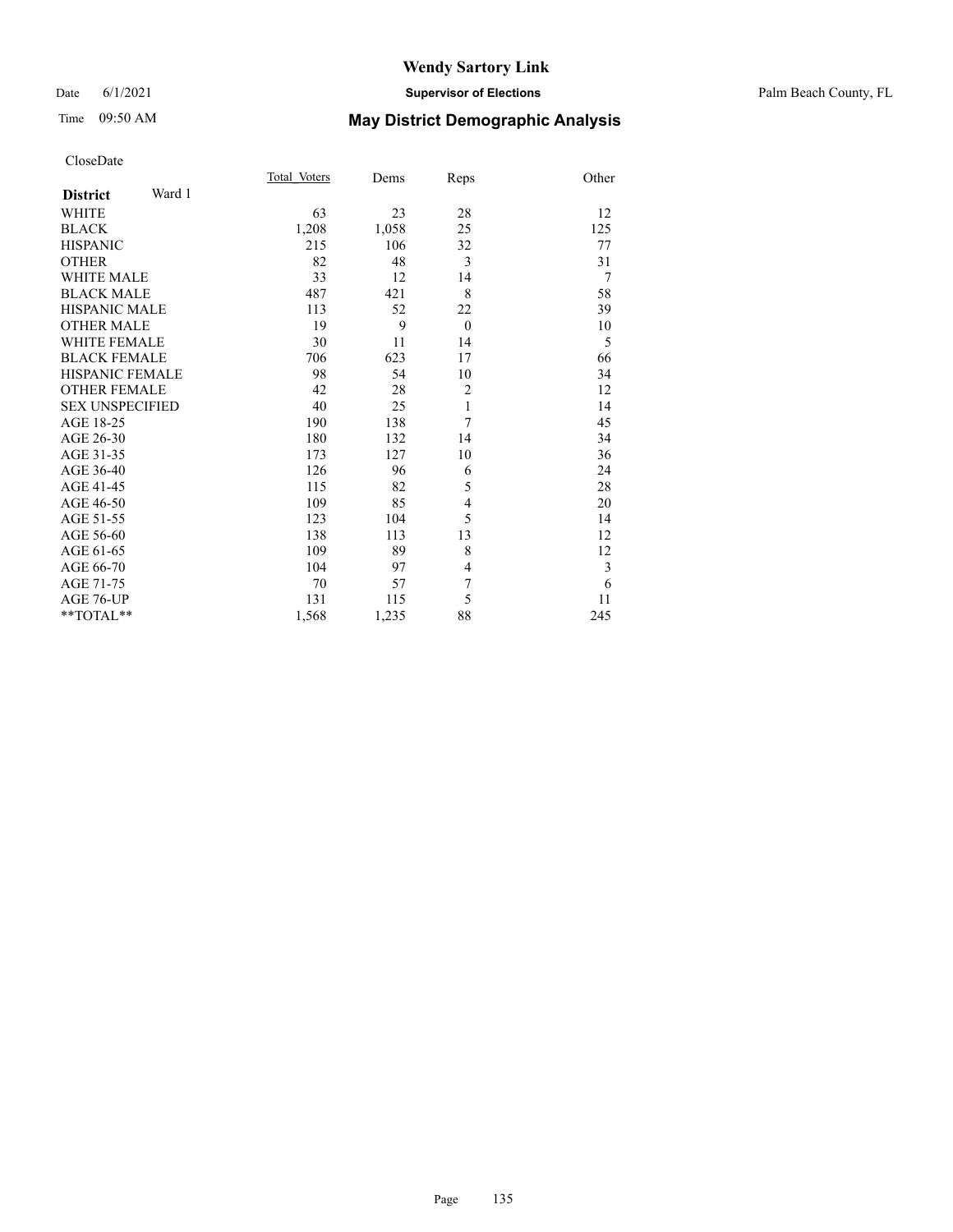### Date 6/1/2021 **Supervisor of Elections** Palm Beach County, FL

## Time 09:50 AM **May District Demographic Analysis**

|                           | Total Voters | Dems | Reps           | Other        |
|---------------------------|--------------|------|----------------|--------------|
| Ward 1<br><b>District</b> |              |      |                |              |
| <b>WHITE</b>              | 1,184        | 377  | 454            | 353          |
| <b>BLACK</b>              | 25           | 19   | 3              | 3            |
| <b>HISPANIC</b>           | 77           | 21   | 33             | 23           |
| <b>OTHER</b>              | 98           | 26   | 26             | 46           |
| <b>WHITE MALE</b>         | 535          | 141  | 219            | 175          |
| <b>BLACK MALE</b>         | 10           | 6    | 1              | 3            |
| <b>HISPANIC MALE</b>      | 35           | 10   | 16             | 9            |
| <b>OTHER MALE</b>         | 26           | 6    | 10             | 10           |
| <b>WHITE FEMALE</b>       | 628          | 228  | 227            | 173          |
| <b>BLACK FEMALE</b>       | 15           | 13   | $\overline{2}$ | $\mathbf{0}$ |
| <b>HISPANIC FEMALE</b>    | 40           | 11   | 16             | 13           |
| <b>OTHER FEMALE</b>       | 49           | 13   | 12             | 24           |
| <b>SEX UNSPECIFIED</b>    | 43           | 12   | 13             | 18           |
| AGE 18-25                 | 44           | 10   | 15             | 19           |
| AGE 26-30                 | 50           | 13   | 17             | 20           |
| AGE 31-35                 | 41           | 15   | 9              | 17           |
| AGE 36-40                 | 43           | 8    | 18             | 17           |
| AGE 41-45                 | 48           | 9    | 16             | 23           |
| AGE 46-50                 | 62           | 12   | 29             | 21           |
| AGE 51-55                 | 95           | 24   | 39             | 32           |
| AGE 56-60                 | 134          | 41   | 54             | 39           |
| AGE 61-65                 | 130          | 52   | 40             | 38           |
| AGE 66-70                 | 179          | 70   | 63             | 46           |
| AGE 71-75                 | 188          | 71   | 62             | 55           |
| AGE 76-UP                 | 370          | 118  | 154            | 98           |
| **TOTAL**                 | 1,384        | 443  | 516            | 425          |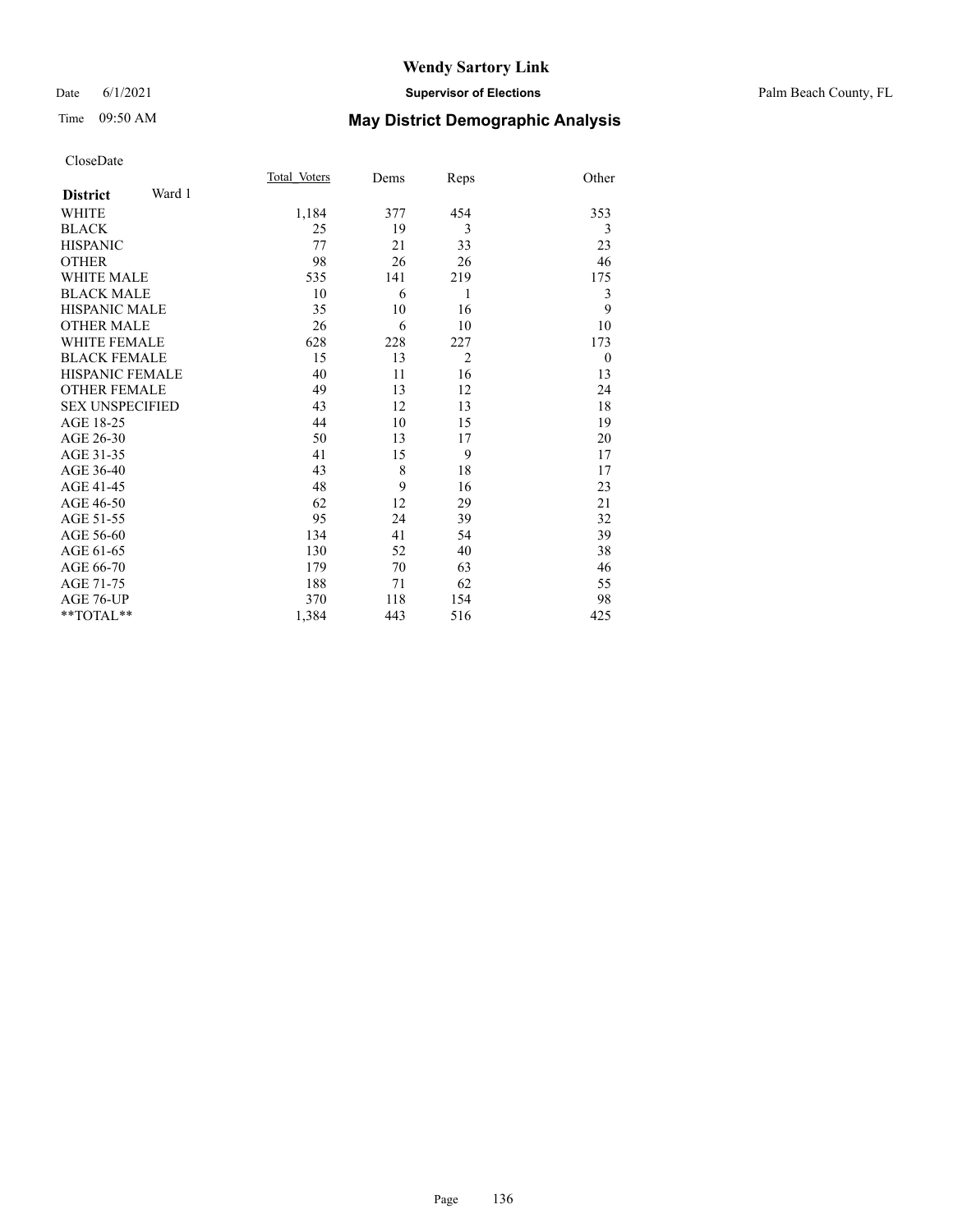## Time 09:50 AM **May District Demographic Analysis**

|                        |        | Total Voters | Dems  | Reps         | Other |
|------------------------|--------|--------------|-------|--------------|-------|
| <b>District</b>        | Ward 1 |              |       |              |       |
| <b>WHITE</b>           |        | 4,603        | 1,094 | 2,258        | 1,251 |
| <b>BLACK</b>           |        | 30           | 18    | 1            | 11    |
| <b>HISPANIC</b>        |        | 186          | 64    | 65           | 57    |
| <b>OTHER</b>           |        | 258          | 69    | 93           | 96    |
| <b>WHITE MALE</b>      |        | 2,163        | 404   | 1,139        | 620   |
| <b>BLACK MALE</b>      |        | 9            | 3     | 1            | 5     |
| <b>HISPANIC MALE</b>   |        | 72           | 23    | 26           | 23    |
| <b>OTHER MALE</b>      |        | 81           | 21    | 34           | 26    |
| <b>WHITE FEMALE</b>    |        | 2,398        | 682   | 1,103        | 613   |
| <b>BLACK FEMALE</b>    |        | 21           | 15    | $\mathbf{0}$ | 6     |
| HISPANIC FEMALE        |        | 109          | 40    | 36           | 33    |
| <b>OTHER FEMALE</b>    |        | 107          | 32    | 36           | 39    |
| <b>SEX UNSPECIFIED</b> |        | 113          | 23    | 42           | 48    |
| AGE 18-25              |        | 410          | 84    | 187          | 139   |
| AGE 26-30              |        | 298          | 66    | 142          | 90    |
| AGE 31-35              |        | 360          | 77    | 154          | 129   |
| AGE 36-40              |        | 397          | 88    | 178          | 131   |
| AGE 41-45              |        | 317          | 87    | 116          | 114   |
| AGE 46-50              |        | 354          | 92    | 155          | 107   |
| AGE 51-55              |        | 404          | 79    | 214          | 111   |
| AGE 56-60              |        | 488          | 105   | 261          | 122   |
| AGE 61-65              |        | 506          | 139   | 236          | 131   |
| AGE 66-70              |        | 453          | 136   | 212          | 105   |
| AGE 71-75              |        | 376          | 106   | 187          | 83    |
| AGE 76-UP              |        | 714          | 186   | 375          | 153   |
| $*$ $TOTAL**$          |        | 5,077        | 1,245 | 2,417        | 1,415 |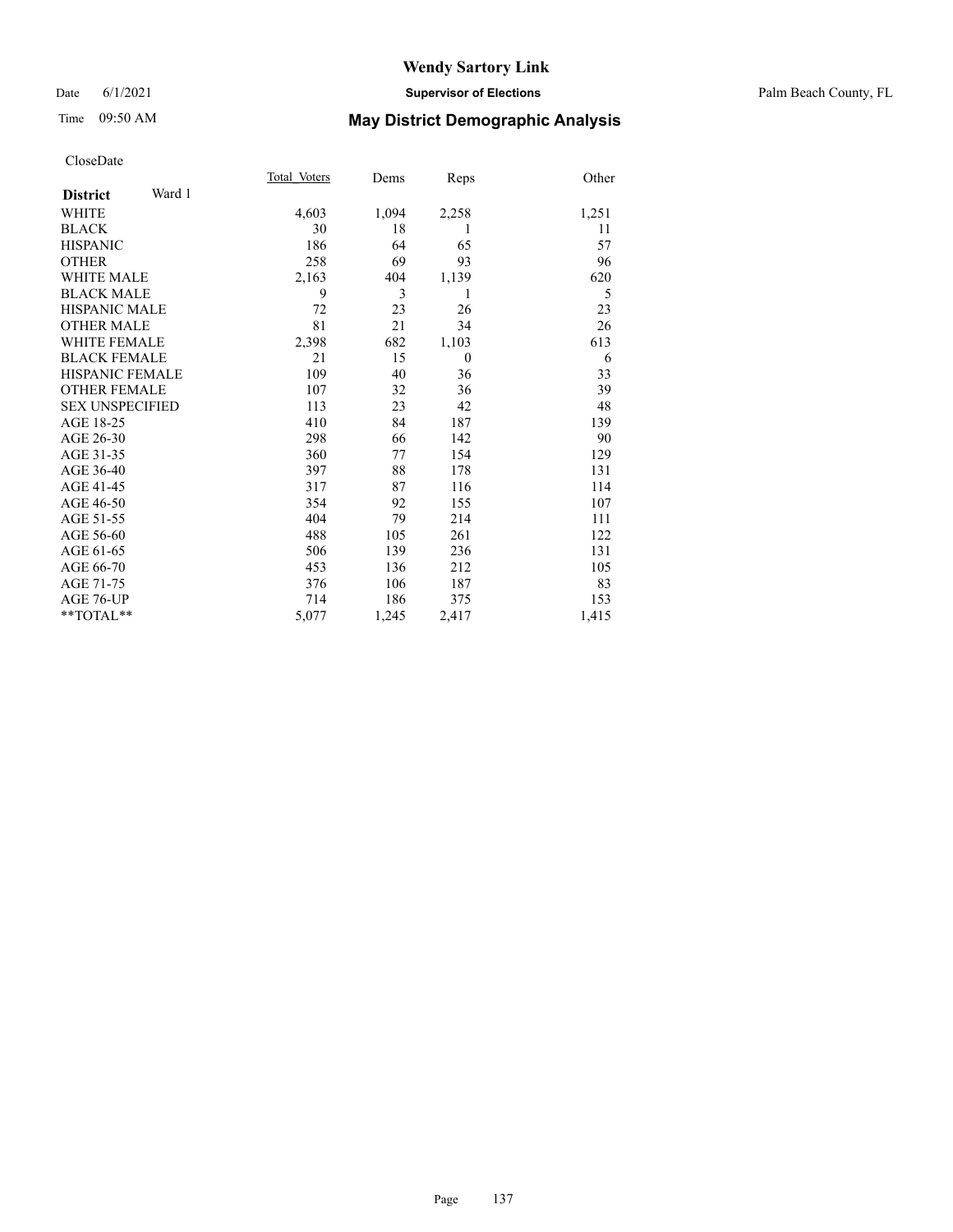## Time 09:50 AM **May District Demographic Analysis**

| CloseDate |
|-----------|
|-----------|

|                        |        | Total Voters   | Dems           | Reps           | Other          |
|------------------------|--------|----------------|----------------|----------------|----------------|
| <b>District</b>        | Ward 1 |                |                |                |                |
| <b>WHITE</b>           |        | 278            | 36             | 194            | 48             |
| <b>BLACK</b>           |        | $\theta$       | $\theta$       | $\theta$       | $\Omega$       |
| <b>HISPANIC</b>        |        |                | $\theta$       | 1              | $\theta$       |
| <b>OTHER</b>           |        | 5              | 1              | 3              | 1              |
| <b>WHITE MALE</b>      |        | 127            | 14             | 94             | 19             |
| <b>BLACK MALE</b>      |        | $\theta$       | $\theta$       | $\Omega$       | $\theta$       |
| <b>HISPANIC MALE</b>   |        | 0              | $\theta$       | 0              | $\theta$       |
| <b>OTHER MALE</b>      |        |                | $\Omega$       |                | $\Omega$       |
| <b>WHITE FEMALE</b>    |        | 150            | 22             | 100            | 28             |
| <b>BLACK FEMALE</b>    |        | $\theta$       | $\theta$       | $\theta$       | $\theta$       |
| <b>HISPANIC FEMALE</b> |        |                | $\theta$       |                | $\theta$       |
| <b>OTHER FEMALE</b>    |        | 3              |                | 2              | $\theta$       |
| <b>SEX UNSPECIFIED</b> |        | $\overline{2}$ | $\theta$       | $\theta$       | 2              |
| AGE 18-25              |        | 14             |                | 12             |                |
| AGE 26-30              |        | 14             | 3              | 6              | 5              |
| AGE 31-35              |        | 6              |                | 4              |                |
| AGE 36-40              |        | 5              |                | $\overline{2}$ | 2              |
| AGE 41-45              |        | 6              | $\theta$       | 5              | 1              |
| AGE 46-50              |        | 8              | $\overline{c}$ | 4              | $\overline{2}$ |
| AGE 51-55              |        | 14             | $\overline{c}$ | 10             | $\overline{2}$ |
| AGE 56-60              |        | 26             | $\overline{4}$ | 17             | 5              |
| AGE 61-65              |        | 28             | $\overline{4}$ | 18             | 6              |
| AGE 66-70              |        | 25             | 4              | 17             | 4              |
| AGE 71-75              |        | 43             | 5              | 29             | 9              |
| AGE 76-UP              |        | 95             | 10             | 74             | 11             |
| **TOTAL**              |        | 284            | 37             | 198            | 49             |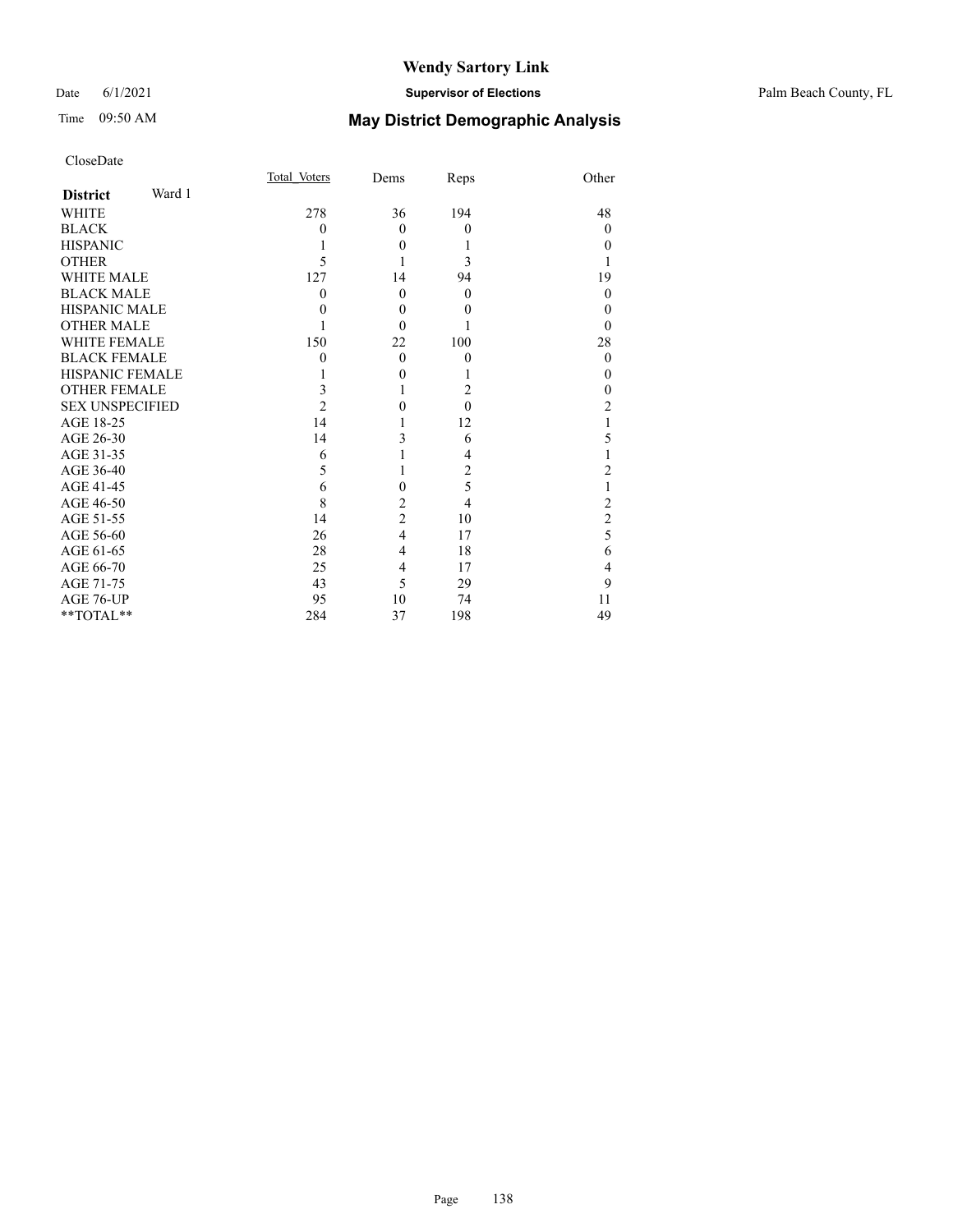### Date 6/1/2021 **Supervisor of Elections** Palm Beach County, FL

## Time 09:50 AM **May District Demographic Analysis**

|                           | Total Voters | Dems   | Reps   | Other  |
|---------------------------|--------------|--------|--------|--------|
| Ward 1<br><b>District</b> |              |        |        |        |
| WHITE                     | 27,660       | 8,249  | 11,435 | 7,976  |
| <b>BLACK</b>              | 4,473        | 3,242  | 182    | 1,049  |
| <b>HISPANIC</b>           | 6,685        | 2,446  | 1,710  | 2,529  |
| <b>OTHER</b>              | 4,738        | 1,688  | 965    | 2,085  |
| <b>WHITE MALE</b>         | 12,877       | 3,275  | 5,700  | 3,902  |
| <b>BLACK MALE</b>         | 1,941        | 1,297  | 111    | 533    |
| HISPANIC MALE             | 2,951        | 976    | 813    | 1,162  |
| <b>OTHER MALE</b>         | 1,743        | 558    | 403    | 782    |
| <b>WHITE FEMALE</b>       | 14,408       | 4,886  | 5,592  | 3,930  |
| <b>BLACK FEMALE</b>       | 2,473        | 1,908  | 69     | 496    |
| <b>HISPANIC FEMALE</b>    | 3,572        | 1,419  | 849    | 1,304  |
| <b>OTHER FEMALE</b>       | 2,022        | 827    | 401    | 794    |
| <b>SEX UNSPECIFIED</b>    | 1,526        | 456    | 346    | 724    |
| AGE 18-25                 | 5,379        | 1,980  | 1,388  | 2,011  |
| AGE 26-30                 | 2,931        | 1,075  | 740    | 1,116  |
| AGE 31-35                 | 3,068        | 1,049  | 891    | 1,128  |
| AGE 36-40                 | 3,295        | 1,187  | 877    | 1,231  |
| AGE 41-45                 | 3,633        | 1,270  | 1,044  | 1,319  |
| AGE 46-50                 | 4,099        | 1,368  | 1,309  | 1,422  |
| AGE 51-55                 | 4,349        | 1,371  | 1,612  | 1,366  |
| AGE 56-60                 | 4,186        | 1,433  | 1,651  | 1,102  |
| AGE 61-65                 | 3,682        | 1,290  | 1,427  | 965    |
| AGE 66-70                 | 3,018        | 1,233  | 1,095  | 690    |
| AGE 71-75                 | 2,574        | 1,062  | 954    | 558    |
| AGE 76-UP                 | 3,342        | 1,307  | 1,304  | 731    |
| $*$ $TOTAL**$             | 43,556       | 15,625 | 14,292 | 13,639 |
|                           |              |        |        |        |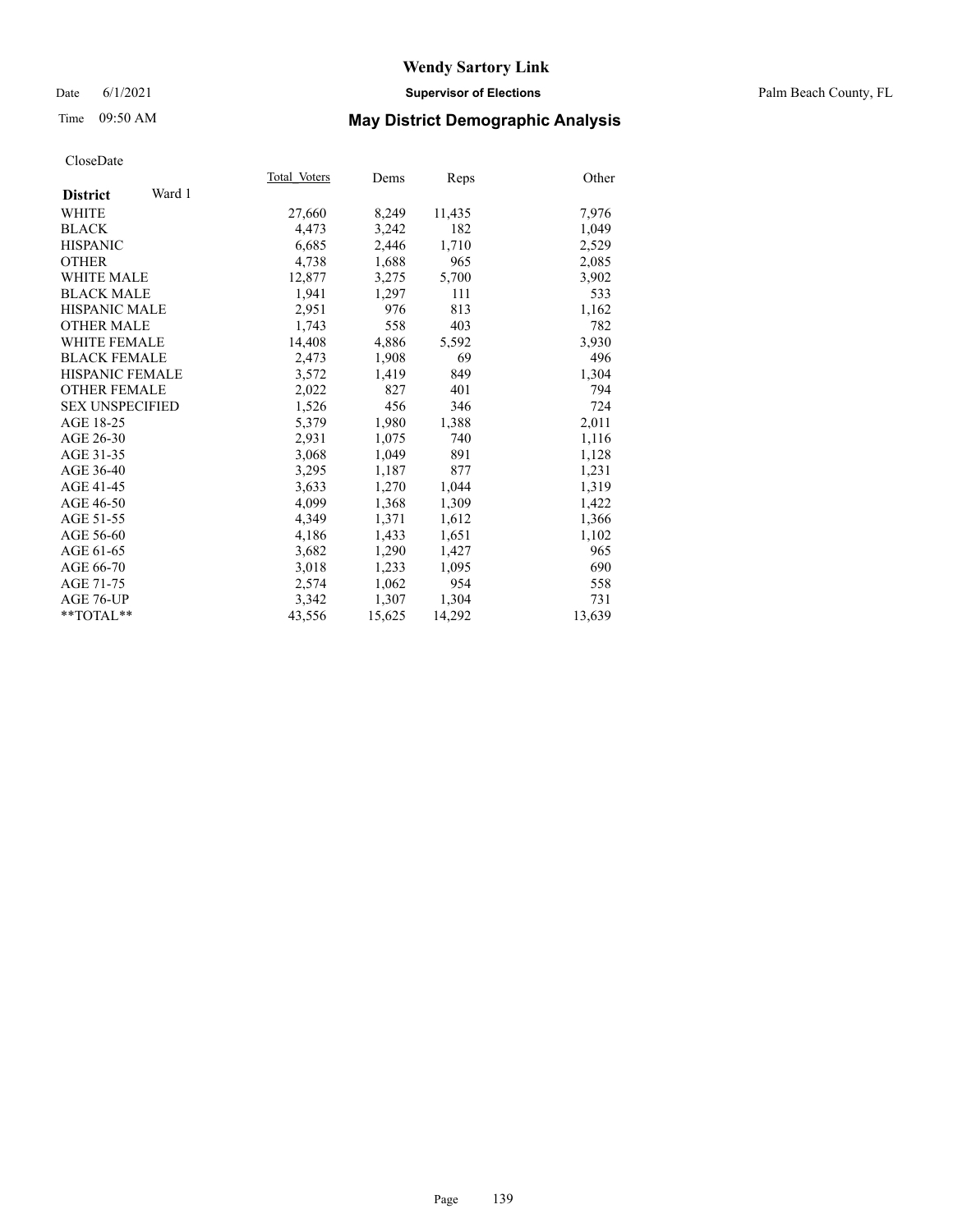### Date 6/1/2021 **Supervisor of Elections** Palm Beach County, FL

## Time 09:50 AM **May District Demographic Analysis**

|                           | Total Voters | Dems   | Reps           | Other |
|---------------------------|--------------|--------|----------------|-------|
| Ward 1<br><b>District</b> |              |        |                |       |
| <b>WHITE</b>              | 572          | 126    | 275            | 171   |
| <b>BLACK</b>              | 237          | 166    | 12             | 59    |
| <b>HISPANIC</b>           | 324          | 95     | 95             | 134   |
| <b>OTHER</b>              | 110          | 38     | 20             | 52    |
| <b>WHITE MALE</b>         | 283          | 47     | 148            | 88    |
| <b>BLACK MALE</b>         | 95           | 58     | 7              | 30    |
| <b>HISPANIC MALE</b>      | 150          | 38     | 52             | 60    |
| <b>OTHER MALE</b>         | 50           | 19     | 8              | 23    |
| WHITE FEMALE              | 286          | 78     | 127            | 81    |
| <b>BLACK FEMALE</b>       | 141          | 107    | 5              | 29    |
| <b>HISPANIC FEMALE</b>    | 172          | 55     | 43             | 74    |
| <b>OTHER FEMALE</b>       | 44           | 16     | 8              | 20    |
| <b>SEX UNSPECIFIED</b>    | 22           | $\tau$ | $\overline{4}$ | 11    |
| AGE 18-25                 | 110          | 34     | 36             | 40    |
| AGE 26-30                 | 119          | 36     | 40             | 43    |
| AGE 31-35                 | 164          | 40     | 51             | 73    |
| AGE 36-40                 | 159          | 52     | 43             | 64    |
| AGE 41-45                 | 160          | 53     | 46             | 61    |
| AGE 46-50                 | 138          | 49     | 50             | 39    |
| AGE 51-55                 | 96           | 33     | 37             | 26    |
| AGE 56-60                 | 106          | 40     | 37             | 29    |
| AGE 61-65                 | 61           | 33     | 17             | 11    |
| AGE 66-70                 | 52           | 13     | 23             | 16    |
| AGE 71-75                 | 40           | 24     | 11             | 5     |
| AGE 76-UP                 | 38           | 18     | 11             | 9     |
| **TOTAL**                 | 1,243        | 425    | 402            | 416   |